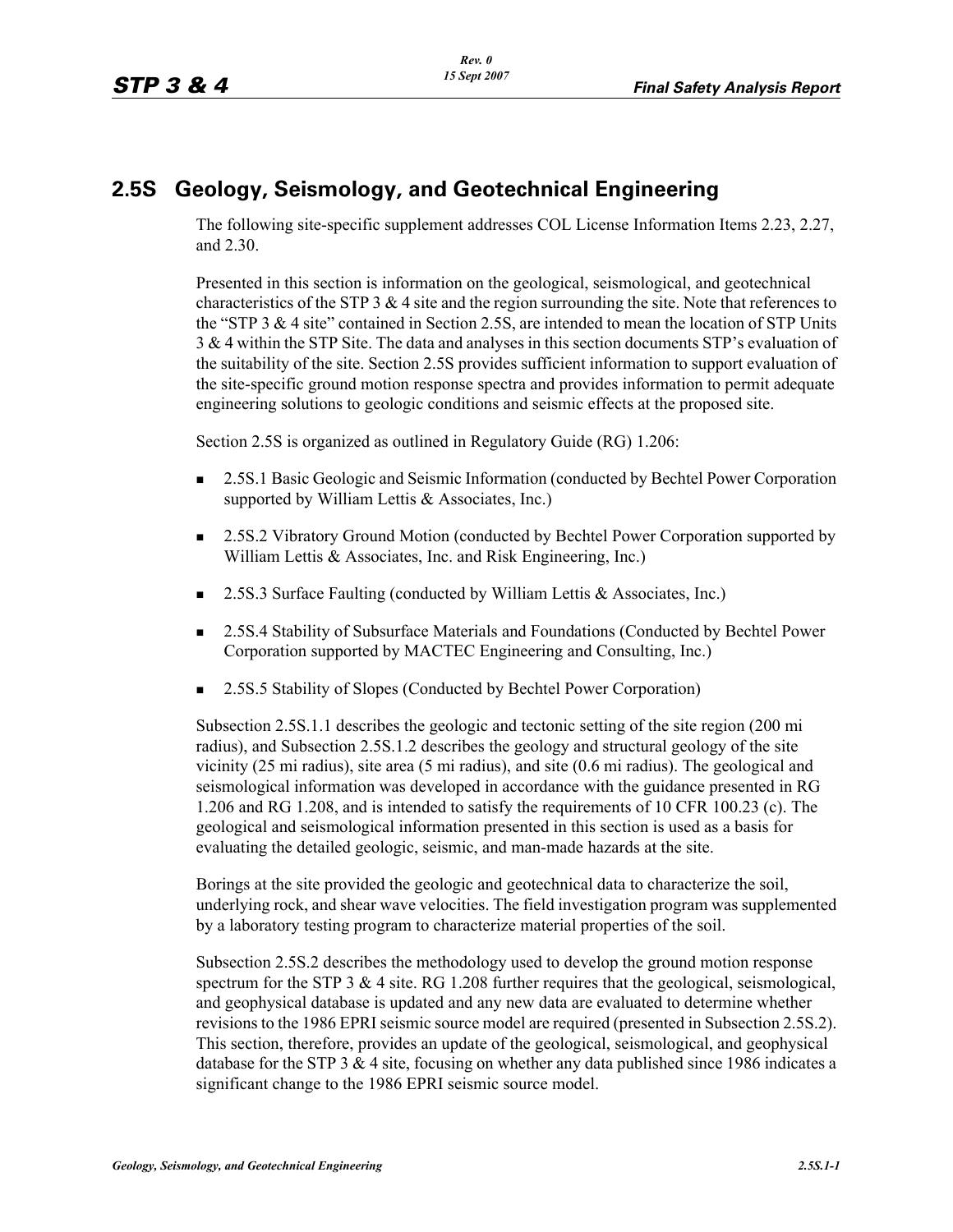The review of regional and site geologic, seismic, and geophysical information and an evaluation of the updated earthquake catalog confirmed the use of appropriate EPRI seismic sources and seismic parameters as a starting point for developing the Ground Motion Response Spectrum (GMRS). However, the EPRI methodology did not originally incorporate contributions from seismic sources in the Gulf of Mexico except along the immediate coast. Special attention was focused on characterization of the Gulf of Mexico seismicity for this reason and because of the recent occurrence of two moderate earthquakes in the Gulf.

In addition, the Rio Grande and New Madrid fault zone source areas were evaluated. Rather than revise the Rio Grande source, faults in the Rio Grande rift were incorporated into the Probabilistic Seismic Hazard Analysis (PSHA). A revised New Madrid source zone was incorporated into the PSHA as well.

Bechtel Power Corporation, supported by William Lettis & Associates, Inc. and Risk Engineering, Inc. conducted an assessment of ground motion at the STP site using the guidance provided in RG 1.208. The starting point for this site assessment is the EPRI-SOG probabilistic seismic hazard analysis (PSHA) evaluation (Reference 2.5S.1-17). RG 1.208 incorporates developments in: ground motion estimation models; updated models for earthquake sources; methods for determining site response; and new methods for defining a site-specific, performance-based earthquake ground motion that satisfy the requirements of 10 CFR 100.23 and lead to the establishment of the safe shutdown earthquake (SSE) ground motion. The purpose of Subsection 2.5S.2 is to develop the site-specific ground motion response spectrum (GMRS) characterized by horizontal and vertical response spectra determined as free-field motions on hard rock using performance-based procedures. The GMRS represents the first part in development of an SSE for a site as a characterization of the regional and local seismic hazard under Regulatory Position 5.4 of RG 1.208. In the case of the STP 3  $\&$  4 site, the GMRS is used to determine the adequacy of the Certified Seismic Design Response Spectra (CSDRS) for the GE ABWR Design Certification Document (DCD). The CSDRS are the SSE for the site, the vibratory ground motion for which certain structures, systems, and components are designed to remain functional, pursuant to Appendix S of 10 CFR part 50.

Subsection 2.5S.3 documents an evaluation of the potential for tectonic and non-tectonic surface deformation at the STP  $3 \& 4$  site. The data developed as a result of literature and data reviews, interpretations of aerial and satellite imagery, field, and aerial reconnaissance and discussions with current researchers and an analysis of seismicity with respect to geologic structures indicate that there are no Quaternary faults or capable tectonic sources within 25 mi of the site.

Subsection 2.5S.4 describes the site subsurface investigation which consisted of 119 soil and rock borings, 31 cone penetrometer tests, 4 test pits, and geophysical logging including P-S suspension logging. Laboratory testing of soil and rock samples provided data on geotechnical/geoengineering parameters. A liquefaction analysis was performed using state-ofthe-art procedures outlined in Subsection 2.5S.4-5. SPT data points, 3389 total, were analyzed from 120 borings, from which 99.6% of the calculated FOSs exceeded 1.10. A detailed examination of the SPT, CPT, and  $V_s$  data points analyzed that had FOS<1.10, revealed that the affected soils were not an issue with respect to safety of the STP  $3 \& 4$  site.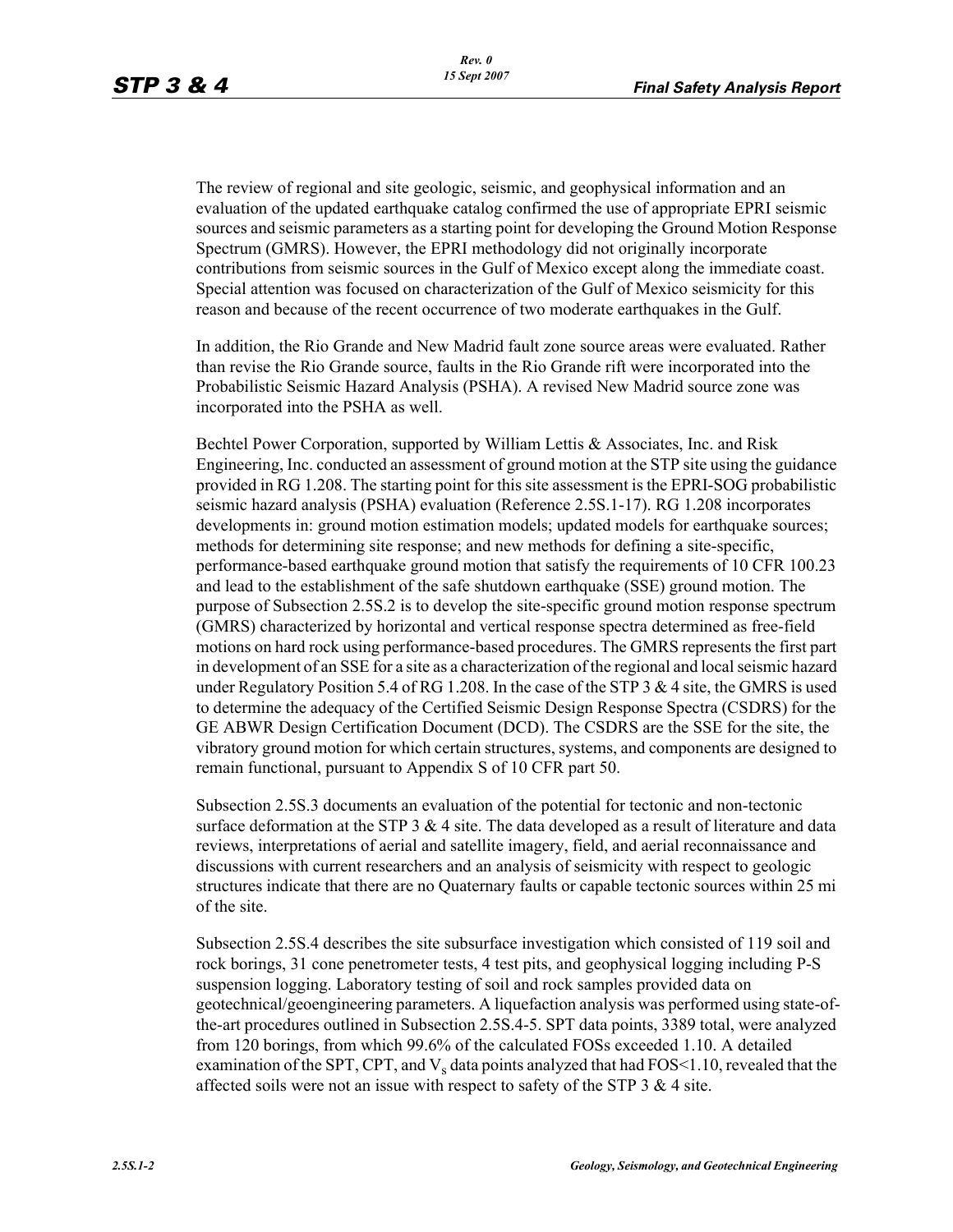Constructed slopes at the site consist of the existing Main Cooling Reservoir (MCR) embankment slopes, which were constructed as a part of the original STP site development, and a new earth berm proposed to surround the UHS Basin. The UHS earth berm is unlikely to fail and is not a significant risk to the safety of the UHS Basin structure or any other Seismic Category I structure.

The temporary slopes that will be installed for plant construction will not adversely affect the safety of the nuclear power plant facilities. Additional details with regard to slope stability are contained in Subsection 2.5S.5.

Appendix D of the RG 1.165 (Reference 2.5S.1-1) provides guidance for the recommended level of investigation at different distances from a proposed nuclear facility site.

- The site region is that area within 200 mi of the site location (Figure 2.5S.1-1 [References 2.5S.1-2 and 2.5S.1-3])
- The site vicinity is that area within 25 mi of the site location (Figure 2.5S.1-2 [Reference 2.5S.1-4])
- The site area is that area within 5 mi of the site location (Figure 2.5S.1-3 [Reference 2.5S.1-5])
- The site is that area within  $0.6$  mi of the site location (Figure 2.5S.1-4 [Reference 2.5S.1-6])

These terms - site region, site vicinity, site area, and site - are used in Subsection 2.5S.1 through Subsection 2.5S.3 to describe these specific areas of investigation and are not applicable to other sections of the FSAR.

# **2.5S.1 Basic Geologic and Seismic Information**

The geological and seismological information presented in this section was developed from a review of previous reports prepared for the existing units, published geologic literature, interpretation of aerial photography, a subsurface investigation, and an aerial reconnaissance conducted for preparation of this STP 3 & 4 application. Previous site-specific reports reviewed include the STP 1 & 2 FSAR, Revision 13 (Reference 2.5S.1-7). A review of published geologic literature and seismologic data supplements and updates the existing geological and seismological information. A list of references used to compile the geological and seismological information presented in the following pages is provided at the end of Subsection 2.5S.1.

It is intended in this section of the STP 3  $&$  4 FSAR to demonstrate compliance with the requirements of 10 CFR 100.23 (c).

Presented in this section is information of the geological and seismological characteristics of the STP 3 & 4 site region, site vicinity, site area, and site. Subsection 2.5S.1.1 describes the geologic and tectonic characteristics of the site region and site vicinity. Subsection 2.5S.1.2 describes the geologic and tectonic characteristics of the STP  $3 \& 4$  site area and site. The geological and seismological information was developed in accordance with NRC guidance documents RG-1.206 and RG-1.208.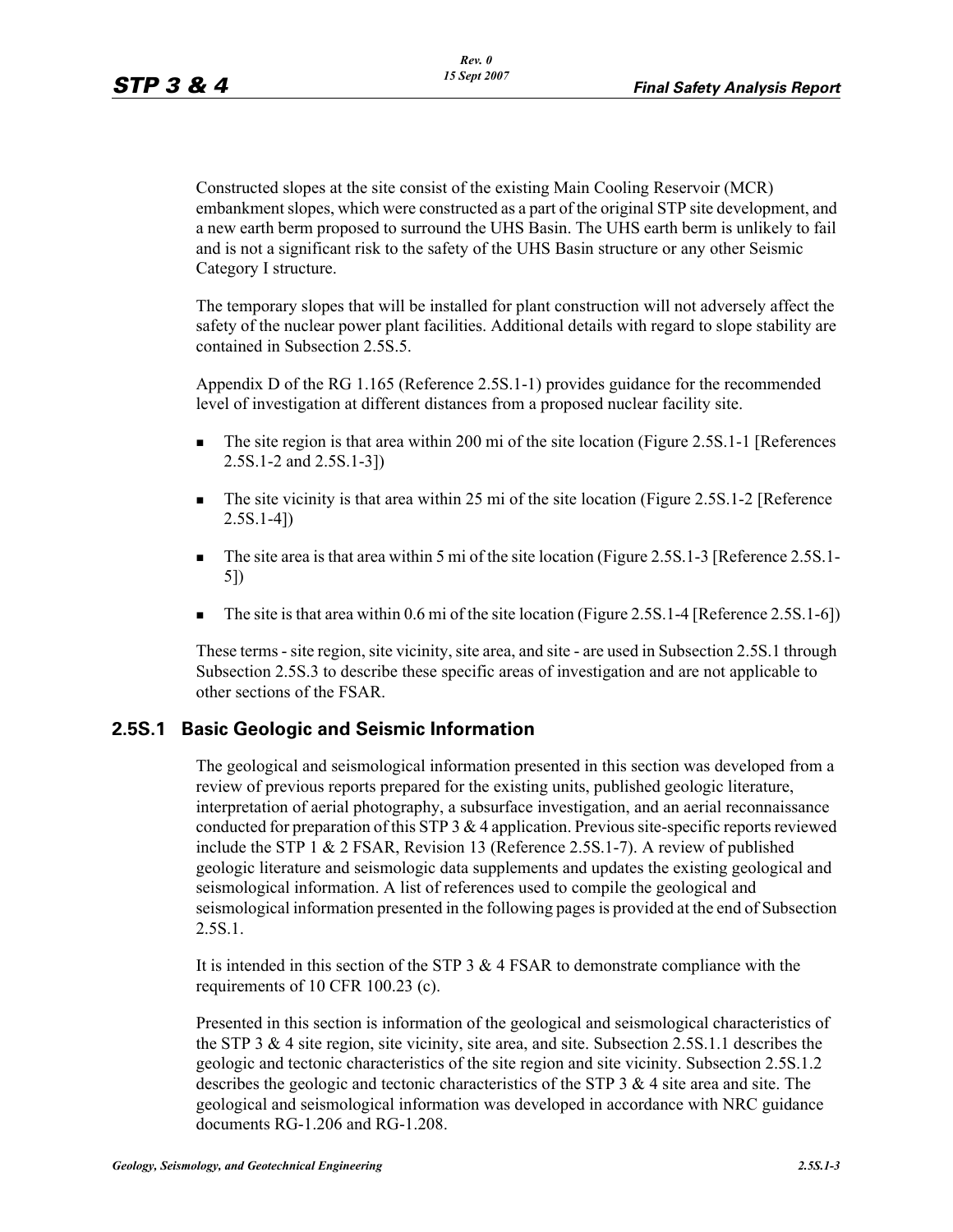### **2.5S.1.1 Regional Geology (200 mile radius)**

Using Texas Bureau of Economic Geology Terminology, this subsection discusses the physiography, geologic history, stratigraphy, and tectonic setting within a 200 mi radius of the STP 3 & 4 site. The regional geologic map and explanation (Figure 2.5S.1-5 [References] 2.5S.1-8, 2.5S.1-9, 2.5S.1-10 and 2.5S.1-11]) contains information on the geology, stratigraphy, and tectonic setting of the region surrounding the STP site. Summaries of these aspects of regional geology are presented to provide the framework for evaluation of the geologic and seismologic hazards presented in the succeeding sections.

### **2.5S.1.1.1 Regional Physiography and Geomorphology**

The STP 3 & 4 site lies within the Coastal Prairie subsection of the Gulf Coastal Plain Physiographic Province (Figure 2.5S.1-1 [References 2.5S.1-2 and 2.5S.1-3]). The region within a 200 mi radius of the site encompasses parts of the three subsections of the Gulf Coastal Plain Province (Coastal Prairies, Interior Coastal Plains, and Blackland Prairies) (Figure 2.5S.1-6 [Reference 2.5S.1-12]) and a portion of the Edwards Plateau Physiographic province as well as parts of the Llano (Central Texas) Uplift, the Texas-Louisiana Shelf, and the Texas-Louisiana Slope. Each of these physiographic provinces is described briefly in the following sections.

The physiographic provinces in the site region are shown in Figure 2.5S.1-1 (References 2.5S.1-2 and 2.5S.1-3). A map showing the physiographic provinces of Texas as depicted by the Texas Bureau of Economic Geology (BEG) is shown in Figure 2.5S.1-6 (Reference 2.5S.1- 12).

### **2.5S.1.1.1.1 Gulf Coastal Plain Physiographic Province**

The Gulf Coastal Plain Physiographic Province (Figure 2.5S.1-6 [Reference 2.5S.1-12]) extends southeast and east from the edge of the Edwards Plateau, (Figure 2.5S.1-6 [Reference 2.5S.1-12]), 200 to 300 mi to the shore of the Gulf of Mexico. The Gulf Coastal Plain has been divided into three sub-provinces: the Coastal Prairies, the Interior Coastal Plains, and the Blackland Prairie.

The Coastal Prairie sub-province begins at the edge of the Gulf of Mexico and extends to the northwest for approximately 50-75 miles. The land surface has an almost negligible slope to the southeast. The sediments are composed of young (Pleistocene and Holocene) unconsolidated deltaic sands, silts, and clays incised by meandering streams that discharge into the Gulf of Mexico. Approximately 26,000 ft of unconsolidated Cenozoic sediments underlie the surface of this sub-province, the details of which are presented in Subsection 2.5S.1.1.3.5. The elevation ranges from sea level to approximately 300 ft, and it is approximately 30 ft MSL at the STP site.

The four periods of continental glaciation that comprise the Pleistocene are reflected by the rising and falling sea levels both along the Gulf and world-wide (eustatic) changes in sea level. Rivers draining the continental interior flowed across the Gulf Coastal Plains and built deltas as they discharged into the Gulf. The most recent of these events, the Wisconsinan Glacial Stage of the late Pleistocene, resulted in the deposition of the Beaumont Formation, which forms the present surface of the Coastal Prairie sub-province. Post-Beaumont erosion and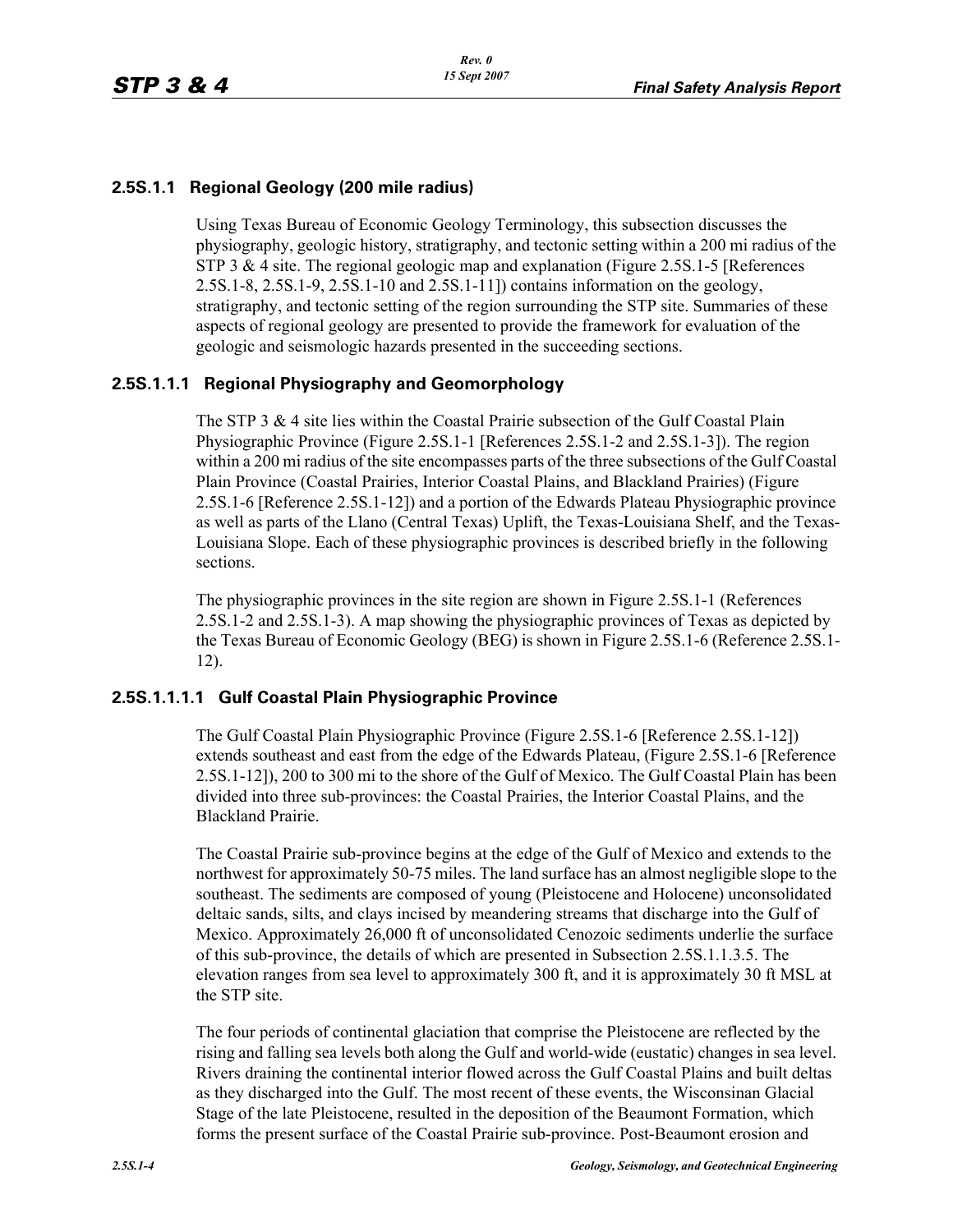deposition has created terraces within incised channels. These sediments comprise the undifferentiated Deweyville Terrace Deposits.

A rise in sea level beginning approximately 18,000 years ago initiated the geomorphic process of longshore drift sand deposits and deposition of those sands as barrier islands and lagoons. The barrier islands are separated from the mainland by narrow lagoons. Previous high sea level stands can be identified by a series of late Pleistocene ridges (former barrier bars) on the north side of the lagoons. Smaller rivers have discharged sediments into the lagoons nearly filling them.

The Interior Coastal Plains begin at or near the contact between Quaternary and Tertiary sediments (Figures 2.5S.1-1 [References 2.5S.1-2 and 2.5S.1-3], 2.5S.1-5 [References 2.5S.1- 8, 2.5S.1-9, 2.5S.1-10, 2.5S.1-11], and 2.5S.1-6 [Reference 2.5S.1-12]) and extend to the northwest 75-150 miles. The sediments are resistant uncemented sands and clays. Down-to-thecoast normal fault systems parallel the coast. Sediments consist of thin red and brown sand and clay. Elevation ranges from 300 ft. MSL to 800 ft. MSL. Underlying the surface sediments are several thousand feet of unconsolidated Cenozoic-age sands and clays. These sediments are described in detail in Subsection 2.5S 1.1.3.5.

The Blackland Prairies (Balcones Escarpment) is the innermost of the Gulf Coastal Plains subprovinces and consists of upper Cretaceous chalk and marls. Soils consist of fertile, deep, black clay. The surface is gently rolling and agriculturally developed. Elevations range from 450 ft. MSL to 1000 ft. MSL (Reference 2.5S.1-12).

### **2.5S.1.1.1.2 Edwards Plateau Physiographic Province**

The Edwards Plateau is bounded on the south and east by the Balcones Escarpment (Figure 2.5S.1-6 [Reference 2.5S.1-12]). The Balcones Escarpment traces a series of normal faults that follow the Ouachita Tectonic Front, an extension of the Appalachian Front that is present along the entire length of the Eastern seaboard of the United States. The rocks of the Edwards Plateau consist mainly of limestones and dolomites in which caverns and sinkholes are common. Hard and soft strata have created stair-step topography. Streams have eroded the surface by as much as 1800 ft. Elevations range from 450 ft. to 3000 ft. in the principal part of the province, higher in the Stockton Plateau which is the western portion of the Edwards Plateau (Reference 2.5S.1- 12).

#### **2.5S.1.1.1.3 Texas-Louisiana Shelf**

The continental shelf off the Texas Gulf Coast is termed the Texas-Louisiana Shelf by Coleman et al. (Reference 2.5S.1-13). It has experienced a net progradation (seaward movement) during the Tertiary and Quaternary periods. Clastic materials derived from the uplands to the north have spread across the shelf as the seas transgressed for more than 66 million years. This depositional pattern has been present in the Gulf of Mexico since the Jurassic, and the shelf has prograded approximately 186.4 mi in that time (Reference 2.5S.1-13).

The offshore Texas-Louisiana Shelf is a broad nearly featureless plain. Thin Holocene sediments cover a late Pleistocene fluvial plain. Entrenched stream channels are common, but are filled by Holocene sediments. Carbonate banks occur in places, including true algal-reefs off Galveston, Texas (Reference 2.5S.1-13).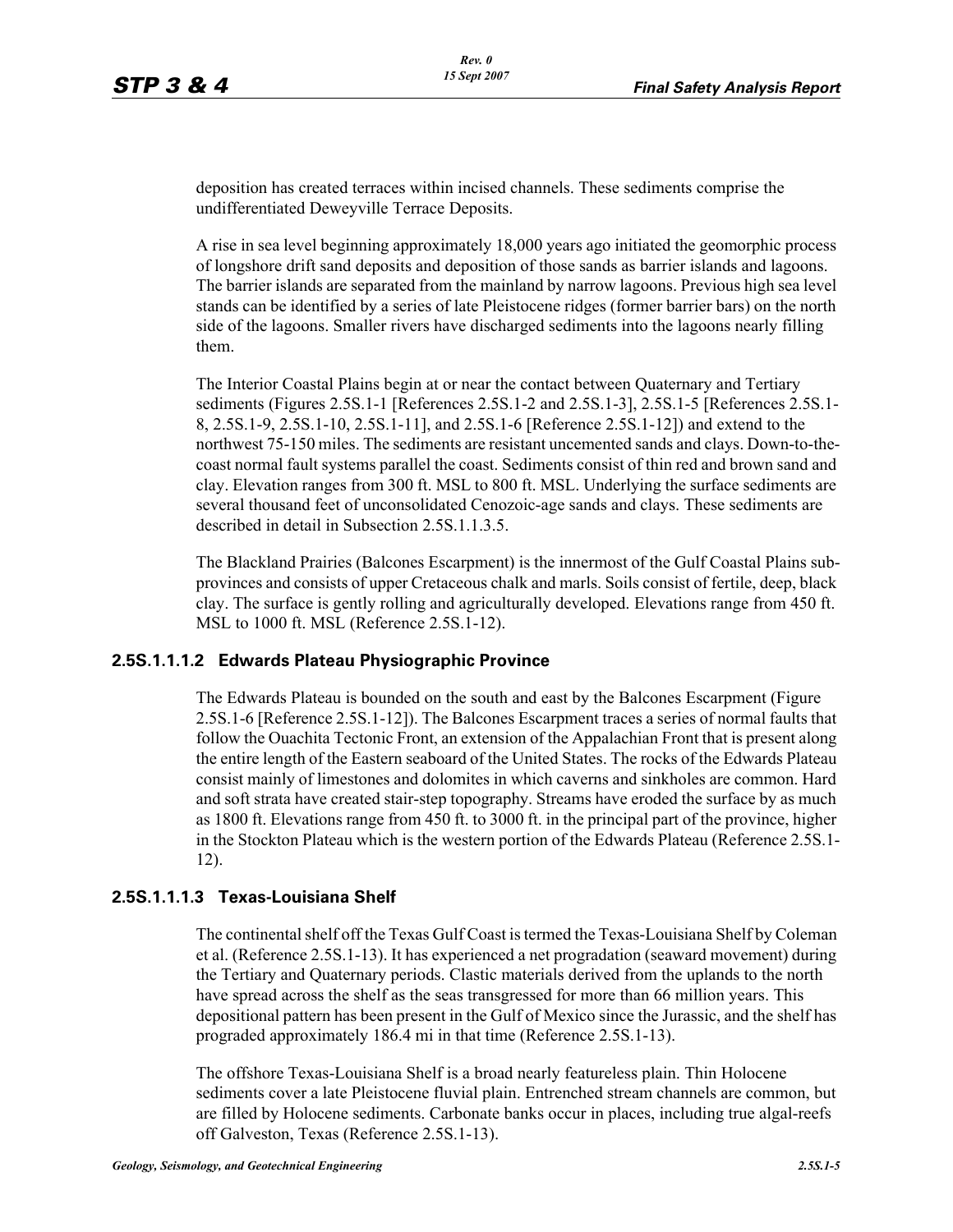### **2.5S.1.1.1.4 Texas-Louisiana Slope**

The continental slope known as the Texas-Louisiana Slope off the shore of Texas covers 46,332 sq. mi of knoll-and-basin sea floor (Reference 2.5S.1-13). The average gradient is less than 1° but slopes greater than 20° are found near knolls and basins. The extreme change in relief is the result of salt diapirs that have moved upward from the deeper Jurassic-age beds (Reference 2.5S.1-13). Because of rapid sedimentation, growth faults are common and tend to accentuate the shelf-edge break.

### **2.5S.1.1.2 Regional Geologic History**

The geologic and tectonic setting of the STP  $3 \& 4$  site region is the product of a complex history of continental collisions and rifting which spanned a period of more than one billion years. Continental collision more than a billion years ago and continental rifting in the Jurassic followed by deposition of sediments in the newly formed Gulf of Mexico Basin shaped the south Texas terrain.

Major tectonic events in the site region include three compressional deformational events (orogenies) and at least two major extensional events. Direct evidence for most of these events is largely buried beneath the coastal plain sediments in the site region.

### **2.5S.1.1.2.1 Grenville Orogeny**

The earliest of the orogenies recorded in the rocks of the region is the Grenville Orogeny that occurred during the Middle to Late Precambrian (Proterozoic) time, approximately one billion years ago (1000 mya) as a result of continent-to-continent impact along the edge of Laurentia, the ancestral North America. Some reconstructions show only the ancestral African continental mass impacting on the eastern edge of Laurentia, but evidence indicates that Amazonia, the ancestral South American continent, impacted Laurentia along the southern coastal area (References 2.5S.1-14 and 2.5S.1-15).

Rocks of Grenville age are poorly exposed in Texas, occurring only in the Llano Uplift in central Texas, in the Franklin Mountains, and the West Texas Uplifts in west Texas. Based on a few oil and gas borings, Renfro et al. (Reference 2.5S.1-16) indicated that large areas of the state have granitic basement related to the Llano Uplift. The basement beneath STP is believed to be continental crust material (Reference 2.5S.1-17), which is overlain by approximately 40,000 ft. of sedimentary section.

According to Mosher (Reference 2.5S.1-14), Grenville rocks along the southern edge of Laurentia record more than 300 million years of tectonic activity, including both arc-continent and continent-continent collision.

### **2.5S.1.1.2.2 Late Proterozoic Laurentian Rifting**

Following the Grenville Orogeny, late Proterozoic crustal extension and rifting occurred, causing the separation of Laurentia and Gondwanaland, creating the ancestral African continent and the proto-Atlantic (Iapetus) Ocean. In the region of the Gulf of Mexico, shallow seas transgressed across the wide area between Alabama and Texas as the land subsided, possibly over a period of more than 200 million years. Thomas (Reference 2.5S.1-18) suggests that this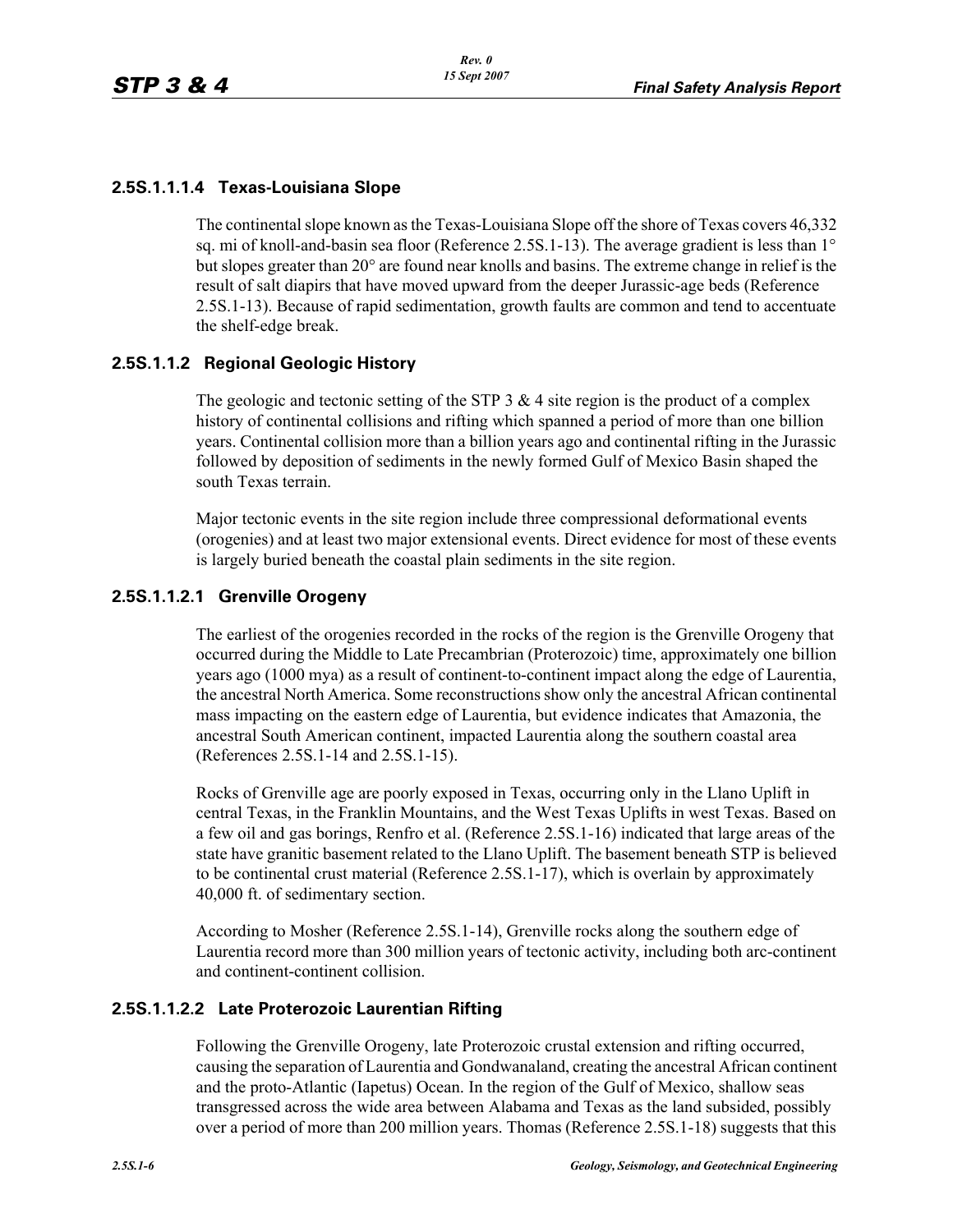period included early extension, pervasive rifting and late-stage rifting. Failed rifts (aulocagens) formed graben systems (Reelfoot Rift, South Oklahoma, and Rome Trough), located in the northeastern region of the Gulf of Mexico, indicate late crustal extension along the rift margin (Reference 2.5S.1-18) (Figure 2.5S.1-7 [Reference 2.5S.1-19]).

From the Cambrian to the Early Mississippian periods, the region between the southern Appalachians and the Marathon embayment in west Texas was covered by shallow seas whose deposits record periods of transgression and regression. The early Paleozoic Continental Margin was well inland from the present STP site. According to Thomas (Reference 2.5S.1-18), the STP site area received sediments of the pre-orogeny Ouachita facies - shale, chert, micrite, and sandstone. These sediments have an estimated total thickness of approximately 4000 ft., but no data are available to confirm that these sediments overlie Precambrian basement because this contact is estimated to be some 40,000 ft. below the surface.

### **2.5S.1.1.2.3 Ouachita Orogeny**

From the Middle Mississippian to the Permian periods, the tectonics in the southern edge of Laurentia changed from the spreading (extensional) phase to a closing (compressed) phase. This is equivalent to the Allegany Orogeny along eastern Laurentia and the Ouachita Orogeny along southern Laurentia when ancestral Africa collided with Laurentia, resulting in the closing of the proto-Atlantic (Iapetus) Ocean.

Rates of deposition were high in the pre-orogenic Ouachita trough (Reference 2.5S.1-20). As the Ouachita orogenic belt developed, thrusting of the sediments in the fore-arc basin toward the north and northwest forming the Ouachita Orogen in North America. There is evidence that this tectonic event began in the Devonian because isotopic ages from metamorphic clasts in the Haymond boulder beds south of the Marathon Region indicate Devonian deformation and metamorphism (References 2.5S.1-20 and 2.5S.1-21). These boulders must have originated from a source south of the Ouachita trough, as Devonian deformation is not known to have affected rocks from the Laurentia side of the proto-Atlantic Ocean.

After late Paleozoic (Late Pennsylvanian-Permian) thrusting created the Ouachita Mountains, the closing of the proto-Atlantic Ocean and the assembly of Pangea was complete.

# **2.5S.1.1.2.4 Mesozoic Rifting (Opening of the Gulf of Mexico and the Atlantic)**

Although there was some sort of basin developed as the proto-Gulf of Mexico prior to the Cretaceous period, there was no connection to the Atlantic Ocean until the Early Cretaceous period. Jurassic-age salt deposits were derived from the evaporation of Pacific seawater that came over the Mexico-Central American region (Reference 2.5S.1-22). No Triassic rocks are known to have been deposited in the region of the present Gulf of Mexico, and the first indication of marine deposition in the present Gulf of Mexico Region are extensive salt deposits of the Middle Jurassic about the time the initial breakup of Pangea began. Salvador (Reference 2.5S.1-22) states that the salt was deposited over continental or transitional crust and that the thick salt suggests that subsidence kept pace with salt deposition.

The initial rifting and crustal extension probably began in the Late Triassic and continued into the Middle to late Jurassic periods. By the Late Jurassic, the emplacement of new oceanic crust in the Gulf of Mexico basin had ended and the new crust cooled and subsided. There still was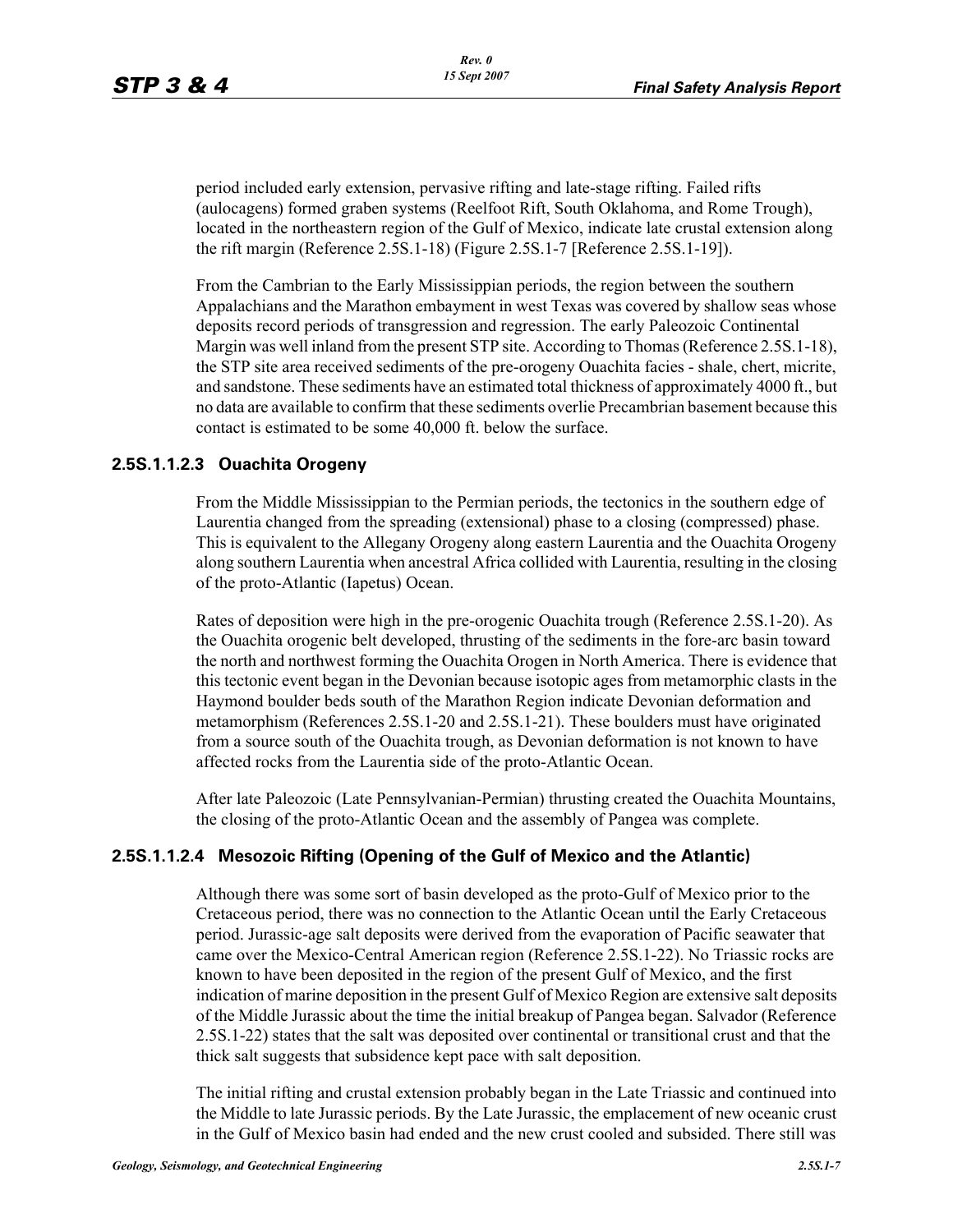no connection with the Atlantic Ocean because the Florida and Yucatan Platforms were above sea level during the Jurassic and probably connected to each other (Reference 2.5S.1-22). The proto-Gulf of Mexico and Atlantic Ocean had not been connected.

By the Early Cretaceous period, the Gulf of Mexico Basin was tectonically stable. The Florida Platform had been covered by a transgressing sea and the connection to the Atlantic Ocean had been made. The deposition of sediments from the North American continent had begun in the northern part of the basin brought to the Gulf by the ancestral Mississippi River.

#### **2.5S.1.1.2.5 The Laramide Orogeny**

The lithology of deposits along the western and northwestern flanks of the Gulf of Mexico Basin indicates that the Laramide Orogeny began in the Late Cretaceous period (Reference 2.5S.1-22). In addition, volcanism was occurring in the Balcones fault zone in central and south Texas and offshore Louisiana. The principal effect that the Laramide Orogeny had on the Gulf of Mexico was providing a western source of clastic sediments (the Rocky Mountains) and reducing the connection between the Pacific Ocean and the Gulf of Mexico (Reference 2.5S.1- 22). Subsidence continued in the central part of the Gulf of Mexico Basin while there was uplift in the Mississippi Embayment.

#### **2.5S.1.1.2.6 Cenozoic History**

Early Cenozoic (Paleocene and early Eocene) rocks and geologic structures record the final thrust faulting and folding of the Laramide Orogeny. Along with the uplift of the Cordillera came an influx of clastic sediments originating from the new terrestrial source. Subsidence of the Gulf of Mexico basin previously due to cooling of newly emplaced oceanic crust now was primarily due to loading of the crust by prograding wedges of sediments. In addition to the loading of the crust, these rapidly accumulating sediments contributed to the development of growth faults, and salt and shale diapirs in the Jurassic salt and lower Cenozoic over-pressured shales respectively (Reference 2.5S.1-22). The location of the depositional centers changed over time. The thickest accumulations during the Paleocene and early Eocene were in northeast Texas, northeast Louisiana, southeast Arkansas, and western Mississippi. During the late Eocene and early Oligocene, the depocenter moved to south Texas, then towards southwest Louisiana. The Pliocene and Pleistocene occurred depocenters west of the Mississippi delta then south of south Texas (Reference 2.5S.1-22). While volcanic materials are found in the Cenozoic sediments of the Gulf Coastal Plain, these are derived from areas in Mexico and other western areas, not within the Coastal Plain Province itself. Marine deposits record sequences of transgression (sea-level rise) and regression (fall) throughout the Cenozoic, but especially during the Pleistocene when continental glaciations held huge volumes of water as icecaps which, when melted during the interglacial periods, caused sea levels to rise world-wide.

#### **2.5S.1.1.3 Regional Stratigraphy**

This subsection contains information on the regional stratigraphy within the Coastal Plain Physiographic Province. Figure 2.5S.1-8 (Reference 2.5S.1-23) contains a regional cross section illustrating the regional stratigraphy.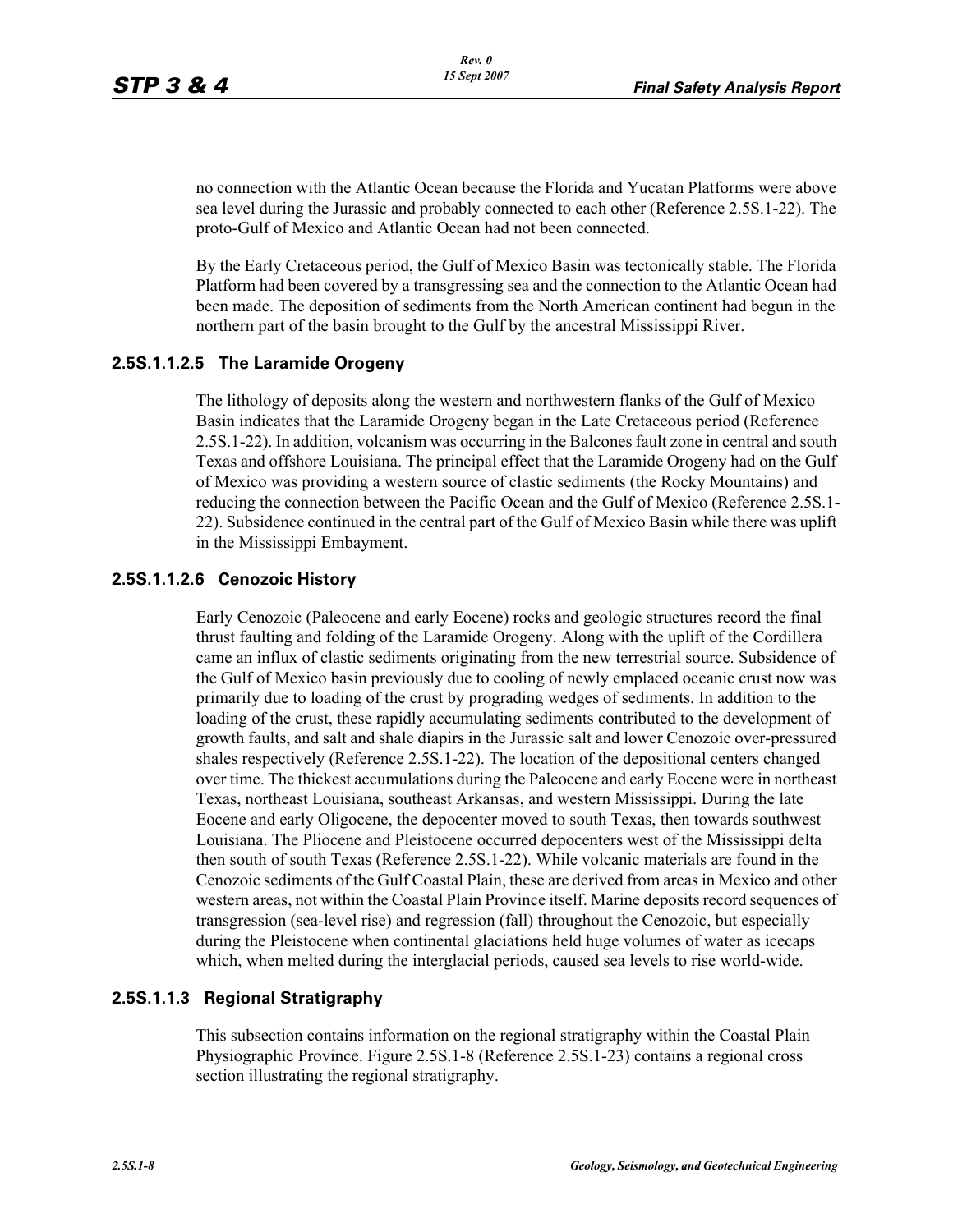### **2.5S.1.1.3.1 Basement Rock**

Because the Cenozoic section below the Coastal Plain Physiographic Province is thick and the petroleum industry considers the sediments below the Triassic to be barren, few borings that penetrate the full Cenozoic section have been drilled. As a result, there is sparse data on the Pre-Cenozoic sediments overlying basement rock.

The history of investigations of the Gulf of Mexico basin contains contradictory views on the origin and crustal type present beneath the marine and non-marine sediments that are known to be present. As late as 1967, some geologists favored the concept that the basin had been formed at the end of the Precambrian period and existed then as it is today (Reference 2.5S.1-22). Recent interpretation of geophysical (seismic) survey data suggests that the crust beneath the Jurassic sediments is continental and could not be older than Middle or Late Jurassic (Reference 2.5S.1-22).

### **2.5S.1.1.3.2 Paleozoic Stratigraphic Units**

Little is known about the Paleozoic strata that are away from the structural rim of the Gulf of Mexico Basin. Un-metamorphosed Paleozoic rocks are exposed in the southern Appalachian Mountains, in the Ouachita Mountains, in the Llano Uplift, and in the Marathon Uplift of west Texas, plus two small areas on the eastern edge of the Sierra Madre Oriental in Mexico. The thick sequence of Cenozoic sediments effectively conceals the Paleozoic "basement" around the rim, and virtually no wells have penetrated below the Mesozoic in the deeper part of the basin (Reference 2.5S.1-24).

Between 45,000 ft. and 52,000 ft. of Paleozoic rocks are exposed in the Ouachita Mountains, with approximately 75% of this sequence late Mississippian through mid-Pennsylvanian. The Paleozoic section is thinner in the Marathon Uplift area, with a total of about 18,000 ft. of which about two-thirds are upper Mississippian to mid-Pennsylvanian sandstones and shales with some interbedded limestones. At the Llano Uplift, the Paleozoic section is thinner with only 3500 ft. of sandstones, shale, and limestone.

As recently as 1991, no wells in southern Texas (Reference 2.5S.1-24) had been drilled deep enough to reach Paleozoic rocks. Only two wells had been drilled on the structural rim that penetrated Ouachita facies rocks. The scarcity of wells penetrating the Paleozoic sediments in the south Texas Gulf basin makes it difficult to interpret the paucity of stratigraphic data as well as the geophysical (seismic) data.

The absence of Late Paleozoic and early Mesozoic marine sediments in the Coastal Plain (Reference 2.5S.1-24) surrounding the Gulf of Mexico suggests that this was a positive, stable area until the mid Jurassic. Rifting that accompanied the opening of the Atlantic and the Gulf of Mexico opened depositional basins for mid-Jurassic salt deposits, as noted in the discussion of Mesozoic rifting above (Subsection 2.5S.1.1.2.4).

### **2.5S.1.1.3.3 Mesozoic Stratigraphic Units**

Geologic and geophysical evidence indicates that the present Gulf of Mexico was part of Pangea, a supercontinent landmass at the beginning of the Mesozoic (Reference 2.5S.1-22). The development of the Gulf of Mexico basin occurred with the breakup of Pangea and the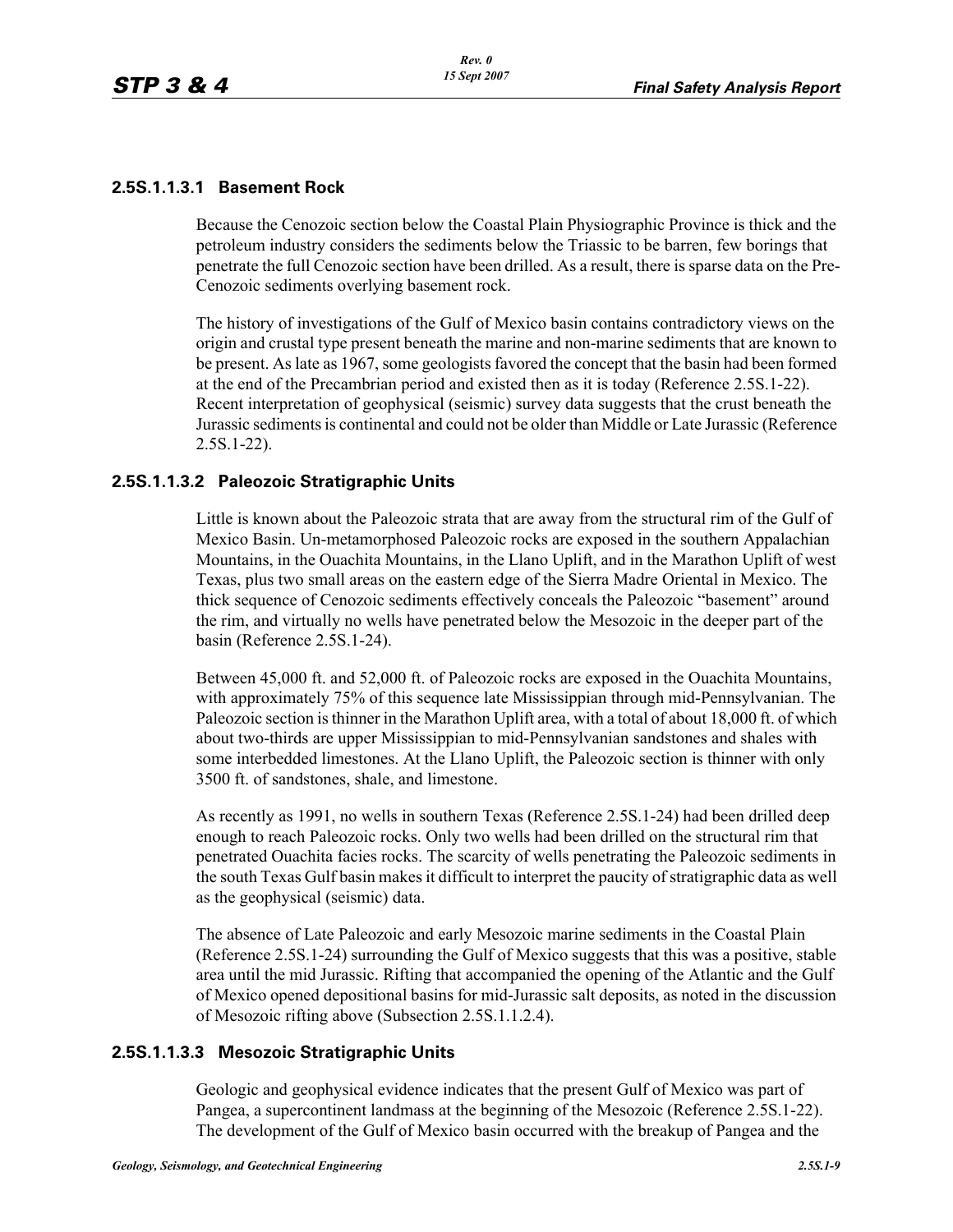opening of the Atlantic Ocean. Sediments from North America began to fill the newly formed basin. The text that follows discusses the opening of the basin and the deposition of approximately 40,000 ft. of sediments above the bedrock crust. A generalized Mesozoic stratigraphic column is shown on Figure 2.5S.1-9 (Reference 2.5S.1-25).

### **2.5S.1.1.3.3.1 Triassic Stratigraphic Units**

The Triassic was a period of tectonic activity comprising rifting in the Gulf of Mexico Basin and breakup of Pangea. Redbeds of Triassic-Jurassic ages are found in the Mesozoic rift basins; however, there are no outcrops of Triassic stratigraphic units within the STP region (Reference 2.5S.1-26). Redbeds have been encountered in petroleum exploration wells in the Eagle Mills Formation in northeastern Texas. This formation is predominantly composed of red, greenish, or mottled shales and siltstones, which are similar to strata present in the Newark Basin and other Triassic grabens of the Appalachian Mountains. Diabase dikes and sills also are present in the Gulf of Mexico Basin and have been dated from Early to Middle Jurassic by isotopic methods.

### **2.5S.1.1.3.3.2 Jurassic Stratigraphic Units**

The Gulf of Mexico Basin did not appear as a structural feature until the mid-Jurassic period (Reference 2.5S.1-22). Stratigraphic evidence within the region indicates that approximately 200 mya (Figure 2.5S.1-9) the mid- Jurassic Louann Salt forms the basal Jurassic unit, except for the Eagle Mills in the rift basins on the fringes of the basin. The thickness of Cenozoic sediments effectively conceals the Mesozoic strata from investigation in the STP region, although a few petroleum exploration borings have reached the mid-Jurassic salt. These few wells and seismic investigations are the source of data on the salt. The seawater that was evaporated to form the "mother" salt beds originated in the Pacific Ocean and entered the shallow Gulf of Mexico depression across the Mexico platform.

The Louann Salt is mainly coarsely crystalline halite, with anhydrite as the chief additional mineral, but making up at most 10% of the rock (Reference 2.5S.1-26). The Louann Salt is inferred to be present in the STP region, as petroleum wells do not reach depths below the Cenozoic, but there are salt domes in the region, as shown in Figures 2.5S.1-10 (Reference 2.5S.1-27),and 2.5S.1-11 (References 2.5S.1-28, 2.5S.1-29, and 2.5S.1-30). The salt thickness varies with location. The original thickness may have ranged from more than 3300 ft. in east Texas, North Louisiana, and Mississippi salt basins to as much as 13,000 ft. in the Texas-Louisiana Gulf of Mexico slope area (Reference 2.5S.1-26).

Over most of the Gulf, migration of the salt has formed diapirs. Borehole and geophysical data indicate that the base of the salt shows little deformation and unconformably overlies the underlying rocks (Reference 2.5S.1-26).

Following the deposition of the mid-Jurassic Louann Salt, the region was covered by a marine transgression (Reference 2.5S.1-26), which was continuous through the Upper Jurassic. The Middle Jurassic Norphlet Formation represents the basal coarse clastic stratum in the United States, extending from the Florida Panhandle to northeastern Mexico. It is mainly composed of sandstones and conglomerate sandstones with a thickness less than 100-200 ft. in the site region (Reference 2.5S.1-26).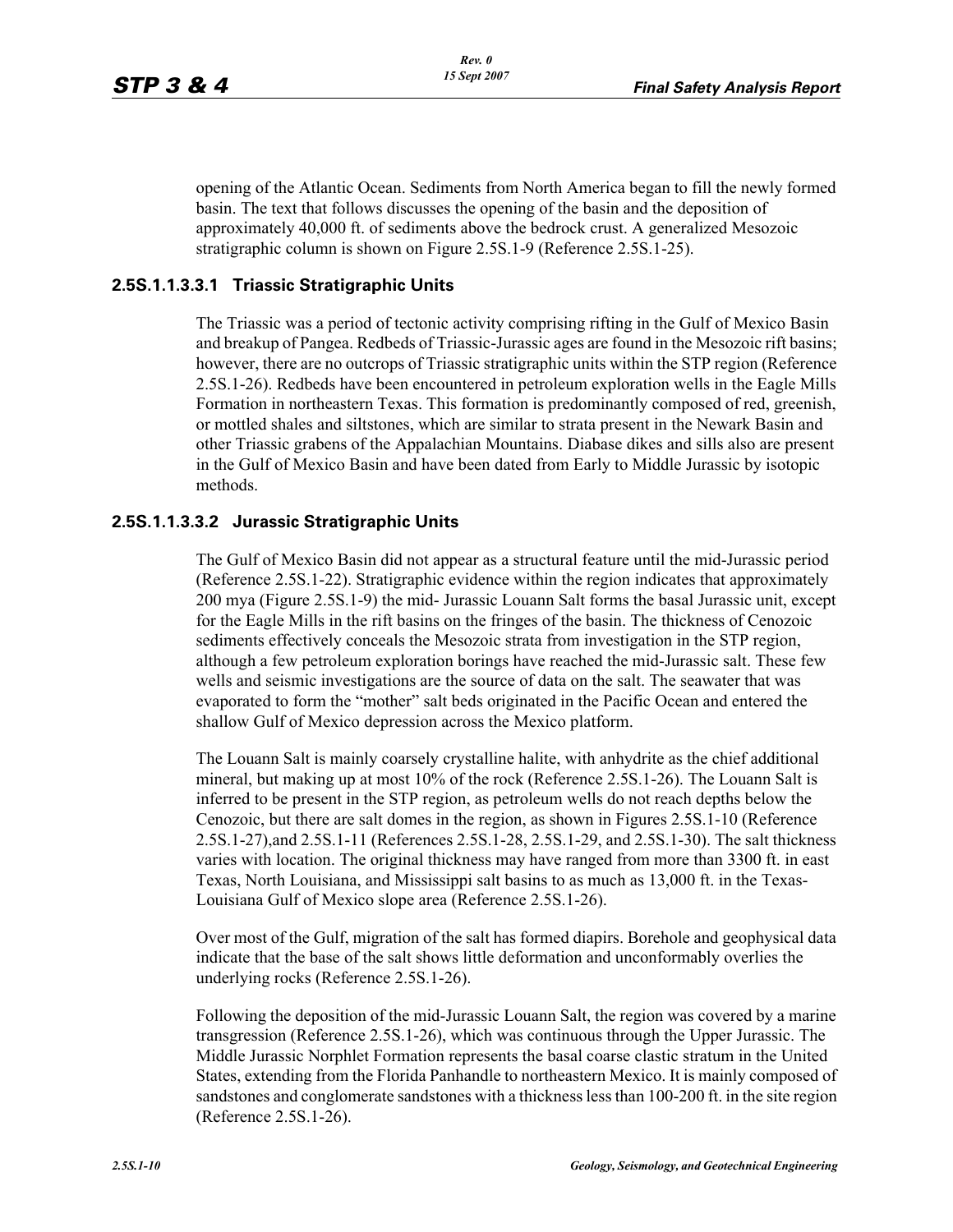The Upper Jurassic sediments generally form a transgressive and conformable sequence with each successive unit pinching out further landward. This sequence has been interpreted as coastal on-lap due to eustatic sea-level rise. The Upper Jurassic section does not crop out in the U.S. part of the Gulf of Mexico Basin (Reference 2.5S.1-26). However, the Upper Jurassic sediments outcrop in Mexico. This information is based on stratigraphic data from petroleum wells.

In the Gulf of Mexico Basin the Upper Jurassic is predominately marine, with non-marine fluvial and deltaic clastic sediments present in the northern and northwestern basin margins (Reference 2.5S.1-26). The ancestral Mississippi River appears to have contributed clastics to the Gulf in the Late Jurassic - perhaps 150 mya.

The Upper Jurassic sediments do not show evidence of large scale tectonics. The strata are relatively uniform in lithology and do not abruptly change in thickness. The Upper Jurassic was affected by (a) contemporaneous movement of regional tensional normal fault zones, (b) the flow of the underlying Middle Jurassic salt, (c) fluctuations of sea level, and (d) pre-existing topography (Reference 2.5S.1-26).

The Smackover Formation conformably overlies the Norphlet Formation and is composed mainly of carbonates and calcareous shales. The lower unit is a dark-colored carbonate mudstone deposited in a low energy environment while the upper unit is a high-energy oolitic carbonate which is a reservoir rock for oil and gas fields. Thickness of the Smackover Formation may reach as much as 1600 ft. in the STP site region (Reference 2.5S.1-26).

The middle stage of the Upper Jurassic, known as the Kimmeridgian, is not as defined as the lower, or Oxfordian, stage due to the vertical and lateral lithologic variability. In the U.S. Gulf Coastal Plain, the Kimmeridgian is composed of clastics, carbonates, and evaporites. The term "Buckner" has been applied to the lower evaporite section and the overlying, predominately clastic section has been called "Haynesville." The "Gilmer" Limestone identifies the limestone equivalent of the "Haynesville." Salvador (Reference 2.5S.1-26) uses the "Haynesville" terminology to describe the entire section between the Oxfordian Smackover Formation and the base of the younger Cotton Valley Group. The Buckner and Gilmer become members of the Haynesville Formation. It seems appropriate for the discussion of these units in the STP region to accept the grouping proposed by Salvador.

The Buckner is characterized by white, pink, or gray massive or nodular anhydrite in thick, massive beds with thinner interbeds of dolomite, argillaceous limestone, anhydritic limestone, and anhydritic or dolomitic mudstone (Reference 2.5S.1-26). Downdip, the Buckner Evaporites seem to grade into oolitic limestone similar to those in the Oxfordian Smackover Formation. In the STP region, the upper part of the Haynesville Formation is the carbonate Gilmer Member. The Haynesville Formation may be more than 1600 ft. thick in the STP region (Reference 2.5S.1-22).

As discussed previously, there is no evidence that the Gulf of Mexico had a connection to the Atlantic Ocean until the deposition of the Buckner Evaporate. Throughout the region, the Buckner represents low energy, hypersaline coastal lagoons overlying the high energy, shallow water marine upper portions of the Smackover Formation (Reference 2.5S.1-26). In the eastern part of the basin, the upper Haynesville Formation is composed of terrigenous clastics, but in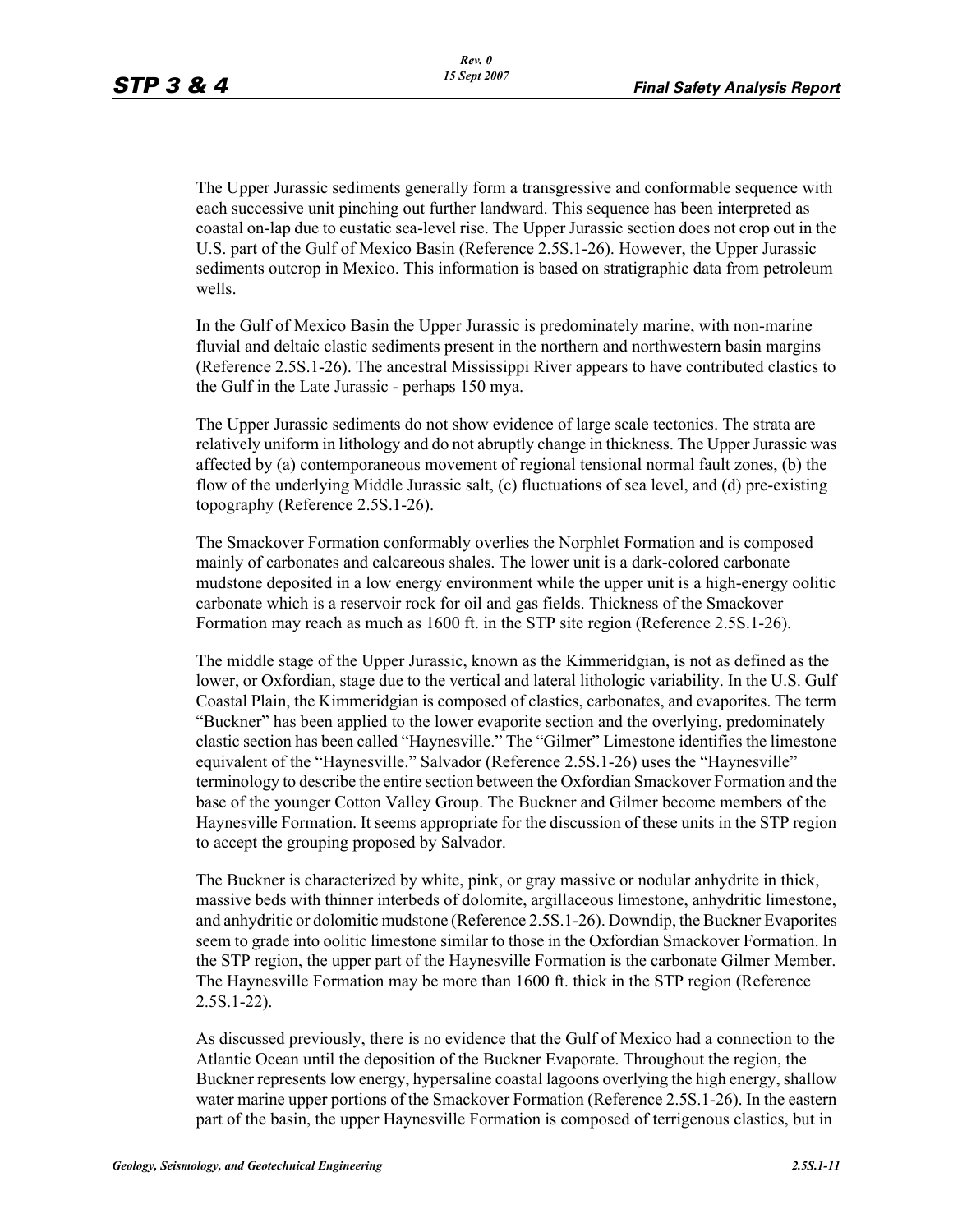the STP region, the influx of clastics was not as strong and the Gilmer Limestone was deposited in high energy, shallow marine conditions.

The upper stage of the Upper Jurassic is called Tithonian. Along the northern part of the basin, the Tithonian consists of a thick wedge of coarse clastics, while on the western and southwestern flanks the Tithonian section is thinner and composed of fine clastics with nonclastics sediments (shales, calcareous shales, and argillaceous limestones (Reference 2.5S.1- 26). In the U.S., the northern section is called the Cotton Valley Group and is further divided into Schuler Formation, a nonmarine unit in the upper Cotton Valley, and the Bossier Formation, a predominately marine shale lower unit. In the STP  $3 \& 4$  site region, the Cotton Valley is shaly becoming increasingly sandy in a landward direction.

The Bossier Formation is composed of dark gray to black marine shales and calcareous shales with occasional thin bed of fine-grained sandstone. The Bossier Formation is time transgressive and in the deeper portions of the Gulf of Mexico Basin is time-equivalent to the upper part of the Smackover and Haynesville Formations, and most of the Cotton Valley Group (Reference 2.5S.1-26). The Schuler Formation is composed of a variety of clastics including mudstones, shales, siltstones sandstones, and conglomerates. The coarse clastics give way basin-ward to finer grained sediments that are shades of red and maroon while the coarser clastics shoreward are greenish gray to white. The maximum thickness of the Tithonian sediments in south Texas is between 1600 ft. and 2300 ft. (Reference 2.5S.1-22). The stratigraphic data indicate that the Gulf of Mexico was connected to the Atlantic Ocean during this last stage of the Upper Jurassic period.

#### **2.5S.1.1.3.4 Cretaceous Stratigraphic Units**

Through most of Early Cretaceous time, the Gulf of Mexico Basin was the site of continental and marine deposition surrounded by the Appalachian and Ouachita Uplands on the north, and the Llano and Marathon Uplifts to the northwest (Reference 2.5S.1-31). There were marine connections to both the Atlantic and Pacific Oceans. The basin was tectonically stable, although growth faults occurred on the margins related to the influx of terrestrial clastics as the basin center continued to subside.

The thickness of the Lower Cretaceous section varies from 8000 to 11,000 ft. along the northern shelf, thinning to less than 6000 ft. toward the central part of the basin (Reference 2.5S.1-31). In the STP region, the Lower Cretaceous section is primarily carbonates with thin shales and calcareous shales. The upper Cotton Valley Group forms the first stage of the Lower Cretaceous section.

The second stage of the Lower Cretaceous is represented by the Trinity Group, which is composed of the Hosston, Sligo, Pearsall, Glen Rose, and Stuart City Formations. The estimated total thickness of the Trinity Group in the site region is about 2000 ft. (Reference 2.5S.1-31).

In the STP site region, the Hosston Formation unconformably overlies the Cotton Valley strata. In the east, where streams drain the southern Appalachians and the continental interior, the Hosston Formation consists of fine-to-coarse clastics. In the STP site region, the Hosston becomes finer grained and includes a large amount of chert (Reference 2.5S.1-31). Across the northern shelf, the Hosston interfingers with the argillaceous limestones of the Sligo Formation.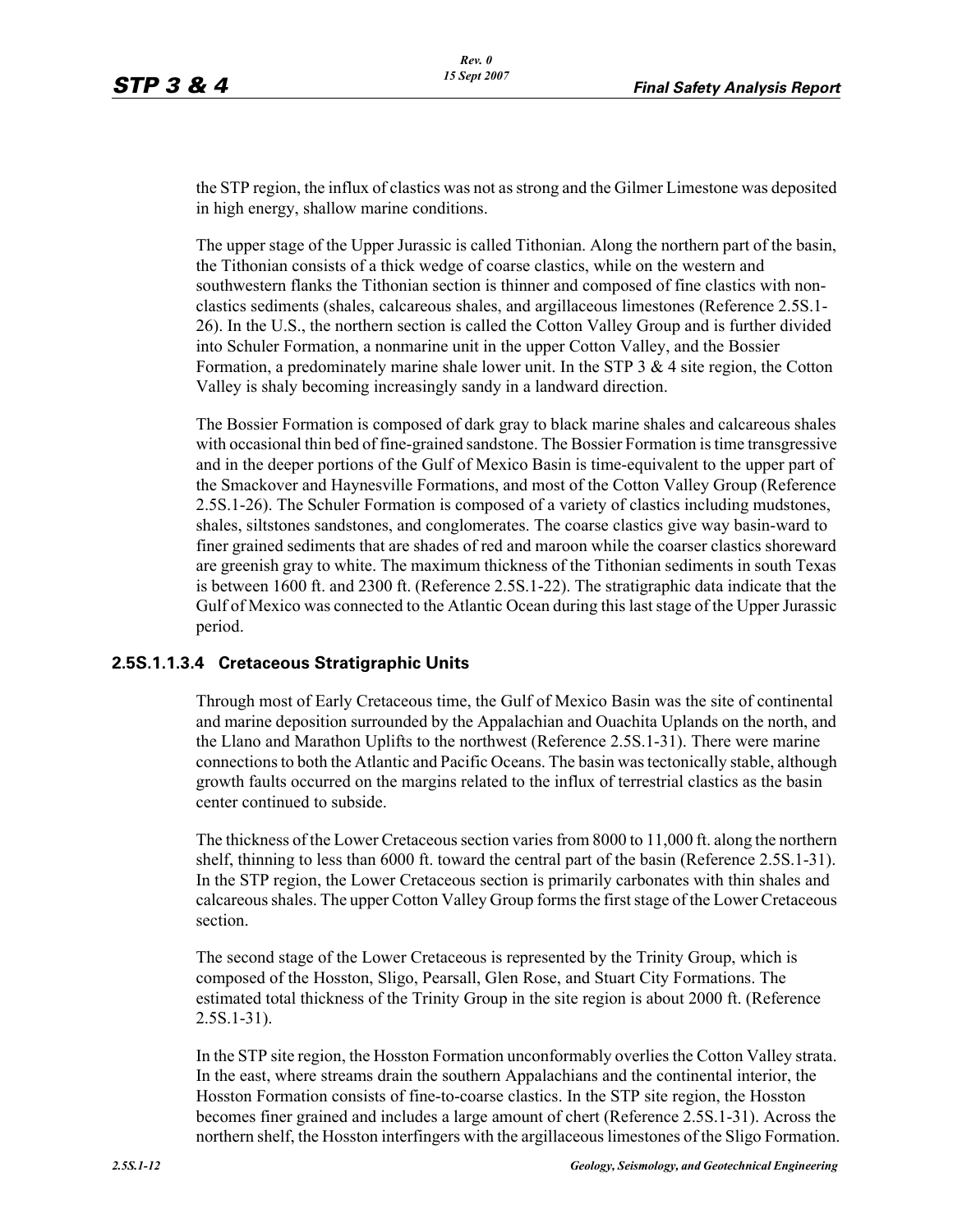The Pearsall Formation conformably overlies the Sligo Formation. The lower part of the Pearsall Formation is called the Pine Island Shale and consists of dark shale interbedded with gray, thin limestones. The James Limestone (also known as the Cow Creek in the site region) overlies the Pine Island from south Texas to Florida (Reference 2.5S.1-31). The James Limestone is a dense non-porous gray limestone interbedded with shale. Overlying the James Limestone is the Bexar Shale forming the upper member of the Pearsall Formation.

Conformably overlying the Pearsall Formation are the limestones of the Glen Rose Formation. In south Texas, these rocks are gray argillaceous dolomite with anhydrite layers. Downdip toward the basin the Glen Rose shelf carbonates interfingers with reef limestones containing rudists, corals, mollusks, and other shallow water bank fauna. This mappable lithology has been named the Stuart City Formation.

Unconformably overlying the Glen Rose Limestone are the shelf limestones of the Fredericksburg Group. In the STP site region, this group includes the Edwards Limestone, which is subdivided in the transgressive West Nueces Limestone, the overlying McKnight Evaporite, and McKnight Limestone. Downdip, the Fredericksburg Group interfingers with the Stuart City Formation, which in turn grades into the basinal micrites and shales of the Atascosa Formation (Reference 2.5S.1-31).

The deposition of Fredericksburg Group strata came to a halt as the land gradually rose and the shoreline regressed at the beginning of Washita Group deposition. The Washita Group includes from older to younger: the upper Cretaceous Georgetown, the upper Cretaceous Del Rio, and upper Cretaceous Buda Limestone. The Georgetown limestone grades basinward into the reef facies of the Stuart City Formation. The Del Rio Formation is thin calcareous shale that is covered by the onlapping Buda Limestone.

During the Lower Cretaceous, the ancestral Gulf of Mexico was connected with the Atlantic and Pacific Oceans as well as the Continental Interior Seaway. The surrounding platforms were stable and were covered with shallow seas. Clastics were brought in along the northern margin by major streams that drained the southern Appalachian Mountains. Long-shore currents flowed westward carrying these clastics away from the deltas. The maximum extent of carbonate deposition took place during the end of the Lower Cretaceous.

In the Gulf of Mexico Basin, the Upper Cretaceous was a period of generally high sea levels that supported the deposition of a continuous cover of Upper Cretaceous rocks. These rocks thicken down-dip (basinward) to a shelf edge that is postulated to follow the reef of the Early Cretaceous period (Reference 2.5S.1-22). In the northern shelf areas, clastic sediments were derived from the southern Appalachian Mountains as they had been in the early Cretaceous. However, toward the end of the period, clastics from a western source, possibly from the nascent Laramide uplift make a more pronounced contribution. The thickest Upper Cretaceous sections are found in the major embayments with as much as 5500 ft. in the Rio Grande Embayment (Figure 2.5S.1-12 [Reference 2.5S.1-32]).

The middle of the Upper Cretaceous occurs within the Washita Group, but there is no major physical discontinuity that defines this contact. The base of the "Gulfian Series" occurs at the the physical break in the mid-Cenomanian, the lowermost stage in the Upper Cretaceous (Reference 2.5S.1-33). The magnitude of the disconformity varies within the Gulf of Mexico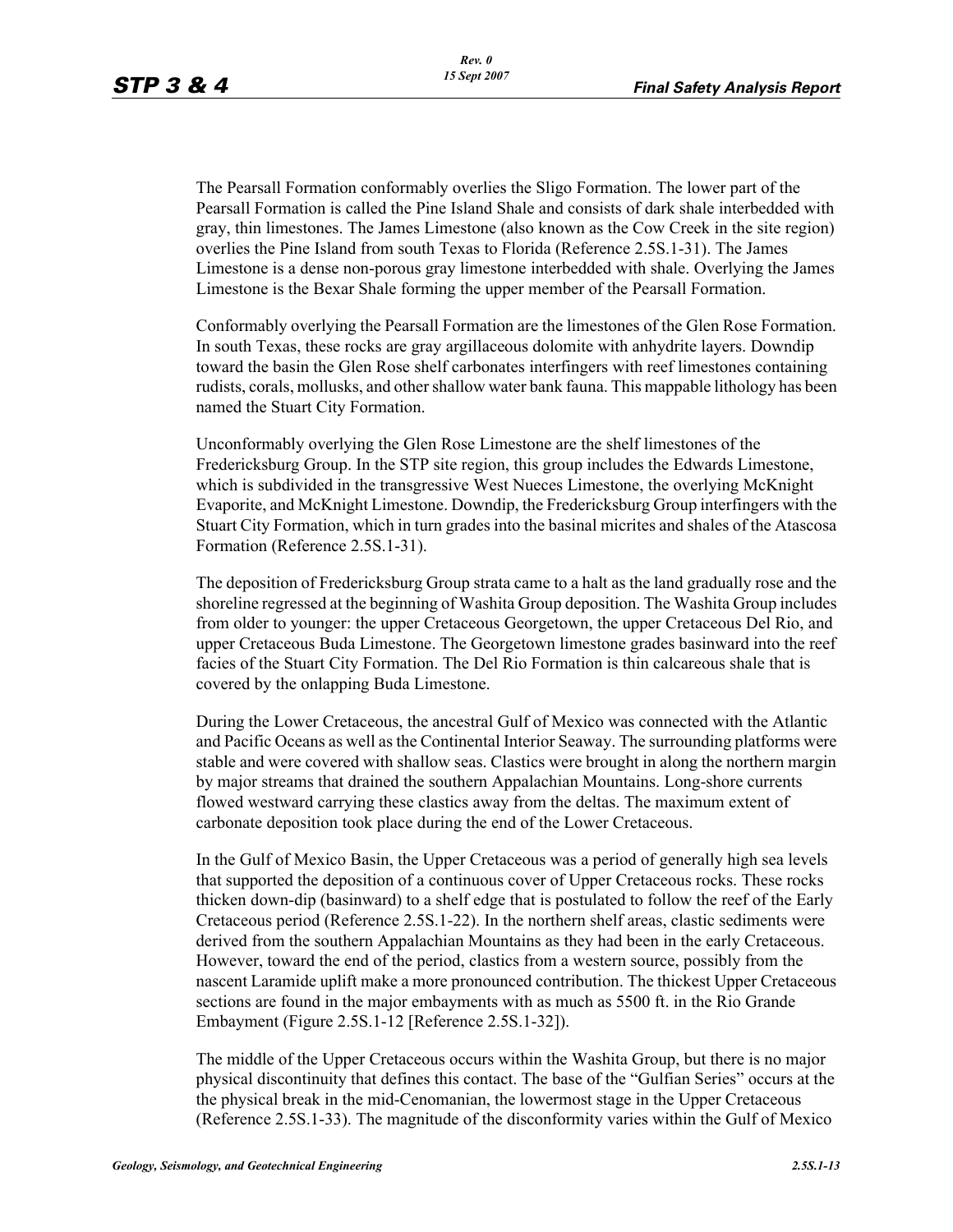Basin and is much less pronounced in the southern part of the basin, suggesting that section has had a different structural history than the northern part (Reference 2.5S.1-33).

The lowermost rocks of the upper Cretaceous, the Del Rio and Buda Limestones, have been discussed as part of the Wichita Group in the Lower Cretaceous.

The Woodbine Formation is the first Upper Cretaceous Unit deposited above the disconformity. In general, this unit is a fluvio-deltaic to marginal marine sequence that is highly variable and complicated. The Woodbine Formation thins south of the type area in east Texas, and the sand content decreases. The outcrop area consists of black noncalcareous shales that are the upper part of the Woodbine Formation (Reference 2.5S.1-33). The shale thins southward and pinches out on the San Marcos Arch.

The Eagle Ford Group is the fine-grained phase of terrestrial deposition that began with the coarse-grained deposits of the Woodbine in north Texas. By the time the Eagle Ford reaches the STP/San Marcos Arch Region, the strata are thin and consist of fissile, calcareous, carbonaceous black shale with interbeds of dark limestone. The Woodbine/Eagle Ford thins or is locally absent over the San Marcos Arch, and it may reach a thickness of about 225 ft. in south Texas (Reference 2.5S.1-32).

The Austin Group disconformably overlies the Eagle Ford Group of strata and reflects a change in depositional environment in many areas from clastics to limestone. In the STP  $3 \& 4$  site region, the Austin Group (undifferentiated) consists of a lower chalk and a limestone that become calcareous shale and overlying limestone. The undifferentiated group of strata can be 980 ft. thick toward the Rio Grande Embayment, thinning over the San Marcos Arch. The thickness of this unit at the STP site region is unknown due to absence of petroleum targets below the thick Cenozoic Strata.

The Anacacho Limestone disconformably overlies the Austin Group. The Anacacho Limestone is mainly a clayey; bioclastic limestone interbedded with clay and marl and can be as much as 800 ft. thick. Downdip, the Anacacho Limestone grades into shelf mudstones of the Upson Formation. The Upson Formation can be as much as 500 ft. of fossiliferous dark to greenish gray clay (Reference 2.5S.1-33). Outcrops of the Upson Formation are limited, in part due to erosion, but it is commonly recognized in the subsurface where it is conformably overlain by the San Miguel Formation (Reference 2.5S.1-33). The San Miguel Formation consists of as much as 400 ft. (in outcrop) of fossiliferous sands and sandy limestones interbedded with gray clays. The lithology of the San Miguel Formation in the subsurface is similar and as much as 1150 ft. have been identified (Reference 2.5S.1-33). The San Miguel Formation probably was deposited in a wave-dominated deltaic system that was transitional from the underlying Upson Formation, a shallow water shelf deposit (Reference 2.5S.1-33) and transitional to the overlying Olmos Formation. All of these strata are truncated against the San Marcos Arch. In some areas of south Texas, there was uplift and erosion so that the San Miguel and Upson Formations are missing and the Escondido Formation (uppermost Cretaceous) disconformably overlies the Anacacho Limestone directly. This uplift may be related to the early stages of the Laramide Orogeny, which probably contributed to deposition of the clastics in the San Miguel Deltaic Complex.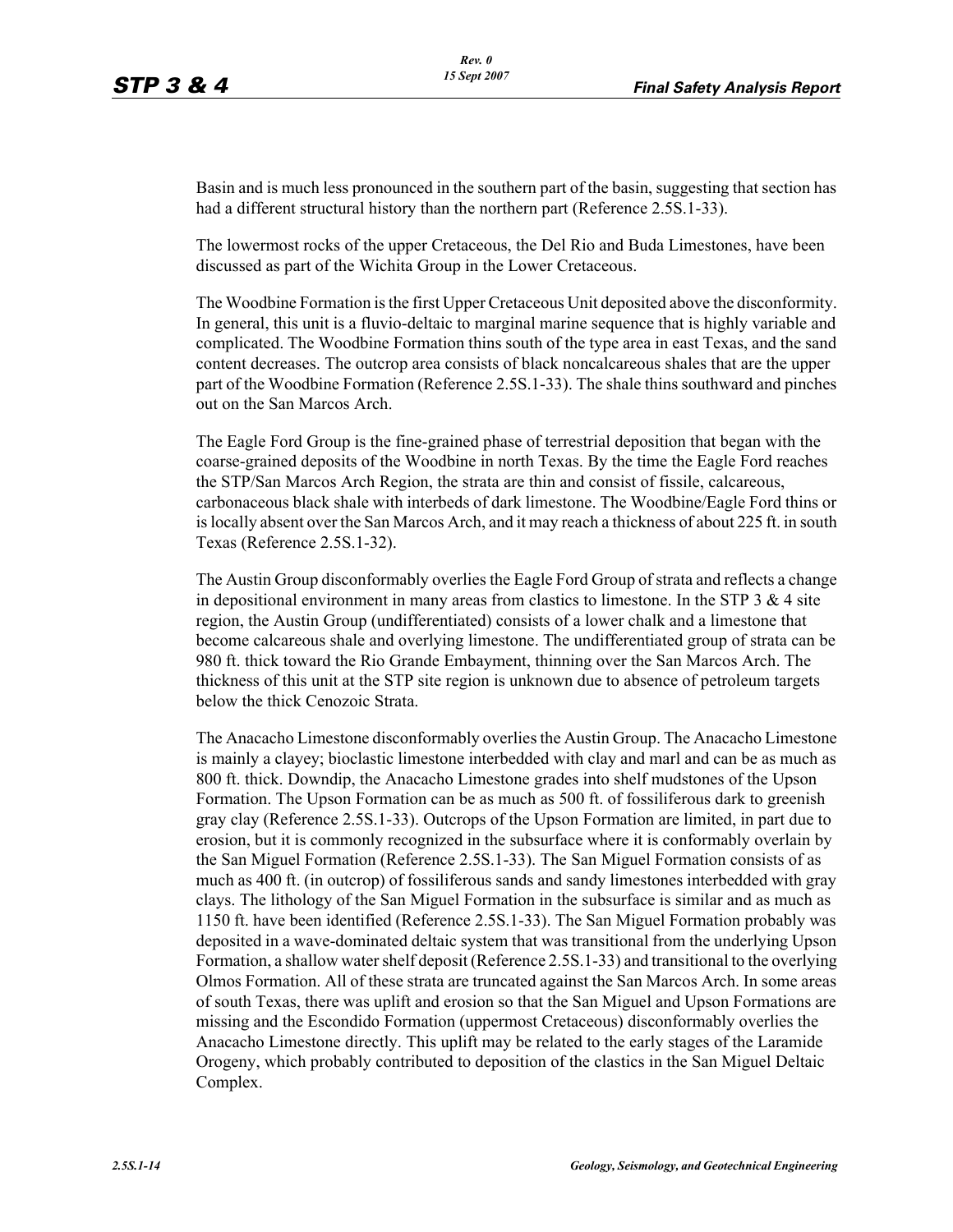The Laramide Orogeny continued to create a source for clastics in the upper Cretaceous. In the area of the San Marcos Arch, the claystone, chalky marls, and sandy strata of the east Texas Navarro Group give way to coarser clastics of the Olmos Formation. In outcrop, the Olmos Formation is mainly non-marine, irregularly bedded clays, shales and sandstones, accompanied by seams of coal, lignite, fire clay, and carbonaceous shales (Reference 2.5S.1-33). The Olmos Formation ranges between 400-500 ft. in outcrop, but thickens to more than 1300 ft. in the Rio Grande Embayment subsurface.

The Olmos Formation is transitional to the Escondido Formation, the uppermost Cretaceous unit in south Texas. The lower three-quarters of the formation consist of bioturbated mudstones interbedded with sandstones and coquina beds (Reference 2.5S.1-33). Some sandstones contain ripple marks or cross-bedding that indicates a shallow-water depositional environment. The upper quarter consists of inner-shelf deposits of sandy mudstone, siltstone and impure limestone. In outcrop, the Escondido Formation is about 800 ft. in Texas, thickening gulfward to approximately 1300 ft. (Reference 2.5S.1-33).

Along the northern Gulf of Mexico Coast, Tertiary sediments lie disconformably on upper Cretaceous strata (Reference 2.5S.1-33). Basal Paleocene units contain reworked Cretaceous fossils along with those from the Paleocene in most areas. However, in the Rio Grande Embayment and the Brazos River Sequence in Central Texas, deposition may have been continuous from the Cretaceous through the Paleocene. This is largely due to the continued uplift in the Cordillera resulting from the Laramide Orogeny (Reference 2.5S.1-33). The connection between the Gulf of Mexico and the Western Interior Seaway was probably cut in the Upper Cretaceous time frame (Reference 2.5S.1-33).

### **2.5S.1.1.3.5 Cenozoic Stratigraphic Units**

The western section of the Gulf Coastal Plain has a different Cenozoic history than the northeastern section due to the continued structural impact of the Laramide Orogeny during the Paleocene and Eocene. The large volumes of clastics that began to accumulate created an offlapping depositional style that continued throughout the Cenozoic in Texas (Reference 2.5S.1-34). Growth faults developed in the Wilcox and Yegua Sequences. Subsidence of the basin was mainly due to sedimentary loading and, in the Pleistocene, the variation of ice volumes which had a eustatic effect on sea levels. Figure 2.5S.1-13 (Reference 2.5S.1-25) contains a generalized Cenozoic stratigraphic column.

Not much is known about the stratigraphy beneath the Cenozoic in the STP area as oil exploration is generally limited to the units above the depth of 13,000 ft. Groundwater is obtained from the Coastal Lowlands Aquifer System, which has a lower bound in the Catahoula Confining System at depths of 5000-6000 ft. It is estimated that there is approximately 25,500 ft. of Mesozoic and Paleozoic sediments below the site. The Precambrian Basement is believed to be continental or oceanic crustal rocks (Reference 2.5S.1-35).

#### **2.5S.1.1.3.5.1 Paleocene**

The Midway Group contains the basal Cenozoic sediments along the Gulf Coastal Plain and overlies Upper Cretaceous strata in disconformable contact. The Kinkaid Formation, the basal unit of the Midway Group, is mostly composed of limestone, calcareous sand, and sandstone and is usually less than 100 ft. thick. The Wills Point Formation is present throughout the area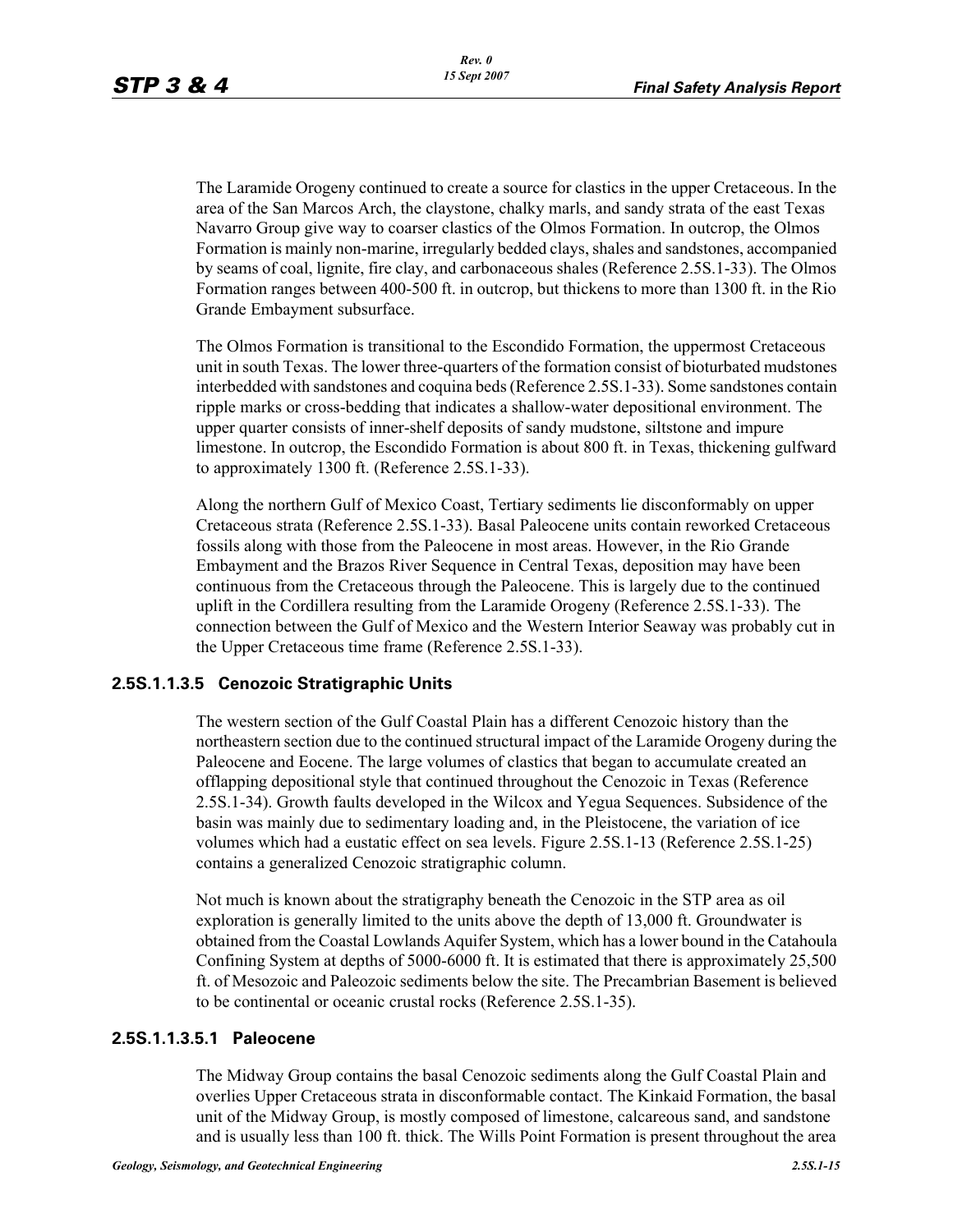and represents the bulk of the Midway Group. The thickness of the Wills Point is more than 2500 ft. in southern Texas. The Wills Point Formation is mainly a dark-gray to black, micaceous clay (Reference 2.5S.1-36).

The Lower Wilcox Group reflects the first Cenozoic episode of major deltaic offlap, largely east of the modern Guadalupe River in Texas with the Rockdale Delta and the Holly Springs Deltaic System in Mississippi. These were the first systems to contribute to growth faulting and salt mobilization (Reference 2.5S.1-34) through application of Lithostatic pressure developed by the large volume of sediments deposited in he delta. In south Texas, a strandline-shelf system developed that generally covered that same area as the Cretaceous limestone platforms. The sands were reworked from the deltaic lobes and were transported southwestward along the coast. The sands grade into shelf mud toward the Gulf of Mexico.

The Wilcox Group is undifferentiated in Texas where it lacks regionally mappable units (Reference 2.5S.1-36). It has a maximum thickness of 1200 ft. in the Mississippi Embayment, becomes thousands of feet thick toward the Gulf and is estimated to be 2000 ft. thick beneath the STP site. The Wilcox Group typically consists of sandy-clayey deposits; lignite is common and is characterized by coarser sandy, deltaic and nonmarine sediments.

#### **2.5S.1.1.3.5.2 Eocene**

In the Early Eocene, the sediment distribution systems established in the Paleocene generally continued (Reference 2.5S.1-34). Sediments eroded from the Laramide Uplift prograded into the western Gulf basin as much as 20 miles. A broad alluvial coastal plain derived from fluvial systems flowing from the continent extended along the central and south Texas coast. The sediments constitute the Carrizo Sandstone of the Claiborne Group (Figure 2.5S.1-13 [Reference 2.5S.1-25]) and are overlain by the Reklaw Shale.

The Carrizo Sand is the basal Claiborne Unit in Texas. Deposited unconformably on the Wilcox Formation, the Carrizo Sand varies in thickness, ranging from 100 ft. to 1200 ft. in Texas and is estimated to be approximately 800 ft. thick beneath the STP site, based on oilfield logs.

The Reklaw Formation conformably overlies the Carrizo Sand and is composed largely of dark shales and sands. The lower part of the Reklaw Formation is glauconitic and partly nonmarine (Reference 2.5S.1-36).

In the Middle Eocene, the Queen City and the Sparta Sands were deposited in two depositional episodes. During the Sparta depositional period, a wave-dominated barrier island complex extended from the present coast of Mexico northward to the Houston Embayment. The outer shelf, slope, and deep basin remained sediment starved (Reference 2.5S.1-34).

The Queen City Sand is predominately light-gray to grayish-brown very fine to medium quartz sand with interbeds of dark carbonaceous shale, silt and lignite. Beneath the STP site, the Queen City Sand thickness is estimated to be approximately 100 ft. based on oilfield logs.

The Weches Formation underlies the Sparta Sand and overlies the Queen City Sand. It is predominately glauconitic and has been mined as an iron ore where leaching of the glauconite has concentrated the iron. The sands are highly crossbedded, and interbedded with dark-gray to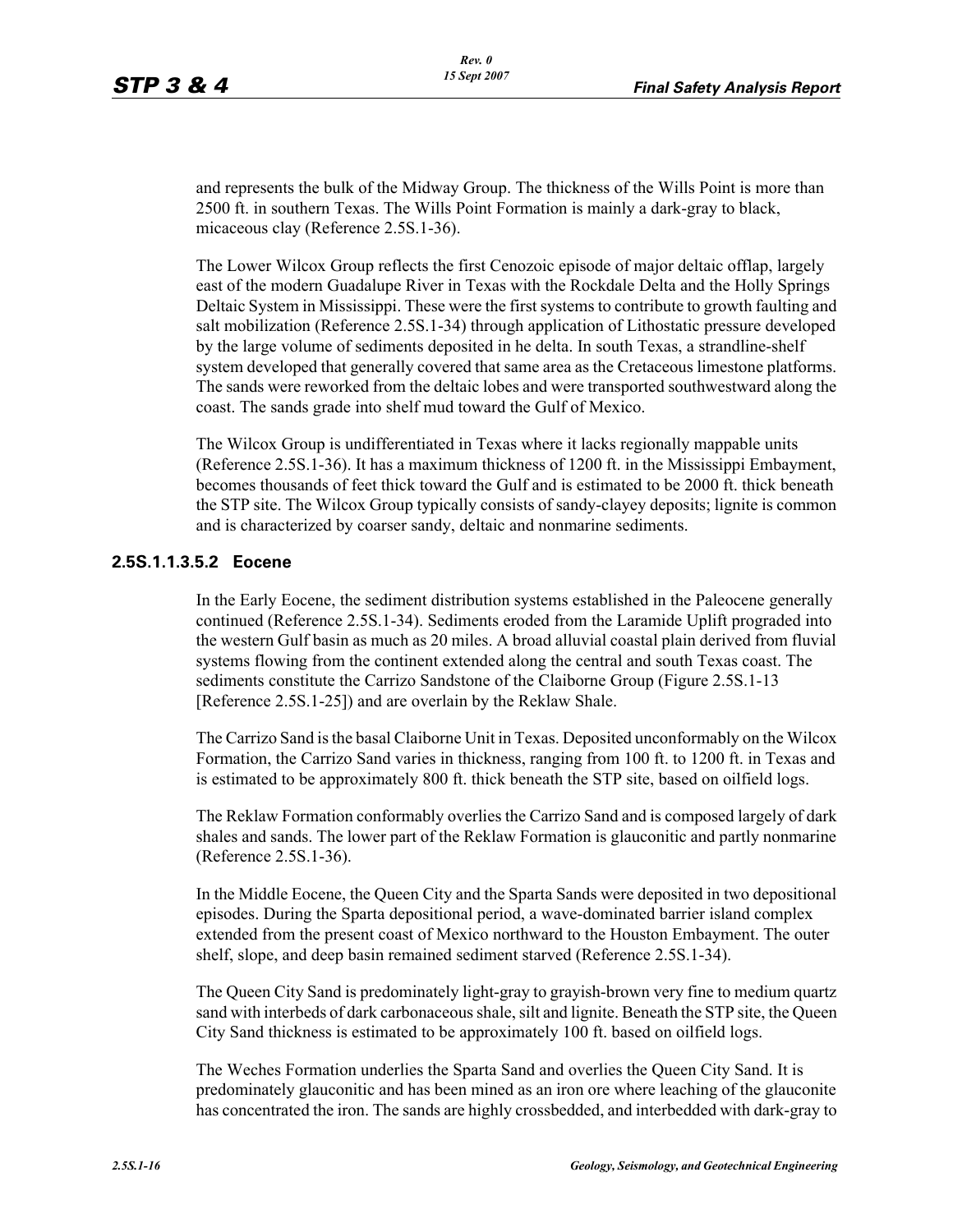black glauconitic clay and shale (Reference 2.5S.1-36). The Weches Formation is highly fossiliferous which distinguishes it from the units above and below.

The Sparta Sand overlies the Weches formation and is composed of very fine to medium unconsolidated quartz sand with interbeds of sandy clay and clay. Lignite is common. The Sparta Sand is about 100 ft. thick at the outcrop to more than 1000 ft. thick in the subsurface near the Mississippi Embayment Axis (Reference 2.5S.1-36). The thickness of the Sparta Sand beneath the STP site is estimated at 100 ft., based on oil field logs.

The Cook Mountain Formation overlies the Sparta Sand in what may be a gradational contact (Reference 2.5S.1-36). The formation in south Texas has a large proportion of sandy clay and sand containing disseminated glauconite. Interbedded clays are bluish gray to black and become the dominant lithologic type as the formation thickens downdip. In the site area, the Cook Mountain Formation is estimated to be 300-400 ft. thick, based on oilfield logs.

The Yegua Formation is composed of massive laminated and crossbedded, fine to medium grained sand. Sandy clay and clay, thin lignite beds and glauconitic sands are present in some places. The maximum thickness of the Yegua Formation is more than 1800 ft. Beneath the STP site the formation thickness is estimated to be 800-1000 ft. based on oil field logs.

Volcanic ash in the Yegua Sediments reflects the uplift and crustal heating in the Mexican Cordillera and western Gulf of Mexico. Areas in the western Gulf were uplifted, and the area of active deposition of mud extended eastward (Reference 2.5S.1-34). The Gulf Margin prograded as much as 15 miles during this time.

The Jackson Group was deposited during the late Eocene. Stratigraphic equivalents are present throughout the Gulf Coastal Plain. The presence of volcanic ash and coarser volcanic-derived clastics in the Jackson Group reflects volcanic activity in Mexico and southwestern United States. This group and its stratigraphic equivalents were deposited during the last major marine transgression that covered the Coastal Plain and occupied the Mississippi Embayment (Figures 2.5S.1-9 [Reference 2.5S.1-25] and 2.5S.1-13 [Reference 2.5S.1-25]). Jackson sediments conformably overlie the Yegua Formation deposits of the underlying Claiborne Group.

The lowermost unit of the Jackson Group is the Caddell Formation. The lower part of the Caddell Formation is typically a marine deposit and is composed of gray calcareous sandstone and greenish calcareous clays. The upper part exhibits fewer marine characteristics and locally contains lignite and thin chocolate shales and interbedded sands. The lower part of the Caddell Formation commonly contains gray calcareous sands, and some glauconite. The Caddell Formation ranges from 30 ft. to 300 ft. in thickness (Reference 2.5S.1-36).

The Wellborn Sandstone, which overlies the Caddell Formation, is massive gray sandstone with interbedded marine clay units. The middle part is a highly fossiliferous marine facies consisting of sandy, marly clays. The upper part is a massive gray to white clayey sandstone. The entire Wellborn Sandstone is between 100 ft. and 300 ft. thick (Reference 2.5S.1-36).

The Manning Clay, consisting of carbonaceous, dark brown clay alternating with two beds of gray sandstone, overlies the Wellborn Sandstone. The clay is essentially nonmarine, but some marine shale beds are present locally. The thickness of the Manning Clay is between 250 ft. and 350 ft. (Reference 2.5S.1-36).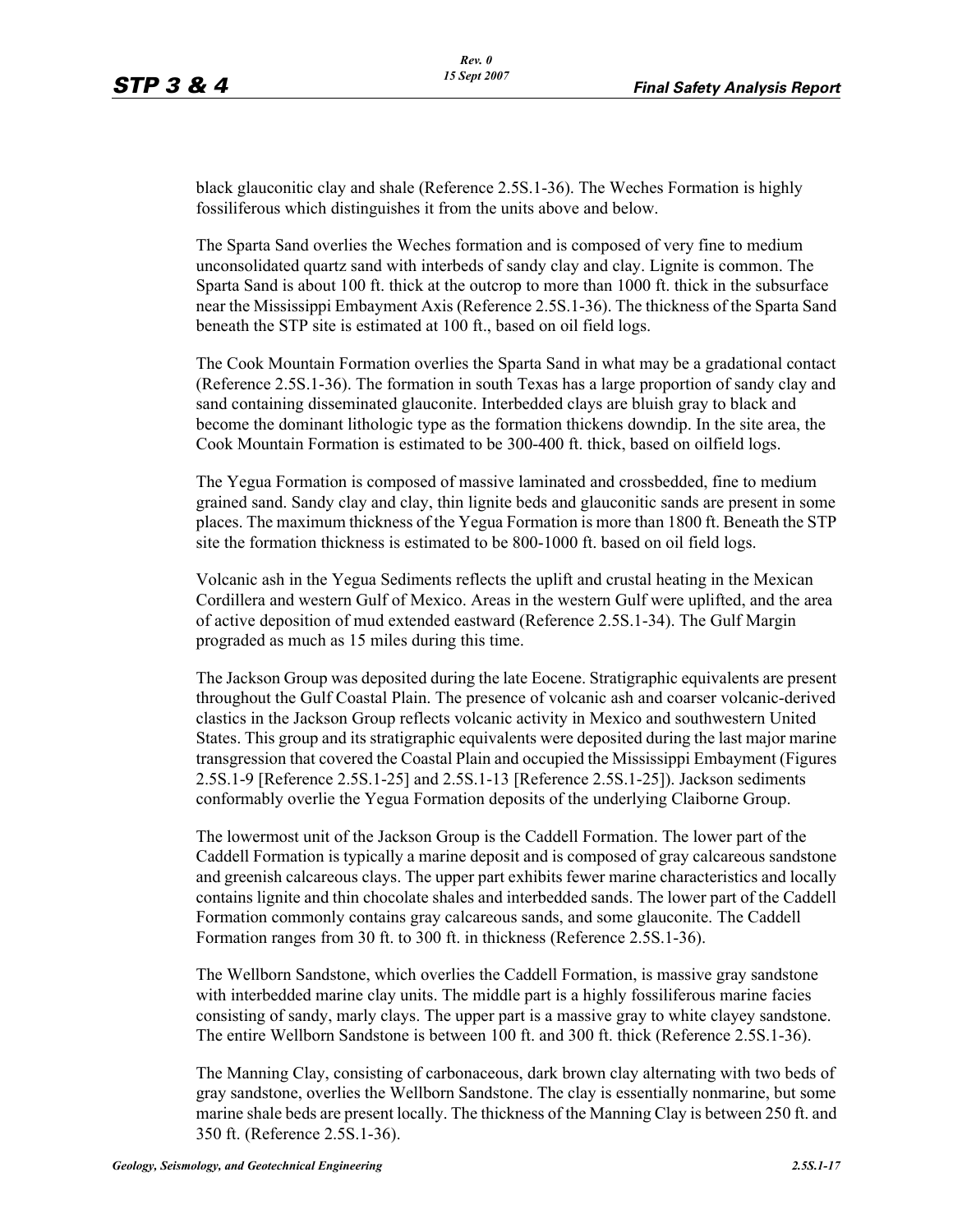The Whitsett Formation, the uppermost unit in the Jackson Group, is mainly nonmarine crossbedded sandstone interbedded with tuffaceous shale and fine sandy tuff (Reference 2.5S.1-36). The sands are generally fine to medium grained but may be very coarse and conglomeratic in places. The Whitsett Formation is about 135 ft. thick.

### **2.5S.1.1.3.5.3 Oligocene**

During the Oligocene multiple fluvial systems developed resulting in an influx of sediments from Mexico and southwestern United States. The Norias Delta on the Rio Grande Axis merged with the Norma Delta to the south. A third system developed along the Houston Embayment while the fourth developed along the Central Mississippi Margin (Reference 2.5S.1-34). The eastern Gulf of Mexico continued to receive a minimum of clastics. Clastics consisted of the Vicksburg Group and the overlying Catahoula Sandstone (tuff).

The Vicksburg Group is composed of a variety of marine sediments, varying from sandstones and clays to marl and limestone (Reference 2.5S.1-36). The Frio Clay (not to be confused with the Frio Formation) is probably time-equivalent with the Vicksburg Group (Reference 2.5S.1- 36). The Frio Clay is typically composed of massive dark, greenish-gray, red, and blue gypsiferous clay interbedded with sandy clay, sand, and sandstone.

The Catahoula Sandstone (or tuff) consists of three units which are identified only in the subsurface. These are, from oldest to youngest: the Frio Formation, the Anahuac Formation, and the Upper part of the Catahoula Tuff. The Catahoula Formation consists of approximately 60% volcanic material, mainly airborne ash from Mexican volcanoes and 30% sand (Reference 2.5S.1-37). The Catahoula Sandstone thickens down-dip to thousands of ft. The thickness at the site is estimated from oilfield logs to be at least 3000 ft. with the top at approximately -5350 ft. MSL. The age of the Catahoula Sandstone is uncertain, but the U.S. Geological Survey (USGS) designates the unit as both Oligocene and Miocene (Reference 2.5S.1-37).

#### **2.5S.1.1.3.5.4 Miocene**

The Miocene was a fairly stable period. Uplift of the Edwards Plateau and the adjacent areas is demonstrated by the increased presence of Cretaceous limestone clastics in the Miocene fluvial deposits. The Fleming Formation overlies the Oakville Sands. In the STP 3 & 4 site area, the Fleming Formation is largely variegated yellow, green red, pink blue, purplish gray, or greenish gray clay (Reference 2.5S.1-36). The strata may be calcareous and contain thin chalky limestone as well as cross-bedded sands. The upper part of the Fleming Formation may be sandy, and it forms the lower portion of the Evangeline Aquifer (Subsection 2.4S.12). The Fleming Formation is about 200 ft. thick in outcrop and can be thousands of feet thick in the subsurface. The estimated thickness of the Fleming Formation beneath the site is 3200 ft.

The Oakville Sandstone is a sandy facies in the lower part of the Fleming Formation (Reference 2.5S.1-36) in the vicinity of the site. It is composed of non-marine, irregularly bedded clastics consisting of coarse sands and interbedded clay. The Fleming Formation and the Oakville Sandstone are similar lithologically, but the Oakville Sandstone is much sandier. The thickness of the Oakville Sandstone ranges from about 200 to about 500 ft. regionally. At the site, the thickness is estimated to be 250 ft., based on oil field geophysical logs, with the top at an estimated elevation of -2100 ft. MSL.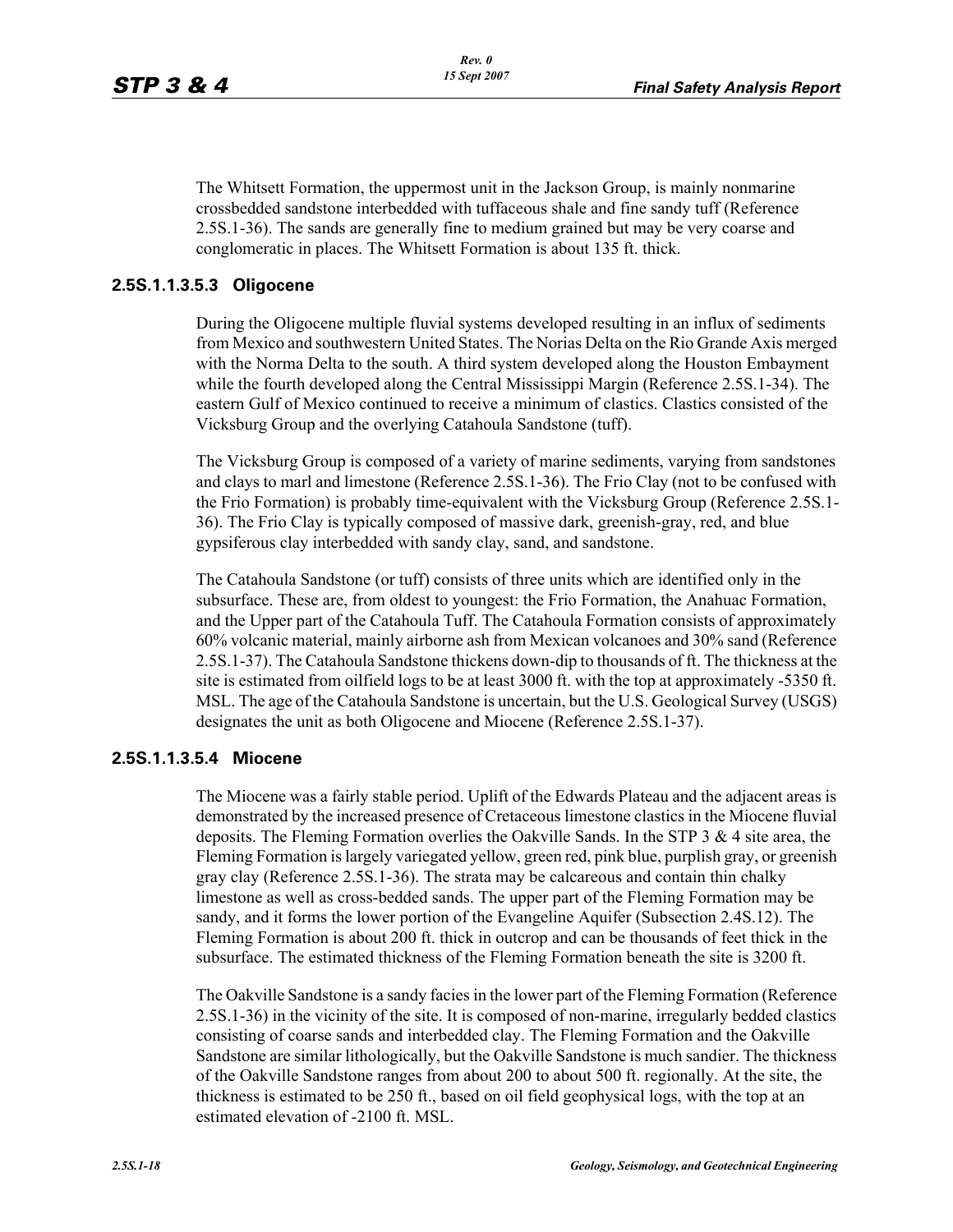During the middle Miocene epoch the Corsair Delta developed in the region of the Colorado River, an area which had not previously been a depocenter. The Corsair Delta Apron formed a sandy depositional element on the Gulf floor (Reference 2.5S.1-34).

### **2.5S.1.1.3.5.5 Pliocene**

By the early Pliocene, sediment supply and accumulation had shifted to the Mississippi depositional axis. Sediments were carried east and west from the delta, forming shore deposits which were thin veneers, compared with previous deposits (Reference 2.5S.1-34).

In the late Pliocene, the three central Gulf fluvial systems, the Red River, Central Mississippi and Eastern Mississippi formed a composite delta system, in which the Red River continued to dominate the sediment supply (Reference 2.5S.1-34). The fluvial systems of the western and northwestern Gulf were dormant.

The influence of the continental ice sheet during the interglacial periods occurred in the late Pliocene epoch (Reference 2.5S.1-34).

The Goliad Sand was the dominant unit deposited during the Pliocene epoch. The Goliad Sand ranges from a basal strata of coarse undivided sediments to indurated units whitish to pinkish gray, ranging in grain size from very fine to coarse. The cement is typically calcium carbonate. Clay interbeds are grayish and may be calcareous. The bedding suggests that the Goliad Sand was deposited as river-bottom sediments (Reference 2.5S.1-36). Based on oil field logs, the estimated thickness of the Goliad Sand beneath the site is 800 ft.

#### **2.5S.1.1.3.5.6 Pleistocene**

The Pleistocene depositional record shows pulses of sandy outwash during glacial retreats and cyclic sea level changes. The inland Mississippi and Red River Fluvial Systems were separate inland but coalesced on the depositional coastal plain. The Rio Grande Delta was reactivated and the Colorado/Brazos Delta became minor features.

The Lissie Formation is in unconformable contact with the underlying Goliad Sand. The sediments are partially flood plain deposits and partially deltaic sands, silts, and muds. The sediments are described as reddish, orange, and gray fine-to-coarse grained, cross bedded sands with the base of the formation often indicated by caliche (Reference 2.5S.1-37).

The surface sediments at the STP site belong to the Beaumont Formation. From the Louisiana/Texas border to the Rio Grande, the Beaumont Formation is recognized as a delta that formed during the last eustatic sea level high. Sediments in the STP area are attributed to the Colorado/Brazos Fluvial Systems, which today are the largest systems in Texas (Figure 2.5S.1-14 [Reference 2.5S.1-38]). The thickness of the Beaumont varies, and it is difficult to distinguish between the underlying Lissie and the Beaumont in the subsurface because of the similarity of the sediments.

### **2.5S.1.1.4 Regional Tectonic Setting**

In 1986, the Electric Power Research Institute (EPRI) developed a seismic source model for the Central and Eastern United States (CEUS), which included the STP 3 & 4 site region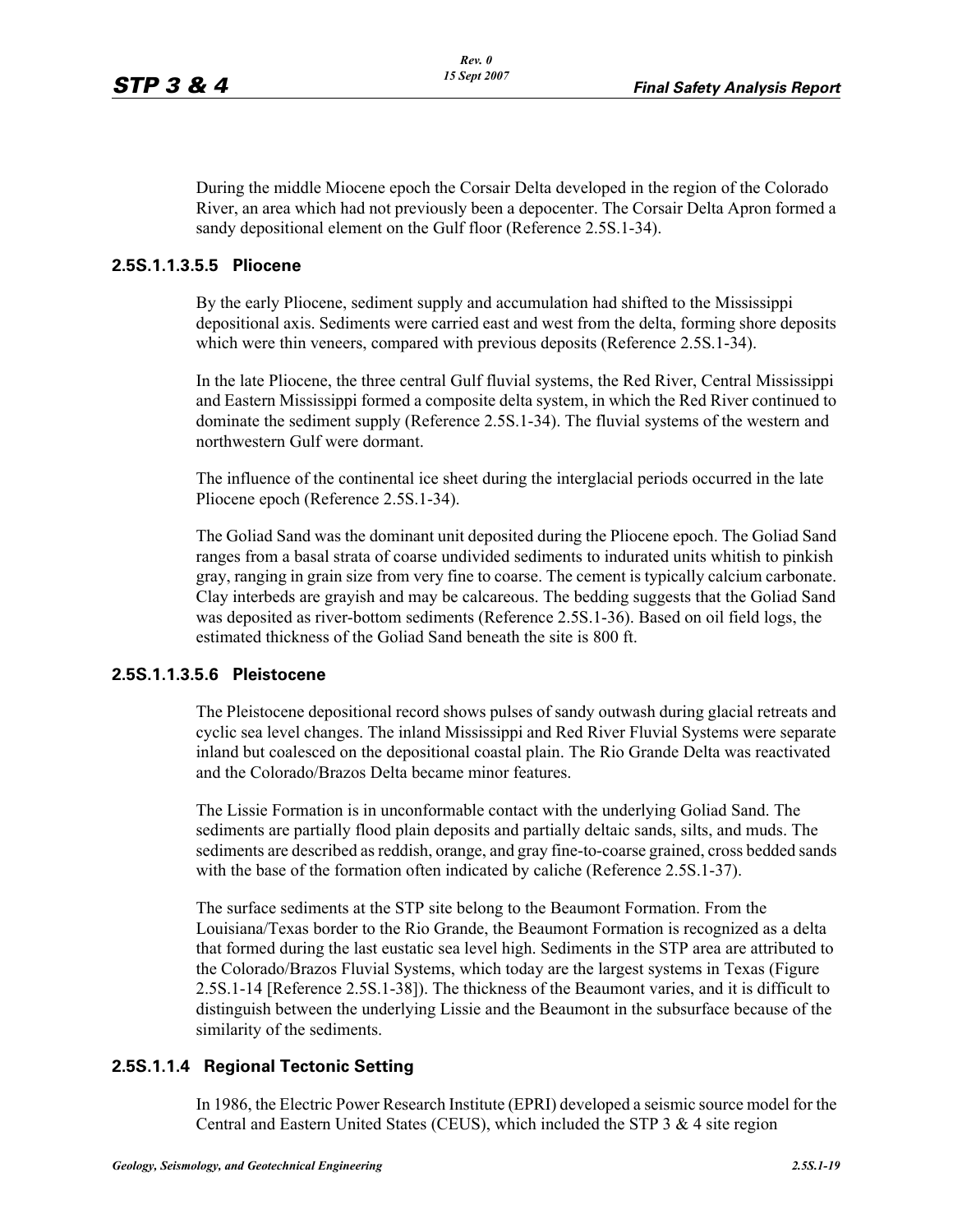(Reference 2.5S.1-39). The CEUS is a stable continental region (SCR) characterized by low rates of crustal deformation and no active plate boundary conditions. The EPRI source model included the independent interpretations of six Earth Science Teams (ESTs) and reflected the general state of knowledge of the geoscience community as of 1986. The seismic source models developed by each of the six teams were based on the tectonic setting and the occurrence, rates, and distribution of historical seismicity. The original seismic sources identified by EPRI (Reference 2.5S.1-39) are thoroughly described in the (Reference 2.5S.1-39) reports and are summarized in Subsection 2.5S.2.2.

Since 1986 additional geological, seismological, and geophysical studies have been completed in the CEUS and in the STP 3  $\&$  4 site region. The purpose of this section is to summarize the current state of knowledge on the tectonic setting and tectonic structures in the site region and to highlight new information acquired since 1986 that is relevant to the assessment of seismic sources.

A global review of earthquakes in SCRs shows that areas of Mesozoic and Cenozoic extended crust is positively correlated with large SCR earthquakes. Nearly 70% of SCR earthquakes with moment magnitudes  $M \ge 6$  occurred in areas of Mesozoic and Cenozoic extended crust (Reference 2.5S.1-40). Additional evidence shows an association between Late Proterozoic rifts and modern seismicity in eastern North America (References 2.5S.1-40; 2.5S.1-41; and 2.5S.1-42). Proterozoic and Mesozoic extended crust underlies at least part of the site region (Figure 2.5S.1-15 [References 2.5S.1-43, 2.5S.1-44, and 2.5S.1-45] and Figure 2.5S.1-16 [References 2.5S.1-44, 2.5S.1-46, 2.5S.1-47, and 2.5S.1-48]). As discussed in this subsection, however, there is no positive evidence for late Cenozoic seismogenic activity or any tectonic feature or structure in the site region (References 2.5S.1-49 and 2.5S.1-50). Although research during the last two decades has modified interpretations of the tectonic evolution and processes in the Gulf Coastal Plain and Gulf of Mexico, no new structures or features have been identified in the STP site region since 1986 that show clear evidence of seismogenic potential greater than what was recognized and incorporated in the EPRI (Reference 2.5S.1-39) seismic source model.

### **2.5S.1.1.4.1 Regional Tectonic History of the STP 3 & 4 Site**

### **2.5S.1.1.4.1.1 Overview**

The STP 3 & 4 site lies within the Gulf Coastal Plain Physiographic Province (Figure 2.5S.1-1 [References 2.5S.1-2 and 2.5S.1-3]), which extends from Mexico on the west and southwest to Florida on the east. The Coastal Plain developed as part of the geologic and physiographic evolution of the Gulf of Mexico (Reference 2.5S.1-51), an ocean basin that opened in the Triassic along the trend of the Ouachita Orogenic belt (Reference 2.5S.1-20), a largely buried Paleozoic mountain chain. Exposures of the Ouachita Belt are located in the Ouachita Mountains of eastern Oklahoma and western Arkansas, and in the Marathon Mountains of western Texas. Between these widely separated exposures, the Ouachita Orogenic Belt extends continuously beneath Mesozoic and Tertiary marine sediments that fringe the northern margin of the Gulf Coastal Plain (References 2.5S.1-52, 2.5S.1-53, and 2.5S.1-20). The Ouachita Belt records orogenic events related to the opening and closing of a Paleozoic ocean basin along the southeastern margin of ancestral North America. The tectonic events associated with the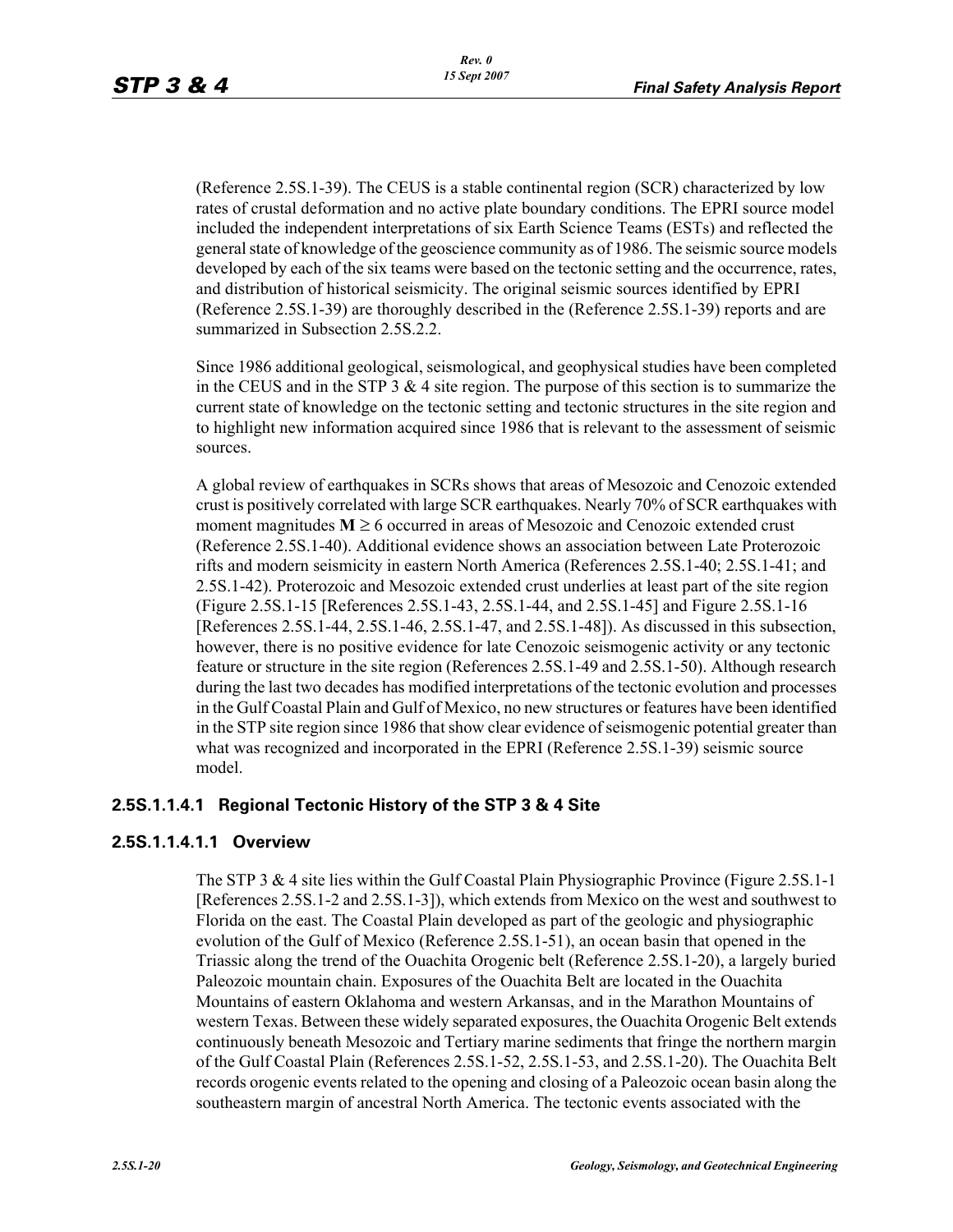formation of the Ouachita Belt have significantly influenced the structure of the crust in the STP 3 & 4 site region, and they are summarized in the following sections.

### **2.5S.1.1.4.1.2 Late Proterozoic and Paleozoic Plate Tectonic History**

The Ouachita Orogenic Belt formed in Paleozoic time along with the Appalachian Orogenic Belt, which trends northeast-southwest along the length of the eastern United States and Canada (Reference 2.5S.1-52). A comprehensive synthesis of the Appalachian Orogen can be found in Reference 2.5S.1-54. The ancestral North American continent that predated the Appalachian and Ouachita Orogenies is known as Laurentia. Exposures of Proterozoic Laurentian Basement are present in the Llano Uplift at the northwest margin of the STP 3 & 4 site region (Reference 2.5S.1-55) (Figure 2.5S.1-5 [References 2.5S.1-8, 2.5S.1-9, 2.5S.1-10, and 2.5S.1-11], Figure 2.5S.1-10 [Reference 2.5S.1-27]).

In late Precambrian to Cambrian time, Laurentia broke up along a series of NNE-SSW-trending rifts that led to sea-floor spreading and development of an ocean basin known as Iapetus (References 2.5S.1-54 and 2.5S.1-20). In general, the rift system along the eastern margin of Laurentia was approximately coincident with the present Appalachian Mountain Belt (Reference 2.5S.1-54). The locus of rifting stepped abruptly westward at about the latitude of Alabama and Mississippi along a WNW-ESE-trending transform fault zone (Reference 2.5S.1- 56). This transform fault zone terminated to the west at the northern end of a NNW-SSEtrending rift system that was located approximately between the Sabine Arch (Figure 2.5S.1- 17) and the Fort Worth Basin (Reference 2.5S.1-57). Figure 2.5S.1-10 (Reference 2.5S.1-27) illustrates the location of the Ft. Worth Basin and the Sabine Arch. The transform fault system formed a jog in the ancestral continental margin that roughly parallels the northern rim of the present Gulf Coastal Plain (Reference 2.5S.1-20). Two failed rift basins, or aulocogens, developed along Laurentia's southern margin (Reference 2.5S.1-19). One of the aulocogens is known as the Reelfoot Rift, which trends northeast-southwest and underlies the Mississippi Embayment. The other failed rift basin is known as the Oklahoma Aulocogen, which trends west-northwest-east-southeast along the border between southern Oklahoma and northeastern Texas (References 2.5S.1-19 and 2.5S.1-20).

The rifted southern margin of Laurentia in early Paleozoic time included structures typical of passive margins, such as grabens and fault-bounded basins open to the ocean (References 2.5S.1-57 and 2.5S.1-20). As rifting ceased, shallow-water shelf environments emerged along the developing passive margin and are recorded in sequences of early to middle Paleozoic marine clastic and carbonate deposits (Reference 2.5S.1-20). Progressive subsidence of the Laurentian passive margin and Iapetus basin in Late Ordovician through Early Mississippian time is indicated by deep-water siliceous chert and shale overlying the older clastic and carbonate rocks (Reference 2.5S.1-20).

The onset of collisional tectonics and closing of the Iapetan Ocean during the Carboniferous are marked in the stratigraphic record by the abrupt appearance of coarse clastic deposits over the older deep-water deposits. The general model proposed by Viele and Thomas (Reference 2.5S.1-20) for the development of the Ouachita Belt, invokes progressive closure of the Iapetus Ocean along a subduction zone that dipped south beneath an island arc located off the southern coast of Laurentia. The collision is interpreted to be oblique, which resulted in diachronous, westward-propagating closure of the Iapetus basin (Reference 2.5S.1-57). As the ocean basin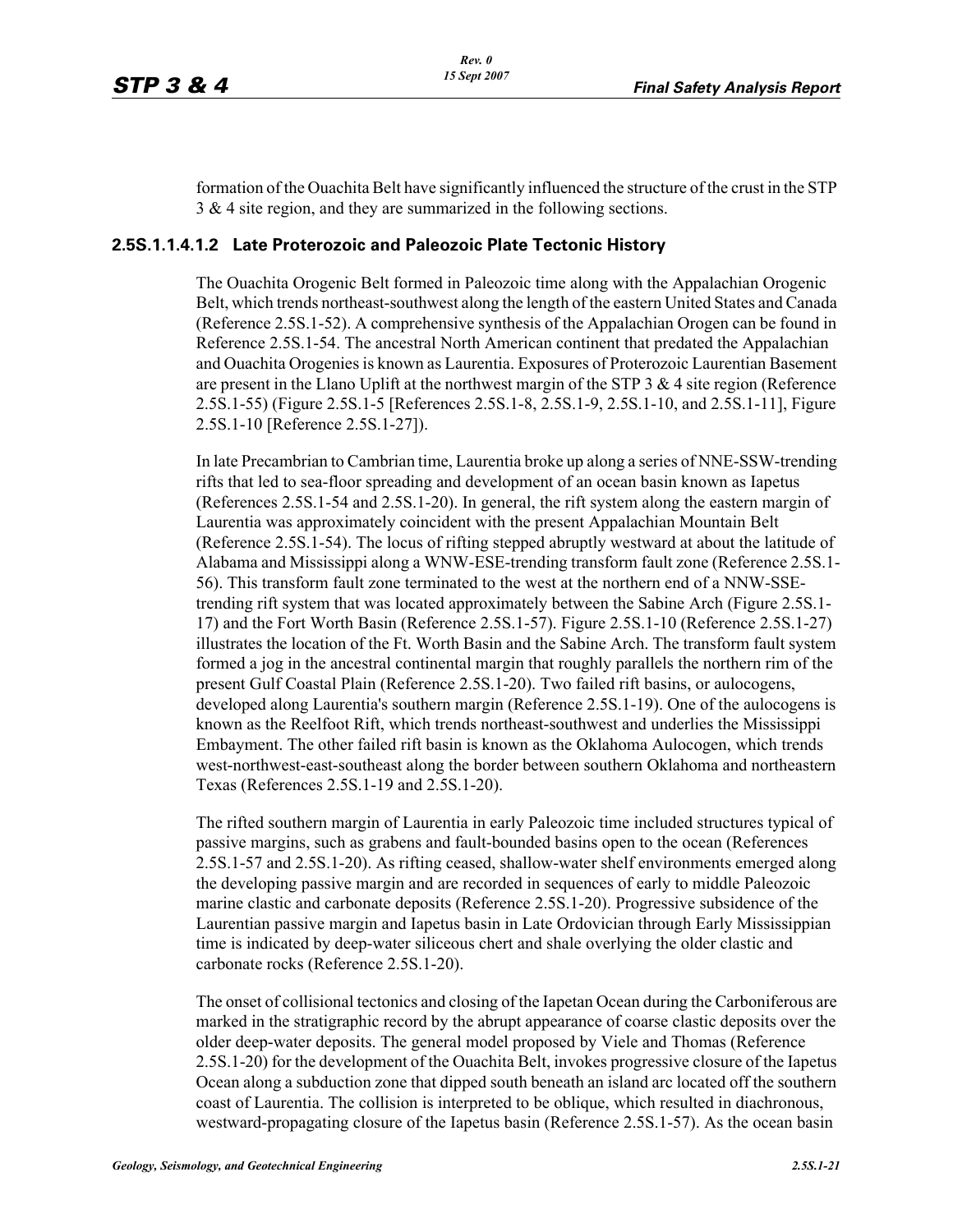was consumed, rocks of the accretionary prism above the subduction zone were thrust northward over deposits of the Laurentian passive margin. The passive margin strata subsequently were caught up in the deformation and thrust northward as the island arc overrode the continental margin, forming the ancestral Ouachita Mountains (see Reference 2.5S.1-58 for a lithospheric-scale model of the collisional orogen east of the STP  $3 \& 4$  site determined from a synthesis of seismic, borehole, and gravity data). Growth of the Ouachita Mountains loaded the Laurentian continental crust, forming a series of broad arches and basins in the foreland region north and west of the orogenic belt (References 2.5S.1-59 and 2.5S.1-60). Examples of these foreland structures that are relatively proximal to the STP  $3 \& 4$  site include the Kerr Basin, Llano Uplift, and Fort Worth Basin (Reference 2.5S.1-61) (Figure 2.5S.1-10 [Reference 2.5S.1-27]).

### **2.5S.1.1.4.1.3 Mesozoic and Cenozoic Geology**

The development of the Ouachita Belt in late Paleozoic time marked the end of a complete Wilson Cycle, during which Laurentia was rifted, Iapetus formed, and then the ocean basin was consumed during a continent-continent collision. The opening of the modern Gulf of Mexico beginning in the Mesozoic represents the commencement of another Wilson Cycle. Formation of the Gulf of Mexico began in Late Triassic time with renewed rifting approximately along the trend of the Ouachita Belt (References 2.5S.1-22 and 2.5S.1-62). Detailed modeling of gravity data suggests that the locus of rifting and crustal extension occurred south of the main Ouachita collisional orogen, approximately beneath the present continental shelf and rise in the offshore region of the Gulf of Mexico (Reference 2.5S.1-59).

Rifting lasted from Late Triassic to Late Jurassic and caused both the extension of pre-rift continental crust and the formation of new oceanic crust. Sawyer et al. (Reference 2.5S.1-44) describes four classifications of crust within the STP  $3 \& 4$  site region related to the effect of rifting on the crust (Figure 2.5S.1-15 [References 2.5S.1-43, 2.5S.1-44, and 2.5S.1-45] and Figure 2.5S.1-16 [References 2.5S.1-44, 2.5S.1-46, 2.5S.1-47, and 2.5S.1-48]): (1) extended continental crust, (2) extended thick transitional crust, (3) extended thin transitional crust, and (4) Mesozoic oceanic crust. The locations of the boundaries between these crustal classifications is debated within the literature (e.g., References 2.5S.1-63, 2.5S.1-64, 2.5S.1-65, 2.5S.1-66, 2.5S.1-44, and 2.5S.1-48), but the tectonic significance of each classification, as described below, is generally accepted.

The initial stages of rifting occurred during the Late Triassic and Early Jurassic and are thought to have occurred along preexisting crustal weaknesses and sutures from the earlier Precambrian rifting and late Paleozoic Ouachita Orogeny (Reference 2.5S.1-44). Most rifting occurred in the Middle Jurassic and created the divisions between continental, thick transitional and thin, transitional crust (References 2.5S.1-66 and 2.5S.1-44). The thick transitional crust underwent moderate thinning with post-extension crustal thicknesses ranging between 12.4 miles and 21.7 miles. This variable thinning occurred along gulf-perpendicular trends (Reference 2.5S.1-44) and is proposed by some to have influenced the formation of the gulf-perpendicular basement highs and lows that form the alternating arches and embayments of the Gulf coastal margin (e.g., Sabine Arch, Houston Embayment, San Marcos Arch, Rio Grande Embayment) (Reference 2.5S.1-67 and Figures 2.5S.1-10 [Reference 2.5S.1-27] and 2.5S.1-17 [Reference 2.5S.1-27]).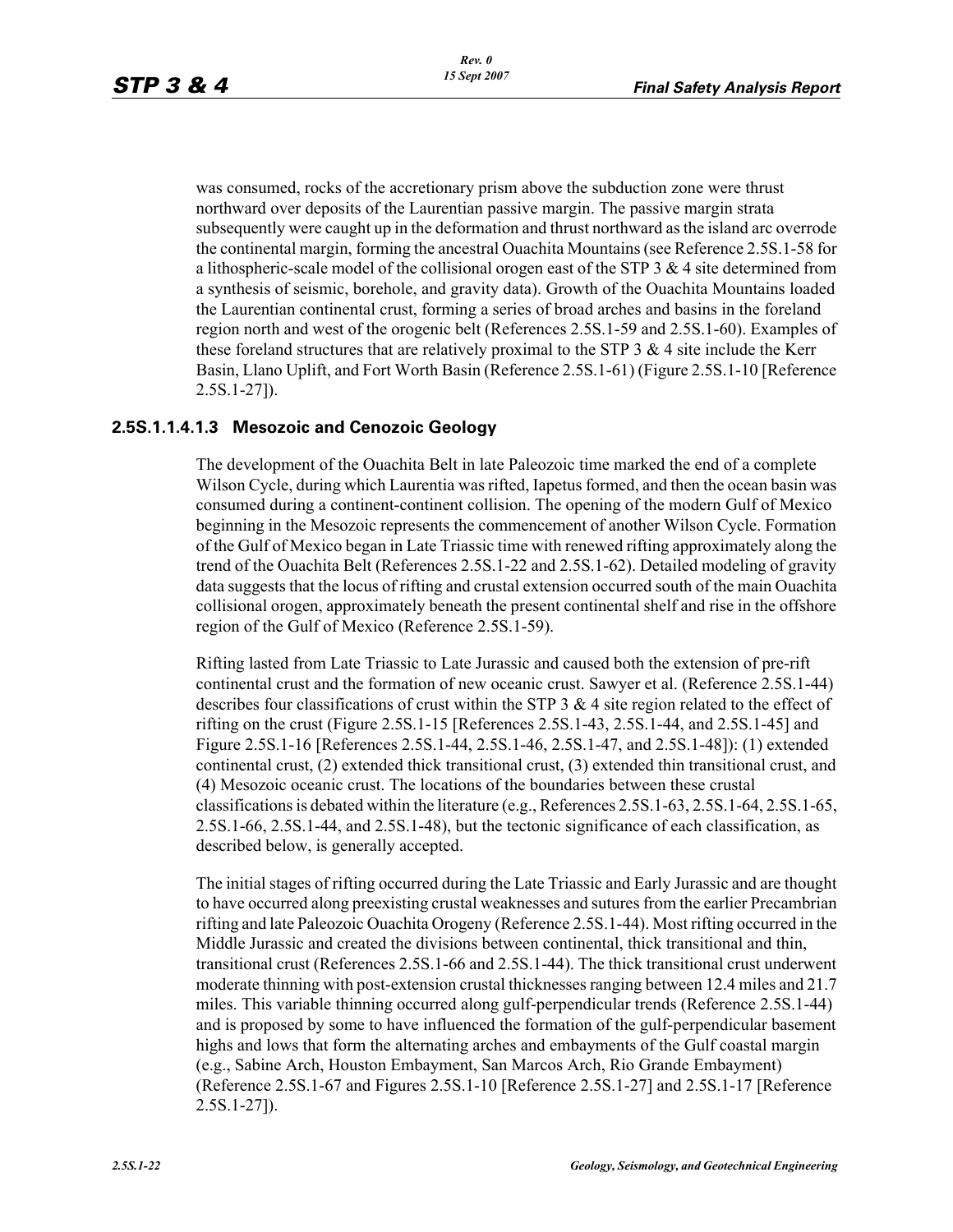The thin transitional crust underwent considerably more thinning with post-extension crustal thicknesses of 4.9 mi and 9.3 mi (References 2.5S.1-68 and 2.5S.1-44). Sawyer et al. (Reference 2.5S.1-44) hypothesized that the contrast in thinning is due to the thin transitional crust having originally been weaker due to locally elevated crustal temperatures. In contrast to the thick transitional crust, the major crustal thickness variations in the thin transitional crust are parallel to the Gulf margin (Figure 2.5S.1-18 [References 2.5S.1-26, 2.5S.1-43, and 2.5S.1- 45]) (Reference 2.5S.1-44). Throughout the period of rifting significant accumulations of nonmarine clastic rocks, volcanic rocks, and salt were deposited in fault-bounded basins (References 2.5S.1-22, 2.5S.1-62, and 2.5S.1-44). In particular, thick deposits of Mesozoic salt accumulated in long-lived basins along the continually developing rift margin.

The oceanic crust is thought to have been formed during the Middle and Late Jurassic (References 2.5S.1-66 and 2.5S.1-44). The extent of oceanic crust within the Gulf of Mexico is limited (Figure 2.5S.1-15 [References 2.5S.1-43, 2.5S.1-44, and 2.5S.1-45] and Figure 2.5S.1- 16 [References 2.5S.1-44, 2.5S.1-46, 2.5S.1-47, and 2.5S.1-48]) compared to the total relative plate motion reflecting the observation that over 50% of the relative plate motion during rifting occurred as crustal extension as opposed to sea floor spreading (Reference 2.5S.1-64). The thickness of the oceanic crust is difficult to determine in all regions due to the presence of thick, overlying sediments and salt, but there is considerable structural variation observed within the oceanic crust thought to be related to variations in spreading initiation, duration, and rate (Reference 2.5S.1-44).

After the rapid phase of continental extension and rifting ended, a long period of tectonic quiescence ensued during which the newly passive margin subsided and thick deposits of Late Jurassic and Cretaceous marine sediments accumulated (References 2.5S.1-22 and 2.5S.1-62). Enormous volumes of terrigenous sediment were deposited along the northern and northwestern margins of the ancestral Gulf of Mexico by streams draining the interior of North America, causing flexural loading of the crust and progressive southward migration of the shoreline toward the axis of the basin (Reference 2.5S.1-33). The long-term migration of the shoreline is marked by bands of offlapping marine strata in the Gulf Coastal Plain, which are progressively younger from north to south (Figure 2.5S.1-19 [Reference 2.5S.1-38] and Figure 2.5S.1-5 [References 2.5S.1-8, 2.5S.1-9, 2.5S.1-10, and 2.5S.1-11]).

Ewing (Reference 2.5S.1-51) subdivided the Gulf of Mexico basin into two main zones that roughly parallel the geographic trend of the Coastal Plain. The Interior Zone is the more landward of the two zones, and is primarily associated with broad, relatively shallow Mesozoic embayments that locally host diapir provinces overlying Paleozoic basement. According to Ewing (Reference 2.5S.1-51), the principal structures of the Interior Zone are Mesozoic-age rift faults associated with opening of the Gulf of Mexico. South of the Interior Zone is the Coastal Zone, which is characterized by a very thick (6.2 mi to 9.3 mi) section of late Mesozoic to Cenozoic strata that bury highly-extended Paleozoic crust and Mesozoic oceanic crust (Reference 2.5S.1-51). The boundary between the Interior and Coastal Zones lies along a trend of Lower Cretaceous reefs within the Coastal Plain section (Figure 2.5S.1-10 [Reference 2.4S.1-27]). The location of this reef trend is interpreted as a hinge zone reflecting the transition between thick and thin transitional crust and the increased subsidence of the thin transitional crust due to sedimentary loading in the basin to the south (References 2.5S.1-44 and 2.5S.1-51).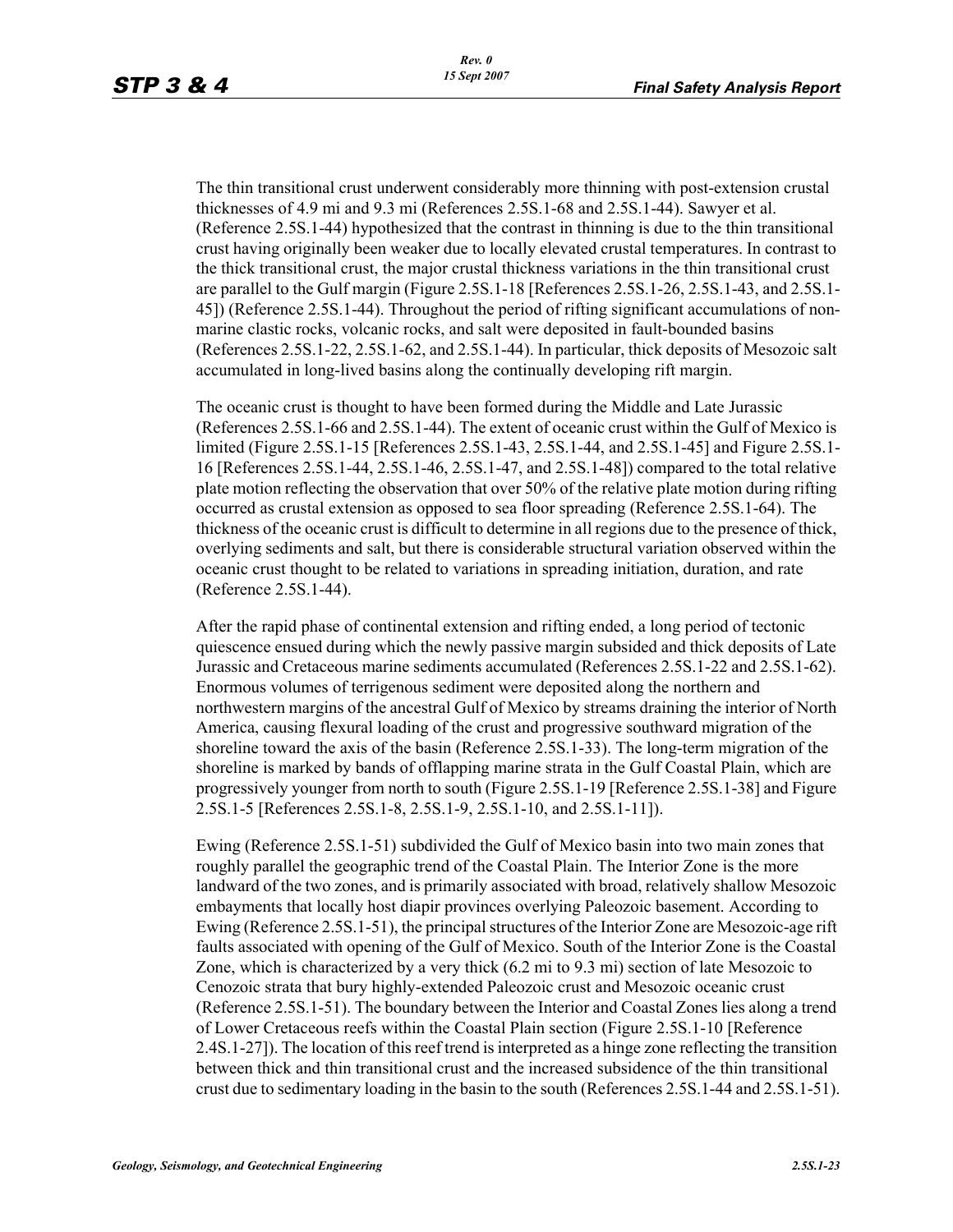Strata of the Gulf Coastal Plain have been deformed by diapiric rise of salt bodies and by growth faults, which have formed in response to sedimentary compaction, subsurface migration of salt, and down-to-the-basin slumping of the Coastal Plain section (References 2.5S.1-51, 2.5S.1-22, and 2.5S.1-62). Stratigraphic relationships in the Coastal Plain section document salt-related deformation and growth fault activity beginning in Mesozoic time and continuing to the Recent. Growth faults occur almost exclusively in the Coastal Zone (according to Reference 2.5S.1-51) of the Coastal Plain, within the thickest section of Mesozoic to Cenozoic strata. Growth faults terminate against or sole into bodies of salt or detachment horizons within the Coastal Plain section (Reference 2.5S.1-69). These structures do not penetrate the crystalline basement rocks beneath the Coastal Plain strata, and thus are characterized as "Class B" structures by the USGS (Reference 2.5S.1-70); i.e., faults that "might not extend deeply enough to be a potential source of significant earthquakes" (References 2.5S.1-49 and 2.5S.1-50).

Broad epeirogenic uplift is interpreted to have occurred in west-central Texas and New Mexico during the Miocene, coeval with development of the Rio Grande Rift and the Basin and Range Province to the west (see summary discussion in Reference 2.5S.1-55). This uplift resulted in widespread erosion of Paleocene and Upper Cretaceous strata in central Texas, and was accompanied by down-to-the-southeast flexure of the Interior Zone along a NE-SW-trending hinge line. The relatively uplifted area northwest of the hingeline is known as the Edwards Plateau, and it is characterized by generally horizontal bedded rocks of the Cretaceous Edwards Limestone. The NE-SW-trending Balcones and Luling Fault Zones are spatially associated with the hingeline and geomorphic transition from the Edwards Plateau to the Interior Zone of the Coastal Plain (Reference 2.5S.1-55; Figure 2.5S.1-17 [Reference 2.5S.1-27]). The Balcones and Luling Fault Zones are interpreted to extend through the Coastal Plain strata and either terminate against the upper surface of the Paleozoic basement (Reference 2.5S.1-71), or continue downward into the Ouachita rocks (Reference 2.5S.1-55). Major activity on the Balcones and Luling Faults is interpreted to have occurred in late Oligocene or early Miocene time (Reference 2.5S.1-72), and possibly was driven by crustal flexure and tilting along the hingeline associated with sedimentary loading of the Gulf of Mexico.

The long-term southward migration of the Gulf shoreline continued into late Quaternary time with widespread deposition of alluvial fan-delta deposits of the Beaumont Formation during the period of high sea level associated with the late Pleistocene Sangamon interglacial (about 120 ka) (References 2.5S.1-38 and 2.5S.1-73). Subsequent retreat of Gulf shoreline during the Wisconsinan glaciation to its present location exposed the Beaumont Formation deposits at the STP 3 & 4 site to subaerial weathering and modest erosion (Reference 2.5S.1-38).

### **2.5S.1.1.4.2 Tectonic Stress**

Earth science teams (ESTs) that participated in the EPRI (Reference 2.5S.1-39) evaluation of intra-plate stress found that tectonic stress in the CEUS region is primarily characterized by northeast-southwest-directed horizontal compression. In general, the ESTs concluded that the most likely source of tectonic stress in the mid-continent region was ridge-push force associated with the Mid-Atlantic Ridge, transmitted to the interior of the North American plate by the elastic strength of the lithosphere. Other potential forces acting on the North American plate were judged to be less significant in contributing to the magnitude and orientation of the maximum compressive principal stress.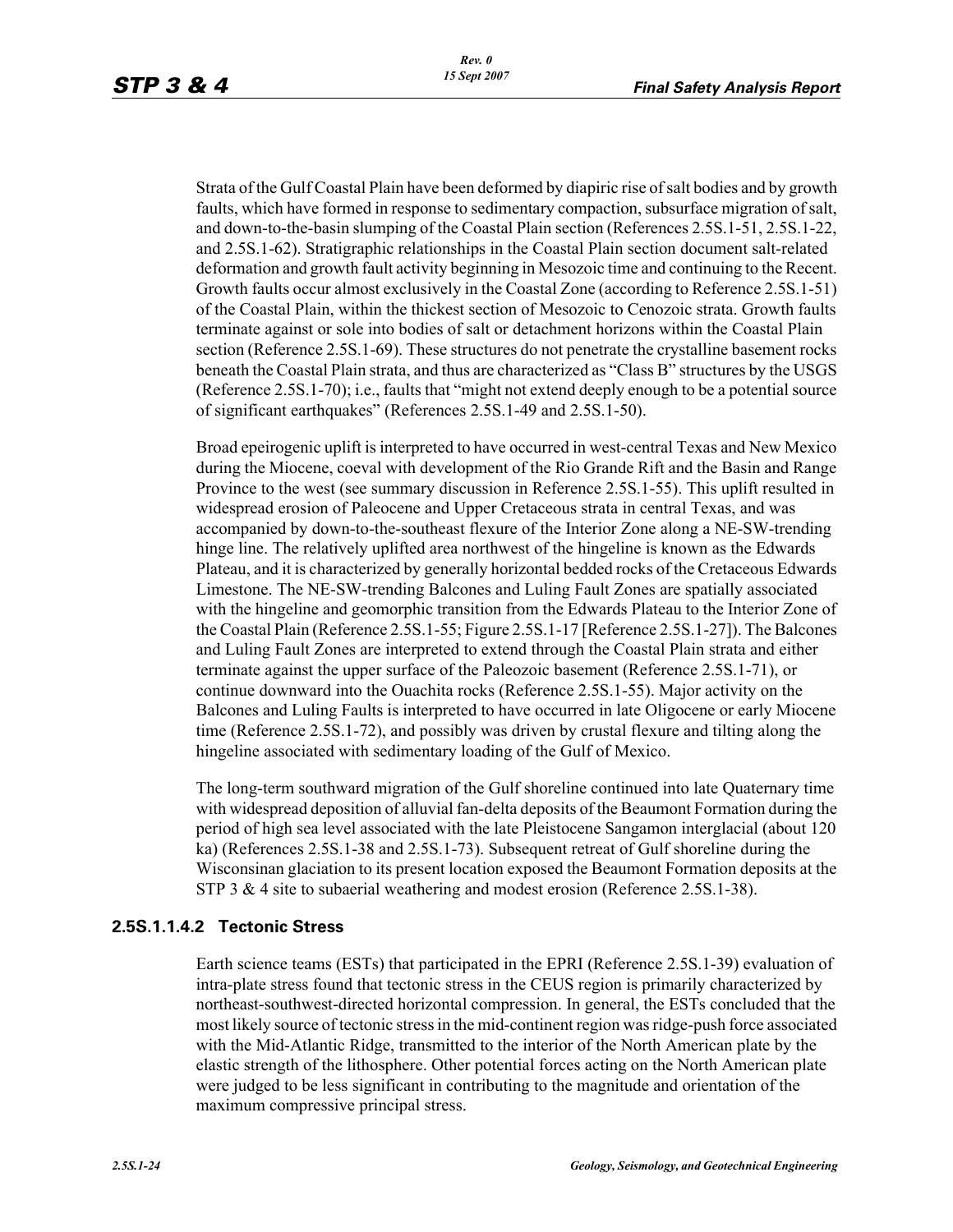In general, the ESTs focused on evaluating the state of stress in the mid-continent and Atlantic seaboard regions, for which stress indicator data were relatively abundant. Fewer stress indicator data were available for the Gulf of Mexico, Gulf Coastal Plain, and Western Great Plains, and thus these areas received less scrutiny in the EPRI studies (Reference 2.5S.1-39). Notably, the Dames & Moore, Law, and Bechtel ESTs observed that the orientation of maximum horizontal compression in the Gulf Coastal Plain and west Texas may be perturbed from the regional northeast-southwest orientation that characterizes much of the CEUS.

Since 1986, an international effort to collate and evaluate stress indicator data culminated in publication of a new World Stress Map in 1989 (References 2.5S.1-74 and 2.5S.1-75) that has been periodically updated (Reference 2.5S.1-76). Plate-scale trends in the orientations of principal stresses were assessed qualitatively based on analysis of high-quality data (Reference 2.5S.1-77), and previous delineations of regional stress provinces were refined. Statistical analyses of stress indicators confirm that the trajectory of the maximum compressive principal stress is uniform across broad continental regions at a high level of confidence (Reference 2.5S.1-78). In particular, the northeast-southwest orientation of principal stress in the CEUS inferred by the EPRI ESTs is statistically robust and is consistent with the theoretical orientation of compressive forces acting on the North American Plate from the Mid-Atlantic Ridge (Reference 2.5S.1-77).

According to the continental United States stress map of Zoback and Zoback (Reference 2.5S.1-74), the STP 3 & 4 site is located within the Gulf Coast Stress Province, which generally coincides with the belts of growth faults in the coastal regions of Texas, Louisiana, Mississippi, Alabama, and northwestern Florida. The Gulf Coast Stress Province is characterized by northsouth-directed tensile stress (Reference 2.5S.1-74) and is spatially associated with down-to-the-Gulf extension and slumping of the Coastal Plain stratigraphic section. Because these strata are deforming above subhorizontal detachment faults and/or large bodies of Jurassic salt, gravitational tensile stress driving growth faulting is confined to the sedimentary section, and thus decoupled mechanically from the state of stress in the underlying crystalline basement.

The state of stress in the crystalline basement underlying the Coast Plain strata is very poorly constrained by data (Reference 2.5S.1-79) and may be affected by flexural loading of the lithosphere due to rapid and voluminous sedimentation in the Gulf of Mexico during the Pleistocene. Detailed numerical modeling of flexural deformation associated with sedimentary loading in the Gulf (Reference 2.5S.1-80) suggests that large bending stresses may be present in the crust and systematically vary from north-south tension in the Coastal Plain, to north-south compression in an approximately 60-mile-wide zone in the northern offshore region directly adjacent to the coast, to north-south tension at distances of greater than 60 miles from the coast.

North of the Coastal Plain Stress Province, the generalized continental U.S. Stress Map of Zoback and Zoback (Reference 2.5S.1-74) shows a northwest-trending boundary between two major crustal stress provinces in central Texas:

- The Mid-Plate Stress Province, which includes the CEUS and is characterized by northeastsouthwest horizontal compression; and
- The Southern Great Plains Stress Province, which is characterized by northeast-southwest to NNE-SSW horizontal tension.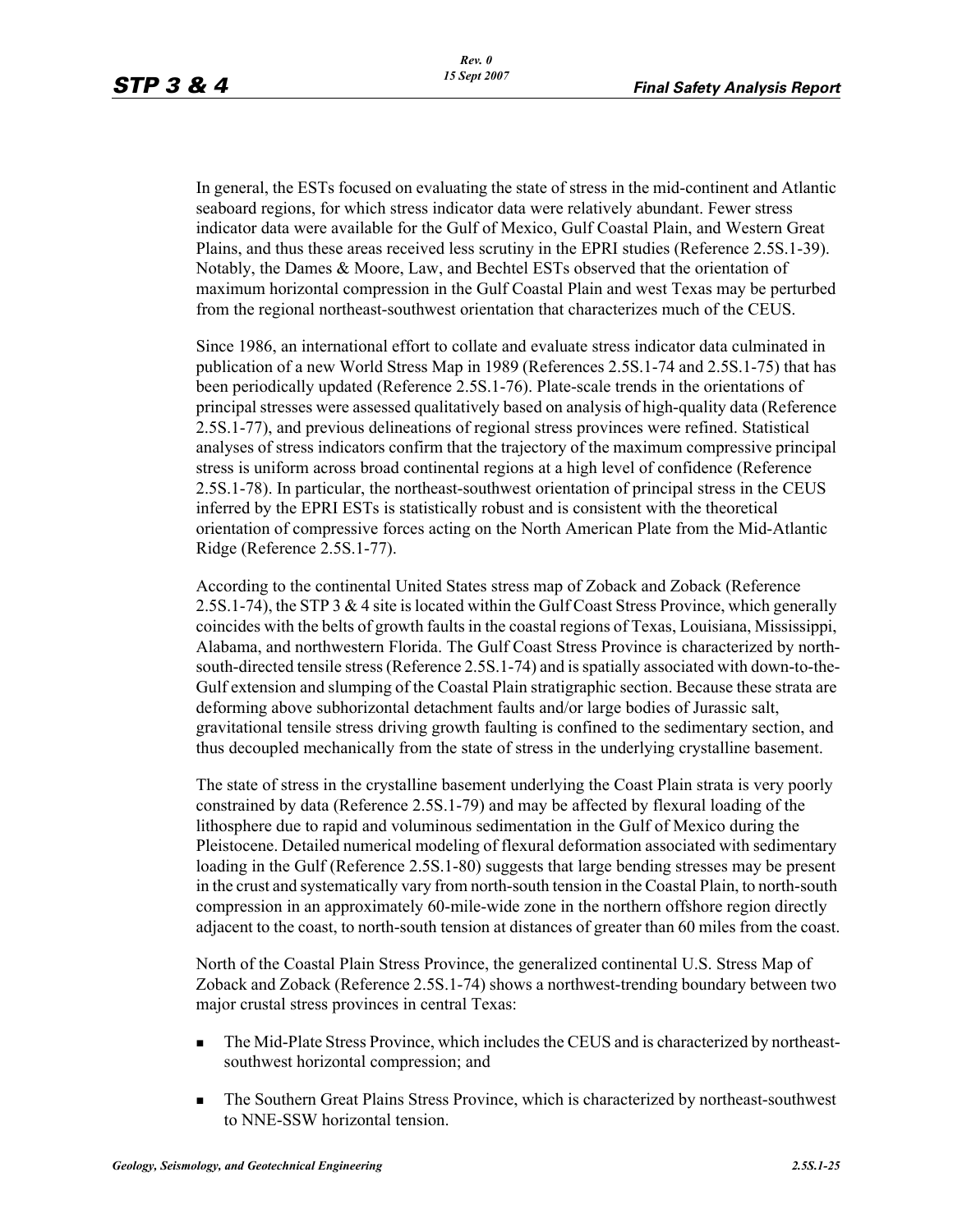Zoback and Zoback (Reference 2.5S.1-74) interpret the Southern Great Plains Province to be a transition between tensile stress and active extension in the Basin and Range to the west, and compressive stress in the tectonically stable mid-continent to the east. The boundary between the Mid-Plate and Southern Great Plains Stress Provinces is shown as approximately located by Zoback and Zoback (Reference 2.5S.1-74), which reflects the paucity of stress indicator data to precisely constrain the location of the boundary. Zoback and Zoback observed that the Southern Great Plains Province "generally coincides with the major topographic gradient (about 100 miles) separating the thermally elevated western Cordillera from the mid-continent area" (Reference 2.5S.1-74). If this correlation obtains in Texas, then the boundary between the Mid-Plate and Southern Great Plains Stress Provinces probably is located near the eastern foot of the mountains in west Texas, west of the STP 3 & 4 site.

In addition to better documenting the orientation of stress, research conducted since 1986 has addressed quantitatively the relative contributions of various forces that may be acting on the North American Plate to the total stress within the plate. Numerical models by Richardson and Reding (Reference 2.5S.1-79), Lithgow-Bertelloni and Guynn (Reference 2.5S.1-81), and Humphreys and Coblentz (Reference 2.5S.1-82) of lithospheric stress have generally considered the contribution to total tectonic stress in the lithosphere from three classes of forces:

- Horizontal stresses that arise from gravitational body forces acting on lateral variations in lithospheric density. These forces commonly are called buoyancy forces. Richardson and Reding (Reference 2.5S.1-79) emphasized that what is commonly called "ridge-push" force is an example of this class of force. Rather than a line-force that acts outwardly from the axis of a spreading ridge, ridge-push arises from the pressure exerted by positively buoyant, young oceanic lithosphere near the ridge against older, cooler, denser, less buoyant lithosphere in the deeper ocean basins (Reference 2.5S.1-83). The force is an integrated effect over oceanic lithosphere ranging in age from about zero to 100 million years (Reference 2.5S.1-84). The ridge-push force is transmitted as stress to the interior of continents by the elastic strength of the lithosphere.
- Shear and compressive stresses transmitted across major plate boundaries (strike-slip faults and subduction zones).
- Shear tractions acting on the base of the lithosphere from relative flow of the underlying asthenospheric mantle.

Richardson and Reding (Reference 2.5S.1-79) concluded that the observed northeast-southwest trend of principal stress in the Mid-Plate Stress Province of the CEUS dominantly reflects ridge-push body forces associated with the Mid-Atlantic Ridge. They estimated the magnitude of these forces to be about 7 to  $10 \times 10^8$  tons/ft. (i.e., the total vertically integrated force acting on a column of lithosphere 1 ft. wide), which corresponds to average equivalent stresses of about 417 tsf to 627 tsf distributed across a 30-mile-thick elastic plate.

The tensile stress regime in the Southern Great Plains Stress Province is interpreted by Humphreys and Coblentz (Reference 2.5S.1-82) to arise from positive buoyancy forces associated with the high potential energy of the elevated Cordilleran topography to the west. Essentially, the tensile stress in the western Cordillera and, in the Southern Great Plains along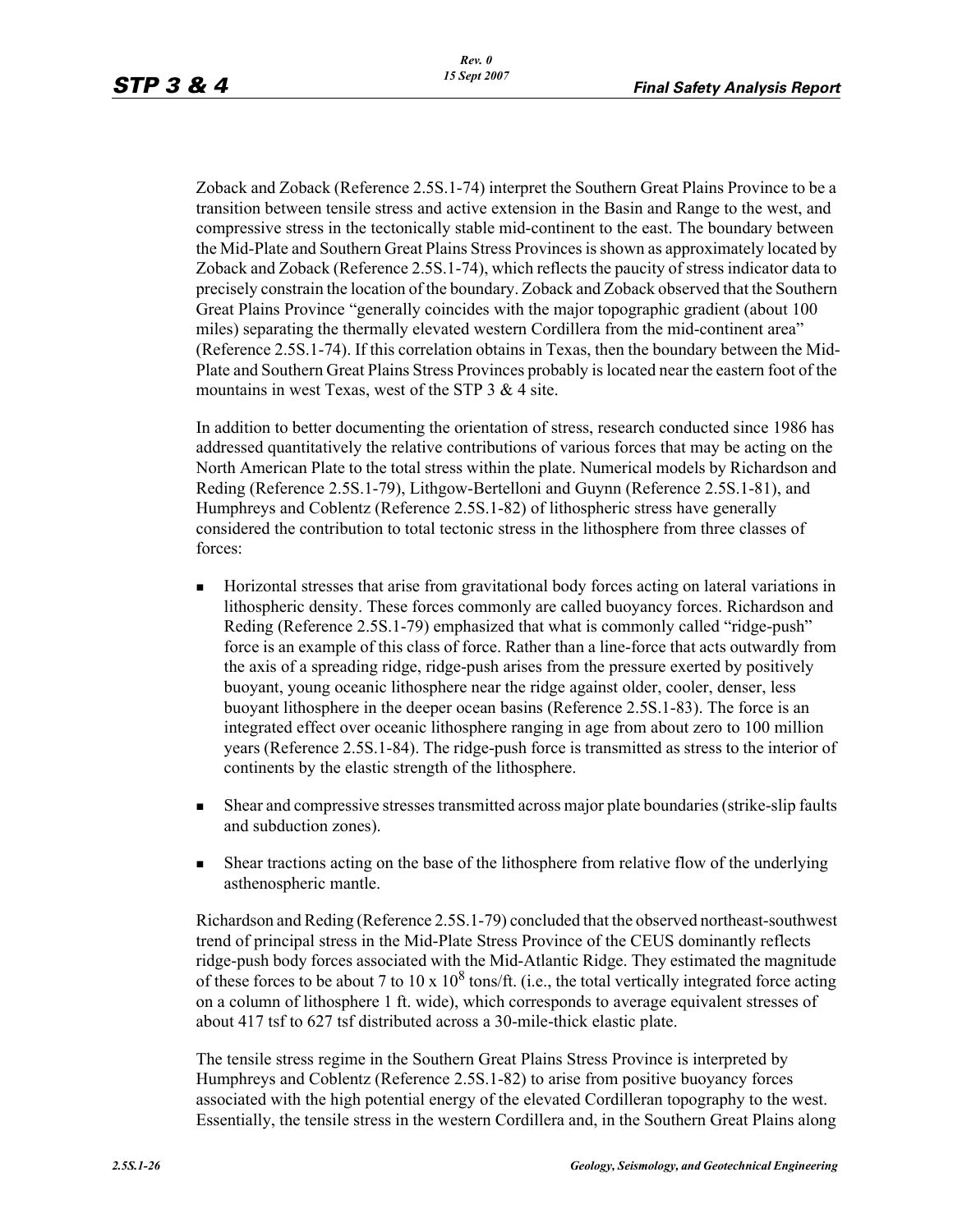its southeastern flank, is an on-land version of the ridge-push buoyancy force. The magnitude of the positive buoyancy force and resulting tensile stress decays eastward in the Southern Great Plains Province, coincident with the eastward decrease in topography and potential energy from the southern Rocky Mountains to the interior of the continent, as noted by Zoback and Zoback (Reference 2.5S.1-74).

Richardson and Reding (Reference 2.5S.1-79) found that the fit of the model stress trajectories to data was improved by adding compressive stress (about 52 to 105 tsf) acting on the San Andreas Fault and Caribbean Plate boundary structures. The fit of the model stresses to data further indicates that shear stresses acting on these plate boundary structures must also be in the range of 52 to 105 tsf. Humphreys and Coblentz (Reference 2.5S.1-82) also found that the fit of numerical stress models for the North American Plate was improved by imposing large compressive stresses on the San Andreas Fault and Caribbean Plate boundary structures.

Richardson and Reding (Reference 2.5S.1-79) noted that the general northeast-southwest orientation of principal stress in the CEUS also could be reproduced in numerical models that assume horizontal shear tractions acting on the base of the North American Plate. Richardson and Reding (Reference 2.5S.1-79) did not favor this as a significant contributor to total stress in the mid-continent region because their model would require an order-of-magnitude increase in the horizontal compressive stress from the eastern seaboard to the Great Plains. Using numerical models, Humphreys and Coblentz (Reference 2.5S.1-82) also evaluated the contribution of shear tractions on the base of the North American lithosphere to intracontinental stress, and concluded that:

- There is a viscous drag or resisting force acting on the cratonic root of North America as it moves relative to the asthenospheric mantle and that this drag supports part of the ridgepush force acting from the east and creates a stress shadow for the western United States, and
- Shear tractions on the base of North America from flow of the underlying asthenospheric mantle are a minor contribution to stress in the mid-continental lithosphere. Humphreys and Coblentz (Reference 2.5S.1-82) concluded that the dominant control on the northeastsouthwest orientation of the maximum compressive principal stress in the CEUS is ridgepush force from the Atlantic basin.

To summarize, research on the state of stress in the continental United States since publication of the EPRI studies (Reference 2.5S.1-39) have confirmed observations that stress in the CEUS is characterized by relatively uniform northeast-southwest compression and that this regional trend may be perturbed in the vicinity of the STP  $3 \& 4$  site due to the influence of buoyancy forces in the uplifted Cordillera to the west and flexure of the crust due to sedimentary loading of the Gulf of Mexico. Very little new data have been reported since the EPRI study (Reference 2.5S.1-39) to better determines the orientations and relative magnitudes of the principal stresses in the STP 3  $\&$  4 site region. Given that the current interpretation of the orientation of principal stress is similar to that adopted in EPRI (Reference 2.5S.1-39), a new evaluation of the seismic potential of tectonic features based on a favorable or unfavorable orientation to the stress field would yield similar results. Thus, there is no significant change in the understanding of the static stress in the Gulf Coastal Plain since the publication of the EPRI source models in 1986,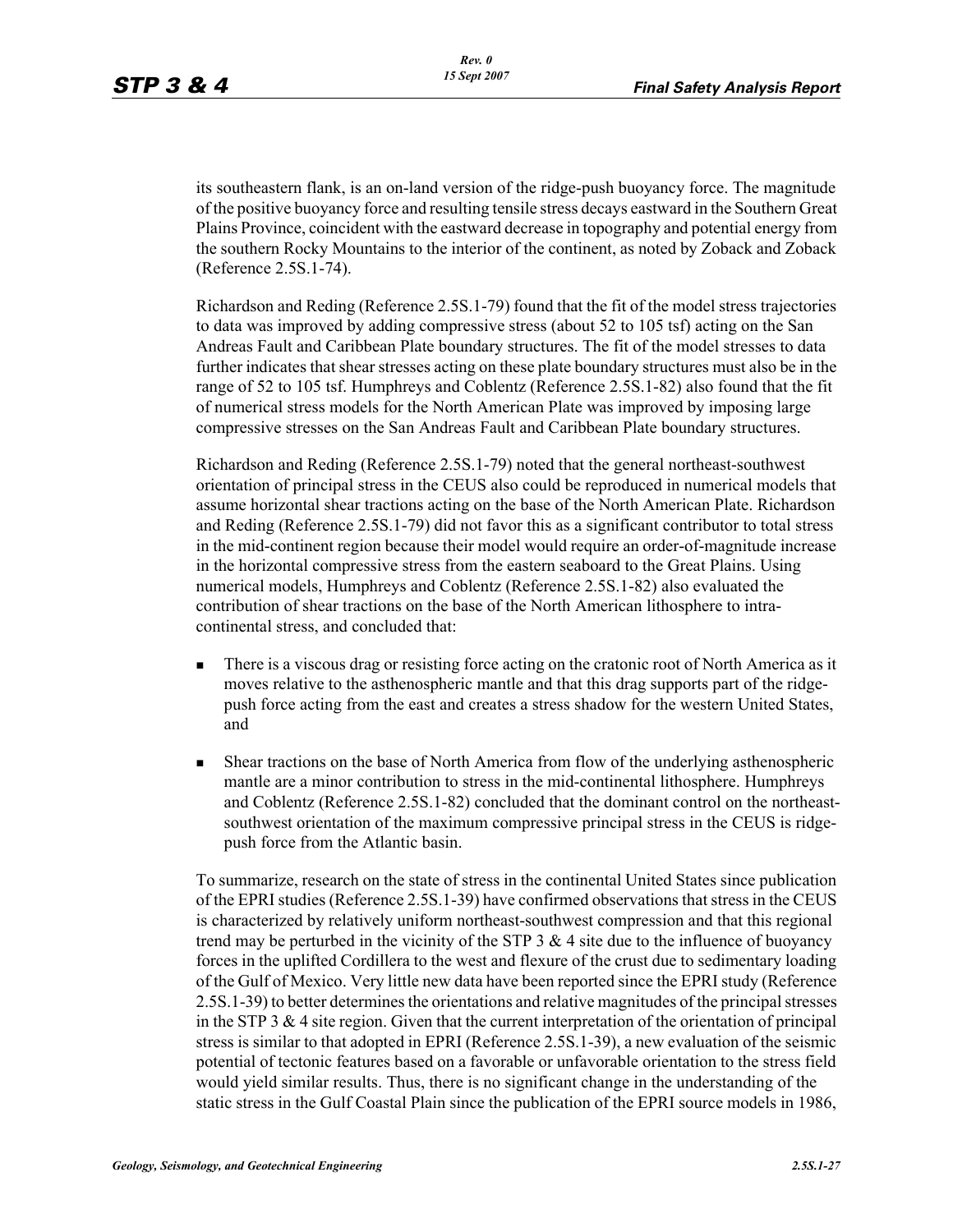and there are no significant implications for existing characterizations of potential activity of tectonic structures.

### **2.5S.1.1.4.3 Regional Gravity and Magnetic Data**

The primary sources of gravity data reviewed for the STP  $3 \& 4 \text{ COL application are the}$ compilation of on-land Bouguer gravity anomalies and offshore free-air gravity anomalies published by the Geological Society of America (Reference 2.5S.1-45) available through the National Geophysical Data Center (Reference 2.5S.1-43), the on-land Bouguer gravity anomalies of Lyons et al. (Reference 2.5S.1-85), the on-land Bouguer gravity anomalies of Keller (Reference 2.5S.1-86), and the offshore free-air gravity anomalies of Sandwell and Smith (Reference 2.5S.1-87) available from the Scripps Institution of Oceanography (Reference 2.5S.1-88). The gravity data of the Geologic Society of America is shown in Figure 2.5S.1-20 (References 2.5S.1-43 and 2.5S.1-45), Figure 2.5S.1-21 (References 2.5S.1-43, 2.5S.1-45, and 2.5S.1-89), Figure 2.5S.1-22, Figure 2.5S.1-15 (References 2.5S.1-43, 2.5S.1- 44, and 2.5S.1-45), and Figure 2.5S.1-18 (References 2.5S.1-26, 2.5S.1-43, and 2.5S.1-45). The primary sources of magnetic data reviewed for the STP  $3 \& 4 \text{ COL application are by }$ Bankey et al. (References 2.5S.1-46 and 2.5S.1-47) and Keller (Reference 2.5S.1-86). The data from Bankey et al. (References 2.5S.1-46 and 2.5S.1-47) within the STP 3 & 4 site area is shown in Figure 2.5S.1-23 (References 2.5S.1-46 and 2.5S.1-47), Figure 2.5S.1-22, and Figure 2.5S.1-16 (References 2.5S.1-44, 2.5S.1-46, 2.5S.1-47, and 2.5S.1-48). With the exception of the Sandwell and Smith (References 2.5S.1-87 and 2.5S.1-88) free-air gravity anomaly data, each of the magnetic and gravity anomaly datasets are primarily composed of compiled data from other sources that have been in some cases reprocessed. Details of the compilations are given within the reference for each dataset. The free-air gravity anomaly of Sandwell and Smith (References 2.5S.1-87 and 2.5S.1-88) is an original dataset derived from satellite measurements.

The grid spacing of the potential field datasets is generally less than 6 miles, making the data useful in identifying and assessing gravity and magnetic features with wavelengths on the order of tens of miles or greater. Most of these features within the site region of STP 3  $\&$  4 are due to three major tectonic events discussed in Subsection 2.5S.1.1.4.1:

- **Late Precambrian to Cambrian rifting that lead to the break up of Laurentia and the opening** of the Iapetus ocean basin (References 2.5S.1-54 and 2.5S.1-20),
- The Paleozoic Ouachita Orogeny that marked the close of the Iapetus basin (Reference 2.5S.1-20), and
- **Mesozoic rifting that formed the present-day Gulf of Mexico (References 2.5S.1-62 and** 2.5S.1-90).

Both rifting episodes and the Ouachita Orogeny have contributed to creating a complicated modern day basement structure beneath the Gulf Coastal Plain and Gulf of Mexico expressed in the gravity and magnetic anomaly data as long-wavelength features subparallel to the modern coastline (Figure 2.5S.1-23 [References 2.5S.1-46 and 2.5S.1-47] and Figure 2.5S.1-20 [References 2.5S.1-43 and 2.5S.1-45]). As discussed in Subsection 2.5S.1.1.4.3.1 and Subsection 2.5S.1.1.4.3.2, there is some uncertainty in the interpretations of what basement features are causing any particular gravity and magnetic anomaly (e.g., References 2.5S.1-61,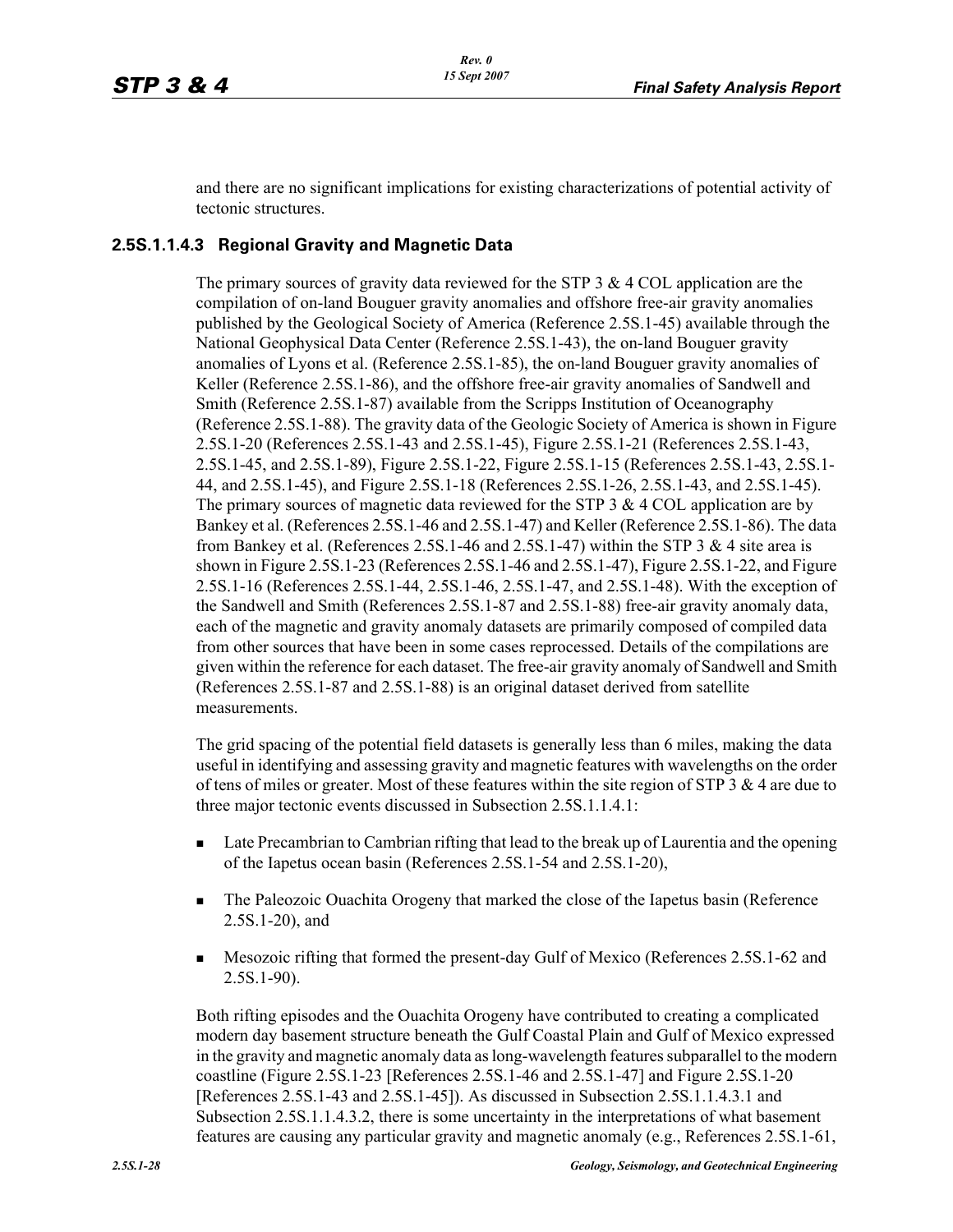2.5S.1-63, 2.5S.1-69, 2.5S.1-91, 2.5S.1-92, 2.5S.1-59, 2.5S.1-65, 2.5S.1-93, 2.5S.1-94, and 2.5S.1-95). Part of this uncertainty is due to the difficulty in collecting seismic data within the Gulf of Mexico and the gulfward regions of the Coastal Plain where thick deposits of sediments and salt make it challenging to accurately image basement structure (Reference 2.5S.1-44).

The expression of these three tectonic events within the site region as gravity and magnetic anomaly features was recognized at the time of the 1986 EPRI study (References 2.5S.1-65, 2.5S.1-96, 2.5S.1-91, 2.5S.1-97, 2.5S.1-98, 2.5S.1-99, 2.5S.1-100, and 2.5S.1-101). As such, higher quality gravity and magnetic anomaly datasets postdating the 1986 EPRI study have refined the interpretation and identification of features related to these main tectonic events (References 2.5S.1-59, 2.5S.1-63, 2.5S.1-92, 2.5S.1-93, 2.5S.1-94 2.5S.1-95, and 2.5S.1-102). However, these datasets have not generally led to the identification of new basement faults that were unidentified after the 1986 EPRI study.

### **2.5S.1.1.4.3.1 Gravity Data**

Gravity anomaly data encompassing the STP  $3 \& 4$  site region are shown in Figure 2.5S.1-20 (References 2.5S.1-43 and 2.5S.1-45). The data are a compilation of on-land Bouguer gravity anomalies and offshore free-air gravity anomalies published by the Geological Society of America (Reference 2.5S.1-45) available through the National Geophysical Data Center (Reference 2.5S.1-43). A profile of the gravity anomaly along profile B to B' through STP 3  $\&$ 4 and perpendicular to the regional structural trend is shown in Figure 2.5S.1-22.

The longest wavelength variations in the on-land Bouguer gravity anomalies correlate to the thickness of the Mesozoic sediments deposited after the opening of the Gulf of Mexico discussed in Subsection 2.5S.1.1.4.4.3. Figure 2.5S.1-18 (References 2.5S.1-26, 2.5S.1-43, and 2.5S.1-45) show this correlation with the gravity anomaly data overlain by contours of basement depth (Reference 2.5S.1-26) where basement is defined as the base of Mesozoic sediments (Reference 2.5S.1-44). As apparent in Figure 2.5S.1-18 (References 2.5S.1-26, 2.5S.1-43 and 2.5S.1-45), long-wavelength gravity lows correlate with regions of deep basement and thick sedimentary sequences as seen in the Houston embayment and Rio Grande Embayment (Figure 2.5S.1-10 [Reference 2.5S.1-27]), and long-wavelength gravity highs correlate to regions of shallow basement and thin sedimentary sequences as in the San Marcos Arch and Sabine Arch (Figure 2.5S.1-10 [Reference 2.5S.1-27]). As discussed in Subsection 2.5S.1.1.4.1.3, these arches and embayments were probably formed due to a combination of variable crustal thinning during Jurassic rifting and east-west compression related to the Laramide Orogeny (References 2.5S.1-44 and 2.5S.1-103). The correlation between sediment thickness and gravity is due to the lower density of the Mesozoic sediments relative to the pre-Mesozoic basement. Within the offshore region the free-air gravity anomaly correlates less with basement depth (Figure 2.5S.1-18 [References 2.5S.1-26, 2.5S.1-43 and 2.5S.1-45]) than with bathymetry (Figure 2.5S.1-21 [References 2.5S.1-43, 2.5S.1-45 and 2.5S.1-89]) due to the inability of free-air gravity anomalies to account for variable water depths.

In addition to these long-wavelength variations there are ten individual features within the gravity data, referred to as Gravity Features A through J, that are described below and shown in Figures 2.5S.1-22 and 2.5S.1-15 (References 2.5S.1-43, 2.5S.1-44, and 2.5S.1-45).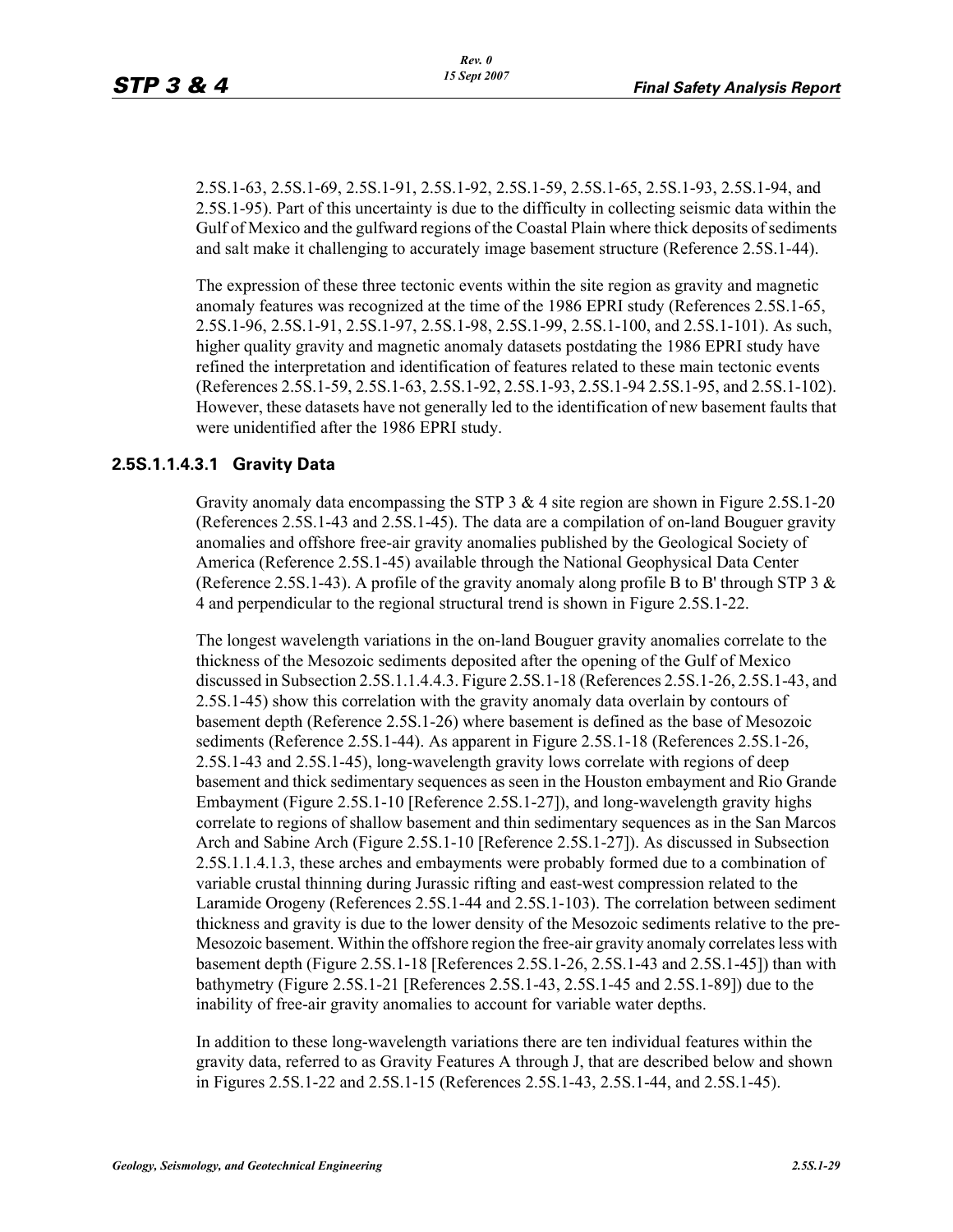Gravity Feature A

Gravity Feature A refers to a prominent gravity high to the northwest of Austin and north of San Antonio. In Figure 2.5S.1-15 (References 2.5S.1-43, 2.5S.1-44, and 2.5S.1-45), the feature appears as a roughly 50-mile wide circular region of high gravity. In Figure 2.5S.1-22, the feature appears as approximately 15 mgal gravity high on the northwest end of the profile. This feature correlates to the Llano Uplift discussed in detail in the UFSAR for STP 1 & 2 (Reference 2.5S.1-7) and here in Subsections 2.5S.1.1.2.3 and 2.5S.1.1.4.1. The high gravity anomaly of this feature is likely due to the relatively high density of the Proterozoic crystalline rocks comprising the core of the uplift (References 2.5S.1-15, 2.5S.1-104, and 2.5S.1-105).

Gravity Feature B

Gravity Feature B refers to a distinct arcuate gravity low adjacent and to the southsoutheast of Gravity Feature A that passes through San Antonio, Austin, and Waco (Figure 2.5S.1-15 [References 2.5S.1-43, 2.5S.1-44 and 2.5S.1-45]). In Figure 2.5S.1- 22, Gravity Feature B is apparent as an approximately 50 mile-wide gravity low adjacent to Gravity Feature A. The negative anomaly of Gravity Feature B has been attributed to the presence of low-density sediments within foreland basins, in some cases been overridden by thrusts sheets that formed during the Ouachita Orogeny (see discussion in Subsections 2.5S.1.1.4.4.2 and 2.5S1.1.4.1.2) (References 2.5S.1-94 and 2.5S.1-99).

Gravity Feature C

Gravity Feature C refers to a prominent gravity high directly south and southeast of Gravity Feature B (Figure 2.5S.1-15 [References 2.5S.1-43, 2.5S.1-44, and Reference 2.5S.1-45]). In Figure 2.5S.1-22, Gravity Feature C appears as an approximately 25 mile wide gravity high adjacent to the gravity low of Gravity Feature B. The high of Gravity Feature C has been attributed to a variety of sources (Reference 2.5S.1-94), but gravity modeling studies have suggested that the dominant signal is due to a major transition in basement structure from unextended continental crust to thick transitional crust that formed during Mesozoic rifting as discussed in Subsections 2.5S.1.1.4.1.3 and 2.5S.1.1.4.4.3 (Figure 2.5S.1-15 [References 2.5S.1-43, 2.5S.1-44 and 2.5S.1-45]) (References 2.5S.1-61, 2.5S.1-94 and 2.5S.1-99). Locally the anomaly may be enhanced by the intrusion of igneous rocks associated with Mesozoic rifting (Reference 2.5S.1-99).

Gravity Feature D

Gravity Feature D refers to the broad regional increase in gravity extending outward from Gravity Feature C to approximately 30 miles seaward of the coastline. In Figure 2.5S.1-22, this feature is apparent as an approximately 40 mgal increase in gravity over 250 miles. This feature is commonly interpreted as representing a regional scale thinning of the crust and is apparent throughout much of the Gulf Coastal Plain (Figure 2.5S.1-18 [References 2.5S.1-26, 2.5S.1-43, and 2.5S.1-45])(References 2.5S.1-59, 2.5S.1-94, 2.5S.1-99, and 2.5S.1-58). The thinned crust has been hypothesized to be a preserved feature of the Paleozoic continental margin (see Subsections 2.5S.1.1.4.4.2 and 2.5S.1.1.4.1.2), the signature of the transition between thick transitional and thin transitional crust formed during Mesozoic rifting (see Subsection 2.5S.1.1.4.4.3 and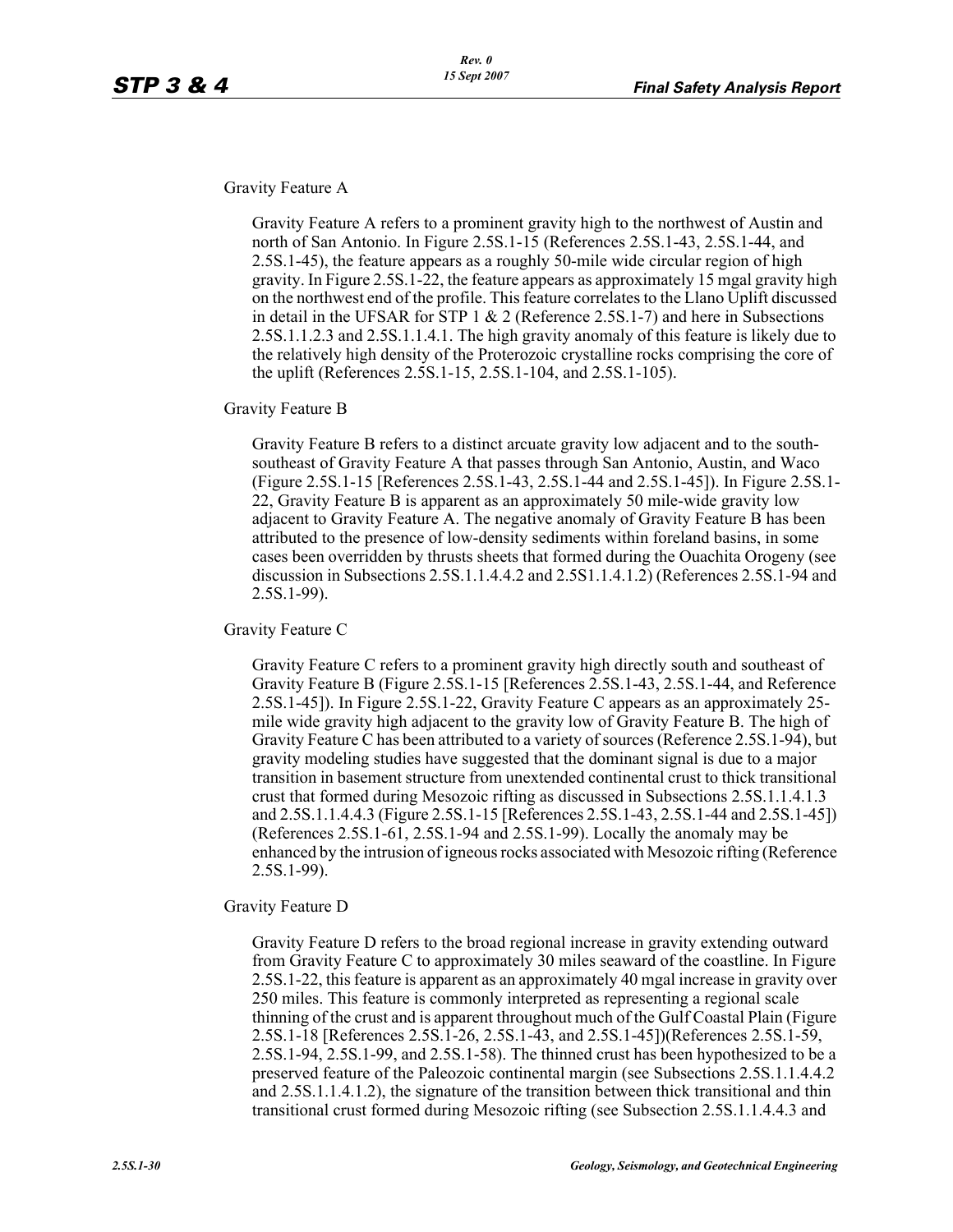2.5S.1.1.4.1.3) (Figure 2.5S.1-15 [References 2.5S.1-43, 2.5S.1-44 and 2.5S.1-45]), or a combination of the two (Reference 2.5S.1-94).

Gravity Feature E

Gravity Feature E refers to the short wavelength gravity variations overprinting the regional gravity increase of Gravity Feature D. In Figure 2.5S.1-22, the variations are apparent as 5 to 10 mgal oscillations in gravity superimposed on the regional increase. The exact cause of each variation is not well documented, but many of them are thought to be associated with horst and graben structures formed during Mesozoic rifting (see Subsections 2.5S.1.1.4.4.3 and 2.5S.1.1.4.1.3) that preferentially thinned some regions and creating local deposition centers for low-density sediments (Reference 2.5S.1-99). Rifting related volcanism may also contribute to some of the positive gravity anomalies (Reference 2.5S.1-99).

Gravity Feature F

Gravity Feature F refers to the prominent gravity high offshore and subparallel to the coastline (Figure 2.5S.1-15 [References 2.5S.1-43, 2.5S.1-44 and 2.5S.1-45]). In Figure 2.5S.1-22, the feature is apparent as an approximately 10 mgal increase in gravity at the apex of the regional gravity increase of Feature D. Gravity Feature F is interpreted as an outer marginal basement high (Figure 2.5S.1-18 [References 2.5S.1- 26, 2.5S.1-43 and 2.5S.1-45]) related to variations in crustal thickness within the thin transitional crust that formed during Mesozoic rifting (see Subsections 2.5S.1.1.4.4.3 and 2.5S.1.1.4.1.3) with the more extended crust occurring gulfward of the high (Reference 2.5S.1-91).

Gravity Feature G

Gravity Feature G refers to the broad regional decrease in gravity directly gulfward of Gravity Feature F (Figure 2.5S.1-15 [References 2.5S.1-43, 2.5S.1-44, and 2.5S.1- 45]). In Figure 2.5S.1-22, the feature is apparent as an approximately 70 mgal decrease in gravity. Gravity Feature F reflects the effect of the increasing water depth with distance from the coast in the Gulf of Mexico (Reference 2.5S.1-3) on the free-air gravity anomaly (Figure 2.5S.1-21 [References 2.5S.1-43, 2.5S.1-45 and 2.5S.1-89]). Bouguer gravity anomaly maps for the Gulf of Mexico that correct for the increasing water depth show a continuation of the regional gravity increase of gravity of Feature D. This increase in the Bouguer gravity anomaly most likely indicates the continued thinning of the crust and positive relief on the Moho postulated to cause Gravity Feature D (References 2.5S.1-91, 2.5S.1-65, 2.5S.1-106, and 2.5S.1-93).

Gravity Feature H

Gravity Feature H refers to the short-wavelength gravity anomalies overprinted on the regional gravity decrease of Feature G (Figure 2.5S.1-15 [References 2.5S.1-43, 2.5S.1-44 and 2.5S.1-45]). In Figure 2.5S.1-22, this feature is apparent as 5 to 10 mgal variations in gravity. The exact source of each of these variations is not well documented, but the variations are likely due to a combination variations in bathymetry, crustal thickness, and crustal composition created during Mesozoic extension and rifting (see Subsections 2.5S.1.1.4.4.3 and 2.5S.1.1.4.1.3) (References 2.5S.1-65, 2.5S.1-91, 2.5S.1-99, and 2.5S.1-102).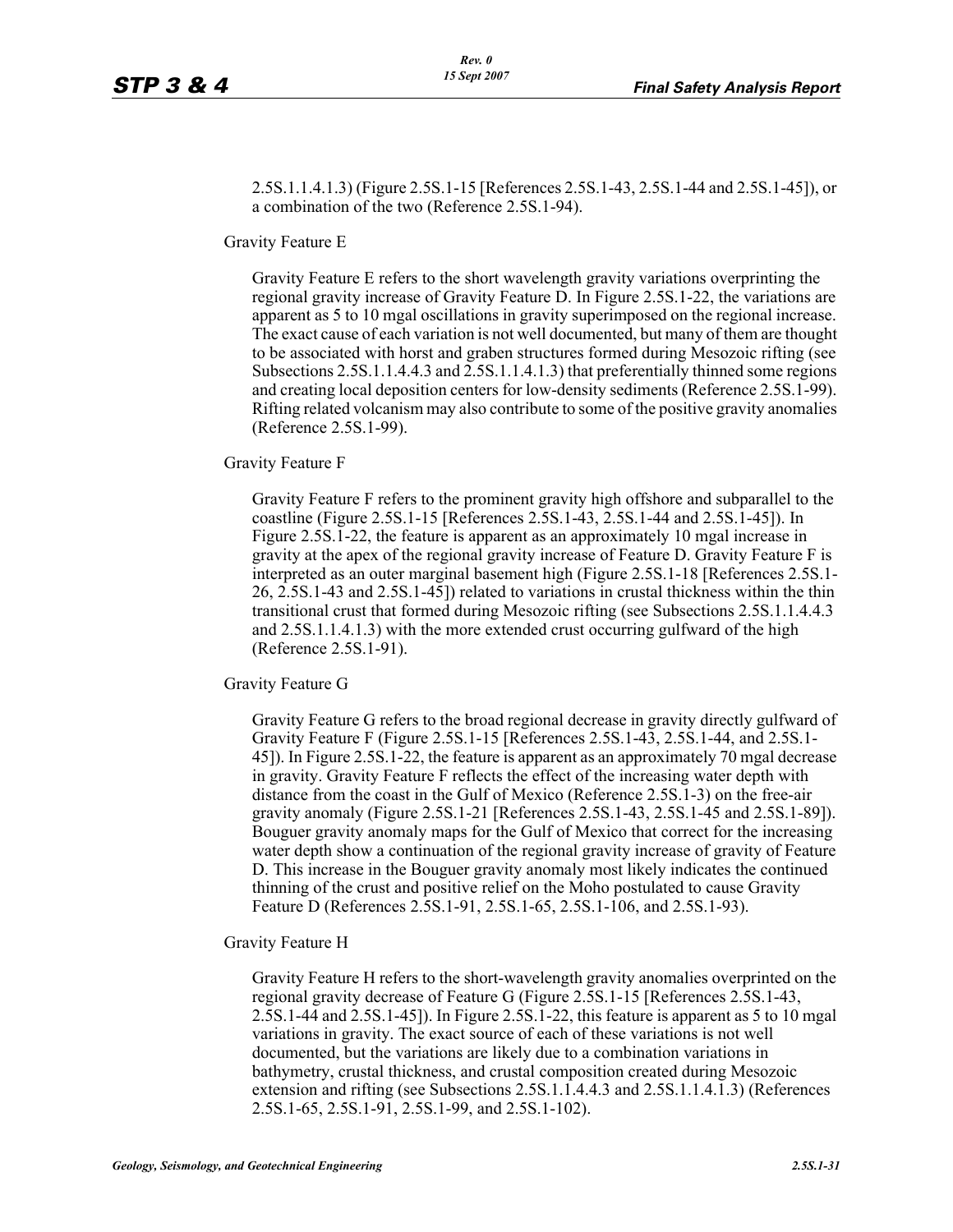Gravity Feature I

Gravity Feature I refers to the abrupt increase in gravity anomaly in the southeastern portion of Figure 2.5S.1-15 (References 2.5S.1-43, 2.5S.1-44, and 2.5S.1-45). In Figure 2.5S.1-22, the feature is apparent as an approximately 50 mgal increase in gravity anomaly. A spatially correlated bathymetric high (Reference 2.5S.1-3) likely causes a portion of the gravity increase (Figure 2.5S.1-21 [References 2.5S.1-43, 2.5S.1-45 and 2.5S.1-89]). However, a postulated basement high caused by a Late Jurassic mantle plume (i.e., "hot spot") may also influence the gravity increase of Gravity Feature I (Reference 2.5S.1-63).

Gravity Feature J

Gravity Feature J reflects the numerous, short-wavelength (on the order of miles), lowmagnitude (several mgal) anomalies that are present throughout the Texas Coastal Plain as small depressions in Figure 2.5S.1-20 (References 2.5S.1-43 and 2.5S.1-45). The exact source of each of these anomalies is not well documented. However, this style of feature is frequently due to the presence of salt diapirs (e.g., Reference 2.5S.1- 107), and many diapirs are associated with these features (Figure 2.5S.1-10 [Reference 2.5S.1-27] and Figure 2.5S.1-17 [Reference 2.5S.1-27]) (Reference 2.5S.1-51).

### **2.5S.1.1.4.3.2 Magnetic Data**

Magnetic anomaly data encompassing the STP 3  $\&$  4 site region is shown in Figure 2.5S.1-23 (References 2.5S.1-46 and 2.5S.1-47). The data are from aeromagnetic surveys reported by Bankey et al. (References 2.5S.1-46 and 2.5S.1-47). A profile of the magnetic anomaly along profile B to B' through STP  $3 \& 4$  and perpendicular to the regional structural trend is shown in Figure 2.5S.1-22. There are six major features present within the magnetic data, referred to as Magnetic Features A through F, which are described in detail below and shown in Figure 2.5S.1-16 (References 2.5S.1-44, 2.5S.1-46, 2.5S.1-47 and 2.5S.1-48).

Magnetic Feature A

Magnetic Feature A refers to the irregular pattern of distinct magnetic highs and lows in the region of the Llano Uplift (Figure 2.5S.1-16 [References 2.5S.1-44, 2.5S.1-46, 2.5S.1-47 and 2.5S.1-48] and Figure 2.5S.1-17 [Reference 2.5S.1-27]). In Figure 2.5S.1-22, this feature is apparent as a series of approximately 175 nanotesla variations in magnetic anomaly at the northwest end of the profile. Magnetic Feature A is likely due to variations in magnetism within the Proterozoic igneous intrusions comprising the core of the Llano Uplift (see Subsections 2.5S.1.1.2.3, 2.5S.1.1.4.1.2 and 2.5S.1.1.4.4.1) (References 2.5S.1-104 and 2.5S.1-42), which correlates with the Ouachita Orogeny as discussed in Subsection 2.5S.1.1.4.1.2. Magnetic Feature A is spatially correlated with Gravity Feature A.

#### Magnetic Feature B

Magnetic Feature B refers to a subtle, arcuate magnetic low adjacent and to the southsoutheast of Magnetic Feature A (Figure 2.5S.1-16 [References 2.5S.1-44, 2.5S.1-46, 2.5S.1-47 and 2.5S.1-48]). In Figure 2.5S.1-22, this feature is apparent as an approximately 100 nanotesla decrease in magnetic anomaly. Magnetic Feature B is spatially associated with the same foreland basins of the Ouachita system as Gravity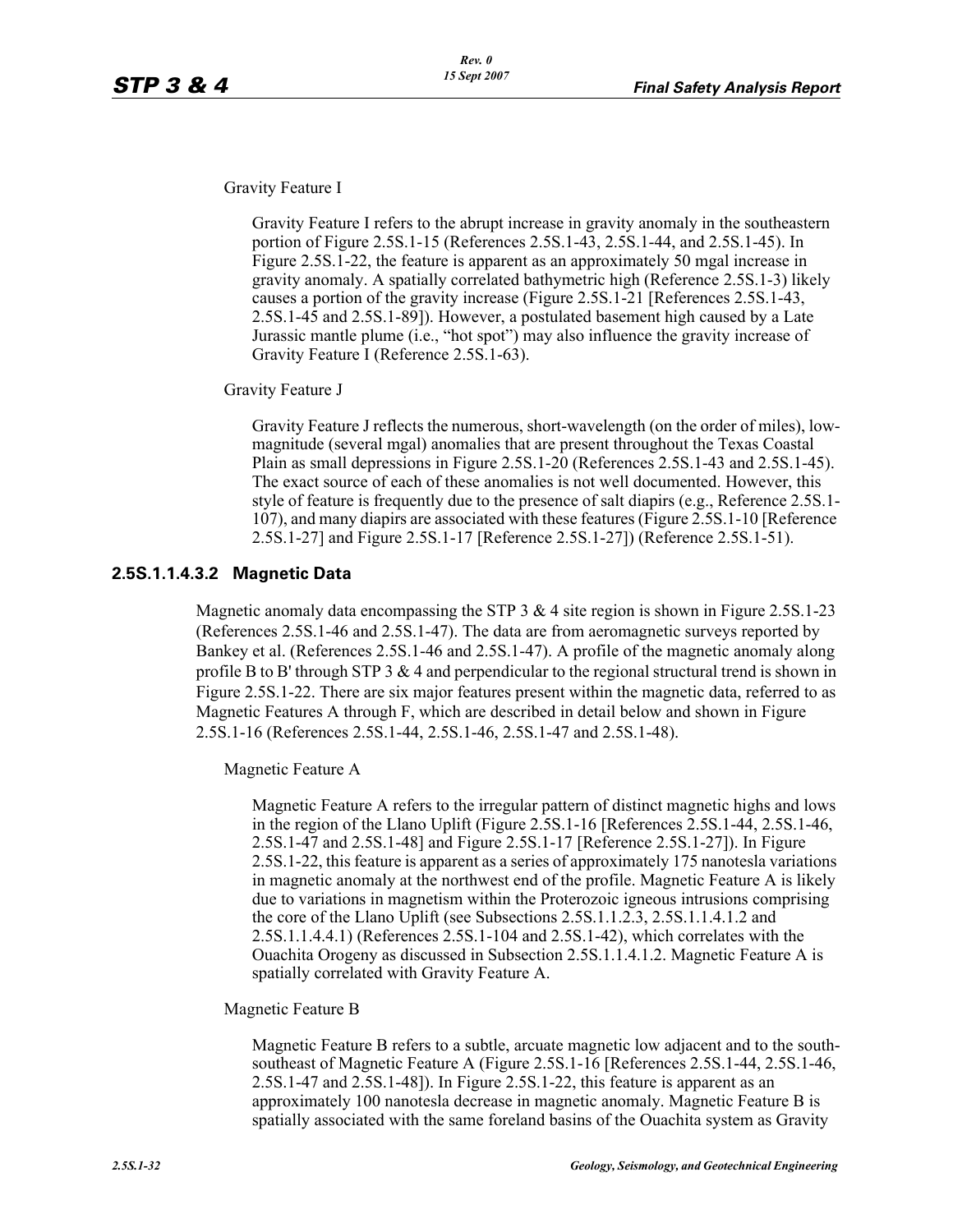Feature B and is proposed to indicate the presence of deep sedimentary basins formed during the Ouachita Orogeny (see discussion in Subsections 2.5S.1.1.4.4.2 and 2.5S.1.1.4.1.2) (References 2.5S.1-94 and 2.5S.1-99).

Magnetic Feature C

Magnetic Feature C refers to a subtle magnetic high immediately south and southeast of Magnetic Feature B trending subparallel to Magnetic Feature B (Figure 2.5S.1-16 [References 2.5S.1-44, 2.5S.1-46, 2.5S.1-47 and 2.5S.1-48]). In Figure 2.5S.1-22, Magnetic Feature C is seen as an approximately 25-mile wide magnetic high of approximately 150 nanoteslas. This feature is spatially associated with Gravity Feature C. The more subdued nature of Magnetic Feature C relative to Gravity Feature C has been suggested to indicate that the source of the magnetic feature is at considerable depth (Reference 2.5S.1-94). As with Gravity Feature C, Magnetic Feature C is thought to represent a major transition in basement structure from unextended continental crust to thick transitional crust that formed during Mesozoic rifting as discussed in Subsections 2.5S.1.1.4.1.3 and 2.5S.1.1.4.4.3 (Figure 2.5S.1-16 [References 2.5S.1-44, 2.5S.1-46, 2.5S.1-47 and 2.5S.1-48]) (References 2.5S.1-61, 2.5S.1-94, and 2.5S.1- 99). Locally the anomaly may be enhanced by the intrusion of igneous rocks associated with Mesozoic rifting (Reference 2.5S.1-99).

Magnetic Feature D

Magnetic Feature D refers to the prominent magnetic high inland of the coastline passing through Houston (Figure 2.5S.1-16 [References 2.5S.1-44, 2.5S.1-46, 2.5S.1- 47 and 2.5S.1-48]). In Figure 2.5S.1-22, this feature is apparent as an approximately 100-mile-wide magnetic high with an overall increase in magnetic anomaly of approximately 300 nanoteslas. This feature is referred to as the "Houston magnetic anomaly" and is hypothesized to reflect the presence of a mafic dike complex injected into the thin transitional crust during Mesozoic rifting, the presence of ultramafic rocks emplaced during the Ouachita Orogeny, or a combination of both (Reference 2.5S.1- 91).

Magnetic Feature E

Magnetic Feature E refers to the increase in magnetic anomaly approximately 50 miles south of the coastline (Figure 2.5S.1-16 [References 2.5S.1-44, 2.5S.1-46, 2.5S.1-47, and 2.5S.1-48]). In Figure 2.5S.1-22, this feature is apparent as an abrupt, approximately 175 nanotesla increase in magnetic anomaly. This feature has been attributed to a significant contrast in magnetism within the thin transitional crust (Reference 2.5S.1-91) and is likely due to variations in the amount of rift related intrusions.

#### Magnetic Feature F

Magnetic Feature F refers to the distinct magnetic highs located in the southeast of Figure 2.5S.1-16 (References 2.5S.1-44, 2.5S.1-46, 2.5S.1-47, and 2.5S.1-48). This feature is spatially associated with Gravity Feature I. Magnetic Feature F potentially reflects the presence of mafic rocks intruded into the crust during passage of a Late Jurassic mantle plum (Reference 2.5S.1-63).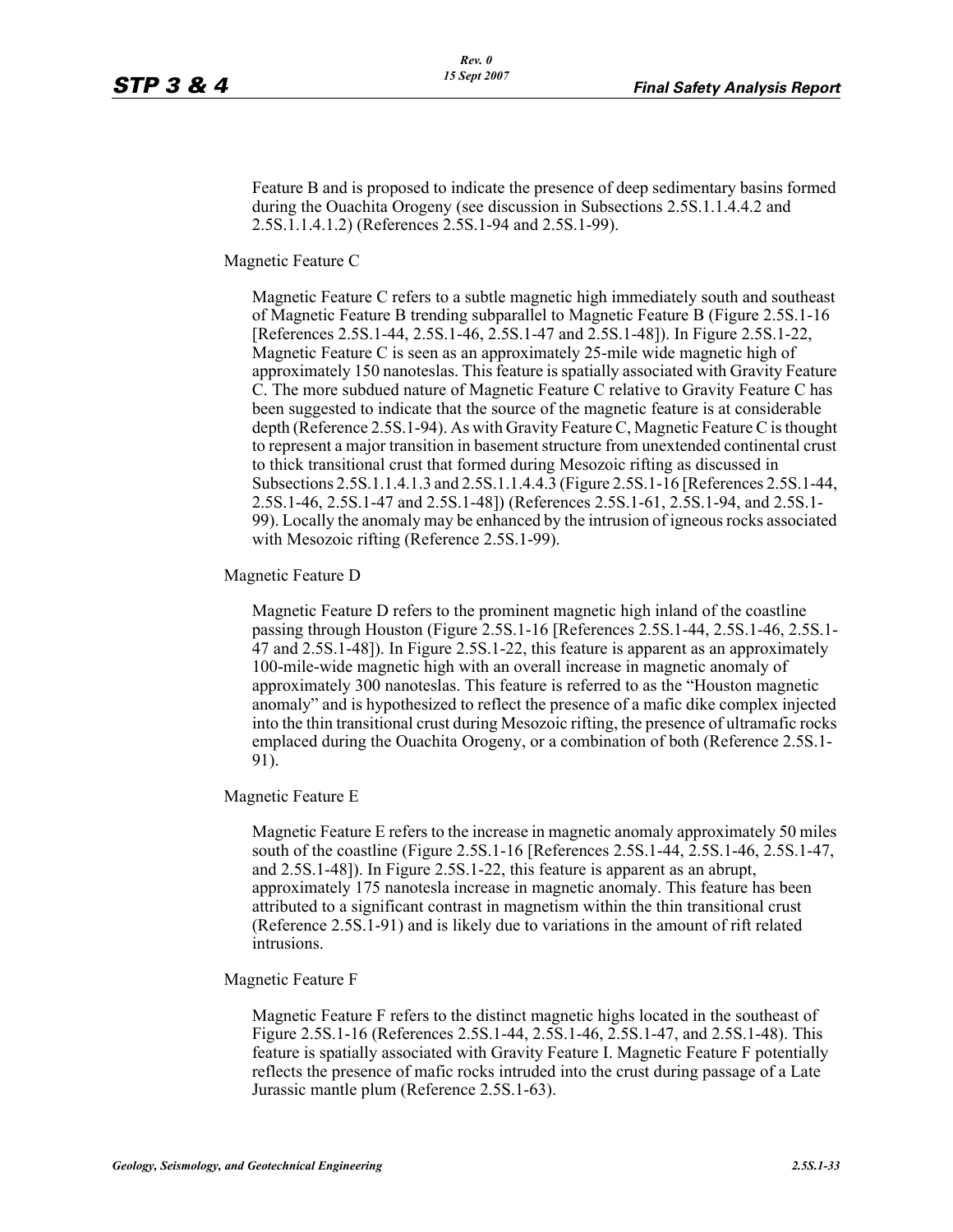### **2.5S.1.1.4.4 Principal Tectonic Structures**

In the sections below, specific tectonic features (Figure 2.5S.1-17 [Reference 2.5S.1-27] and Figure 2.5S.1-10 [Reference 2.5S.1-27]) and the evidence for activity published since the EPRI (Reference 2.4S.1-39) study are discussed. No new information has been published since 1986 on any tectonic feature within the STP 3  $\&$  4 site region that would cause a significant change in the EPRI seismic source model.

The principal tectonic structures within the STP site region are divided into five categories based on their age of formation or most recent reactivation. These categories include Late Proterozoic, Paleozoic, Mesozoic, Tertiary, and Quaternary. Late Proterozoic, Paleozoic, and Mesozoic to early Tertiary structures are related to major plate tectonic events and are mapped regionally on the basis of geological and/or geophysical data. Late Proterozoic structures include normal faults active during rifting and formation of the Iapetan passive margin. Paleozoic structures include thrust and reverse faults active during the Ouachita collisional orogeny. Mesozoic structures include normal faults and other structures active during formation of the Gulf of Mexico.

Tertiary and Quaternary structures within the STP  $3 \& 4$  site region are related to the tectonic environment of the Gulf of Mexico passive margin. This passive margin environment is characterized by southwest-northeast-oriented horizontal principal compressive stress (see discussion in Subsection 2.5S.1.1.4.2), large-scale basinward slumping of the Coastal Plain section, and vertical crustal motions. The vertical crustal motions are associated with flexural loading of the coastal plain and offshore sedimentary basins (Reference 2.5S.1-51), and erosion and exhumation of the Great Plains.

### **2.5S.1.1.4.4.1 Late Proterozoic Tectonic Structures**

No significant Late Proterozoic structures are mapped within the 200-mile STP  $3 \& 4$  site region. The only exposures of Proterozoic rocks in the site region are in the erosional window through Mesozoic strata across the axis of the Llano Uplift (Figure 2.5S.1-17 [Reference 2.5S.1-27] and Figure 2.5S.1-10 [Reference 2.5S.1-27]). The Proterozoic rocks in the Llano Uplift show evidence for multiple phases of penetrative ductile deformation that predate late Proterozoic rifting of Laurentia and formation of the Iapetan Margin (References 2.5S.1-104 and 2.5S.1-15). These rocks are also thought to cause the unique gravity and magnetic anomaly spatially correlated with the Llano Uplift described in Subsection 2.5S.1.1.4.3 (Figures 2.5S.1- 20 [References 2.5S.1-43 and 2.5S.1-45] and 2.5S.1-22). Normal faults and fault-bounded basins associated with Late Proterozoic to Early Paleozoic rifting of Laurentia are inferred to lie beneath overthrust rocks of the Late Paleozoic Ouachita Orogenic Belt and Mesozoic and Tertiary Coast Plain Strata (References 2.5S.1-51 and 2.5S.1-20), but these structures are not exposed in central Texas, and they are not well documented in peer-reviewed geologic literature.

#### **2.5S.1.1.4.4.2 Paleozoic Tectonic Structures**

The major Paleozoic tectonic structures in the STP site region are associated with the Late Paleozoic Ouachita Orogeny. These structures can be divided into two main groups: (1) structures of the Ouachita Orogenic Belt, and (2) basins and arches developed in the foreland of the Ouachita Orogenic Belt.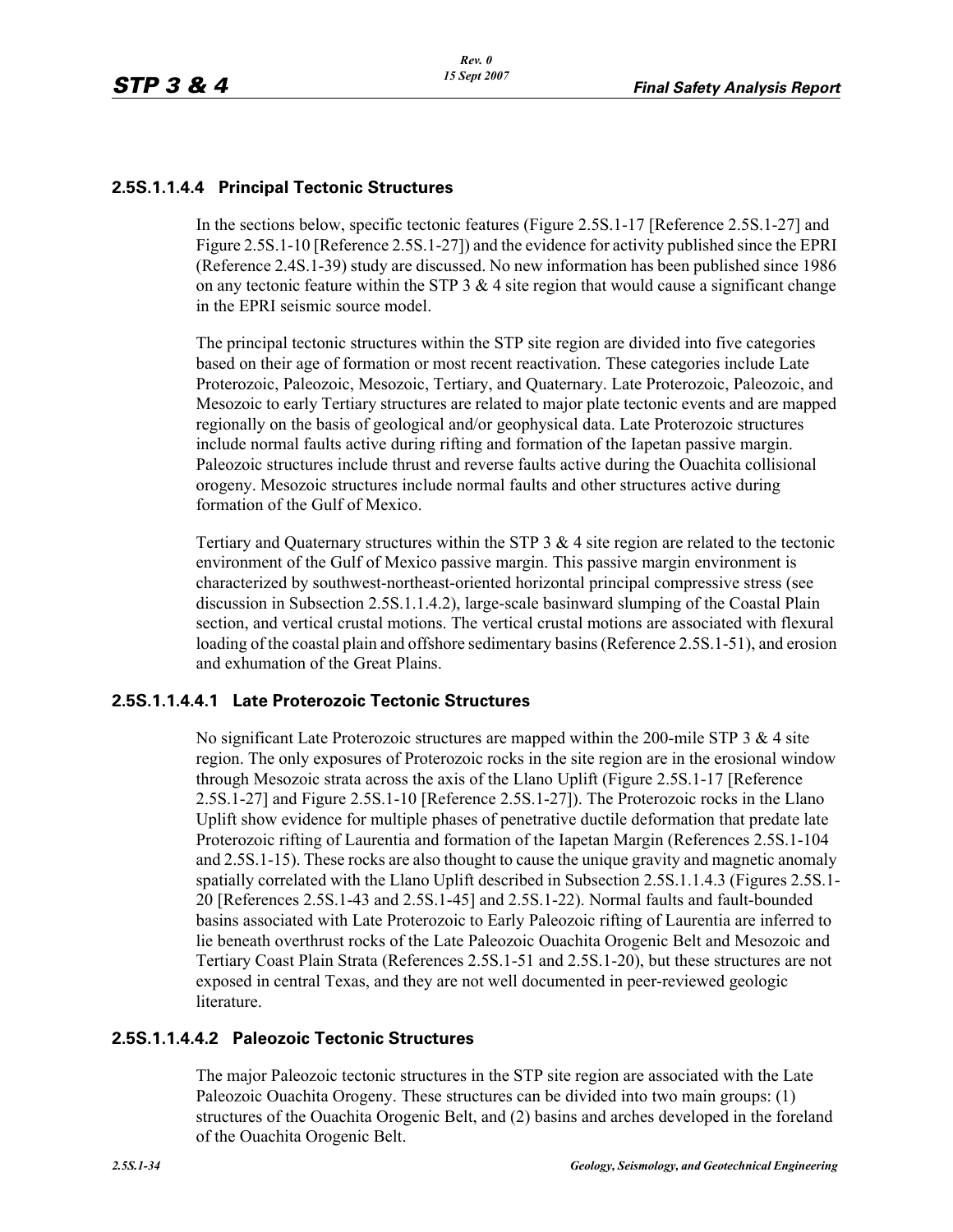As discussed in Subsection 2.5S.1.1.4.1, the Ouachita Belt in central Texas is completely buried by Mesozoic and Tertiary strata of the Gulf Coastal Plain, and thus faults, folds, and other structures that developed during the Late Paleozoic Ouachita Orogeny are not exposed at the surface (Reference 2.5S.1-20). Based on analysis of borehole and other subsurface data from the Gulf Coastal Plain, the Ouachita Belt in central Texas is divided into a 20- to 39-mi-wide frontal zone, consisting primarily of rocks of the Paleozoic passive margin sequence that were transported northward and westward along low-angle thrust faults, and an interior metamorphic belt consisting of intensely deformed fragments of accreted granitic basement overlain by sandstone and marble, all subjected to weak to low-grade regional metamorphism (References 2.5S.1-20, 2.5S.1-57 and 2.5S.1-108). The southern boundary of the interior metamorphic belt has not been penetrated by drill holes, but is assumed to be down structural dip to the south beneath the Coastal Plain Strata (Reference 2.5S.1-108). Total minimum width of the Ouachita Belt in the subsurface of east Texas is about 50 miles (Reference 2.5S.1-20).

Like the better-exposed and better-studied Appalachian Orogenic Belt, workers have interpreted the Ouachita Belt to be underlain by a major décollement that dips south and separates the allochthonous Ouachita rocks from the autochthonous crust of the Laurentian Margin (Reference 2.5S.1-53). The autochthonous rocks below the décollement probably range from a full thickness of ancestral North American continental crust beneath the northwestern part of the Ouachita Belt, to transitional crust and oceanic crust farther to the south and southeast. The upper surface of the Ouachita rocks beneath the basal Mesozoic unconformity is a low-relief erosion surface that dips 1° or less toward the Gulf of Mexico (Reference 2.5S.1- 53).

The boundary between the frontal belt and interior metamorphic belt was called the "Luling Front" by Flawn et al. (Reference 2.5S.1-109) and interpreted as an overthrust fault (i.e., the "Luling Thrust;" Reference 2.5S.1-20). Subsequent work has established that the "Luling Front" probably is not a single fault, but rather a zone of distributed thrust deformation that is up to several miles wide and locally difficult to define with precision (Reference 2.5S.1-108). Cullotta et al. (Reference 2.5S.1-71) interpreted a deep seismic reflection profile along the NNW-SSE-trending San Marcos Arch to image the Luling Thrust as a folded, south-dipping structural contact between deformed autochthonous rocks of the frontal zone and accreted rocks of the interior zone. It is important to note that the "Luling Front" or "Luling Thrust" is a structure of the buried Ouachita Belt inferred from analysis of subsurface data. This structure is distinct from the Luling Fault Zone, which is a Tertiary fault mapped at the surface in the northern Gulf Coastal Plain in central Texas (Subsection 2.5S.1.1.4.3.4.3).

The Kerr Basin and Fort Worth Basin, located to the southwest and northeast of the Llano Uplift, respectively (Figure 2.5S.1-17 [Reference 2.5S.1-27] and Figure 2.5S.1-10 [Reference 2.5S.1-27]), are late Paleozoic marine basins that the developed in the foreland of Ouachita Orogenic Belt. These foreland basins are buried by strata of the Coastal Plain, and are known from subsurface data gathered during oil and gas exploration (e.g., References 2.5S.1-21 and 2.5S.1-61). The basins primarily formed by flexural loading of the crust as the Ouachita Orogen developed structural and topographic relief. Data from other parts of the Ouachita foreland indicate that these basins typically subsided along down-to-the-south normal faults, which in some cases were overthrust by the frontal zone thrust sheets during the latter stages of the Ouachita Orogeny (References 2.5S.1-20 and 2.5S.1-21). The most prominent basins are apparent in regional gravity data as discussed in Subsection 2.5S.1.1.4.3.1. Although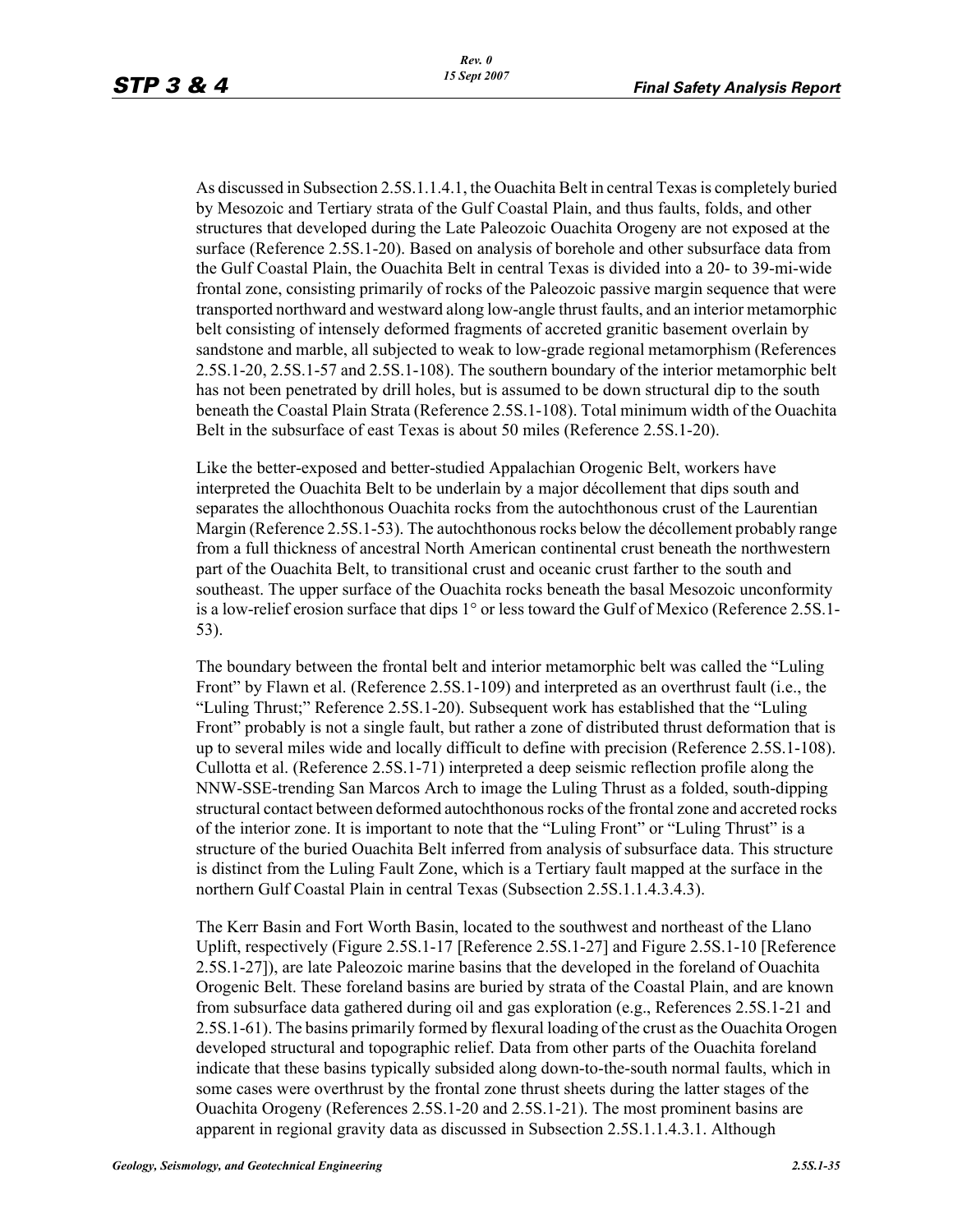comparable late Paleozoic foreland basin faults may be present beneath the Coastal Plain section in the STP 3  $\&$  4 site region, they are not extensively documented in the peer-reviewed literature (e.g., Reference 2.5S.1-10).

### **2.5S.1.1.4.4.3 Mesozoic Tectonic Structures**

Major Mesozoic structural features in the STP  $3 \& 4$  site region include faults that accommodated renewed crustal rifting in the Triassic, structures associated with sea-floor spreading in the young Gulf of Mexico, Jurassic basins that formed in the early stages of the opening of the Gulf of Mexico, structures related to the movement of Jurassic salt deposits, and large basement-involved uplifts and arches that are hypothesized to have developed coeval with the Late Cretaceous-early Tertiary Laramide Orogeny to the west.

The initial stages of rifting related to the breakup of Pangea occurred in the Late Triassic and accommodated relatively little of the overall extension and thinning that formed the modern Gulf of Mexico (Reference 2.5S.1-44). This stage of rifting is characterized by the formation of grabens and half-grabens filled with nonmarine sediments, commonly referred to as red beds, and rift-related volcanics (References 2.5S.1-22, 2.5S.1-90, and 2.5S.1-44). These basins ring the modern day Gulf of Mexico, but are primarily concentrated along the western Gulf in Mexico and the north to northeastern Gulf from Texas to northern Florida (References 2.5S.1- 22 and 2.5S.1-90).

The closest known red beds to STP 3  $&$  4 occur within the East Texas Basin (Figure 2.5S.1-10) [Reference 2.5S.1-27]), suggesting that this basin initially formed as part of the breakup of Pangea (Reference 2.5S.1-22). After the red bed deposition, the East Texas Basin accumulated thick deposits of salt in the late Middle Jurassic, followed by a large influx of clastic deposits during the Late Jurassic and Early Cretaceous (Reference 2.5S.1-51). The Jurassic salt deposits along the northeast-trending axis of the basin were mobilized beginning in Late Jurassic time to form numerous diapirs by Early Cretaceous time; these structures now comprise the East Texas Diapir Province (Reference 2.5S.1-51). Presently the East Texas Basin is bounded on the west and north by the Mexia-Talco Fault System, on the east by the Late Cretaceous to early Tertiary Sabine Uplift, and on the southeast by a south-facing homocline (Reference 2.5S.1- 51).

As discussed in Subsection 2.5S.1.1.4.1.3, the bulk of the rifting associated with the opening of the Gulf of Mexico occurred in the Middle to Late Jurassic and was accommodated almost equally as extension of continental crust and, at a later stage, by seafloor spreading (Reference 2.5S.1-64). The extension occurred as thinning within the now thin transitional crust and to a lesser degree within the now thick transitional crust (Reference 2.5S.1-44) (Figure 2.5S.1-15 [References 2.5S.1-43, 2.5S.1-44, and 2.5S.1-45] and Figure 2.5S.1-16 [References 2.5S.1-44, 2.5S.1-46, 2.5S.1-47, and 2.5S.1-48]). Basement block bounding faults formed during the extensional episode have been interpreted within both the thick and thin transitional crust based on combinations of gravity, magnetic, and seismic data (see Subsection 2.5S.1.1.4.3 for the identification of rift structures based on gravity and magnetic data) (e.g., References 2.5S.1-9, 2.5S.1-68, 2.5S.1-94, 2.5S.1-103, 2.5S.1-111, and 2.5S.1-112). However, the locations of these faults and their geometry are difficult to determine given the thick accumulations of younger sedimentary rocks. While the existence of any such faults within the STP site region is unknown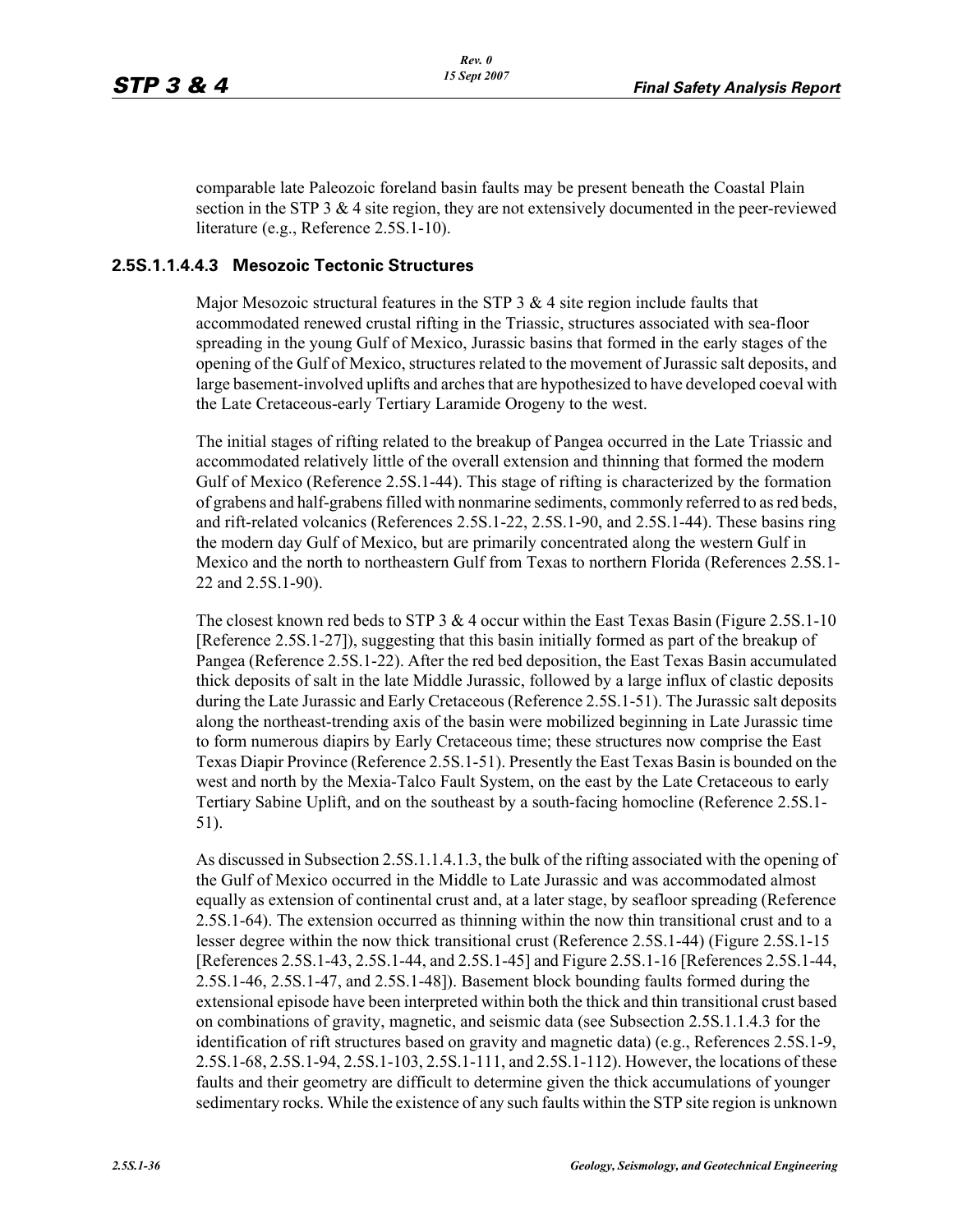for these reasons, no seismicity within the STP site region has been attributed to movement on these style of basement faults (References 2.5S.1-113, 2.5S.1-114 and 2.5S.1-115).

The kinematics of the Middle and Late Jurassic oceanic crust formation within the Gulf of Mexico (Figure 2.5S.1-15 [References 2.5S.1-43, 2.5S.1-44, and 2.5S.1-45] and Figure 2.5S.1- 16 [References 2.5S.1-44, 2.5S.1-46, 2.5S.1-47, and 2.5S.1-48]) is poorly understood due to the relatively small extent of the oceanic crust and the thick accumulations of sedimentary rocks and salt overlying the crust (References 2.5S.1-66 and 2.5S.1-44). Accordingly there is no consensus regarding plate reconstruction models for the opening of the Gulf of Mexico (e.g., References 2.5S.1-63, 2.5S.1-64, 2.5S.1-66, 2.5S.1-92, 2.5S.1-116, and 2.5S.1-117). Common to all models are large transform faults accommodating the variations in spreading rate.

Following from the uncertainty associated with such plate reconstruction models in general and the lack of a consensus model, the position of any such transform faults within the STP  $3 & 4$ site region is unknown. Because the potential location of such faults is limited to the oceanic crust, the closest such faults could approach to the site is approximately 100 miles (Figure 2.5S.1-15 [References 2.5S.1-43, 2.5S.1-44, and 2.5S.1-45] and Figure 2.5S.1-16 [References 2.5S.1-44, 2.5S.1-46, 2.4S.1-47, and 2.5S.1-48]). No seismicity within the STP site region has been attributed to these postulated structures (References 2.5S.1-113, 2.5S.1-114, and 2.5S.1- 115).

Mesozoic fault systems of the Gulf of Mexico region are thought to be related to bodies of Jurassic salt at depth. These fault systems include the Mexia-Talco, Milano, Charlotte-Jourdanton, Karnes, and Mt. Enterprise-Elkhart Graben Fault Zones (Figure 2.5S.1-17 [Reference 2.5S.1-27] and Figure 2.5S.1-10 [Reference 2.5S.1-27]). In general, these faults systems lie updip of and sole into salt pinchouts or welds, and motion on the faults is related to the salt migration that ultimately caused the formation of the welds and pinchouts (References 2.5S.1-69 and 2.5S.1-118).

The Mexia-Talco Fault System, which bounds the western and northern margins of the East Texas Basin, is mapped continuously from the northeastern flank of the San Marcos Arch in central Texas to the Arkansas border (Reference 2.5S.1-17) (Figure 2.5S.1-17 [Reference 2.5S.1-27] and Figure 2.5S.1-10 [Reference 2.5S.1-27]). In detail, the fault system is divided into three segments: the Talco Fault Zone in northeastern Texas, the Mexia Fault Zone in northcentral Texas, and the Milano Fault Zone in central Texas. The Mexia-Talco Fault System is characterized by a series of asymmetric grabens ranging from 5 to 8 miles in width that are linked by left-stepping, down-to-basin (i.e., down-to-the-south) normal faults. Upper Jurassic and Lower Cretaceous strata systematically thicken within the grabens, indicating that movement began in the Jurassic. Stratigraphic relations also demonstrate that movement continued through the Mesozoic and into Paleocene to Eocene time (Reference 2.5S.1-17). Data cited in the UFSAR for STP 1 & 2 (Reference 2.5S.1-7) indicates movement on the Mexia-Talco Fault System also occurred in Late Oligocene or Early Miocene.

Seismic reflection and borehole data document that the Mexia-Talco Fault System is located directly updip of the pinchout of Jurassic salt in the subsurface of the East Texas Basin and that individual graben segments typically develop where salt pinchout parallels strike (References 2.5S.1-51 and 2.5S.1-119). A structural cross section across the Mexia Fault Zone by Locklin (Reference 2.5S.1-120), reproduced in Ewing (Reference 2.5S.1-17), shows the fault zone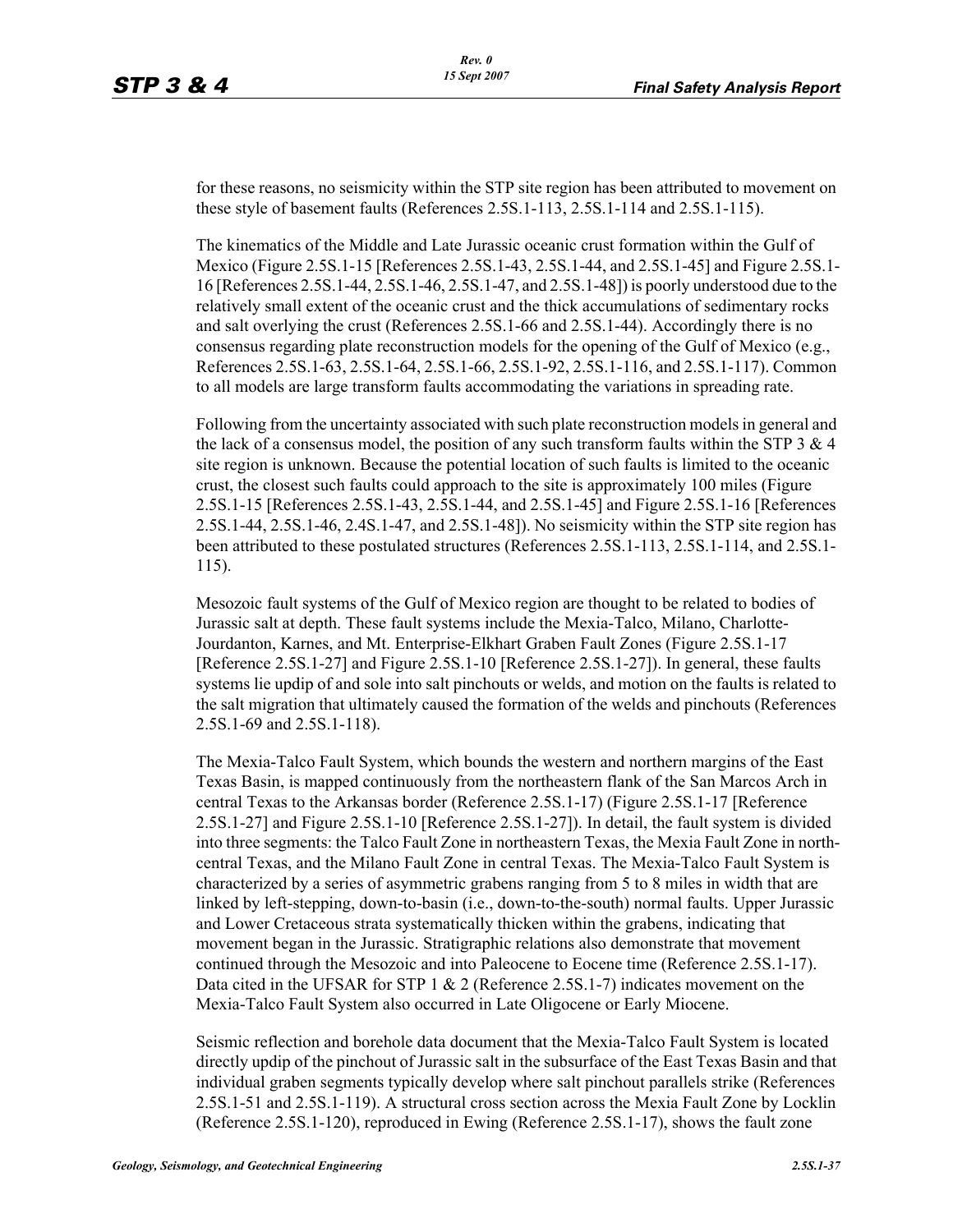terminating downward at a depth of about 9000 ft. to 10,000 ft. at the unconformity between the Louann Salt at the base of the Mesozoic Coastal Plain section and the top of the Paleozoic Ouachita rocks. These relationships strongly suggest that activity of the Mexia-Talco Fault System is related to movement of salt and does not involve the underlying crystalline basement (Reference 2.5S.1-119).

The Charlotte-Jourdanton Fault Zone lies along the northeastern margin of the Rio Grande Embayment (Figure 2.5S.1-10 [Reference 2.5S.1-27]) and is interpreted by some as the southwestern continuation of the Mexia-Talco Fault System (see discussion in UFSAR for STP 1 & 2 [Reference 2.5S.1-7]). The Karnes Fault Zone (Figure 2.5S.1-10 [Reference 2.5S.1-27]) is included in the Charlotte-Jourdanton Fault Zone by some workers, and with the Milano Fault Zone, is interpreted to be a structural link with the Mexia-Talco Fault System (Reference 2.5S.1-51). Collectively, these structures are referred to as the Peripheral Graben System (References 2.5S.1-51 and 2.5S.1-7). Like the Mexia-Talco Fault System, the Charlotte-Jourdanton Fault Zone is comprised of a series of *en echelon*, graben-forming normal faults. Stratigraphic growth relations across faults of the Charlotte-Jourdanton Zone indicate that movement began in the Jurassic and continued into the early Tertiary. The youngest documented rocks displaced by the Charlotte-Jourdanton Fault Zone are undifferentiated strata of Paleocene-Eocene age (Reference 2.5S.1-7).

The Mt. Enterprise fault-Elkhart Graben (MEEG) fault system is a zone of normal faults that obliquely crosses the southeastern margin of the East Texas Basin, and extends eastward to the western flank of the Sabine Uplift (References 2.5S.1-51 and 2.5S.1-119). The MEEG fault system strikes east-northeast-west-southwest and extends for a total distance of about 90 miles from south of Carthage to the Trinity River near Palestine, Texas (Figure 2.5S.1-17 [Reference 2.5S.1-27], Figure 2.5S.1-24 [References 2.5S.1-49 and 2.5S.1-121] and Figure 2.5S.1-25 [References 2.5S.1-121, 2.5S.1-122, and 2.5S.1-28]). At its closest approach, the MEEG is located about 194 miles northeast of the STP Site. Like the Mexia-Talco Fault System, the MEEG is a structurally complex series of grabens that are interpreted to root in Jurassic Louann Salt, and which were primarily active in Late Jurassic-Early Cretaceous (References 2.5S.1-51 and 2.5S.1-119). The UFSAR for STP 1 & 2 (Reference 2.5S.1-7) cites work indicating that activity on the MEEG fault system continued into the Eocene. Evidence for late Quaternary activity of the MEEG fault system is discussed in Subsection 2.5S.1.1.4.3.5.1 below.

The Gulf of Mexico Coastal Plain is partly characterized by a series of Mesozoic, gulf perpendicular, large-scale arches and basins including the Rio Grande Embayment, the San Marcos Arch, the Houston Embayment and East Texas Basin, and the Sabine Arch (Figure 2.5S.1-17 [Reference 2.5S.1-27] and Figure 2.5S.1-10 [Reference 2.5S.1-27]). The presence of these features is apparent in the regional gravity data (see Subsection 2.5S.1.1.4.3) and the depth to the base of Mesozoic sediments with greater depths associated with basins and shallower depths associated with arches (Figure 2.5S.1-18 [References 2.5S.1-26, 2.5S.1-43, and 2.5S.1-45]). The San Macros Arch, which lies between the Rio Grande Embayment and East Texas Basin, is a northwest-trending, southeast-plunging antiform with an axial trace greater than 250 miles long that crosses the northeast-southwest structural trend of the Ouachita Belt in the northwestern part of the STP 3 & 4 site region (Reference 2.5S.1-71). The Llano Uplift is the northern reach of the San Marcos Arch (Reference 2.5S.1-55). The Sabine Arch is the general term for the conglomeration of smaller north-, northeast-, and northwest-trending, doubly plunging anticlines that extend between the coast and the Sabine Uplift (Reference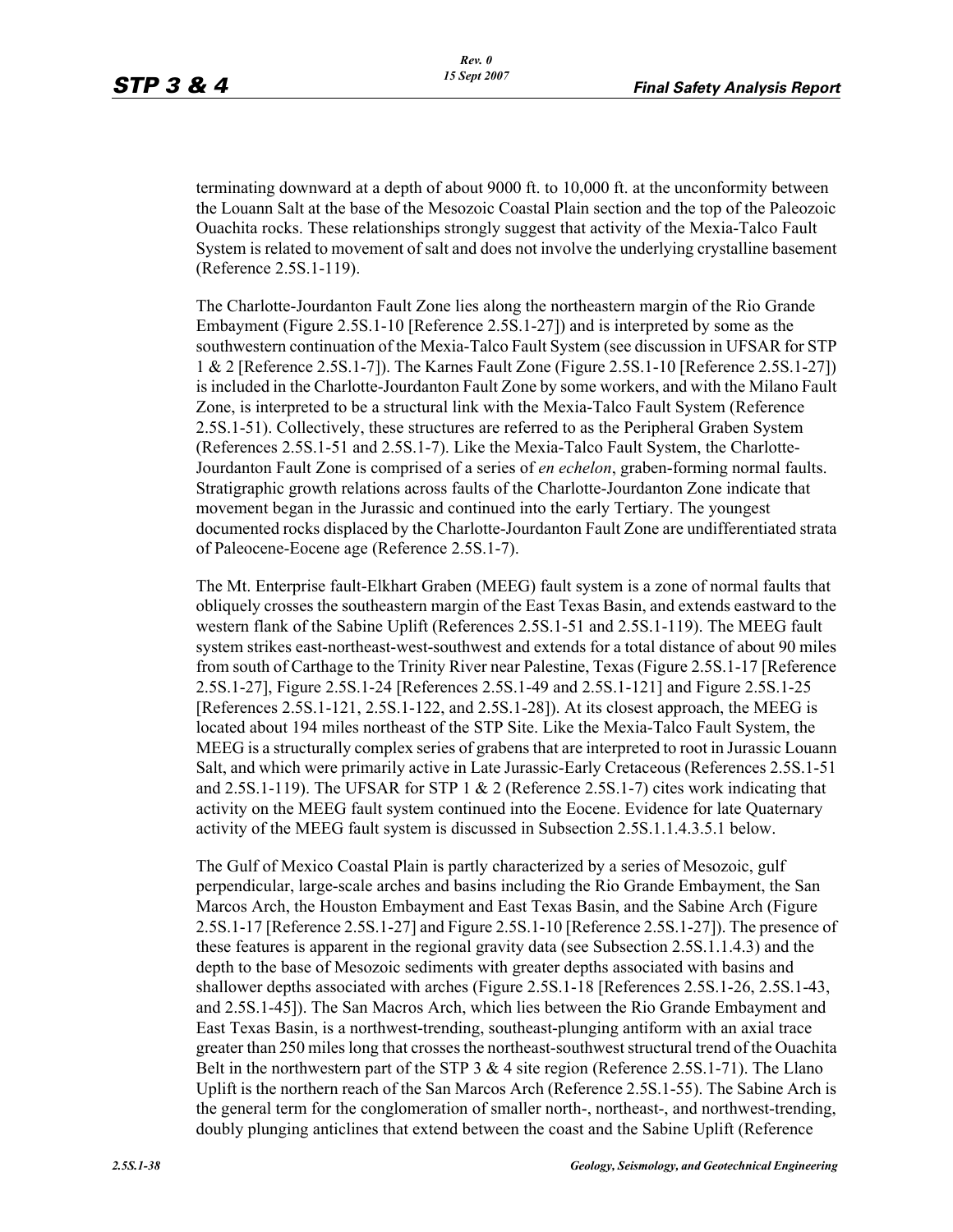2.5S.1-103). The more complicated shape of the Sabine Arch relative to the San Marcos Arch is due to the distortion of the overall arch shape due to local flexures and salt structures (Reference 2.5S.1-103).

Both the San Marcos and Sabine Arches are defined by broad, open folding of Paleozoic structures and strata, as well as Jurassic subcrop trends. Cretaceous units overlying the arches and intervening basins have gentle 0.2º-1º dips, and the structural relief between Lower Cretaceous rocks on the arches and in the basins is on the order of about 3000 ft. (Reference 2.5S.1-103). Ewing (Reference 2.5S.1-51) characterized the San Marcos Arch as a "broad area of lesser (Mesozoic) subsidence between the Rio Grande Embayment and East Texas Basin." The onset of bending for both arches occurred in the Late Cretaceous (References 2.5S.1-51 and 2.5S.1-103); subsequent growth of the arches is indicated by thinning of Late Cretaceous marine strata across the axes of the structures (References 2.5S.1-51 and 2.5S.1-103).

The formation of the series of arches and basins along the Texas Gulf Coastal Plain was likely caused by the combination of Mesozoic rifting of Pangea and the Late Cretaceous Laramide Orogeny. As discussed in Subsection 2.5S.1.1.4.1.3 and above, thinning and rifting related to extension within the modern thick-transitional crust may have caused gulf-perpendicular trends in basement thickness that in turn allowed for variable subsidence of crustal blocks and the creation of variable amounts of accommodation space for sedimentation observed in the modern day arches and embayments (Reference 2.5S.1-44). It has been proposed that the arches are genetically related to east-west compressive stresses during the Late Cretaceous to early Tertiary Laramide Orogeny that occurred further to the west along the edge of the proto North American continent (References 2.5S.1-51, 2.5S.1-103, and 2.5S.1-123).

#### **2.5S.1.1.4.4.4 Tertiary Tectonic Structures**

The Gulf Coastal Plain was tectonically quiescent throughout most of the Tertiary. Regional deformation during the Tertiary primarily is characterized by slow sedimentary loading near the coast and down-to-the-south flexure of the lithosphere, resulting in progressive southward migration of the Gulf shoreline. Sedimentary loading of deeply buried Jurassic salt, combined with basinward migration of the shelf margin, compaction of the Coastal Plain strata, and gravitational slumping toward the Gulf, all contributed to the development of diapir provinces and systems of growth faults that accommodate down-to-the-basin subsidence. Although stratigraphic relations indicate that salt migration and growth faulting began in the Cretaceous (Reference 2.5S.1-51), the evolution of these structures in the Tertiary has significantly affected patterns of deposition and geomorphic development of the Coastal Plain.

#### **2.5S.1.1.4.4.4.1 Tertiary Salt Structures**

Mobilization of Jurassic salt deposits in sub-basins that formed during the Mesozoic led to the development of distinct diapir provinces in the Gulf Coastal Plain Region. Major concentrations of salt diapirs in the STP site region include the East Texas, Rio Grande, and Houston Diapir Provinces (Figure 2.5S.1-17 [Reference 2.5S.1-27] and Figure 2.5S.1-10 [Reference 2.5S.1-27]). As discussed in Subsection 2.5S.1.1.4.3.1, some of these concentrations of salt diapirs are also apparent in the regional gravity data (Figure 2.5S.1-21 [References 2.5S.1-43, 2.5S.1-45, and 2.5S.1-89]). Ewing (Reference 2.5S.1-51) noted that individual diapir provinces are characterized by distinctive spatial clustering of salt bodies, as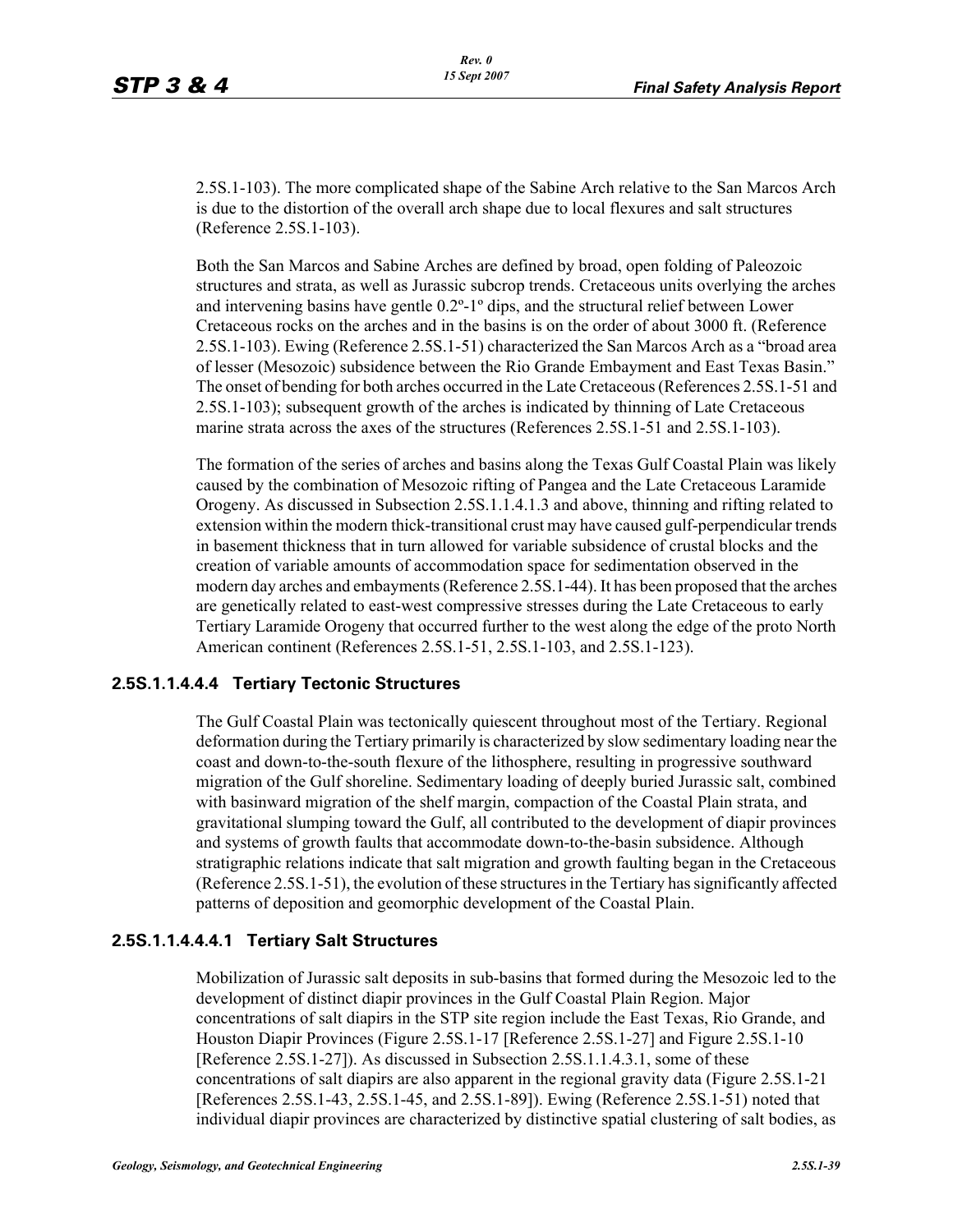well as distinct patterns and styles of salt movement. Major zones of diapiric salt movement in the offshore Gulf of Mexico Region include the Northwest Slope and Perdido Provinces south of the site, and the much larger Texas-Louisiana Slope Provinces to the southeast of the site. Although initial movement of salt began in the Mesozoic, deformation continued locally on structures during the Tertiary (Reference 2.5S.1-33).

The UFSAR for STP 1 & 2 (Reference 2.5S.1-7) identified three salt domes associated within the site vicinity: the Big Hill Salt Dome, approximately 10 miles from STP  $3 \& 4$ ; the Hawkinsville Salt Dome, approximately 15 miles from STP  $3 \& 4$ ; and the Markham Salt Dome, approximately 14 miles from STP 3 & 4 (Figure 2.5S.1-11 [References 2.5S.1-28, 2.5S.1-29 and 2.5S.1-30]). These domes are part of the salt diapirism related to the Houston Embayment. Since publication of the UFSAR for STP 1 & 2 (Reference 2.5S.1-7), no previously undiscovered, large-scale salt domes have been identified within the STP  $3 & 4$  site vicinity (References 2.5S.1-124 and 2.5S.1-125).

# **2.5S.1.1.4.4.4.2 Tertiary Growth Faults**

Syndepositional growth faults generally parallel the trend of the Gulf Coastline and are clustered in distinct spatial groups by age and structural style (Reference 2.5S.1-69) (Figure 2.5S.1-17 [Reference 2.5S.1-27], Figure 2.5S.1-24 [References 2.5S.1-49 and 2.5S.1-121] and Figure 2.5S.1-10 [Reference 2.5S.1-27]). According to Ewing (Reference 2.5S.1-51), the locations of individual growth fault zones are related to positions of the clastic Gulf shelf margin as it progressively stepped basinward during the Late Cretaceous, Tertiary, and Quaternary. From north to south, the major growth fault systems within the STP 3  $\&$  4 site region include the Wilcox Fault Zone, the Yegua Fault Zone, the Vicksburg Fault Zone, and the Frio Fault Zone (Figure 2.5S.1-17 [Reference 2.5S.1-27] and Figure 2.5S.1-10 [Reference 2.5S.1-27]). The next major growth fault zone to the south in the offshore region is the Corsair or Brazos Fault Zone. The common characteristic of all growth faults is that they sole into or terminate against low-angle detachment horizons within the Gulf Coastal Plain section. These detachments are variously bodies of Jurassic salt and/or shale horizons (References 2.5S.1-69 and 2.5S.1-118). Growth faults do not extend through the Coastal Plain section into the basement. Characteristics of the major growth fault zones in the STP 3  $\&$  4 site region are summarized in greater detail below.

- **The Wilcox Fault Zone is Paleocene-Eocene in age and related to the shelf-margin** progradation marked by the deposition of the deltaic Wilcox Group strata in south Texas and Louisiana (Reference 2.5S.1-126). Interpretation of a deep seismic reflection profile along the San Marcos Arch suggests that the Wilcox Fault Zone is localized along the buried edge of a Cretaceous reef system (Reference 2.5S.1-57), which marks the boundary between the Interior Zone and Coastal Zone of the Coastal Plain (Reference 2.5S.1-51). The Wilcox Fault Zone consists of about 5 to 10 closely spaced, moderately to steeply dipping faults that terminate against or are rooted in a detachment in highly pressured Cretaceous strata at depth (Reference 2.5S.1-51). Wilcox faults that cross the Houston Diapir Province north of STP 3 & 4 are both localized above pre-existing salt pillows, and deformed by salt diapirs (References 2.5S.1-69 and 2.5S.1-126).
- The Yegua Fault Zone is associated with middle to late Eocene southward progradation of the clastic shelf margin (Reference 2.5S.1-126), and is best expressed in the Houston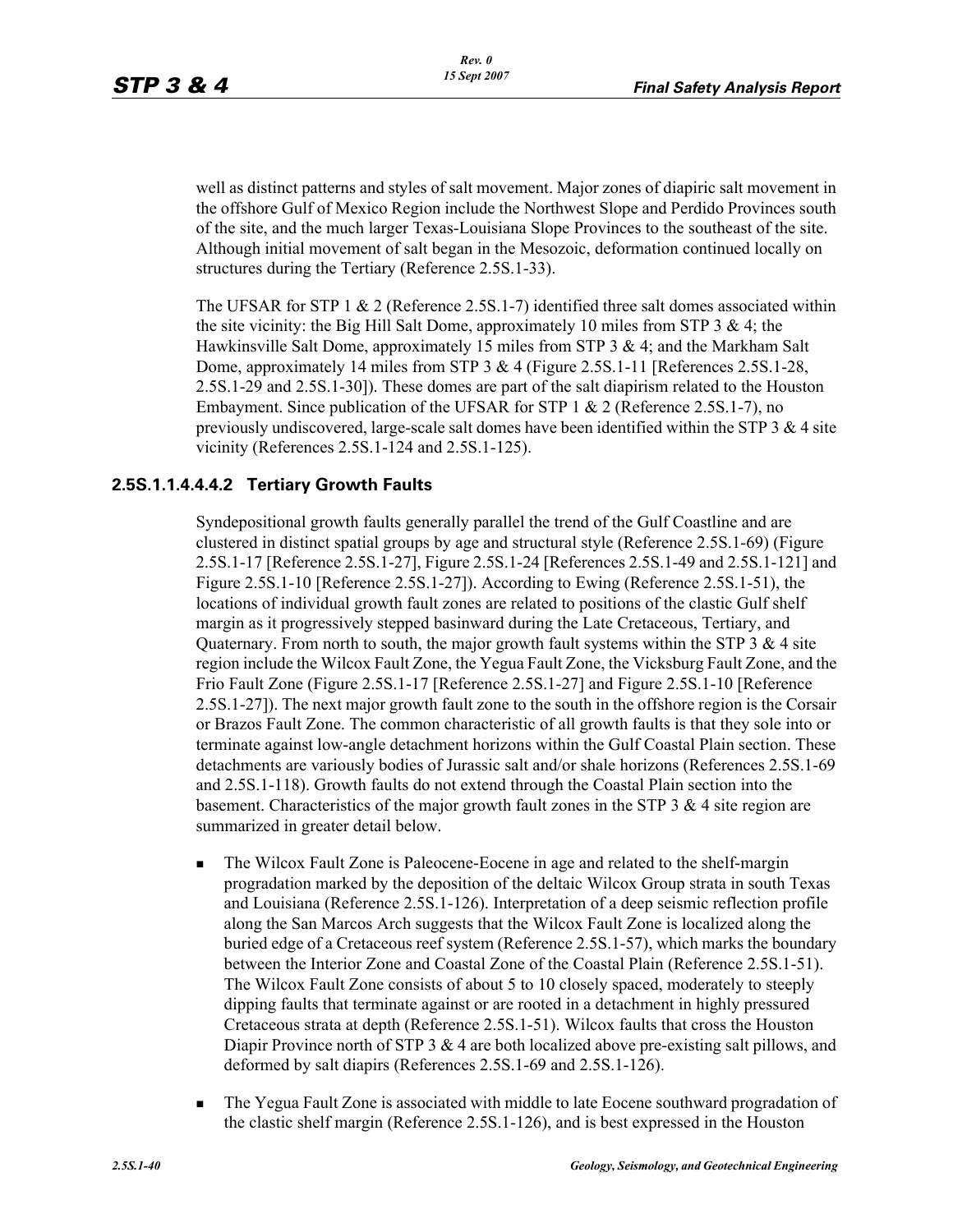Embayment east-northeast of the San Marcos Arch (Figure 2.5S.1-17 [Reference 2.5S.1- 27] and Figure 2.5S.1-10 [Reference 2.5S.1-27]). The Yegua Fault Zone is characterized by a series of fault-bounded blocks that are rotating domino-style against a low-angle detachment or detachments at depth, which may in part be inherited from structures of the older Wilcox System.

- The Vicksburg Fault Zone is associated with an early Oligocene deltaic progradation (Reference 2.5S.1-127). The Vicksburg Fault Zone is best developed west-southwest of the San Marcos Arch, but some growth faults of early Oligocene (Vicksburg) age are observed in southeast Texas. In contrast to the domino-style faulting of the hanging wall observed in the Yegua Fault Zone, the Vicksburg growth faults are characterized by "escalator-style glide faults," in which the hanging wall moves down as a relatively intact block and is continuously buried by large bodies of syntectonic sediment (Reference 2.5S.1-51). The detachment for the Vicksburg Fault Zone soles out into shales of the upper part of the Eocene Jackson Group (Reference 2.5S.1-127).
- The Frio Fault Zone, which is the closest growth fault system to the STP  $3 \& 4 \text{ site}$ , developed in response to late Oligocene shelf progradation in Texas and Louisiana (Reference 2.5S.1-126). The Frio Fault Zone is about 37 miles wide and characterized by moderately dipping sinuous normal faults spaced at 3 to 6 mi intervals that root in a deep detachment system (Reference 2.5S.1-126). The hanging walls of the major south-dipping normal faults contain roll-over anticlines (Reference 2.5S.1-128) and some antithetic, north-dipping normal faults (Reference 2.5S.1-51). Variations in structural style along the Frio growth fault trend are attributed to the relative influence of salt tectonism and associated structures (salt domes, salt-cored anticlines, and salt-withdrawal features), and shale tectonism (e.g., shale diapirs and ridges), and the depositional environment of the Frio-aged strata involved in the deformation (Reference 2.5S.1-126).
- $\blacksquare$  The Corsair Fault Zone south of the STP 3 & 4 site formed in response to middle Miocene shelf progradation. Like the Vicksburg Fault Zone, the Corsair Fault Zone is an escalatorstyle glide-fault system (Reference 2.5S.1-51).

# **2.5S.1.1.4.4.4.3 Tertiary Basement-Involved Faults**

The Balcones and Luling Fault Zones strike northeast-southwest, subparallel to the trend of the buried Ouachita Orogenic Belt, and are exposed on the San Marcos Arch southeast of the Llano Uplift (Figure 2.5S.1-17 [Reference 2.5S.1-27] and Figure 2.5S.1-10 [Reference 2.5S.1-27]). Both of these structures are discussed in detail in the UFSAR for STP 1 & 2 (Reference 2.5S.1- 7). The Balcones Fault Zone is dominated by down-to-southeast normal faults with maximum displacements up to 1640 ft., and the Luling Fault Zone is dominated by down-to-the-northwest normal faults with a cumulative throw of about 1000-2000 ft. (Reference 2.5S.1-51). Together, the Balcones and Luling Fault Zones form a 730 mile-wide graben system (Reference 2.5S.1- 51). Displacements on the faults diminish to the northeast and southwest with distance from the axis of the San Marcos Arch (Reference 2.5S.1-17).

Initial movement on the Balcones and Luling Fault Zones may have occurred in the Mesozoic because Late Cretaceous volcanic rocks of the Balcones Igneous Province generally are exposed along the trend of the fault zones, and in some cases volcanic centers are aligned along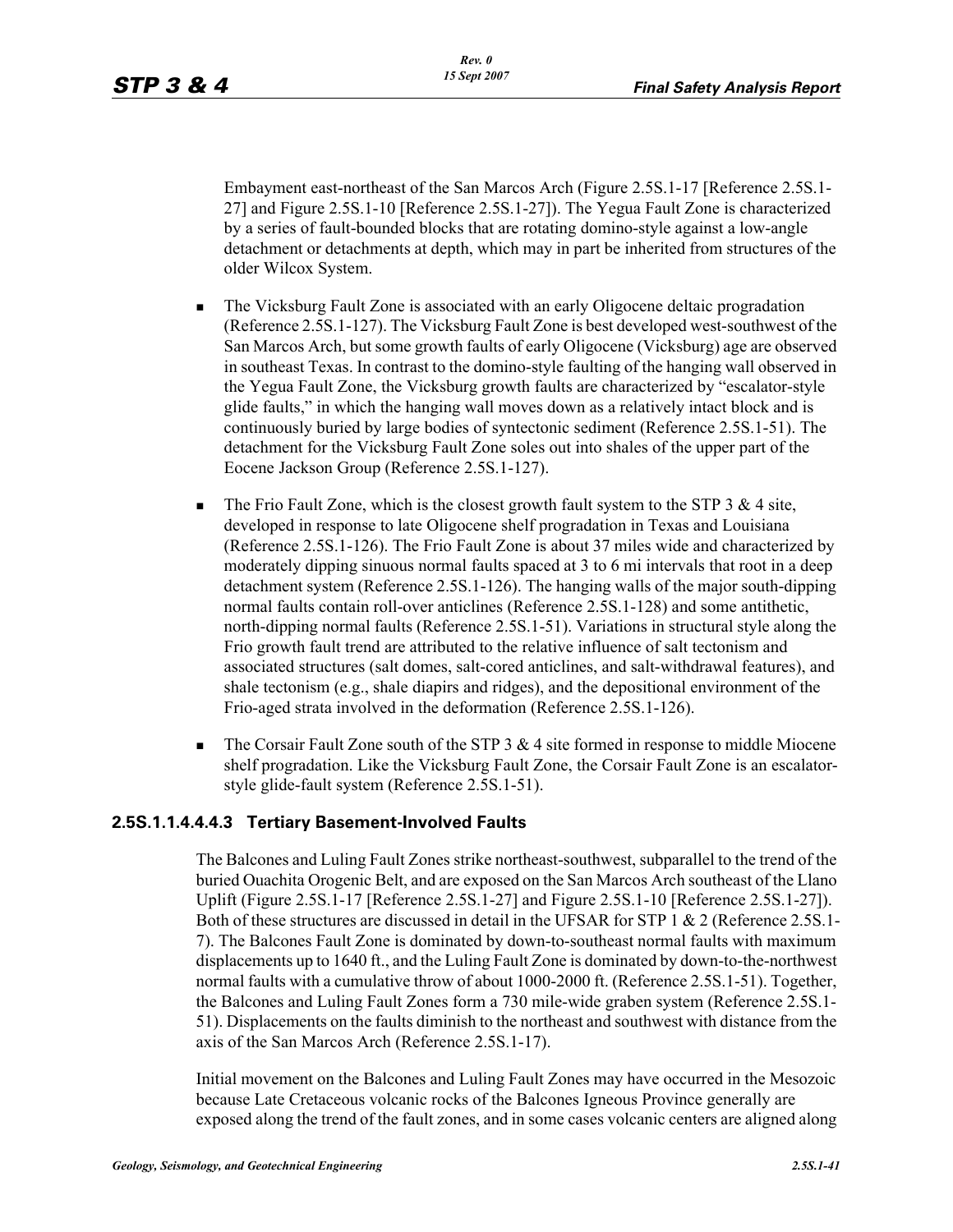the faults (Reference 2.5S.1-51). Most of the displacement on the Balcones Fault Zone is thought to have occurred in the late Oligocene and early Miocene (Reference 2.5S.1-129).

The down-dip geometry of the Luling Fault Zone was imaged in a deep seismic reflection profile acquired by the Consortium for Continental Reflection Profiling (COCORP) along the axis of the San Marcos Arch. Cullotta et al. (Reference 2.5S.1-71) interpreted the COCORP data to show the Luling Fault terminating at a depth of 0.6-1.2 miles against the unconformity between Cretaceous limestones and underlying Paleozoic rocks of the Ouachita orogenic belt. The Ouachita rocks beneath the Luling Fault Zone are associated with an antiformal pattern of reflectors that Cullotta et al. (Reference 2.5S.1-71) interpret as an antiformal structural duplex of Ouachita-age thrust sheets.

Cullotta et al. (Reference 2.5S.1-71) proposed that the Tertiary Luling Fault Zone may represent localized reactivation of south-dipping Ouachita structures in response to flexure along the subsiding Gulf Margin. They speculated that the location and magnitude of flexure, and thus the Balcones and Luling Fault Zones, may be controlled in part by pre-existing structures in the Ouachita orogenic belt. Ewing (Reference 2.5S.1-130) suggested that extension represented by these faults may be the shallow expression of down-to-the-basin motion on reactivated south-dipping thrust faults in the Ouachita Belt, which may have acted as glide planes. Alternatively, the graben formed by the Balcones and Luling Fault Zones may be a "keystone graben" formed along the early Miocene hingeline that accommodated sedimentary loading and flexure of the lithosphere (Reference 2.5S.1-130).

The Balcones Fault Zone is associated with the southeast-facing Balcones Escarpment, a prominent geomorphic feature in central Texas (Reference 2.5S.1-131). Rocks exposed on the up-thrown side of the fault zone are dominantly Lower Cretaceous carbonates, which are relatively resistant to erosion, whereas strata on the downthrown side are non-resistant Upper Cretaceous chalk and mudrocks (Reference 2.5S.1-132). The Balcones Escarpment is a faultline scarp produced by differential erosion of these units.

# **2.5S.1.1.4.4.5 Quaternary Tectonic Structures**

The site region is part of a tectonically stable continental margin. No capable tectonic faults were identified within the STP 3  $&$  4 site region during the 1986 EPRI studies (Reference 2.5S.1-39), and the UFSAR for STP 1 & 2 (Reference 2.5S.1-7) concluded that there were no capable tectonic faults within the site region. The Gulf Region in general, and site region in particular, is characterized by very low rates of background seismicity (Subsection 2.5S.2.1).

Evidence for potential Quaternary activity on the Mt. Enterprise Fault, the Balcones Fault Zones and the New Madrid Fault Zone, beyond the site region, are discussed below.

#### **2.5S.1.1.4.4.5.1 Mt. Enterprise-Elkhart Graben System**

The Mt. Enterprise-Elkhart Graben (MEEG) system is described in the UFSAR for STP 1  $\&$  2 (Reference 2.5S.1-7), which concluded that the most recent movement was likely Eocene in age or younger. As noted in publications that predate the 1986 EPRI studies, several lines of evidence document Quaternary motion and active creep along the MEEG: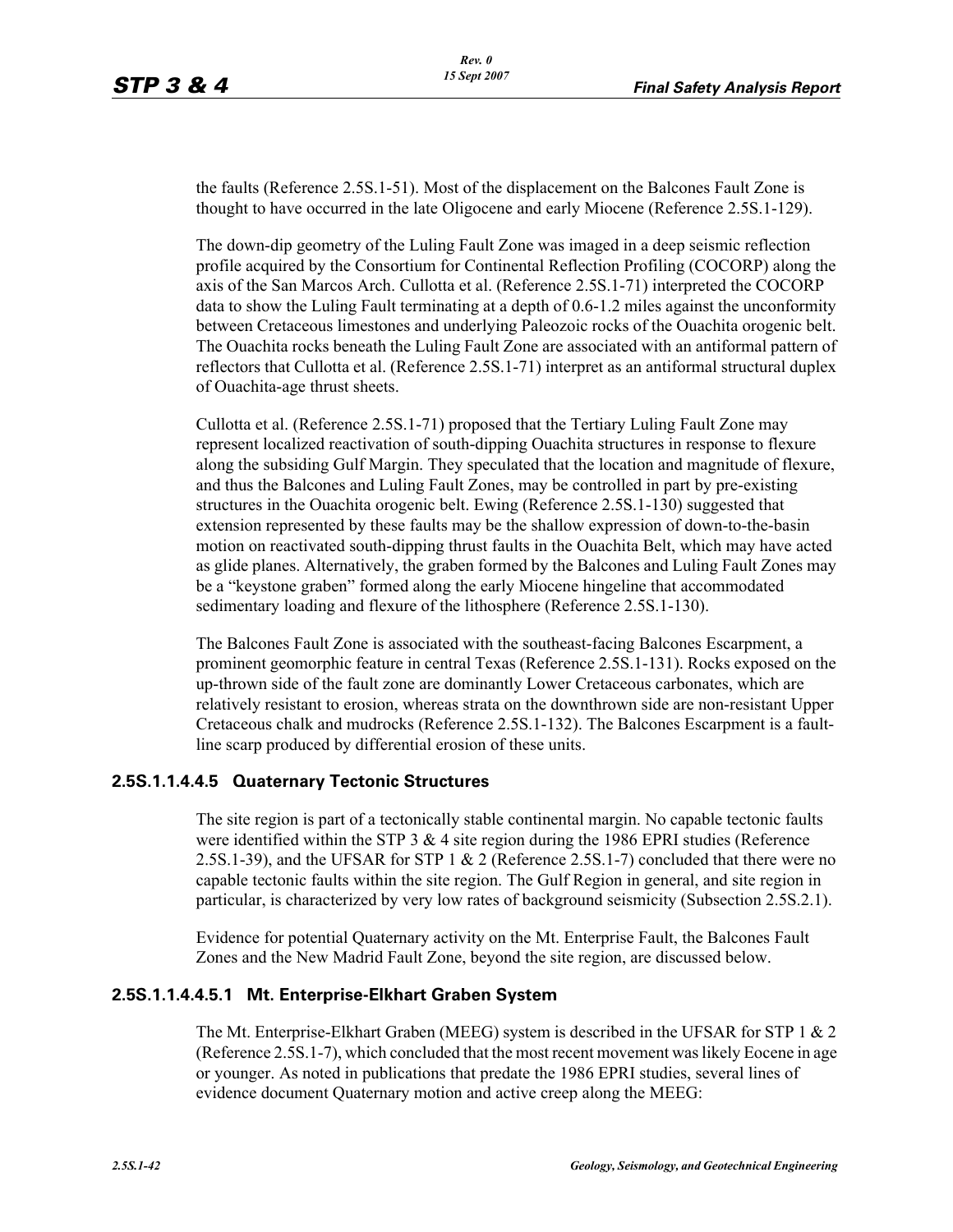- **Three faults at the western end of the MEEG fault zone in the Trinity River Valley near** Palestine, Texas, displace late Quaternary (37,000 year old) deposits overlying Eocene Claiborne Strata (Reference 2.5S.1-121) (Figure 2.5S.1-25 [References 2.5S.1-121, 2.5S.1- 122 and 2.5S.1-28]). Maximum normal displacement of the Eocene strata on the faults at this site is 46.5 inches, with maximum offset of the overlying Quaternary gravels of 26 inches. Based on an estimated age of 37 ka for the late Quaternary gravels (Reference 2.5S.1-121), the implied average, late Quaternary separation rate across the fault is about 0.0007 in/yr.
- Geodetic leveling data showing a relative movement of about 5 inches across the geographic center of the MEEG in a 30-year period between 1920 and the mid-1950s, with a down-to-the-south displacement across the southern margin of the MEEG system (Reference 2.5S.1-121) (Figure 2.5S.1-25 [References 2.5S.1-121, 2.5S.1-122, and 2.5S.1- 28]). If this motion is due to slip on normal faults of the MEEG, then the average vertical separation rate is 0.17 in/yr.
- **Historical and instrumentally located seismicity is spatially associated with the MEEG,** including: the 1891 Rusk Earthquake (**M** 4.0, location and magnitude estimated from felt effects); four earthquakes in 1957 (**M** 3.0 to **M** 4.7, estimated from felt effects); and the 1981 Center  $(m_b 3.0)$  and Jacksonville  $(m_b 3.2)$  Earthquakes (References 2.5S.1-113 and 2.5S.1-115) (Figure 2.5S.1-25 [References 2.5S.1-121, 2.5S.1-122, and 2.5S.1-28]).

As discussed in Subsection 2.5S.1.1.4.3.3, seismic reflection data suggest that the MEEG is rooted in the Jurassic Louann Salt at maximum depths of 3 to 4 mi (References 2.5S.1-119 and 2.5S.1-133). This suggests that observed late Quaternary displacement and contemporary creep across the MEEG may be driven by movement of salt at depth, indicating that the fault is not accommodating tectonic deformation and thus is not an independent source of moderate to large earthquakes. Presumably, this was the evaluation of the EPRI ESTs, which had access to the pre-1986 literature on the MEEG and did not specifically characterize it as a Quaternary tectonic fault and potentially capable structure. Notwithstanding, Ewing (Reference 2.5S.1-51) commented in a post-EPRI publication that "surface strata are displaced and seismicity suggests continuing deformation" on the MEEG.

Based on a review of post-EPRI scientific literature, no new data have been published to support an interpretation that the MEEG is a capable tectonic structure. Recent reviews of suspected Quaternary tectonic features in the CEUS by Crone and Wheeler (Reference 2.5S.1- 49) and Wheeler (Reference 2.5S.1-50) did not identify or discuss the MEEG as a potential tectonic fault. Based on the documented association of the MEEG with Jurassic salt deposits and the high rate of active creep measured by geodetic methods, the preferred interpretation is that Quaternary activity of the MEEG is related to salt migration at depth. The separation rate of 0.17 in/yr. implied by the geodetic data is highly anomalous for a fault located in a stable continental block; if tectonic, deformation rates and fault slip rates of about 0.15-0.2 in/yr. are more characteristic of those associated with an active plate boundary. There is broad consensus within the informed geoscience community that the Gulf Coastal Plain is part of stable North America and not part of an active plate boundary. The high geodetic deformation rates, if accurate, are most simply explained by movement of salt at depth and do not reflect wholecrustal strain. In conclusion, there is no new information on the Quaternary activity of the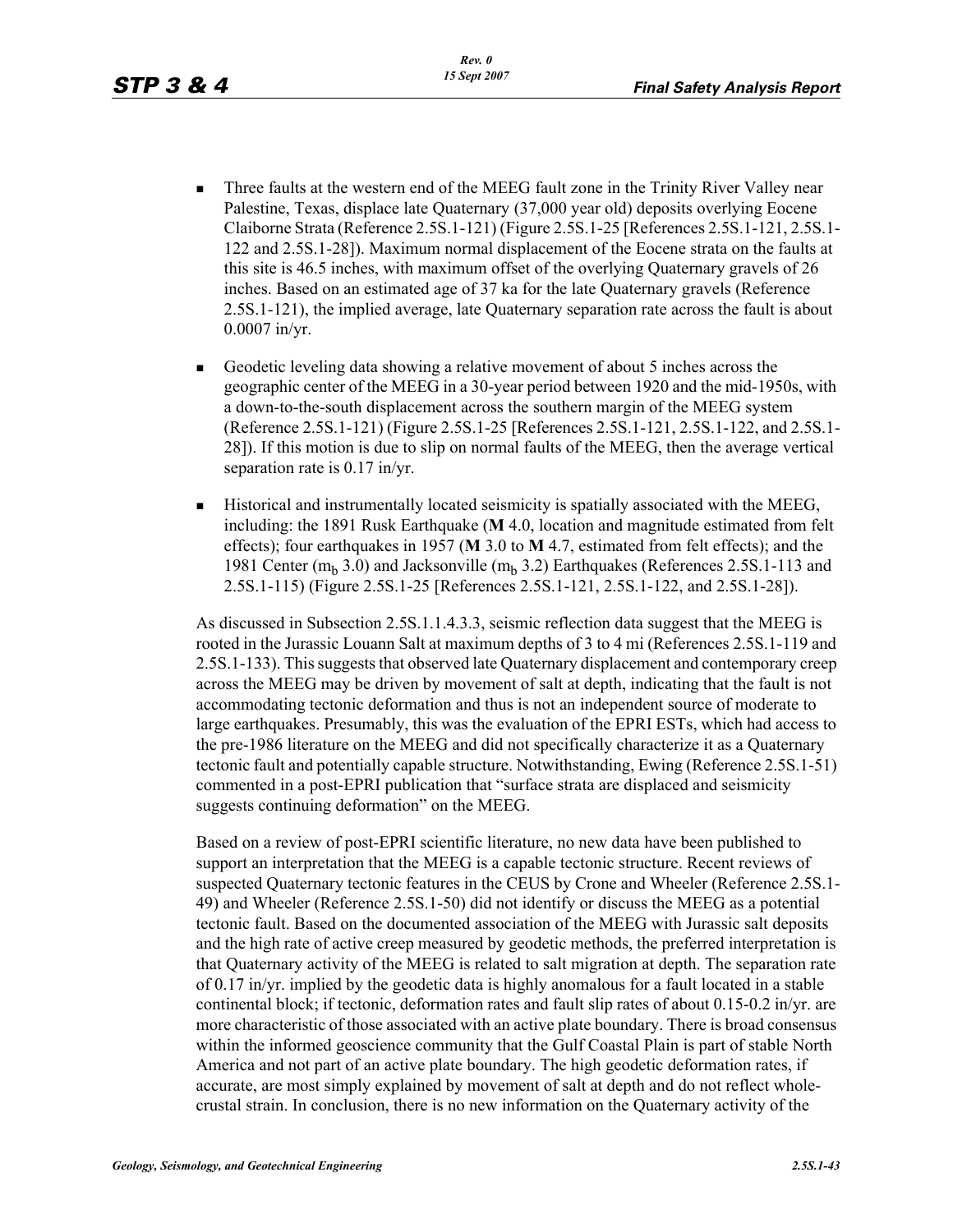MEEG faults requiring a revision of the EPRI seismic source characterization of the Coastal Plain Region.

### **2.5S.1.1.4.4.5.2 Balcones Fault Zone**

As discussed in Subsection 2.5S.1.1.4.3.4.3, the Balcones Fault and Luling Fault Zones comprise an approximately east-west-trending graben system located about 140 miles northwest of the site. The major displacements on the Balcones Fault are interpreted to have occurred in the late Oligocene-early Miocene (Reference 2.5S.1-129). In a post-EPRI publication, Collins et al. (Reference 2.5S.1-134) reported that downward tapering, wedgeshaped fractures filled with weathered colluvium have been observed along individual faults of the Balcones Zone. Collins et al. (Reference 2.5S.1-134) speculated that the fractures may have formed during surface-rupturing events on the associated faults and subsequently filled with colluvial material. Based on the degree of weathering and soil profile development in the colluvium, Collins et al. (Reference 2.5S.1-134) inferred that the deposits are Pleistocene in age. If the wedges of colluvium are filling fractures that formed during surface-rupturing events on the Balcones Fault Zone, then the faults generated moderate to large earthquakes during the Quaternary. Collins et al. (Reference 2.5S.1-134) also noted, however, that strands of the Balcones Fault Zone are overlain by unfaulted Quaternary terrace deposits and that these relations suggest the fissure-fill deposits probably are not related to co-seismic faulting. Collins et al. (Reference 2.5S.1-134) concluded that detailed paleoseismic studies of the Balcones Fault Zone are needed to conclusively demonstrate activity or non-activity of the structure during the Quaternary.

Based on the review of post-EPRI literature, no data documenting Quaternary activity of the Balcones Fault Zone has been published since the EPRI (Reference 2.5S.1-39) study. The colluvial relations discussed by Collins et al. (Reference 2.5S.1-134) are equivocal evidence for late Cenozoic activity at best, and the stratigraphic relationships of unfaulted Quaternary terrace deposits overlying the Balcones Fault Zone are positive evidence for no Quaternary activity. There is no new post-EPRI information on the Balcones Fault Zone that requires a revision of the EPRI seismic source characterization of the Coastal Plain Region.

#### **2.5S.1.1.4.4.5.3 New Madrid Seismic Zone**

The New Madrid Seismic Zone extends from southeastern Missouri to southwestern Tennessee and is located more than 500 miles northeast of the STP site (Figure 2.5S.1-26 [Reference 2.5S.1-135]). The New Madrid Seismic Zone lies within the Reelfoot Rift and is defined by post-Eocene to Quaternary faulting with previous older seismic activity. Given its significant distance from the site, the New Madrid Seismic Zone did not contribute to 99% of the hazard at STP 1  $&$  2 in the original EPRI PSHA study (Reference 2.5S.1-17). This subsection presents discussion of the New Madrid Seismic Zone, however, because several recent studies provide significant new information regarding source zone parameters.

The New Madrid Seismic Zone is approximately 125 miles long and 25 miles wide. Research conducted since 1986 has identified three distinct fault segments embedded within the seismic zone, consisting of a southern northeast-trending dextral slip fault, a middle northwest-trending reverse fault, and a northern northeast-trending dextral strike-slip fault (Reference 2.5S.1-136). In the current east-northeast to west-southwest directed regional stress field, Precambrian and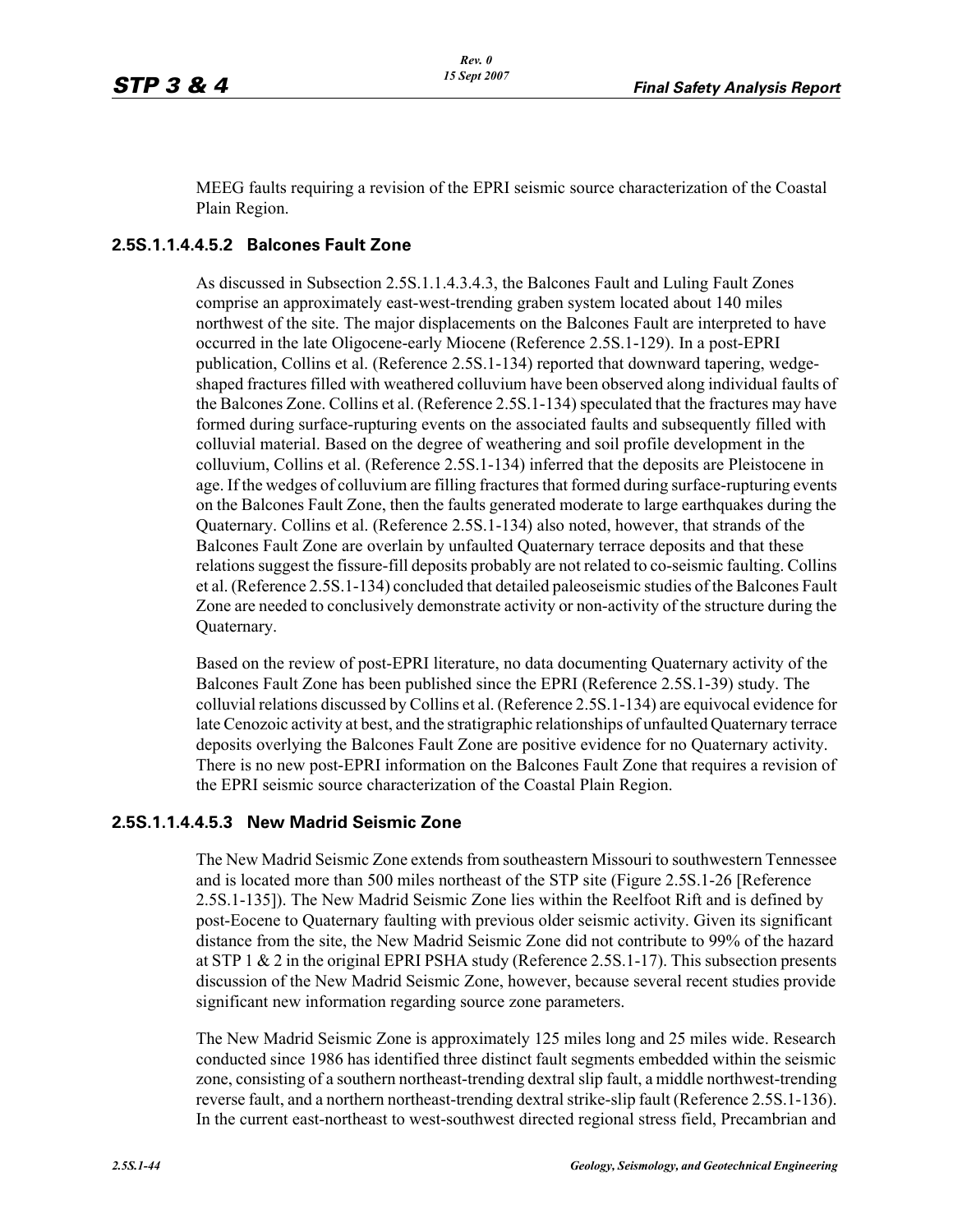Late Cretaceous age extensional structures of the Reelfoot Rift appear to have been reactivated as right-lateral strike-slip and reverse faults.

The New Madrid Seismic Zone produced a series of historical, large-magnitude earthquakes between December 1811 and February 1812 (Reference 2.5S.1-137). The December 16, 1811 earthquake is associated with strike-slip fault displacement along the southern part of the New Madrid Seismic Zone. Johnston estimates a magnitude of **M** 8.1±0.31 for the December 16, 1811 event (Reference 2.5S.1-138). However, Hough et al. re-evaluated the isoseismal data for the region and conclude that the December 16 event had a magnitude of **M** 7.2 to 7.3 (Reference 2.5S.1-137). Bakun and Hopper similarly conclude this event had a magnitude of **M** 7.2 (Reference 2.5S.1-139).

The February 7, 1812 New Madrid Earthquake is associated with reverse fault displacement along the middle part of the New Madrid Seismic Zone (Reference 2.5S.1-140). This earthquake most likely occurred along the northwest-striking Reelfoot Fault that extends approximately 43 mi from northwestern Tennessee to southeastern Missouri. The Reelfoot Fault is a northeast-dipping, southwest-vergent reverse fault. The Reelfoot Fault does not extend updip to the earth's surface, but a topographic scarp as has developed above the buried tip of the fault as a result of fault-propagation folding (References 2.5S.1-141, 2.5S.1-142, and 2.5S.1-143). Johnston estimated a magnitude of **M** 8.0±0.33 for the February 7, 1812 event (Reference 2.5S.1-138). However, Hough et al. re-evaluated the isoseismal data for the region and conclude that the February 7 event had a magnitude of **M** 7.4 to 7.5 (Reference 2.5S.1-137). More recently, Bakun and Hopper estimated a similar magnitude of **M** 7.4 (Reference 2.5S.1- 139).

The January 23, 1812 earthquake is associated with strike-slip fault displacement on the East Prairie Fault along the northern part of the New Madrid Seismic Zone. Johnston estimated a magnitude of **M** 7.8±0.33 for the January 23, 1812, event (Reference 2.5S.1-138). Hough et al., however, re-evaluated the isoseismal data for the region and concluded that the January 23 event had a magnitude of **M** 7.1 (Reference 2.5S.1-137). More recently, Bakun and Hopper estimated a similar magnitude of **M** 7.1 (Reference 2.5S.1-139).

Because there is very little surface expression of faults within the New Madrid Seismic Zone, earthquake recurrence estimates are based largely on dates of paleoliquifaction and offset geological features. The most recent summaries of paleoseismologic data (References 2.5S.1- 144, 2.5S.1-145, and 2.5S.1-146) suggest a mean recurrence time of 500 years, which was used in the 2002 USGS model (Reference 2.5S.1-147). This recurrence interval is half of the 1000 year recurrence interval used in the 1996 USGS hazard model (Reference 2.5S.1-148), and an order of magnitude less than the seismicity-based recurrence estimates used in the 1986 EPRI study (Reference 2.5S.1-135).

The upper-bound maximum values of  $M_{max}$  used in EPRI (1986) range from mb 7.2 to 7.9 (Reference 2.5S.1-39). Since the EPRI study, estimates of  $M_{\text{max}}$  have generally been within the range of maximum magnitudes used by the six EPRI models. The most significant update of source parameters in the New Madrid Seismic Zone since the 1986 EPRI study is the reduction of the recurrence interval to 500 years.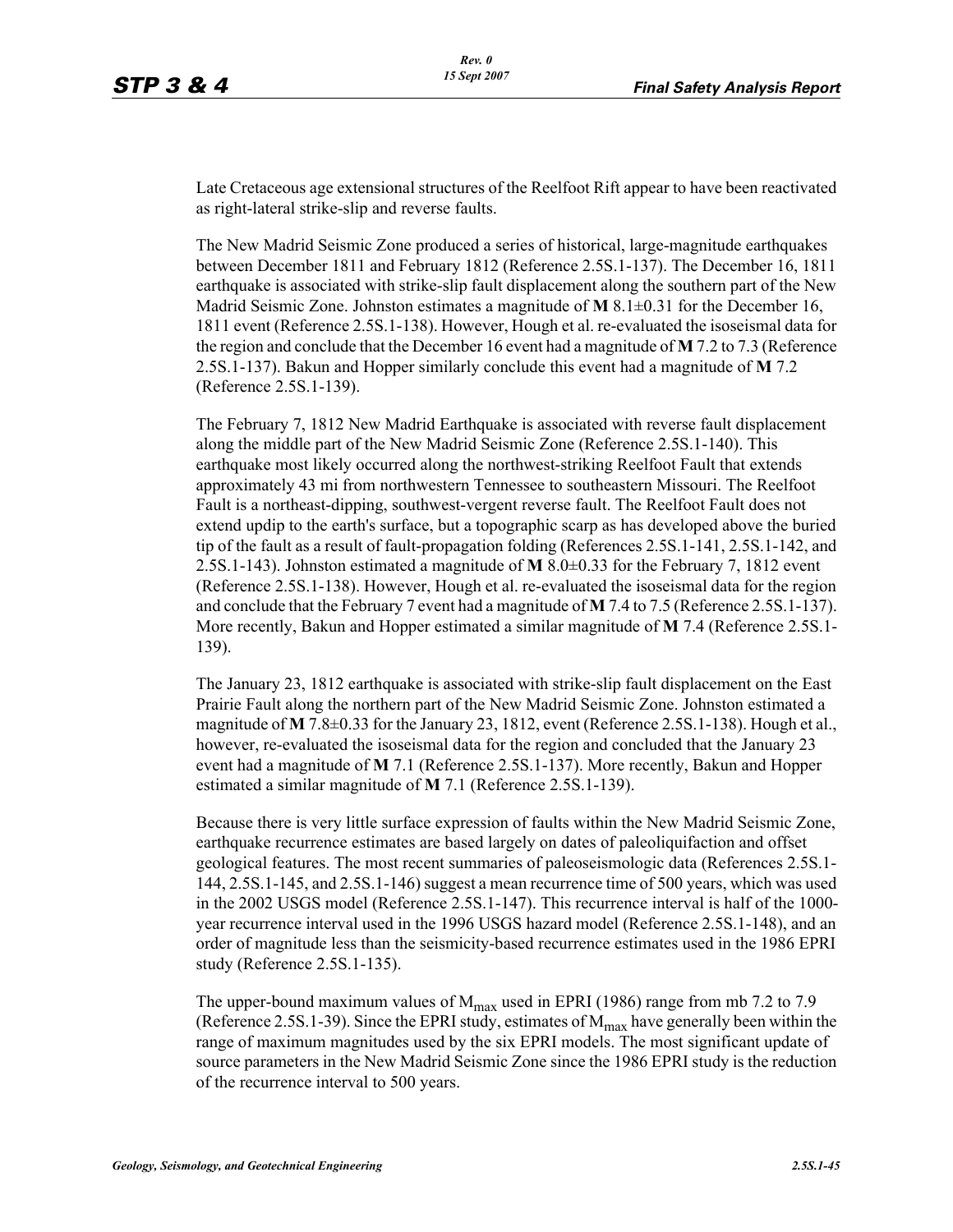### **2.5S.1.1.4.4.5.4 Quaternary Growth Faults**

As discussed in Subsection 2.5S.1.1.4.1.3, evidence for Quaternary activity in the form of surface deformation has been documented on some growth faults in the Texas Coastal Plain. As noted by Wheeler (Reference 2.5S.1-70):

The gulf-margin normal faults in Texas are assigned as Class B structures because their low seismicity (sic) and because they may be decoupled from underlying crust, making it unclear if they can generate significant seismic ruptures that could cause damaging ground motion.

The definition of a Class B structure, according to the USGS criteria (Reference 2.5S.1-50), is as follows:

Class B: Geologic evidence demonstrates the existence of Quaternary deformation, but either (1) the fault might not extend deeply enough to be a potential source of significant earthquakes, or (2) the currently available geologic evidence is too strong to confidently assign the feature to Class C but not strong enough to assign it to Class A.

Additionally, Wheeler (Reference 2.5S.1-50) defines Class A faults as tectonic faults with Quaternary slip, and Class C faults as having no evidence of being tectonic faults or having Quaternary slip.

The assessment of the USGS (Reference 2.5S.1-70) is consistent with the UFSAR for STP 1  $\&$ 2 (Reference 2.5S.1-7) and numerous studies published since the 1986 EPRI study (Reference 2.5S.1-39) (see discussion in Subsection 2.5S.1.1.4.3.4.2) that growth faults are confined to the Coastal Plain section and do not extend into the crystalline basement. The assessment of the USGS (Reference 2.5S.1-70) that growth faults may not generate significant seismic ruptures also is consistent with the conclusion of the UFSAR for STP 1  $\&$  2 (Reference 2.5S.1-7) that the sediments involved in growth faulting do not have sufficient elastic strength to store strain energy that can be released in moderate to large earthquakes. The UFSAR for STP 1 & 2 (Reference 2.5S.1-7) discussed reports of microearthquake activity associated with growth faults in Brazoria County, Texas, and Percperdue, Vermillion Parish, Louisiana, but noted that no events with magnitudes larger than 1.5 have been reported.

To summarize, no new information has been published since the 1986 EPRI study (Reference 2.5S.1-39) that would require updating the characterization of growth faults in the Coastal Plain as tectonic features. The recent USGS assessment of growth faults (Reference 2.5S.1-70) supports the conclusion of the STP  $3 \& 4$  FSAR regarding the seismic potential of growth faults. The contribution of growth faults to seismic hazard at the STEGS site is adequately captured by the EPRI source model (Reference 2.5S.1-39), as modified to reflect new information published since 1986 on background seismicity in the Gulf of Mexico (see discussion in Subsection 2.5S.2.1).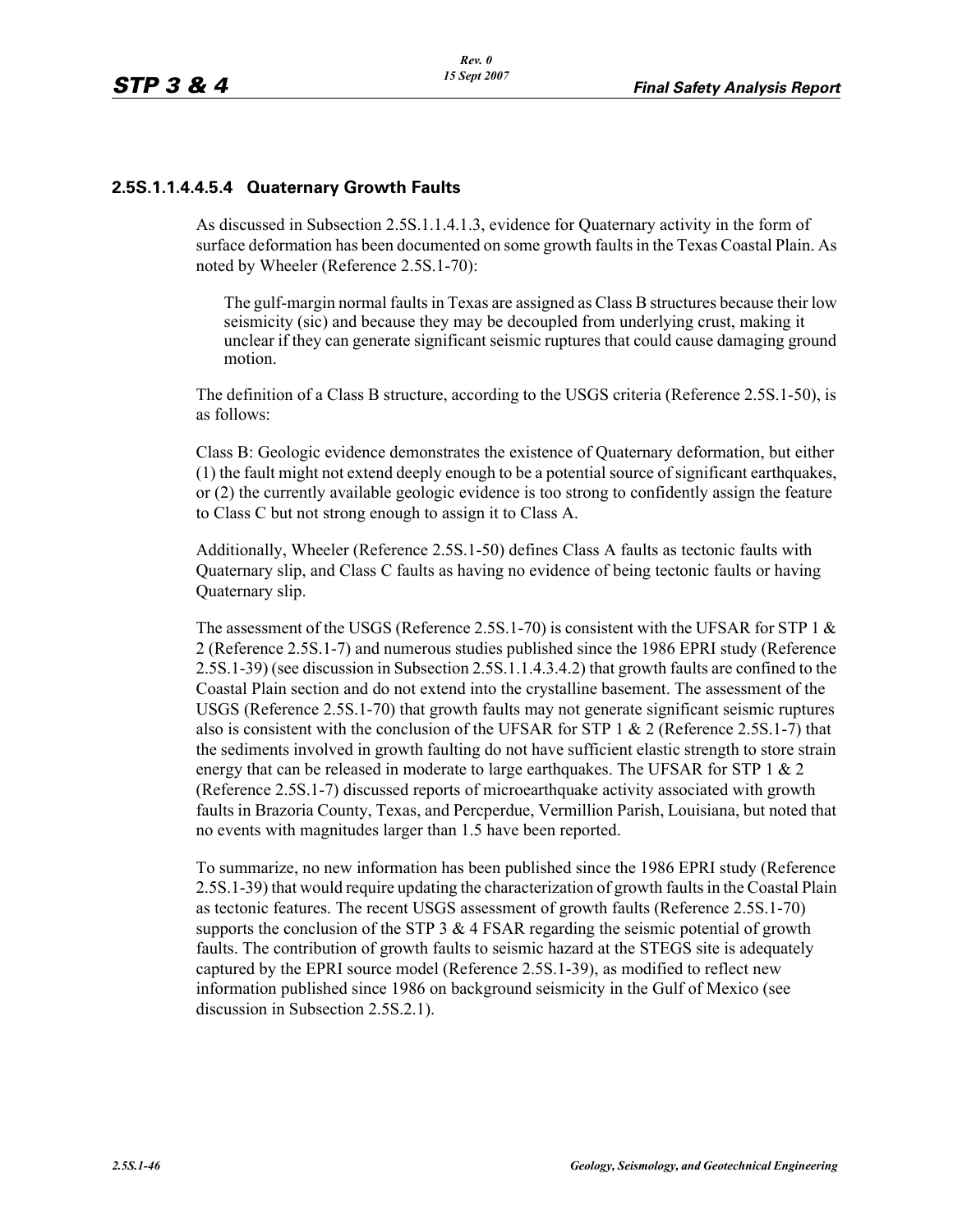### **2.5S.1.2 Site Area Geology**

#### **2.5S.1.2.1 Site Area Physiography and Geomorphology**

The STP 3 & 4 site covers an area of approximately 12,220 acres. The site is located in Matagorda County, Texas, approximately 12 miles southwest of Bay City and 10 miles north of Matagorda Bay. The site area is located within the Coastal Prairies sub-province of the Gulf Coastal Plains Physiographic Province. It is bordered by the Gulf of Mexico to the southeast and the Interior Coastal Plains to the northwest (Figure 2.5S.1-6 [Reference 2.5S.1-12]).

The site vicinity geologic map (Figure 2.5S.1-11 [References 2.5S.1-28,2.5S.1-29, and 2.5S.1- 30]) indicates that the terrain located approximately 18 miles east to northeast from the STP site is underlain by Holocene Alluvium. A Holocene alluvium unit also lies in the STP site area. This relatively narrow band of alluvium surrounds the Colorado River and correlates with recent fluvial sediment deposited on the river's floodplain (Figure 2.5S.1-14 [Reference 2.5S.1- 38]). Most of what remains within the site vicinity is underlain by Beaumont Formation, which was deposited during the Late Pleistocene (Figure 2.5S.1-11 [References 2.5S.1-28, 2.5S.1-29, and 2.5S.1-30]). The Beaumont Formation is one of many featureless Pleistocene surfaces found trending parallel to the Texas Gulf Coast (Reference 2.5S.1-7). The Beaumont Formation sediments are predominantly a sequence of sands and clays deposited by ancestral Colorado River streams in a deltaic environment that existed during the last eustatic sea level high as discussed in Subsection 2.5S.1.2. The sands are indicative of channel lag deposits, while the clays represent deposition as natural levees and overbank deposits.

The site generally has less than 15 ft. of natural relief in the 4.5 miles distance from its northern to southern boundary. The northern portion of the site is at an elevation of approximately 30 ft. above MSL, while the southeastern section is at an elevation of approximately 15 ft. above MSL. The Colorado River flows along the site's southeastern boundary. There are also several unnamed drainage features within the site boundary, one of which feeds the manmade Kelly Lake. Figure 2.5S.1-27 (Reference 2.5S.1-149) shows the STP site area geologic map. The map shows the approximately 7000-acre MCR to be the predominant feature in the site area. This map shows the Holocene Alluvium Unit that borders the south to southeasterly course of the Colorado River in the site area to lie roughly 3 miles east of the site. The vast majority of sediment that lies west of these recent alluvium flood basin deposits consists of Beaumont Formation flood deposits and Beaumont Formation ridge deposits. Examination of the site geologic map (Figure 2.5S.1-28 [References 2.5S.1-6 and 2.5S.1-149]) shows the STP site itself to lie exclusively on top of Beaumont Formation flood deposits consisting of silt and clay with a few isolated areas lying northeast and southwest of the Power Block areas consisting of construction fill at their surface.

As stated in the STP 1 & 2 UFSAR, a number of small "pimple mounds" exist at the site, many of which have been modified through agricultural activities, such as plowing and re-grading (Reference 2.5S.1-7). These pimple mounds have been postulated to result from deposition followed by subsequent erosion during past flood stages at the site. The STP 1  $\&$  2 UFSAR concluded that there was no physical evidence to indicate that these pimple mounds were related in any way to seismic activity (Reference 2.5S.1-7). Since that time, no new evidence has emerged to indicate a different conclusion.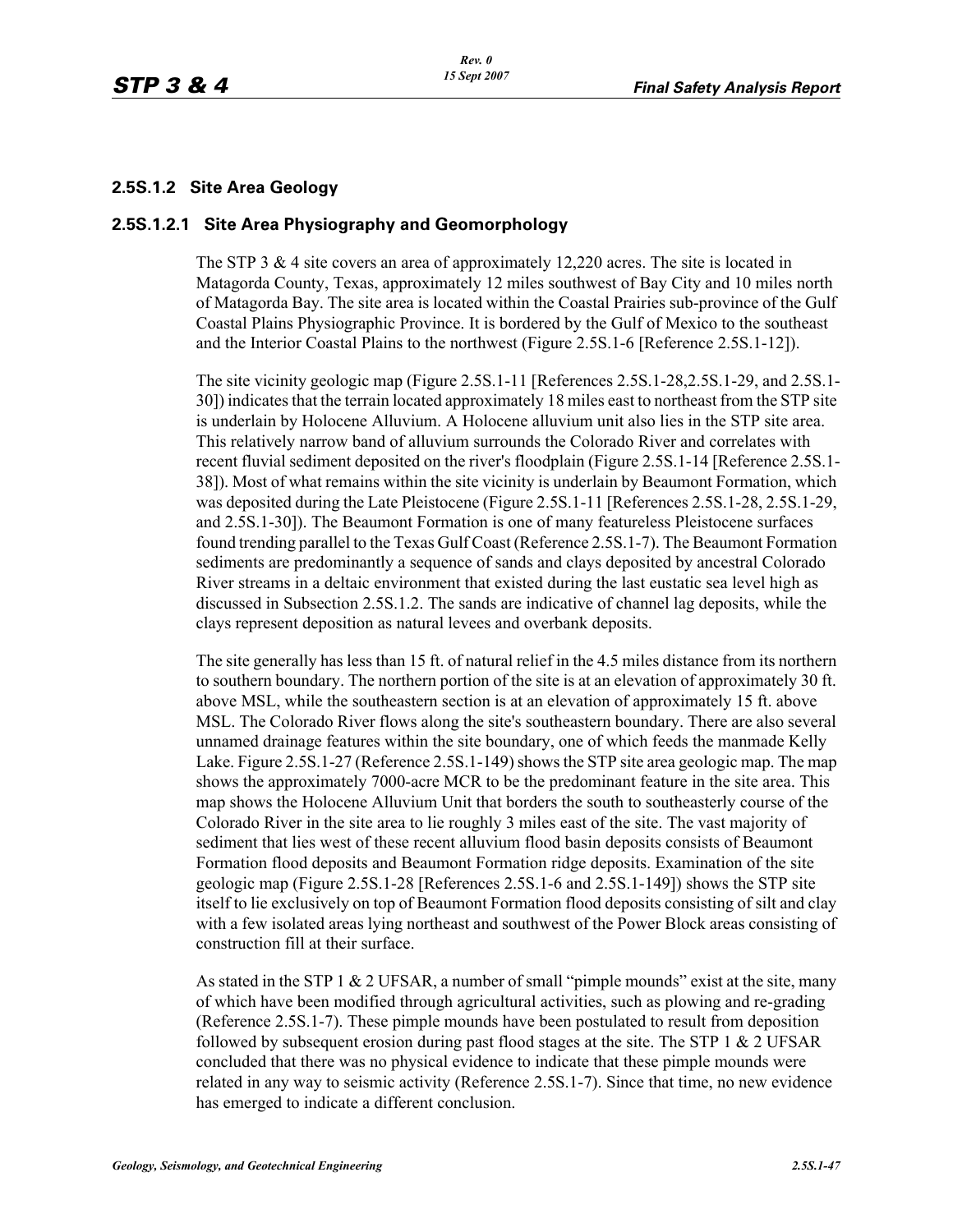# **2.5S.1.2.2 Site Area Geologic History**

Major tectonic events in the region surrounding the site include three compressional orogenies (Grenville, Ouachita, and Laramide) and a minimum of two major extensional events (Late Proterozoic Laurentian Rifting and Mesozoic Rifting). Subsection 2.5S.1.1.2 contains a detailed discussion of each of these events. The basement rock beneath the site is presently believed to be continental crustal material from the Grenville Orogeny overlain by approximately 40,000 ft. of sedimentary section.

Regional subsidence of the Gulf Coast basin occurred simultaneously with inland uplift of the Cordillera throughout the Quaternary. This newly uplifted terrestrial source provided a great influx of sediment and for the first time subsidence of the basin was primarily due to loading of the crust by prograding wedges of clastic sediment instead of cooling of new oceanic crust (Reference 2.5S.1-22). Subsection 2.5S.1.1.2.6 contains discussions of these events and their regional effects. A result of this sediment influx was the migration of the Gulf Coast depocenter toward the south to its current location approximately 70 miles southeast of Matagorda Bay (Reference 2.5S.1-7). This has led to the STP site being located on a thick wedge of clastic sediments with the formations that comprise it thickening toward the Gulf.

Four periods of glaciation followed by interglacial climatic episodes occurred during the Pleistocene that affected the geology of the site due to falling and rising sea levels along the Gulf Coast. During glacial periods, sea levels were lower causing the processes of valley cutting and widespread erosion to dominate the landscape. Interglacial periods were marked by higher sea levels along the Gulf Coast, which lead to the deposition of coalescing alluvial and deltaic plains by ancestral river systems (Reference 2.5S.1-7). The Willis, Lissie, and Beaumont Formations and the undifferentiated Deweyville terrace sediments were deposited following these interglacial episodes (Figure 2.5S.1-13 [Reference 2.5S.1-25]). As stated in Subsection 2.5S.1.2.1, the STP site is underlain by the Beaumont Formation (Figures 2.5S.1-27 [Reference 2.5S.1-149] and 2.5S.1-28 [References 2.5S.1-6 and 2.5S.1-149]). The Beaumont Formation, which was deposited during a short interglacial in the early Wisconsinan glacial stage of the late Pleistocene, was encountered in all STP site characterization boreholes.

# **2.5S.1.2.3 Site Area Stratigraphy**

The STP site is located on Cenozoic Coastal Plain sediments estimated to be approximately 26,000 ft. thick, which in turn rest on older sediments estimated to be approximately 14,000 ft. thick. The basement on which the sediments rest is believed to be continental crust (Reference 2.5S.1-35). Figure 2.5S.1-29 describes the strata encountered during the STP 3 & 4 subsurface investigations. Figure 2.5S.1-29 also shows a correlation between geologic/geotechnical and hydrogeologic units discussed in detail in FSAR Subsection 2.4S.12. These strata are described below as they occur from the ground surface down at the STP  $3 \& 4$  site. The Beaumont Formation is the usual unit penetrated by borings drilled for the STP 3  $\&$  4 COL; the two deeper borings (B-305 and B-405) may have penetrated into the underlying Lissie Formation. The subunits identified by letters are informal; site specific units based on the original Unit 1  $\&$  2 site investigation and carried over for the Unit  $3 \& 4$  investigation. Boring logs are included in Appendix 2.5-A. Figure 2.5S.1-27 (Reference 2.5S.1-149) shows the site area geologic map. Figure 2.5S.1-28 (References 2.5S.1-6 and 2.5S.1-149) shows the site geologic map.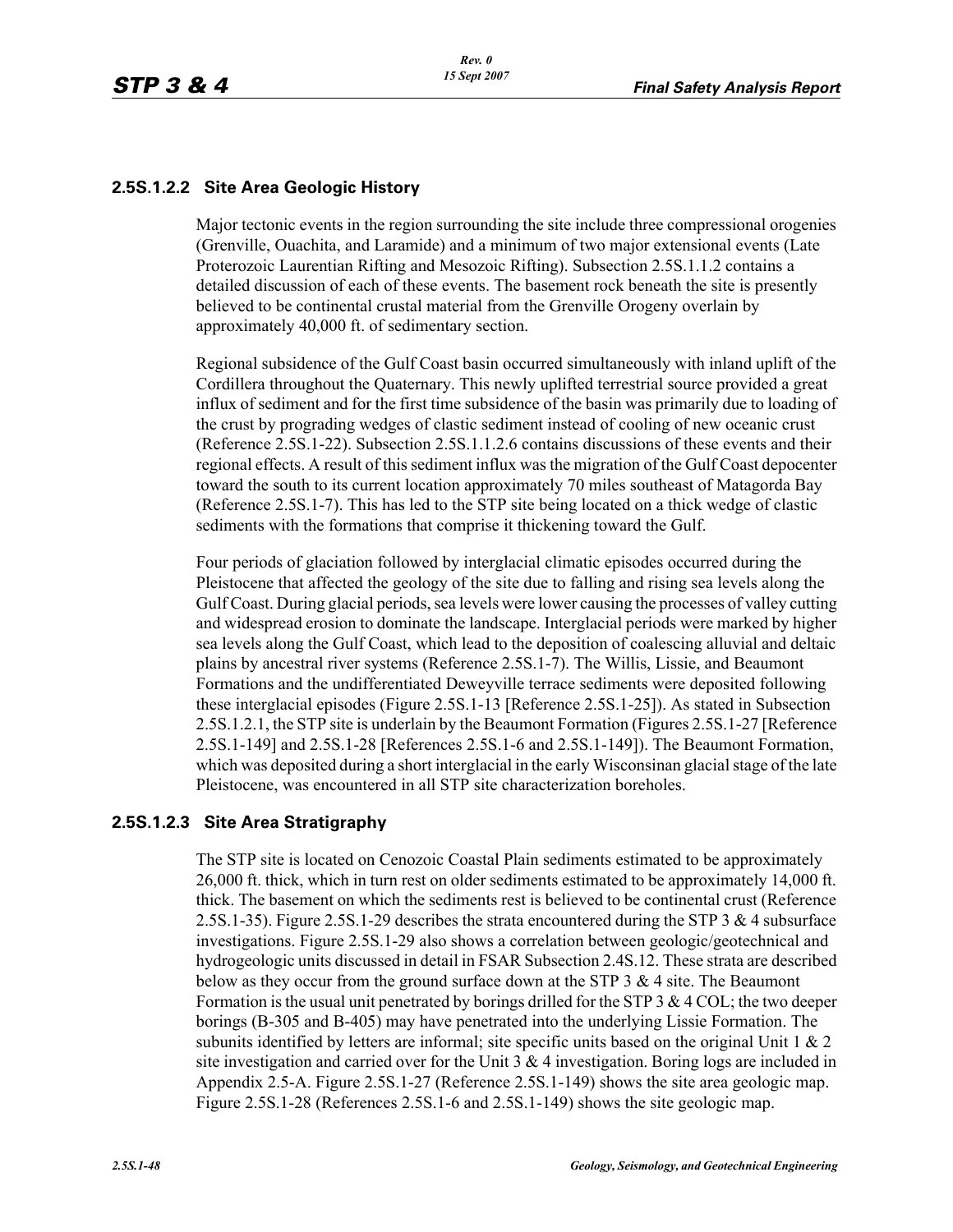The Texas Coastal Plain sediments are part of a thick sequence of sediments deposited in a subsiding basin. The surficial deposits at the site consist of the Pleistocene Beaumont Formation veneered by soil. The Beaumont Formation is a sequence of sand and clay deposited by ancestral Colorado River streams as a delta discharging into a sea that was at a higher elevation during that part of the Pleistocene than the present sea level. The Beaumont Formation is reported to be about 400 ft. thick beneath the site; however, because the contact between the Beaumont Formation and the underlying Lissie Formation is difficult to determine due to the similarity of the lithology of both formations, the exact thickness is unknown. The Lissie Formation and the Beaumont Formation are the two dominant subdivisions of the Pleistocene deltaic System.

For the purpose of capturing the site geology, subsurface information was collected from over 150 geotechnical borings and cone penetrometer tests (CPTs). Of these over 150 subsurface field testing locations, 119 are borings. Of the 119 borings drilled, 50 are located within the boundary of the future STP 3 Power Block (300-series borings) and 41 are located within the STP 4 Power Block (400-series borings) (Figure 2.5S.1-30). The remaining 28 borings (900 series borings) are strategically placed between and surrounding the STP 3  $\&$  4 Power Blocks to provide subsurface stratigraphic control for the surrounding areas of the site. A more detailed discussion of the comprehensive geotechnical investigation employed to characterize the site subsurface is provided in Subsection 2.5S.4.

Site specific information regarding the stratigraphy underlying the STP  $3 \& 4$  site is limited by the total depths of the various borings advanced during the site investigation. Of the 119 borings drilled as part of the investigations for the STP 3 & 4, two were advanced to the depth of 618 ft. below ground surface. The remaining 117 borings ranged from 30 ft. below ground surface (bgs) to 220 ft. bgs with an average of approximately 125 ft. bgs. This enabled investigators to gather detailed information about the near-surface structure and composition of sediments underlying the site as well as provide them with some information regarding subsurface materials at greater depths. The two deep borings (B-305DH/DHA and B-405DH) probably penetrated the entire Beaumont Formation beneath the site at about 400 ft. below ground surface. Information gathered from the regional investigation coupled with information gathered in deeper borings that were drilled as part of the STP  $1 \& 2$  subsurface investigations strongly indicate that the stratigraphy found under STP 3 & 4 most likely follows the stratigraphic column presented in Figure 2.5S-13 (Reference 2.5S.1-25), which shows the Beaumont Formation underlain by the Pleistocene Lissie Formation and Willis Formation.

A series of cross sections have been developed, using the information obtained from more than 150 geotechnical borings and CPTs and from correlations interpreted from a suite of geophysical boring logs. Figure 2.5S.1-31 shows the location and orientation of these cross sections at the site. Cross section A-A' trends southeast starting at the northeast corner of the STP 4 Power Block area and then continues across the STP 3 Power Block area (Figure 2.5S.1- 32). This cross section has been extended through the STP 1 Power Block using data collected as part of the subsurface investigations for STP  $1 \& 2$ . The other two cross sections (B-B' and C-C') both trend northeast across the STP 3 & 4 Power Block areas only (Figures 2.5S.1-33 and 2.5S.1-34). The strata shown in Figures 2.5S.1-32, 2.5S.1-33 and 2.5S.1-34 are color-coded to show aquitard (dark green) and aquifers(yellow) within the Beaumont Formation.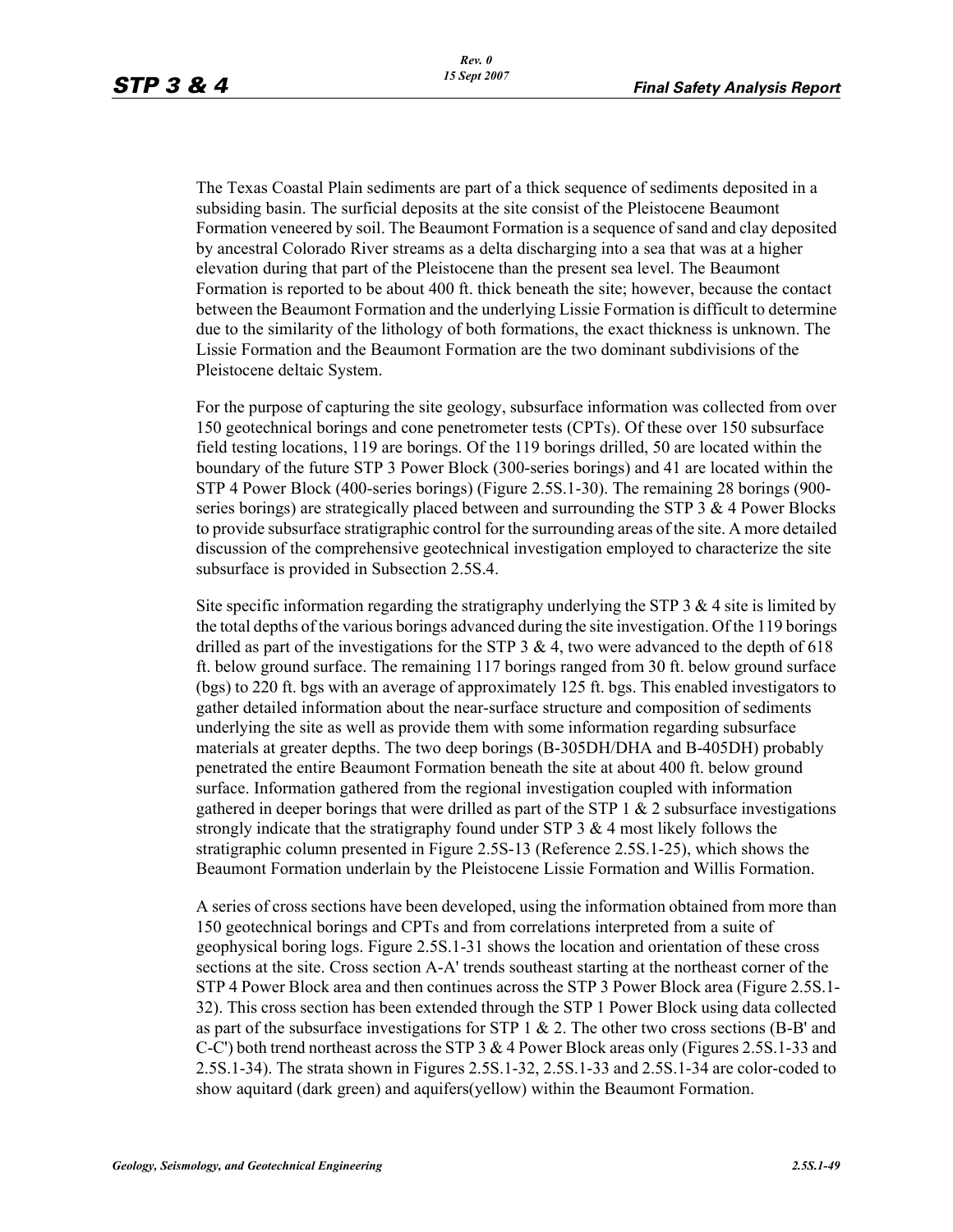The sediments encountered during the STP  $3 \& 4$  investigations were divided into strata based on their material properties and were assigned designation names consistent with those used in the STP 1 & 2 UFSAR (Reference 2.5S.1-7). Structure contour maps were created for those strata that were penetrated by enough boreholes and CPTs in the STP 1  $\&$  2 and the STP 3  $\&$  4 investigations to provide adequate contour control. Each of the strata encountered is described and characterized below. The estimated thickness and elevations for each stratum was calculated as an average from the data collected during the STP  $3 \& 4$  subsurface investigations only. Borings and CPTs were only used for thickness calculations of a particular stratum if they fully penetrated through the stratum. The reported thicknesses and elevations of each stratum pertain to the area inside the STP 3 & 4 Power Block area. A more detailed analysis of the strata, including additional information concerning their thickness, elevations and engineering properties in areas other than inside the Power Block area, can be found in FSAR Subsection 2.5S.4.2 and Table 2.5S.4-2.

Stratum A is typified as a yellowish red, brown, gray, and/or black clay with varying amounts of silt, sand, and/ or gravel. It is generalized as being a silty clay sediment, and it is encountered at the uppermost strata of all borings (Figures 2.5S.1-32, 2.5S.1-33, and 2.5S.1-34). However, in 31 of the 119 borings, clayey and/or gravelly soils suspected to be artificial fill were found within the upper few feet of Stratum A. Based on evidence from the borings coupled with data from CPTs, the thickness of Stratum A varies from 8 ft. to 29 ft. within the Power Block areas with an average thickness of 18 ft. Because the top of Stratum A is generally consistent with the site ground surface elevation, it is generally fairly level, with elevations at the time of the investigations ranging from approximately El. 24 ft. MSL to El. 32 ft. MSL and an average of approximately El. 30 ft. MSL (Figure 2.5S.1-35).

Below the Stratum A sediments, Stratum B sediments were found in all but 10 of the borings (B-307, B-312, B-313, B-412, B-427, B-433, B-434, B-908, B-928, and B-929) (Figures 2.5S.1-32, 2.5S.1-33, and 2.5S.1-34). Stratum B typically consisted of yellowish red, reddish brown and brown silt, silty sand, or clay. Designated as a clayey silt layer, the thickness of Stratum B varies from 0 ft. to 16 ft., with an average thickness of 7 ft. Where present, the top of Stratum B varies from below MSL to El. 23 ft. MSL, with an average of El. 12 ft. MSL. As shown on the structure contour map in Figure 2.5S.1-36, the elevation of the top of Stratum B is highest in the STP 3 Power Block area. To the east and west of the STP 3 Power Block area, Stratum B gently dips before it again begins to ascend to the east of the STP 1 Power Block and to the west of the STP 4 Power Block area.

Taken together, Stratum A and Stratum B approximate the Upper Shallow Aquifer Confining Layer discussed and depicted in FSAR Subsection 2.4S.12 (Figure 2.5S.1-29). The combined thickness of Strata A and B combine for a thickness that ranges from 10 to 30 ft.

Stratum C sediments were encountered below Stratum B in most of the borings drilled across the site (Figures 2.5S.1-32, 2.5S.1-33, and 2.5S.1-34). Generically described as silty sand, Stratum C is characterized as a yellowish brown to dark brown sand with varying amounts of silt and/or clay also being present. Inside the STP  $3 \& 4$  Power Block area, the thickness of Stratum C varies from 3 ft. to 30 ft. with an average thickness of approximately 20 ft., and the elevation where the stratum is first encountered varied from El. 9 ft. MSL to El. -14 ft. MSL with an average of El. 5 ft. MSL. This stratum dips from the northwest portion of the site, where the STP 3 & 4 Power Block areas are located, southeast toward the STP 1 Power Block, where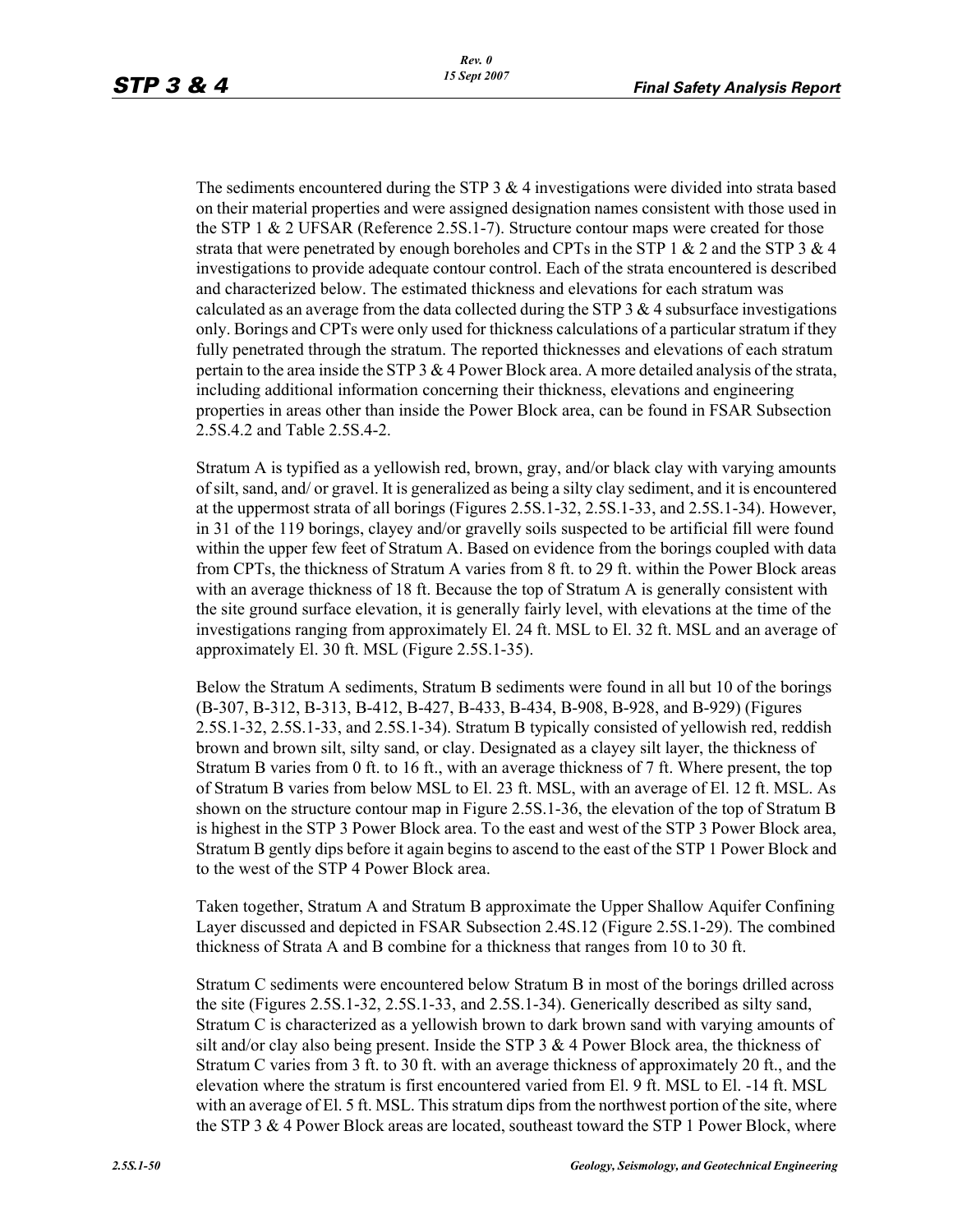it flattens out at an elevation of approximately El. -10 ft. MSL (Figure 2.5S.1-37). The top of Stratum C then seems to slowly rise in elevation heading due east away from the STP 1 Power Block. Stratum C correlates closely with the Upper Shallow Aquifer described in FSAR Subsection 2.4S.12 (Figure 2.5S.1-29).

Stratum D soils were encountered below Stratum C in a majority of the site borings (Figures 2.5S.1-32, 2.5S.1-33, and 2.5S.1-34). Described as silty clay, Stratum D is typified as a greenish gray, yellowish red, or reddish brown to dark brown clay with varying amounts of silt and/or sand, occasionally containing isolated thin lenses of silty sand. The thickness of Stratum D varied from 1.5 ft. to 34 ft. with an average thickness of approximately 22 ft. Power Block elevations representing the top of this stratum range from El. -24 ft. MSL to El. -6.0 ft. MSL with an average of El. -15 ft. MSL. Figure 2.5S.1-38 shows Stratum D to be slightly dipping south to southeast at the site. Stratum D correlates closely with the Lower Shallow Aquifer Confining Layer described in FSAR Subsection 2.4S.12 (Figure 2.5S.1-29).

Stratum E was found underlying Stratum D (Figures 2.5S.1-32, 2.5S.1-33, and 2.5S.1-34). However, Stratum E was largely absent in the vicinity of the Ultimate Heat Sink (UHS) basin west of STP 4, where it was not found in Borings B-420, B-901 through B-913, B-928, B-930, B-931, or B-933 (Figure 2.5S.1-30). Described as a gray or yellowish brown to dark brown sand, this layer also contained varying amounts of silt and/or clay. The thickness of Stratum E varied from 0 ft. to 36.5 ft. with an average thickness of 18 ft., and its top was found between El. -45 ft. MSL to El. -18 ft. MSL, with an average of El. -37 ft. MSL. The structure contour map presented in Figure 2.5S.1-39 demonstrates Stratum E as a nearly flat lying layer in and around the STP 3 & 4 Power Block area. Stratum E correlates closely with the Lower Shallow Aquifer discussed in detail in FSAR Subsection 2.4S.12 (Figure 2.5S.1-29).

Stratum F soils were encountered below Stratum E in a majority of the borings and CPTs made site-wide that terminated below Stratum E (Figures 2.5S.1-32, 2.5S.1-33, and 2.5S.1-34). However, Stratum F was absent in a number of borings in and around the central to northern part of the STP 3 Power Block area, including Borings B-308DH, B-309, B-310, B-316, B-321, B-326, B-332, B-350, and B-430. Classified as silty clay, Stratum F is more fully described as consisting of reddish brown to dark grayish brown or greenish gray clay with varying amounts of silt and/or sand. The thickness of Stratum F varies from 0 ft. to 55 ft., with an average thickness of 16 ft. Borings containing Stratum F penetrated its upper boundary at elevations ranging from El. -72 ft. MSL to El. -43 ft. MSL with an average of El. -55 ft. MSL. Figure 2.5S.1-40 shows the top of Stratum F to undulate up and down in elevation in the vicinity of the STP 3 & 4 Power Block area while remaining relatively flat at approximately El. -60 ft. MSL to the southeast in and around the STP 1 Power Block.

Stratum H was penetrated during site investigations advanced to sufficient depths below Stratum F, except in Boring B-348 (Figures 2.5S.1-32, 2.5S.1-33, and 2.5S.1-34). Typically consisting of light yellowish brown to dark yellowish brown or grayish brown fine to medium sand with varying amounts of silt, clay, and/or gravel, Stratum H has been classified as being predominantly a silty sand. In the interior of the STP  $3 \& 4$  Power Block area, the thickness of Stratum H varied from 0 ft. to 35.5 ft., with an average thickness of 17.5 ft. This stratum's top corresponded with elevations ranging from El. -93 ft. MSL to El. -48 ft. MSL, with an average of El. -68 ft. MSL. Stratum H is found at its highest elevations in the northernmost part of the STP 4 Power Block area (Figure 2.5S.1-41). Borings located progressively south, east, or west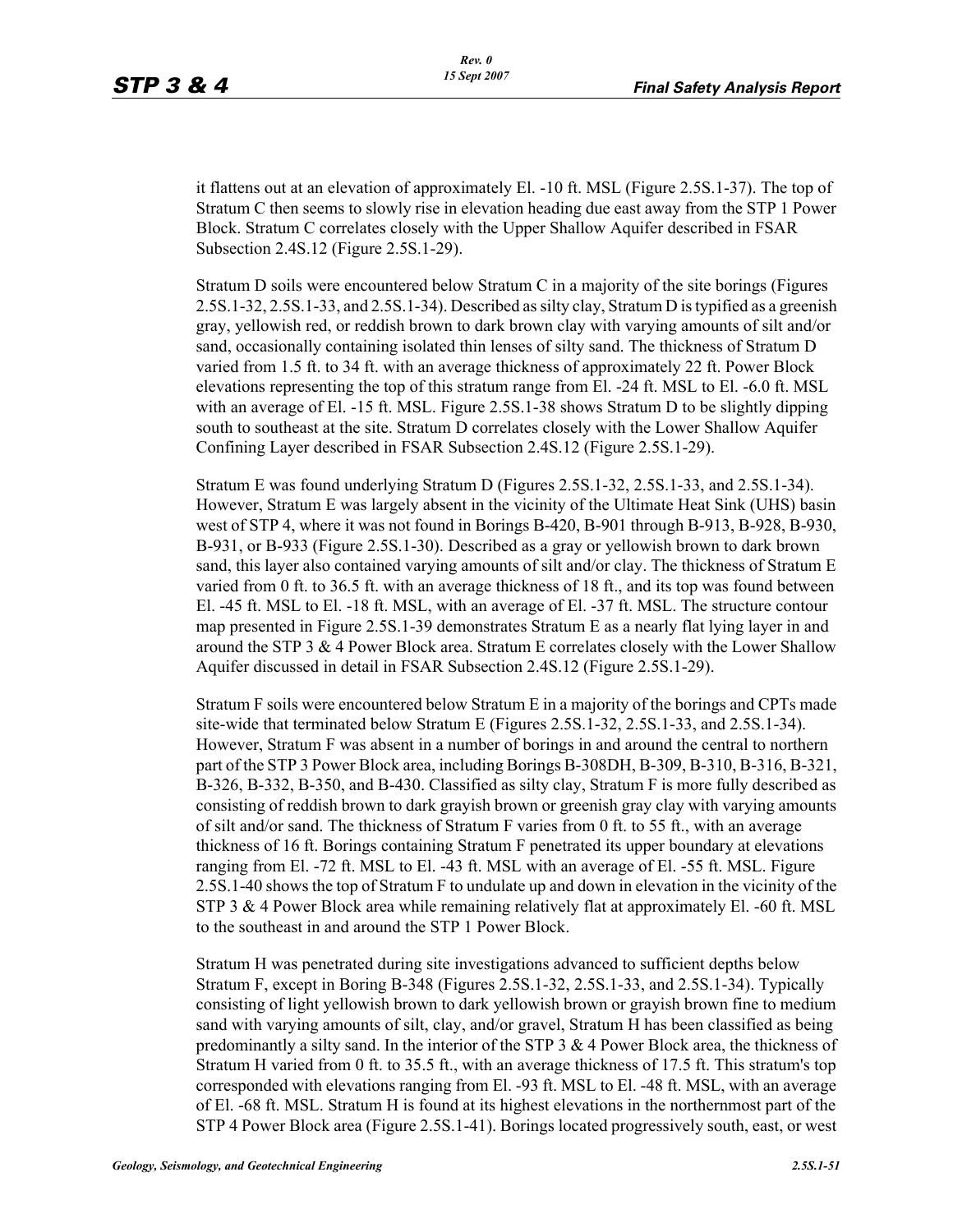of this area tended to show the top of Stratum H occurring at progressively deeper elevations within and near the STP  $3 \& 4$  Power Block area. This trend is consistent until well outside the STP 3  $\&$  4 Power Block area to the east where the top of Stratum H seems to become relatively flat at an elevation of approximately El. -80 ft. MSL.

Stratum I was not used in the description of the subsurface conditions to avoid confusion between alphabetical designations and Roman numerals.

Stratum J soils were encountered below Stratum H in all borings drilled to sufficient depth (Figures 2.5S.1-32, 2.5S.1-33, and 2.5S.1-34). Only two borings completely penetrated through Stratum J. These two borings were B-305DH/DHA in the STP 3 Power Block area and B-405DH in the STP 4 Power Block area. Stratum J typically consisted of reddish brown to brown or greenish gray clay with interbedded sub-strata of sand and/or sandy silt and is generalized as being silty clay. The stratum has an estimated overall thickness of 92 ft. and was found at elevations ranging from El. -95 ft. MSL to El. -63 ft. MSL with an average of El. -87 ft. MSL.

When combined, Stratum F, Stratum H, and Stratum J comprise the silty clay and silt with discontinuous sand layers that separate the Lower Shallow Aquifer from the Deep Aquifer as discussed in FSAR Subsection 2.4S.12 (Figure 2.5S.1-29). Taken together, these strata have an approximate thickness of 100 to 150 ft.

Stratum K soils were encountered below Stratum J in borings B-305DH/DHA in the STP 3 Power Block area and B-405DH in the STP 4 Power Block area (Figures 2.5S.1-32 and 2.5S.1- 33). Overall characterized as a sandy silt, Stratum K typically consisted of greenish gray to gray clay with varying amounts of sand, grading to a silty sand or silt towards its base. The stratum has an estimated overall thickness of 50 ft. in the STP 3 & 4 Power Block area and was found at an average elevation of El. -174 ft. MSL.

Stratum L was found to underlie Stratum K in borings B-305DH/DHA in the STP 3 Power Block area and B-405DH in the STP 4 Power Block area (Figures 2.5S.1-32 and 2.5S.1-33). Stratum L is described as a red to brown silty clay with varying amounts of sand. Based on borings B-305DH/DHA and B-405DH, the thickness of Stratum L varied from 4.5 ft. to 5 ft., with an average thickness of 5 ft. The approximated top of Stratum L occurs at around El. -228 ft. MSL.

Stratum M soils were found to underlie Stratum K in borings B-305DH/DHA in the STP 3 Power Block area and B-405DH in the STP 4 Power Block area (Figures 2.5S.1-32 and 2.5S.1- 33). Stratum M is silty sand whose thickness varied from 14.5 ft. to 15.5 ft., with an average thickness of 15 ft. The top of Stratum M occurs near El. -233 ft. MSL.

Stratum N is the lowest sediment layer encountered during the site characterization investigations performed for the STP 3 & 4 COL application (Figures 2.5S.1-32 and 2.5S.1-33). Designated as silty clay, Stratum N typically consisted of brown to greenish gray clay with varying amounts of sand and interbedded sub-strata of sand to silty sand. This stratum extended to depths greater than the maximum attained depth of 618 ft. below ground surface in borings B-305DH/DHA and B-405DH, so thickness for this stratum was not estimated. However, the top of Stratum N has been approximated to coincide with an elevation of around El. -248 ft. MSL.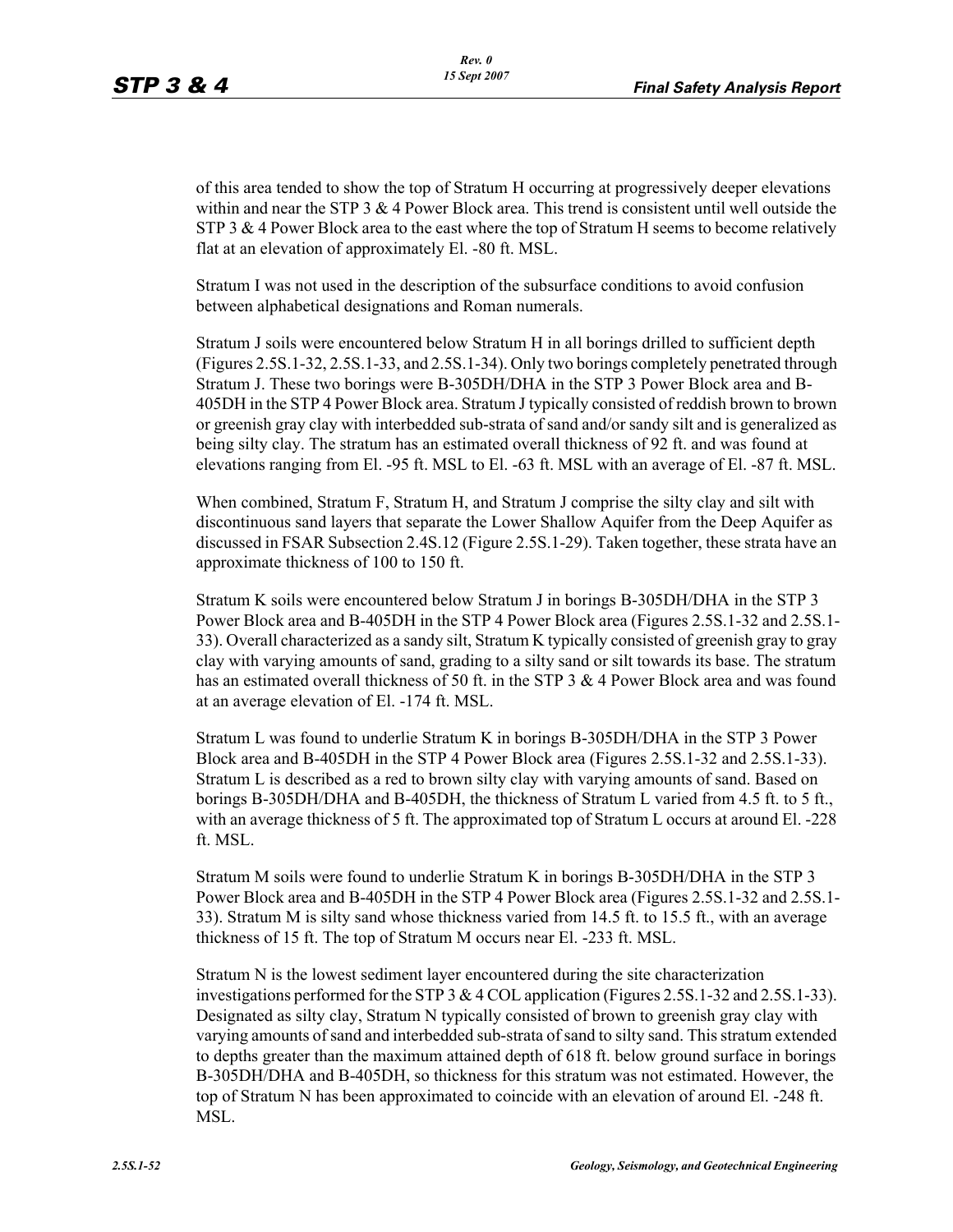The combined Stratum K, Stratum L, Stratum M, and Stratum N are interpreted to correlate with part of the Deep Aquifer discussed in FSAR Subsection 2.4S.12 (Figure 2.5S.1-29). The combined thickness of these strata is estimated to be greater than 500 ft.

# **2.5S.1.2.4 Structures Within the Site Area**

### **2.5S.1.2.4.1 Basement Structure Beneath the Site Area**

The site area is located within the Coastal Zone of the Gulf of Mexico basin (Reference 2.5S.1- 51), and is underlain by approximately 6.8 miles to 7.4 miles of Mesozoic and Cenozoic strata above the crystalline basement (References 2.5S.1-62 and 2.5S.1-90). The basement below the STP 3  $\&$  4 site is interpreted to be "thin transitional crust" between the tectonically thickened crust of the Paleozoic Ouachita orogenic belt to the northwest that was not significantly affected by Mesozoic rifting, and Mesozoic oceanic crust beneath the deep Gulf of Mexico basin to the southeast (Reference 2.5S.1-44). Although scientific literature published since the EPRI (Reference 2.5S.1-39) study has improved understanding of the crustal-scale structure along the buried rifted margin of the Gulf of Mexico, we conclude that there are no new data that indicate the presence of previously unknown discrete basement faults or basement structures beneath the site area.

### **2.5S.1.2.4.2 Growth Faults in the Site Area**

The only geologic structures within the STP site area are buried growth faults that are associated with the Frio growth fault trend (Subsection 2.5S.1.1.4.3.4.2). The following sections summarize previous investigations of these features for the UFSAR for STP 1  $\&$  2 (Reference 2.5S.1-7), then discuss new information developed on growth faults in the site area since preparation of the UFSAR. The UFSAR concluded that no growth faults project to the surface in the footprint of the STP 3 & 4. Data collected since preparation of the UFSAR and reviewed for this study are consistent with this conclusion.

# **2.5S.1.2.4.2.1 Previous Study of Growth Faults in the Site Area for the UFSAR for STP 1 & 2**

Growth faults in the site area were extensively investigated and documented for the UFSAR for STP 1 & 2 (Reference 2.5S.1-7) via the following techniques:

- **Interpretation of high-altitude imagery and stereo aerial photography**
- **Correlation of boring data and geophysical well logs**
- **Interpretation of petroleum industry seismic reflection profiles**
- **Field investigations**

Based on analyses of these data (primarily the seismic reflection profiles), 10 growth faults were identified in the subsurface of the site area. (The following discussion summarizes work presented in the UFSAR for STP 1 & 2 [Reference 2.5S.1-7]). Structure contour maps of the growth faults were prepared from analysis of seismic reflection profiles. None of the growth faults identified in the UFSAR for STP 1 & 2 (Reference 2.5S.1-7) project to or intersect the earth's surface through the STP 3  $&$  4 site footprint. Seven of the 10 growth faults dip south,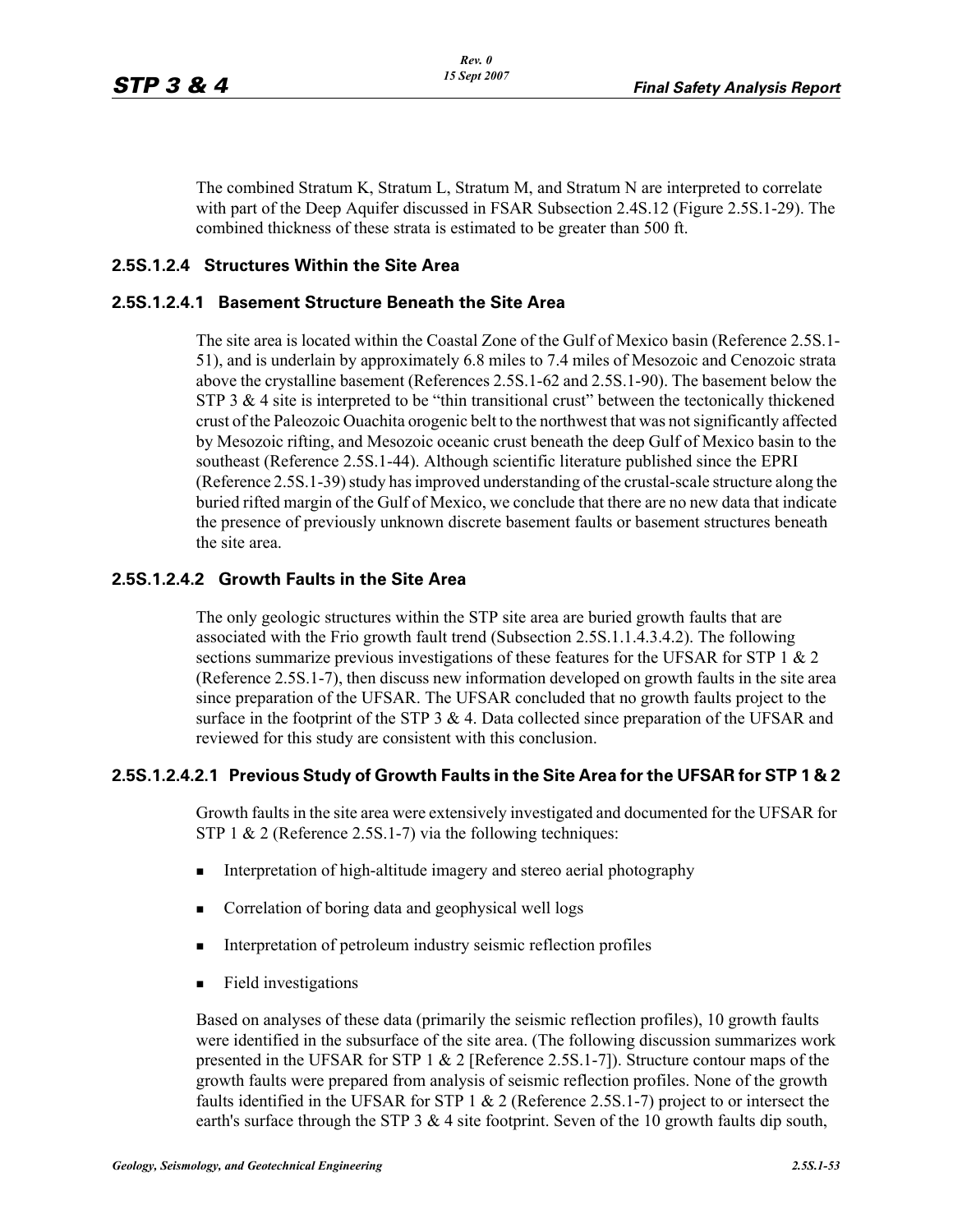consistent with regional trends within the Frio Growth Fault Zone. Three of the 10 growth faults dip north and presumably are antithetic to the south-dipping faults.

The UFSAR for STP 1  $\&$  2 (Reference 2.5S.1-7) concluded that seven of the 10 growth faults were buried below a minimum of 5000 ft. of undeformed sediments. Based on stratigraphic correlations, the UFSAR for STP 1  $& 2$  (Reference 2.5S.1-7) interpreted that deposits at a depth of 5000 feet are Miocene in age, and thus the seven growth faults overlain by these undeformed deposits have not been active since Miocene time or earlier.

The UFSAR for STP 1  $\&$  2 (Reference 2.5S.1-7) concluded that three growth faults, informally named "A", "I", and "J", deform sediments above 5000 ft. depth, and thus have been active since Miocene time. Deformation associated with growth fault "J" could be traced to a minimum depth of 3900 ft. and was interpreted to die out in sediments of probable Pliocene or Miocene age. Deformation associated with growth faults "A" and "I" was interpreted to extend to maximum depths of 500 ft. and 1000 ft., respectively. The UFSAR for STP 1  $\&$  2 (Reference 2.5S.1-7) noted that these depths were at the upper limits of resolution for the specific reflection lines across the "A" and "I" faults; thus, the "A" and "I" faults may deform shallower and thus younger strata above the minimum depth of seismic resolution. The "A" growth fault strikes west-northwest, dips toward the south-southwest and projects to the surface approximately 2.8 miles northwest of the STP site. The "I" growth fault strikes approximately east-west, dips south and projects to the surface in the vicinity of the southwestern corner of the cooling pond, approximately 3.8 miles south-southeast of the STP site.

The UFSAR for STP 1  $\&$  2 (Reference 2.5S.1-7) evaluated lineaments identified from analysis of remote sensing imagery and aerial photos, and concluded that no linear features are associated with growth faults, nor are they the surface expression of growth fault activity. According to the UFSAR for STP 1  $\&$  2 (Reference 2.5S.1-7), no topographic scarps, sag ponds, road pavement breaks, abrupt changes in ground surface elevation, or other features suggestive of fault displacement were observed during a field reconnaissance of the site area in December 1982. Based on analysis of seismic reflection data, the UFSAR for STP 1 & 2 (Reference 2.5S.1-7) inferred that that the updip surface projection of growth fault "I" is crossed by a 10-ft.- to 12-ft.-deep excavated channel that is presently occupied by relocated Little Robbins Slough. Exposures of Beaumont Formation deposits in the channel excavation were carefully examined in the field and logged, and the UFSAR for STP  $1 \& 2$  (Reference 2.5S.1-7) concluded that a continuous sand-clay contact extends across the projection of fault "I" and is not deformed.

Based on results obtained from analysis of remote sensing imagery and borehole and geophysical subsurface data, the UFSAR for STP  $1 \& 2$  (Reference 2.5S.1-7) concluded that there is no evidence of faults "A" or "I" at the ground surface and that the stratigraphic relations exposed in relocated Little Robbins Slough provide positive evidence for no post-Beaumont surface deformation associated with fault "I."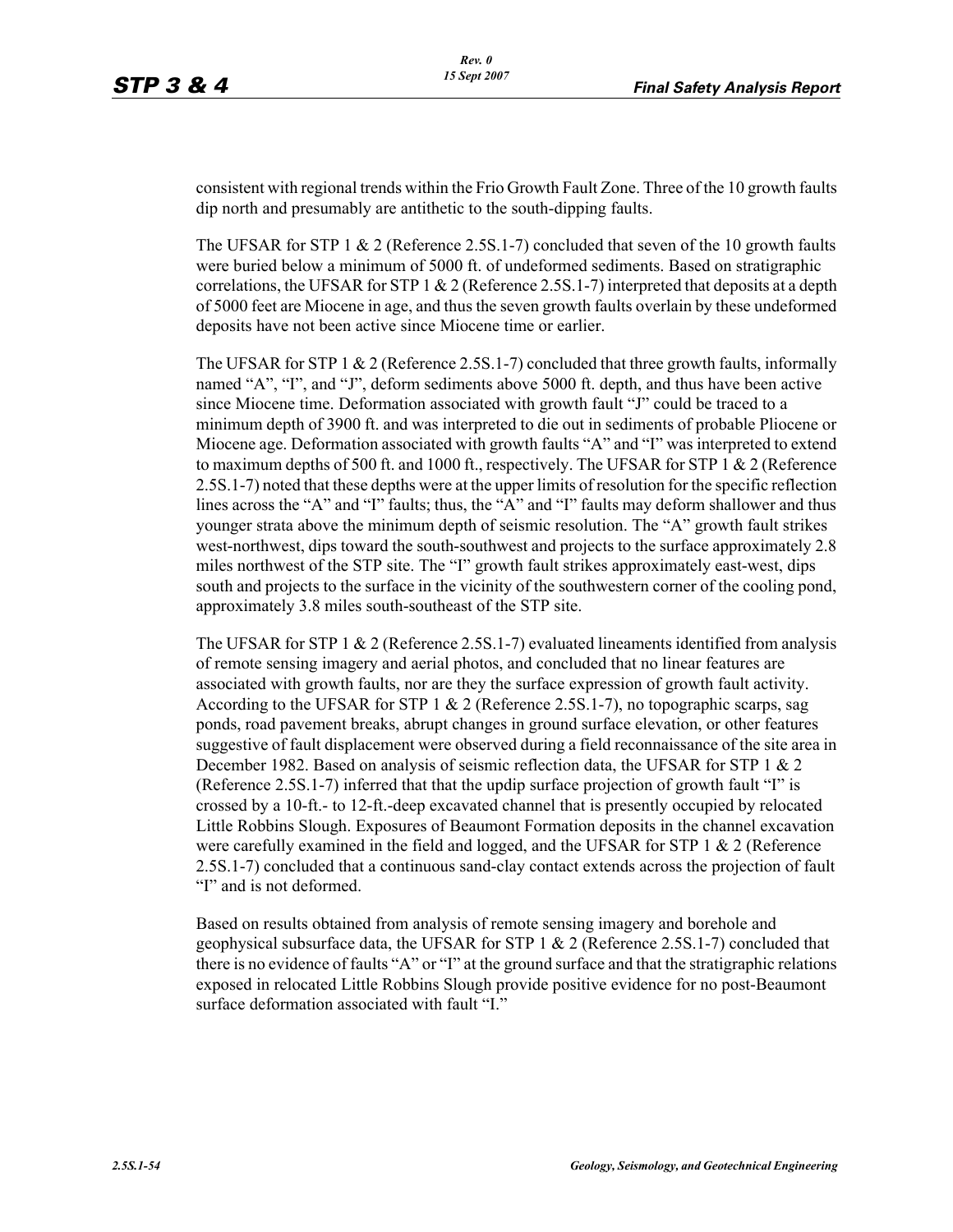# **2.5S.1.2.4.2.2 Updated Information on Growth Faults in the Site Area**

### **2.5S.1.2.4.2.2.1 Current Information on Locations of Growth Faults in the Site Area**

For this study, data were collated on locations of growth faults site vicinity about STP  $3 \& 4$ (Figure 2.5S.1-42 [References 2.5S.1-29, 2.5S.1-124, 2.5S.1-150, 2.5S.1-151, 2.5S.1-152, and 2.5S.1-153]) from seven sources. The faults documented by these sources are listed in Table 2.5S.1-1. The locations of the faults that fall within the 5-mile site area are shown in Figure 2.5S.1-43 (References 2.5S.1-7, 2.5S.1-124, and 2.5S.1-151). The data sources include the following:

- White et al. (Reference 2.5S.1-29) identified the surface trace of four growth faults on Matagorda Peninsula. These faults have the prefix "Matagorda BW" in Table 2.5S.1-1 and "BW" in Figure 2.5S.1-42 (References 2.5S.1-29, 2.5S.1-124, 2.5S.1-150, 2.5S.1-151, 2.5S.1-152, and 2.5S.1-153).
- Geomap Company (Reference 2.5S.1-124) publishes structural contour maps of two prominent Miocene horizons that are deformed by growth faults in the site vicinity. These faults have the prefix "Matagorda GM" in Table 2.5S.1-1 and "GM" in Figure 2.5S.1-42 (References 2.5S.1-29, 2.5S.1-124, 2.5S.1-150, 2.5S.1-151, 2.5S.1-152, and 2.5S.1-153) and Figure 2.5S.1-43 (References 2.5S.1-7, 2.5S.1-124, and 2.5S.1-151).
- Dodge and Posey (Reference 2.5S.1-151) identified growth faults within of a series of structural cross sections for the Texas Gulf Coast. These faults have the prefix "Matagorda DP" in Table 2.5S.1-1 and "DP" in Figure 2.5S.1-42 (References 2.5S.1-29, 2.5S.1-124, 2.5S.1-150, 2.5S.1-151, 2.5S.1-152, and 2.5S.1-153) and Figure 2.5S.1-43 (References 2.5S.1-7, 2.5S.1-124, and 2.5S.1-151).
- Galloway et al. (Reference 2.5S.1-150) identified growth faults within a series of structural cross sections of the Texas Gulf Coast. These faults have the prefix "Matagorda G" in Table 2.5S.1-1 and "G" in Figure 2.5S.1-42 (References 2.5S.1-29, 2.5S.1-124, 2.5S.1-150, 2.5S.1-151, 2.5S.1-152, and 2.5S.1-153).
- Morton et al. (Reference 2.5S.1-152) identified growth faults within a series of structural cross sections offshore the Texas Gulf Coast. These faults have the prefix "Matagorda MJF" in Table 2.5S.1-1 and "MJF" in Figure 2.5S.1-42 (References 2.5S.1-29, 2.5S.1-124, 2.5S.1-150, 2.5S.1-151, 2.5S.1-152, and 2.5S.1-153).
- McGowen and Morton (Reference 2.5S.1-153) identified near surface growth faults on offshore geologic maps. These faults have the prefix "Matagorda MM" in Table 2.5S.1-1 and "MM" in Figure 2.5S.1-42 (References 2.5S.1-29, 2.5S.1-124, 2.5S.1-150, 2.5S.1-151, 2.5S.1-152, and 2.5S.1-153).
- The UFSAR for STP 1  $\&$  2 (Reference 2.5S.1-7) identified growth faults within the site area from seismic reflection surveys. In the UFSAR for STP 1 & 2 (Reference 2.5S.1-7) these faults are referred to with single letter designations. These faults are referred to here using the prefix "Matagorda STP12" in Table 2.5S.1-1 and "STP12" in Figure 2.5S.1-43 (References 2.5S.1-7, 2.4S.1-124, and 2.5S.1-151).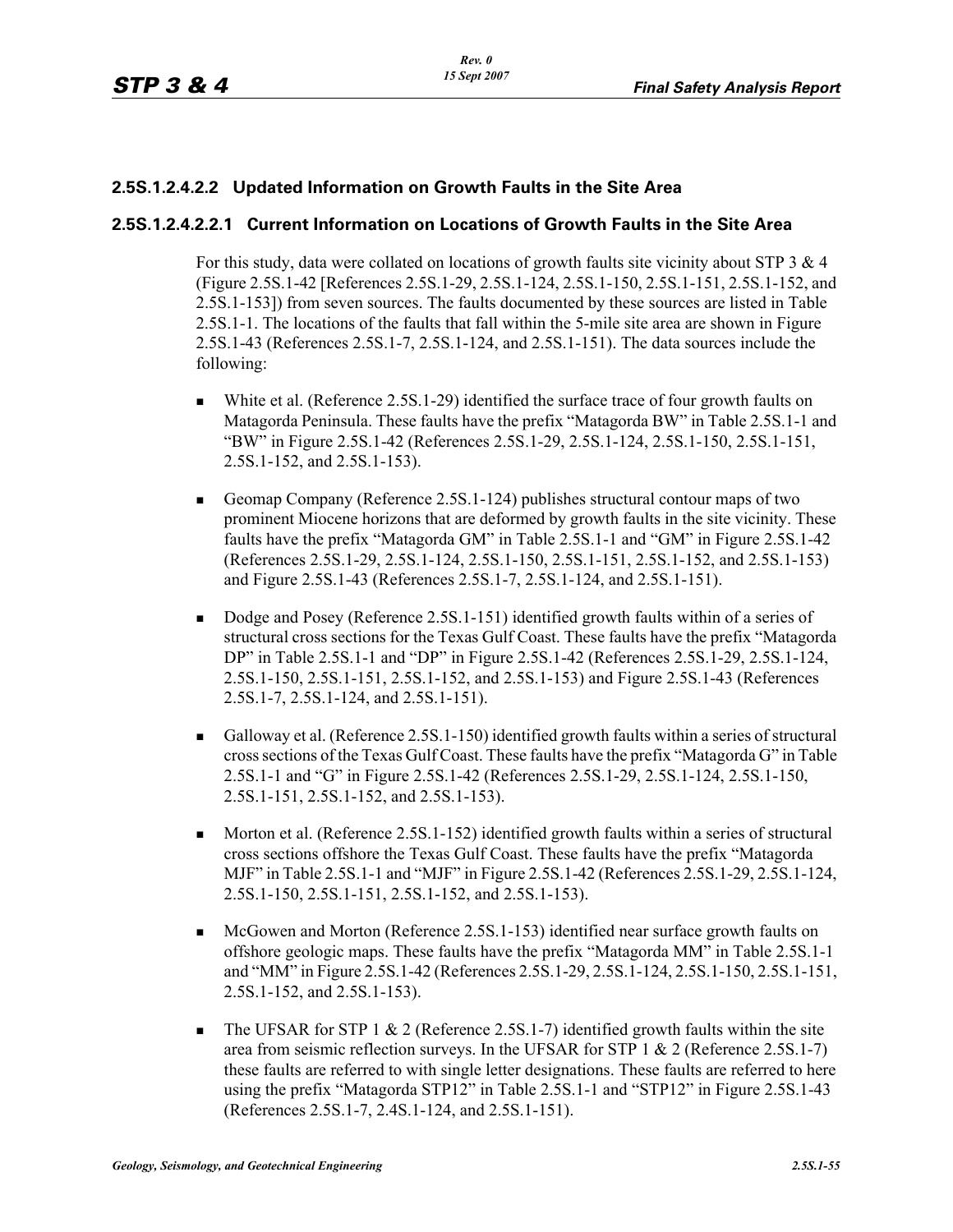Many of these data sources consist of growth fault locations observed at depth. These locations in conjunction with faults dips generated from the original sources were used to project the location of the growth faults to the surface. Given that growth faults are commonly observed to steepen updip, there is potential uncertainty in the projected growth fault locations shown in Figure 2.5S.1-42 (References 2.5S.1-29, 2.5S.1-124, 2.5S.1-150, 2.5S.1-151, 2.5S.1-152, and 2.5S.1-153) and Figure 2.5S.1-43 (References 2.5S.1-7, 2.5S.1-124, and 2.5S.1-151). Uncertainty may be as great as several miles, vary along strike of any individual fault, and vary between different faults. Details of each source are presented below.

Growth Faults of White et al. (Reference 2.5S.1-29)

White et al. (Reference 2.5S.1-29) mapped four faults on Matagorda Peninsula as part of a barrier island wetland habitat study. The faults were identified using aerial photographs from 2001. Surface expression of the visually most prominent fault, Matagorda BW2, can be seen in aerial photographs back to the 1970s as a distinct change in the vegetation related to the submergence of the downthrown side of the fault, but this vegetation change is not apparent in photos from the 1950s. White et al. (Reference 2.5S.1-29) suggested that this temporal change in fault expression indicates that the fault has been activated within the past several decades. However, this change in temporal expression may simply indicate when fault slip occurring for an unknown period prior to the 1970s submerged the downthrown side to the point where vegetation was significantly influenced by saltwater encroachment. Figure 2.5S.1-42 (References 2.5S.1-29, 2.5S.1-124, 2.5S.1-150, 2.5S.1-151, 2.5S.1-152, and 2.5S.1-153) shows the surface traces of these growth faults as identified by White et al. (Reference 2.5S.1-29).

Growth Faults of Geomap Company (Reference 2.5S.1-124)

Geomap Company publishes proprietary structure contour maps of key stratigraphic horizons in the Gulf Coastal Plain derived from analysis of seismic reflection data and well logs. The maps show interpreted intersections of growth faults with these horizons. For this study, two sets of Geomap maps were obtained for the greater site area (Upper Texas Gulf Coast maps 328 and 329 [Reference 2.5S.1-124]). Each map set consists of two contoured horizons in the Frio formation: (1) an upper A horizon, and (2) a lower B horizon. For map 328, the A horizon is a Lower Miocene marker in part identified by the presence of *Marginulina indiomorpha*, and the B horizon is the base of the Miocene in part identified by the presence of *Textularia warreni, mississippiensis* and Lower Struma. For map 329, the A horizon is the top of the Frio and the Middle Miocene in part identified by the presence of *Amphistegina*, and the B horizon is Lower Frio in part identified by the presence of *Textularia mississippiensis* and *nodosaria*.

Figure 2.5S.1-42 (References 2.5S.1-29, 2.5S.1-124, 2.5S.1-150, 2.5S.1-151, 2.5S.1- 152, and 2.5S.1-153) and Figure 2.5S.1-43 (References 2.5S.1-7, 2.4S.1-124, and 2.5S.1-151) show the approximate surface projections of the growth faults as determined for the STP 3  $\&$  4 COL. Surface projections were made by using the depths of the faults within the two horizons mapped by Geomap to determine a dip for short (several miles long at most) growth fault segments and projecting those segments to the surface in a direction perpendicular to the fault strike using that dip.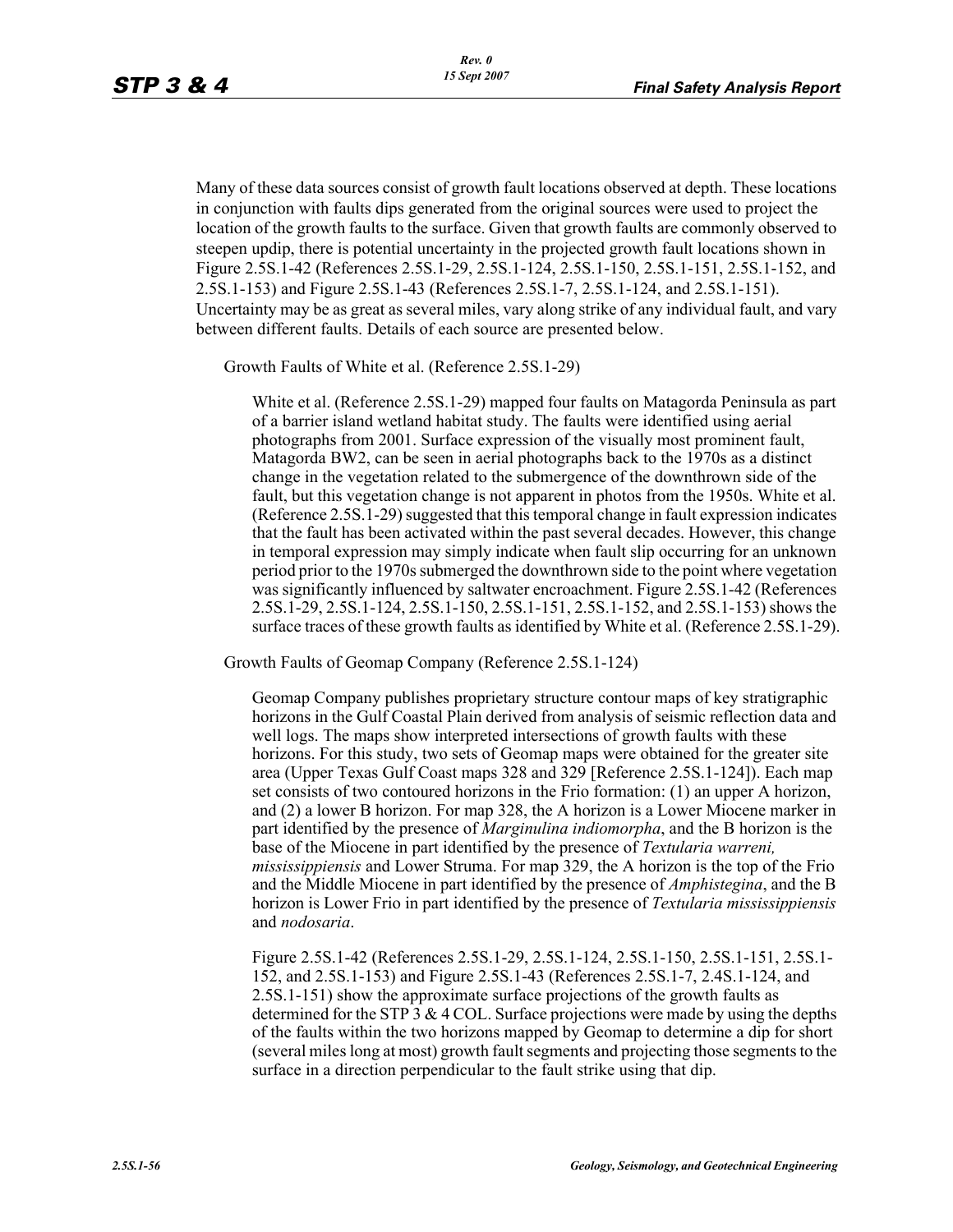Growth Faults of Dodge and Posey (Reference 2.5S.1-151)

Dodge and Posey (Reference 2.5S.1-151) published a series of structural cross sections of Texas Gulf Coast Tertiary strata. The purpose of these sections is to illustrate the gross regional sandstone and shale distribution, but they also indicate the presence of growth faults. The cross sections were constructed through the compilation of proprietary and publicly available data. Within the cross sections, numerous growth faults are identified by offsets in stratigraphic markers. The resolution of the sections is such that growth fault offset cannot be resolved above the Frio Formation. For the cross sections within the site vicinity, the top of the Frio occurs at depths of approximately 6000-7000 feet (Reference 2.5S.1-151).

Figure 2.5S.1-42 (References 2.5S.1-29, 2.5S.1-124, 2.5S.1-150, 2.5S.1-151, 2.5S.1- 152, and 2.5S.1-153) and Figure 2.5S.1-43 (References 2.5S.1-7, 2.4S.1-124, and 2.5S.1-151) show the approximate surface projections of the growth faults as determined for the STP 3  $\&$  4 COL. Surface projections were made by graphically extending the faults in cross section to the surface assuming a constant fault dip.

Growth Faults of Galloway et al. (Reference 2.5S.1-151)

Galloway et al. (Reference 2.5S.1-150) published a series of cross sections through the Paleogene section of the Texas Gulf Coastal Plain section. The primary purpose of these cross sections is to locate regional unconformities, condensed sections, and significant stratigraphic units; Galloway et al. (Reference 2.5S.1-150) also identified and interpreted growth faults. The sections are, in part, an update to the work of Dodge and Posey (Reference 2.5S.1-151). The cross sections were primarily constructed using correlations between well logs. The resolution of the sections is such that offset of horizons due to growth faulting cannot be resolved above the Frio-Lower Miocene boundary. For the cross sections within the site vicinity, this boundary is at depths on the order of 6000-8000 ft. (Reference 2.5S.1-150).

Figure 2.5S.1-42 (References 2.5S.1-29, 2.5S.1-124, 2.5S.1-150, 2.5S.1-151, 2.5S.1- 152, and 2.5S.1-153) shows the approximate surface projections of the Galloway et al. (Reference 2.5S.1-150) growth faults as determined for the STP 3  $& 4$  COL. Surface projections were made by graphically extending the faults in cross section to the surface assuming a constant fault dip.

Growth Faults of Morton et al. (Reference 2.5S.1-152)

Morton et al. (Reference 2.5S.1-152) published a series of cross sections for near- and offshore regions of the Texas Gulf Coast. The purpose of these cross sections is to depict the offshore structural and stratigraphic framework of the Oligocene and Miocene sections. Growth faults are also identified within the cross sections. The cross sections were primarily constructed using commercially available, proprietary, and published well logs in addition to limited public and proprietary seismic profiles. The shallowest horizon identified in the cross sections is the top of the Miocene, which occurs at depths on the order of 1,000-2,000 ft. within the site vicinity (Reference 2.5S.1-152). Offsets of marker horizons above the top of the Miocene by growth faulting are not shown in the cross sections, but some growth faults are shown to extend above this horizon.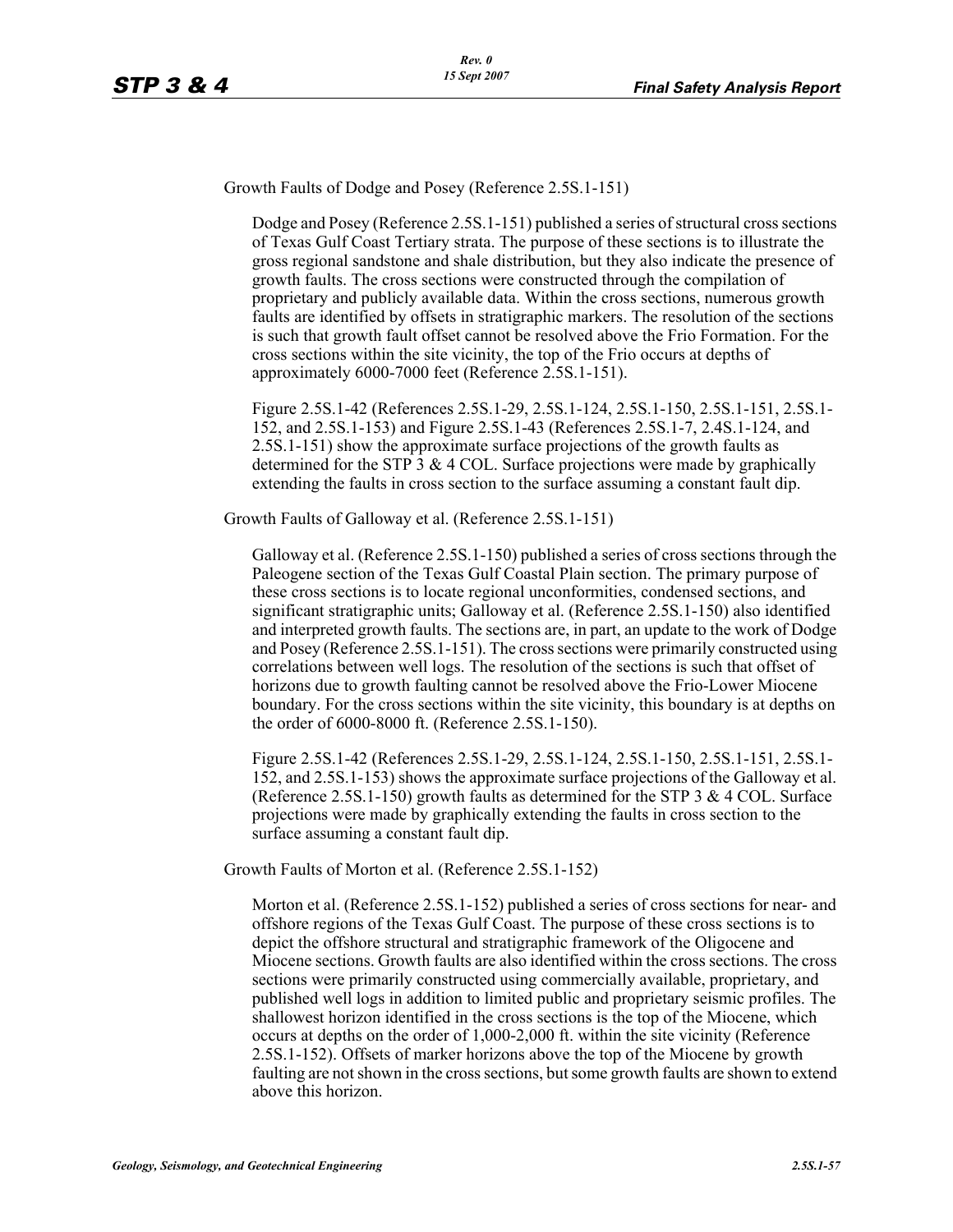Figure 2.5S.1-42 (References 2.5S.1-29, 2.5S.1-124, 2.5S.1-150, 2.5S.1-151, 2.5S.1- 152 and 2.5S.1-153) shows the approximate surface projections of the Morton et al. (Reference 2.5S.1-152) growth faults as determined for the STP 3 & 4 COL. Surface projections were made by graphically extending the fault in cross section to the surface assuming a constant fault dip.

Growth Faults of McGowen and Morton (Reference 2.5S.1-153)

McGowen and Morton (Reference 2.5S.1-153) published a series of maps of the offshore regions of Texas. The maps are meant to characterize the geology and active geologic processes of the offshore region. As part of the maps, surface traces of potentially active growth faults were identified from ship-borne, acoustic geophysical surveys. McGowen and Morton (Reference 2.5S.1-153) classified potentially active growth faults as those having stratigraphic offsets within 50 feet of the seafloor surface. The surface traces of these faults are shown in Figure 2.5S.1-42 (References 2.5S.1-29, 2.5S.1-124, 2.5S.1-150, 2.5S.1-151, 2.5S.1-152, and 2.S5.1-153).

Growth Faults of UFSAR for STP 1 & 2 (Reference 2.5S.1-7)

As part of the UFSAR for STP 1 & 2 (Reference 2.5S.1-7), new seismic reflection surveys were conducted and existing seismic reflection data were reviewed to identify growth faults within the site area. In the UFSAR for STP 1  $\&$  2 (Reference 2.5S.1-7) ten growth faults were identified at depth based on offset reflectors. Figure 2.5S.1-43 (References 2.5S.1-7, 2.5S.1-124, and 2.5S.1-151) shows the approximate surface projections of eight of these growth faults as determined for the STP 3  $\&$  4 COL. Surface projections were made by graphically extending the fault in cross section to the surface assuming a constant fault dip. Two of the faults identified in the UFSAR for STP 1 & 2 (Reference 2.5S.1-7) were not projected due to their limited extent within the seismic sections.

#### **2.5S.1.2.4.2.2.2 Current Information on Activity of Growth Faults in the Site Area**

New air photo analyses were conducted for the STP 3 & 4 COL, as well as aerial and field reconnaissance to assess the surface expression or lack of surface expression associated with the growth faults described in Subsection 2.5S.1.2.4.1.2.2.1 (Figure 2.5S.1-44). Particular focus was given to growth faults Matagorda STP12 A and I because they were previously determined in the UFSAR for STP 1 & 2 (Reference 2.5S.1-7) to deform Miocene-Pliocene age (or younger) strata. This analysis included examination of stereo pairs of various sets of black and white, and color aerial photographs taken before, during, and after construction of STPEGS STP 1  $&$  2 to identify tonal lineaments and potentially anomalous geomorphic features. These features include closed depressions, vegetation lineaments, linear drainages, and subtle southfacing topographic breaks, some of which are spatially associated with growth faults Matagorda STP12 A and I (Figure 2.5S.1-45 [References 2.5S.1-7, 2.5S.1-124 and 2.5S.1-151]). In general, lineaments identified along growth fault Matagorda STP12 I are more pronounced and obvious than other lineaments mapped in the 5-mile site area radius.

Aerial reconnaissance in a small, fixed-wing aircraft was conducted in February 2007 to further assess lineaments and geomorphic features identified on air photos, as well as growth faults identified by previous workers (Figure 2.5S.1-44). The latter included a series of geomorphically well-defined growth faults along the Matagorda Peninsula mapped by White et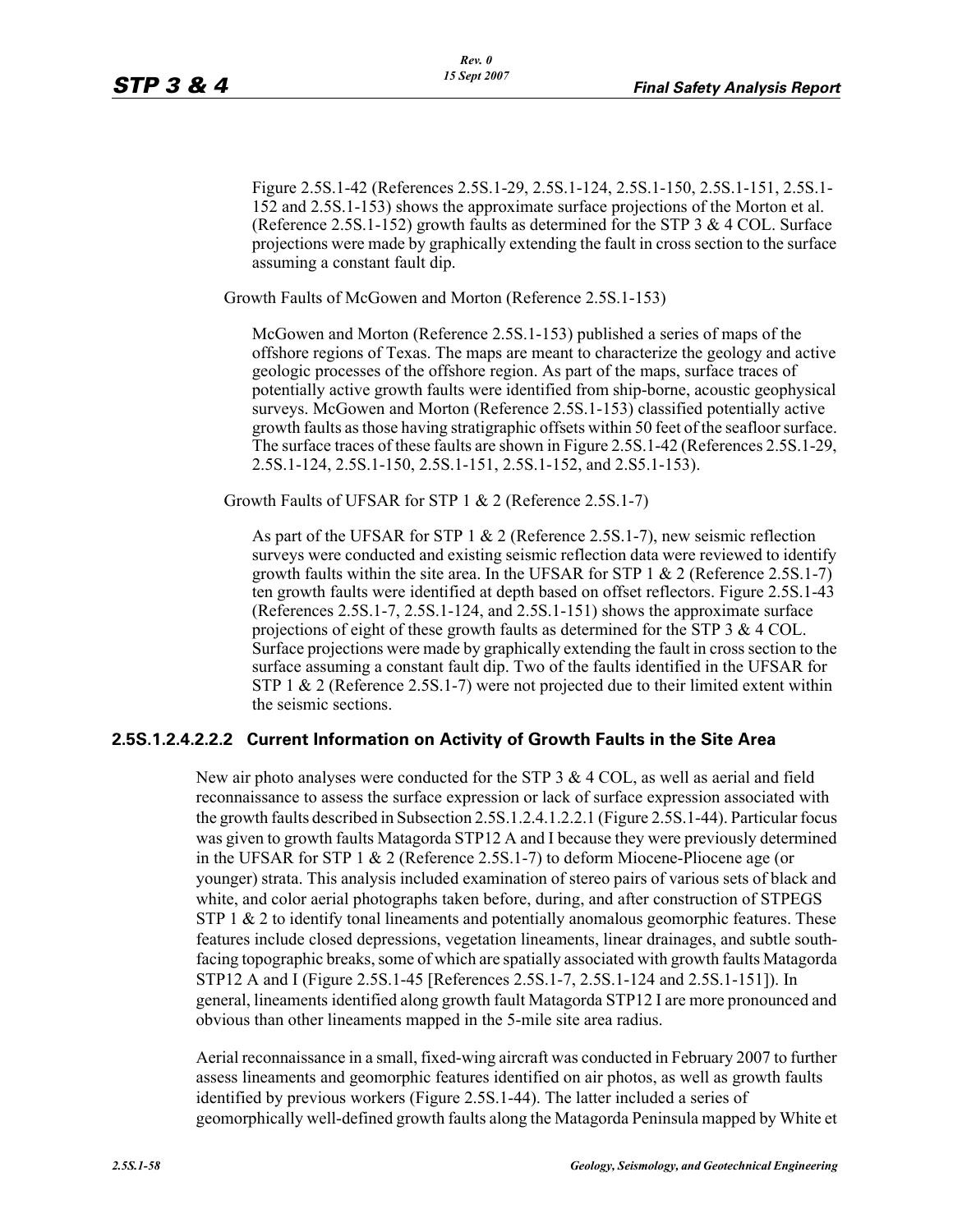al. (Reference 2.5S.1-29), well outside the site area (Figures 2.5S.1-44 and 2.5S.1-45 [References 2.5S.1-7, 2.5S.1-124 and 2.5S.1-151]). The growth faults on Matagorda peninsula mapped by White et al. (Reference 2.5S.1-29) were discernable from the air as distinct vegetation lineaments and south-facing topographic breaks in the upper surface of the late Pleistocene Beaumont Formation. No other lineation or projected growth fault was observed during the aerial reconnaissance to have a distinct topographic break.

Field reconnaissance was conducted within the site vicinity in February 2007 to evaluate lineaments, geomorphic features interpreted in the aerial photography and observed during aerial reconnaissance, as well as the locations of growth fault surface projections (Figure 2.5S.1-45 [References 2.5S.1-7, 2.5S.1-124 and 2.5S.1-151]). The post-Beaumont Formation growth faults mapped on Matagorda Peninsula by White et al. (Reference 2.5S.1-29) are characterized by a subtle, discontinuous south-facing topographic break along which changes in vegetation are aligned. South-facing topographic breaks also were observed along parts of growth fault Matagorda GMO west of the STPEGS STP 1 & 2 MCR and near the surface projection of growth fault Matagorda STP12I. The spatial coincidence of these topographic breaks with the two growth faults as well as photolineaments and linear geomorphic features identified from interpretation of aerial photography suggests that the surface projections of growth fault Matagorda STP12I and GMO are from the same growth fault at depth. No scarps, topographic breaks, or other apparent offset of the surface of the Beaumont Formation was observed in association with any other mapped lineaments or growth faults within the 5-mile site area during aerial or field reconnaissance.

Four topographic profiles were surveyed across south-facing topographic breaks spatially associated with growth fault Matagorda STPI and GMO west of the STP MCR to characterize the potentially geomorphic expression of the growth fault. Locations of the profiles are shown in Figure 2.5S.1-45 (References 2.5S.1-7, 2.5S.1-124, and 2.5S.1-151), and the topographic profiles from the surveys are shown in Figure 2.5S.1-46. The surveys specifically document the magnitude and geometry of relief on the surface of the late Pleistocene Beaumont Formation. Profiles STP L2 and STP L3 are located outside the site area, and profiles STP L1 and STP L4 are located within the 5 mile site area radius (Figure 2.5S.1-45 [References 2.5S.1-7, 2.5S.1- 124 and 2.5S.1-151]). The surveys of profiles STP L2 and STP L3 were conducted along graded surfaces adjacent to roads, and the surveys of profiles STP L1 and STP L4 were conducted through cultivated fields. To varying degrees all of the surveys reflect some cultural modification of the land surface. The profiles are presented in Figure 2.5S.1-46 and are discussed individually as follows:

#### Profile STP L1

This 1125-ft.-long profile was measured through a cultivated field just inside the site area. The short-wavelength, low-amplitude variability along the profile (i.e., changes in elevation of less than a foot over horizontal distances of tens of feet) is attributed to cultivation of the land surface (Figure 2.5S.1-46). The profile spans an approximately 4-ft.-high, south-facing break in the slope in the upper surface of the Beaumont Formation. The land surface both above (north of) and below (south of) the slope break is subhorizontal, which suggests that the slope break may be a discrete down-to-thesouth displacement of an originally subhorizontal to very gently south-dipping surface. The gradient of the break in slope along the surveyed profile is relatively uniform across a horizontal distance of about 480 ft. to 500 ft. (i.e., approximately 4 ft./490 ft.),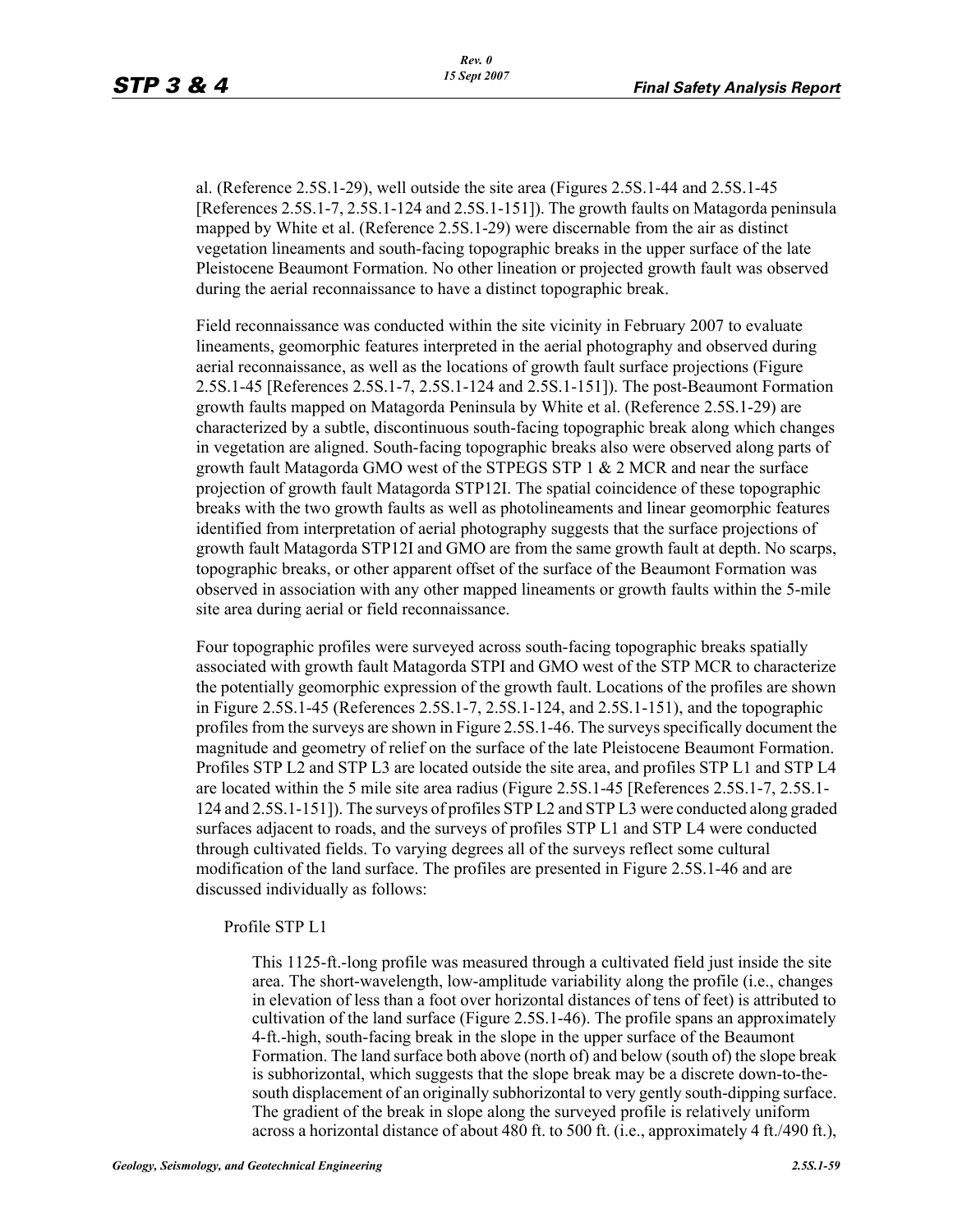representing a 0.8% slope or an increase of about 0.5° in the southward dip of the land surface toward the Gulf of Mexico. The surface projection of growth fault Matagorda GMO coincides with the topographic break.

Profile STP L2

This approximately 2000-ft.-long profile was measured along the side of the northsouth-trending paved County Road 1095, approximately 6 miles west of STP 3 & 4 (Figure 2.5S.1-45 [References 2.5S.1-7, 2.5S.1-124 and 2.5S.1-151]). Profile STP L2 is smoother and exhibits less short-wavelength variability than STP L1 due to grading and modification of the land surface associated with road construction (Figure 2.5S.1- 46). The profile spans an approximately 6.5-ft.-high, south-facing break in the slope in the upper surface of the Beaumont Formation over a horizontal distance of approximately 875 ft. The average gradient of the south-facing slope break along the surveyed profile is about  $0.7^{\circ}$ , (6.5 ft./875 ft.), representing an increase of about  $0.4^{\circ}$  in the southward dip of the land surface toward the Gulf of Mexico. The profile documents a steepening of the slope break at a horizontal distance of about 500 ft., which is associated with a patch in the road surface. Based on conversations with Mark Woolridge of the Texas Department of Transportation, the patch repaired road damage caused by a drilling rig (Reference 2.5S.1-154). The profile crosses a small bridge over an irrigation canal just north of the slope break. The land surface is sub-horizontal between distances of about 1000 ft. and 1400 ft., then slopes toward the north, opposite the regional southward gradient toward the Gulf of Mexico. It is unknown to what extent the land surface was modified to create the drainage canal, and thus the true vertical height of the slope break is uncertain. The surface projection of growth fault Matagorda GMO coincides with the topographic break.

Profile STP L3

This profile is slightly over 600 ft. long and was measured along the side of the eastwest-trending paved County Road 1095, approximately 7 miles west of STP 3 & 4 (Figure 2.5S.1-45 [References 2.5S.1-7, 2.5S.1-124 and 2.5S.1-151]). The smoothness and lack of short-wavelength irregularity reflects grading and preparation of the land surface for road construction (Figure 2.5S.1-46). The profile spans an approximately 1 ft.-high, south-southeast facing break in the slope in the upper surface of the Beaumont Formation. Given the east-west orientation of the road, the profile is oblique to the trend of the slope break. The land surfaces above (northwest) and below (southeast) the slope break have similar gradients and are subhorizontal or gently sloping toward the southeast, which suggests that the slope break may represent down-to-the-south deformation of a surface that was originally graded to the Gulf of Mexico. The break in slope is relatively uniform across a horizontal distance of about 180 ft. between horizontal distances of about 250 ft. to 330 ft. The gradient of the slope break along the profile (i.e., approximately 1 ft./180 ft.), represents a 0.6% slope, or an increase of about 0.3° in the southward dip of the land surface toward the Gulf of Mexico. The surface projection of growth fault Matagorda GMO is approximately 13 ft. west of the west end of profile.

Profile STP L4

This approximately 2000-ft.-long profile was measured adjacent to a north-southtrending dirt road along the western side of the STPEGS STP 1 & 2 cooling water reservoir (Figure 2.4S.1-45 [References 2.5S.1-7, 2.5S.1-124, and 2.5S.1-151]). The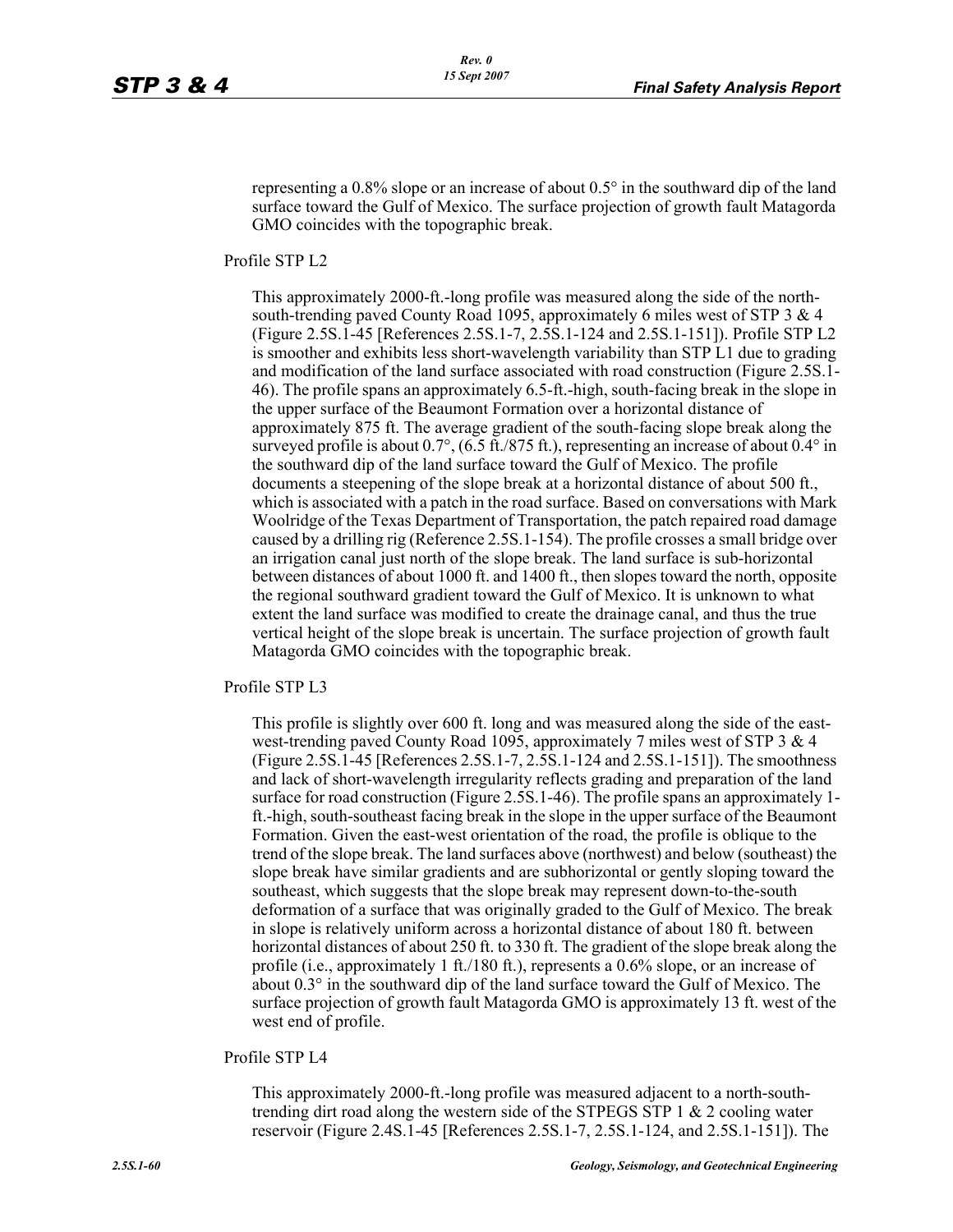profile traversed two cultivated fields separated by a dirt road. Profile STP L4 exhibits short-wavelength irregularity similar to that of profile STP L1, which is characteristic of the relatively natural, un-graded land surface compared to that of profiles STP L2 and STP L3 as well as local surface irregularities due to agricultural activities (Figure 2.5S.1-46). There is an abrupt, up-to-the-north increase in land surface elevation of about 2 ft. between horizontal distances of 0 ft. and 500 ft. No anomalous, laterally continuous slope break was observed associated with the up-to-the-north increase in land surface elevation between horizontal distances of 0 ft. and 500 ft. This topographic break most likely reflects the difference in elevation between the two fields and local grading associated with the dirt road between the fields. North of horizontal distance 500 ft., the land surface decreases southward about 0.75 ft. over a horizontal distance of about 1500 ft. Due to the irregularity of the land surface, it is not possible to unequivocally identify a discrete south-facing slope break in the section of the profile between horizontal distances 500 ft. and 2000 ft. Given that the maximum relief on any slope break within this reach is 0.75 ft., there is no south-facing slope break comparable in magnitude (1.5 ft. to about 5 ft.) to those documented in profiles STP L1, STP L2 and STP L3. The average slope between horizontal distances 500 ft. and 2000 ft. along profile STP L4 is 0.05%, or a gradient of 0.03° toward the south. This is an order of magnitude lower than the gradients of the relatively well-defined south-facing slope breaks in profiles STP L1, STP L2, and STP L3. There is no topographic break associated with the surface projection of growth fault Matagorda GMO of STP12I.

Based on the survey results, there is *prima facie* evidence for localized down-to-the-south flexure of the land surface above the buried tip of growth fault Matagorda GMO and STP12I along profiles STP L1, STP L2, and STP L3. If the south-facing slope breaks are genetically related to displacement on the fault at depth, then the surface deformation is characterized by broad monoclinal tilting or flexure that is approximately uniform over horizontal distances ranging from about 180 ft. to 500 ft. Evidence for discrete surface fault rupture was not observed, resulting in a well-defined fault scarp as is commonly observed along active normal faults in the western United States. Monoclinal tilting observed along profiles STP L1, STP L2, and STP L3is tentatively attributed to fault-propagation folding of the ground surface above the buried tip of growth fault Matagorda GMO and STP12I at depth.

In contrast, profile STP L4 does not exhibit clear evidence for a discrete, well-defined, downto-the-south break in topography similar to that of profiles STP L1, STP L2, and STP L3. Although it is possible that the slope break at the south end of profile STP L4 is related to movement on growth fault Matagorda GMO and STP12I, it is not part of a spatially extensive and noticeable geomorphic feature. The topographic break between 0 and 500 ft. is attributed to a combination of non-growth-fault related natural variation and cultural modification of the land surface. This interpretation is consistent with the results of explorations described the UFSAR for STP 1 & 2 (Reference 2.5S.1-7), which documented exposures of laterally continuous, undeformed Beaumont Formation strata in shallow excavated exposures along the western margin of the cooling water reservoir.

As shown on Figure 2.5S.1-45 (References 2.5S.1-7, 2.5S.1-124 and 2.5S.1-151), growth fault Matagorda GMO projects beneath the southwestern corner of the cooling water reservoir and is inferred to obliquely cross the southern dike of the reservoir. Given the spatial association between growth fault Matagorda GMO and slope breaks west of the cooling reservoir, the area south of the reservoir was investigated for similar features (Figure 2.5S.1-44). No laterally continuous topographic breaks within this region were observed. An east-west cross section of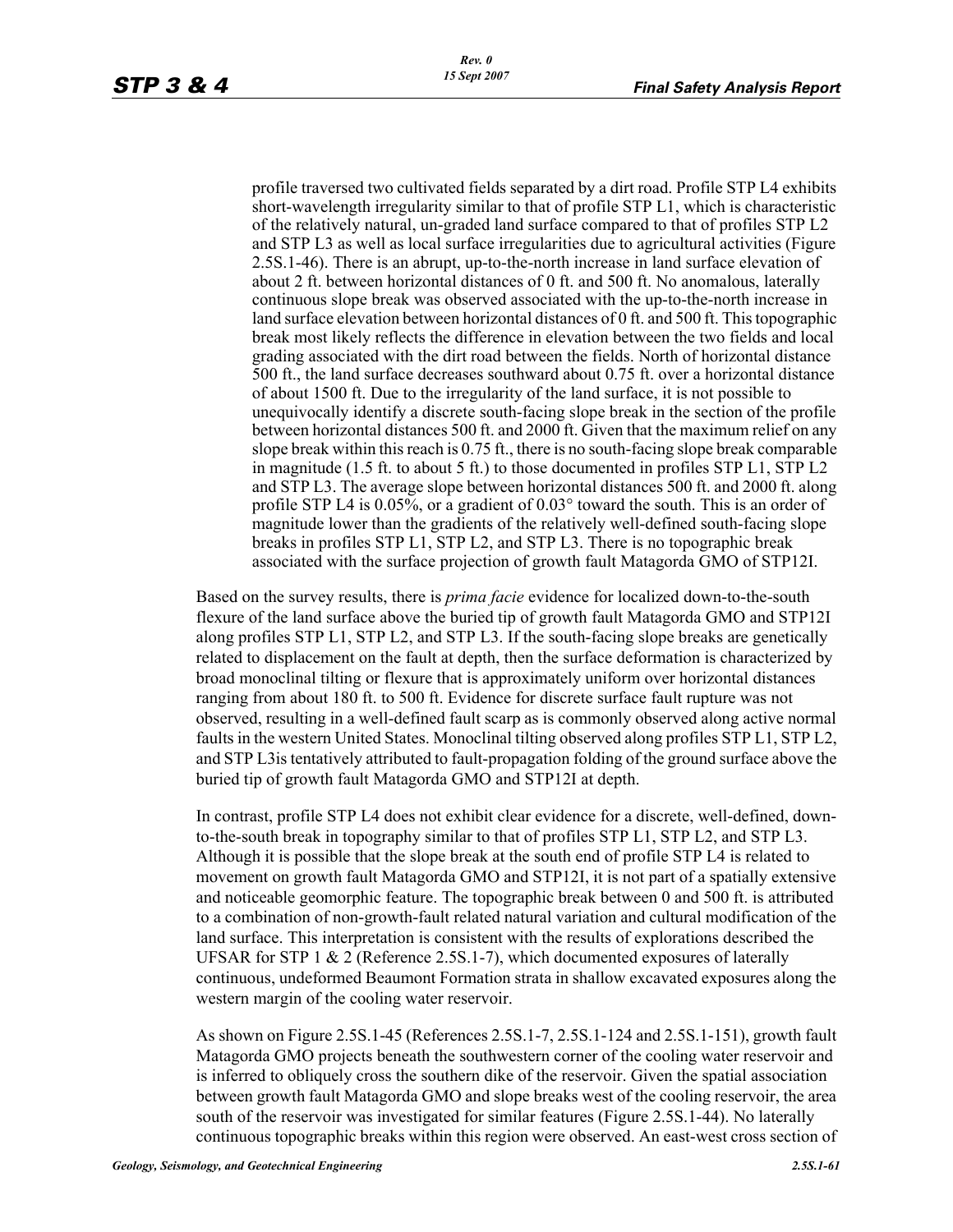correlated borehole data was prepared along the southern margin of the reservoir, and was assessed to determine whether there is discernable southwest-side-down offset of textural facies in the Beaumont Formation across the updip projection of growth fault Matagorda GMO (cross section C-C' in Figure 2.5S.1-45 [References 2.5S.1-7, 2.5S.1-124 and 2.5S.1-151] and Figure 2.5S.1-47 [Reference 2.5S.1-155]). The data is from McClelland Engineers (Reference 2.5S.1- 155) and was used in the UFSAR for STP 1 & 2 (Reference 2.5S.1-7). The textural facies identified in the boreholes include lenses of sand and clay, which are typical and characteristic of the late Pleistocene Beaumont Formation (Reference 2.5S.1-38). The correlated data show lateral variation and interfingering of the sand and clay facies in the vicinity of the updip projection of the growth fault, but no positive evidence for systematic displacement or offset. Given the extremely low relief across the slope breaks that is tentatively associate with growth fault Matagorda GMO and STP12I to the west (i.e., about 1.5 ft. to 5 ft.), it is possible that comparable displacements at depth would not be discernable if present in cross section C-C'.

#### **2.5S.1.2.4.3 Summary**

New subsurface data compiled for the STP 3 & 4 COL (Figure 2.5S.1-42 [References 2.5S.1-29, 2.5S.1-124, 2.5S.1-150, 2.5S.1-151, 2.5S.1-152 and 2.5S.1-153] and Figure 2.5S.1-43 [References 2.5S.1-7, 2.5S.1-124 and 2.5S.1-151]) do not significantly change the state of knowledge regarding the locations of growth faults in the STP  $3 \& 4$  site area. The most detailed subsurface mapping of growth faults in the site area remains the work documented in the UFSAR for STP  $1 \& 2$  (Reference 2.5S.1-7). The mapping and data listed in Table 2.5S.1-1 are taken from studies that are more regional in scope and thus less detailed at the scale of the site area.

Among the growth faults in the site area not recognized in the UFSAR for STP  $1 \& 2$ , fault GMP (Reference 2.5S.1-124), which trends north-northeast and is located beneath the southern part of the cooling reservoir, is the structure with the closest surface projection to STP 3  $\&$  4 (approximately 1.4 mile) (Figure 2.5S.1-43 [References 2.5S.1-7, 2.5S.1-124, and 2.5S.1- 151]). There was no observed surface expression of this growth fault to suggest that it has been active since the deposition of the late Pleistocene Beaumont formation.

Comparison of the map of growth fault projections presented here (Figure 2.5S.1-43 [References 2.5S.1-7, 2.5S.1-124, and 2.5S.1-151]) with mapping in the UFSAR for STP 1  $\&$ 2 (Reference 2.5S.1-7) indicates that growth faults Matagorda STP12A and STP12I (discussed in Subsection 2.5S.1.2.4.1.2.1) are probably correlative with growth faults Matagorda GMA and GMO, respectively, from the Geomap (Reference 2.5S.1-124) database. If this correlation is correct, then the more regionally extensive Geomap mapping indicates that growth faults Matagorda STP12A and STP12I extend for many kilometers beyond the limits of the site area and are characterized by regionally arcuate traces (Figure 2.5S.1-42 [References 2.5S.1-29, 2.5S.1-124, 2.5S.1-150, 2.5S.1-151, 2.5S.1-152, and 2.5S.1-153]).

The UFSAR for STP 1  $\&$  2 (Reference 2.5S.1-7) also identified several approximately westsouthwest-striking growth faults at the latitude of the STP 3  $\&$  4 site footprint at depths ranging from 6000 ft. to 11,000 ft. (i.e., growth faults Matagorda STP12D, STP12E and STP12H). One or more of these structures may be correlative with growth faults Matagorda GMI and GMK (Reference 2.5S.1-124), which strike into the site area from the west (Figure 2.5S.1-42 [References 2.5S.1-29, 2.5S.1-124, 2.5S.1-150, 2.5S.1-151, 2.5S.1-152, and 2.5S.1-153]) and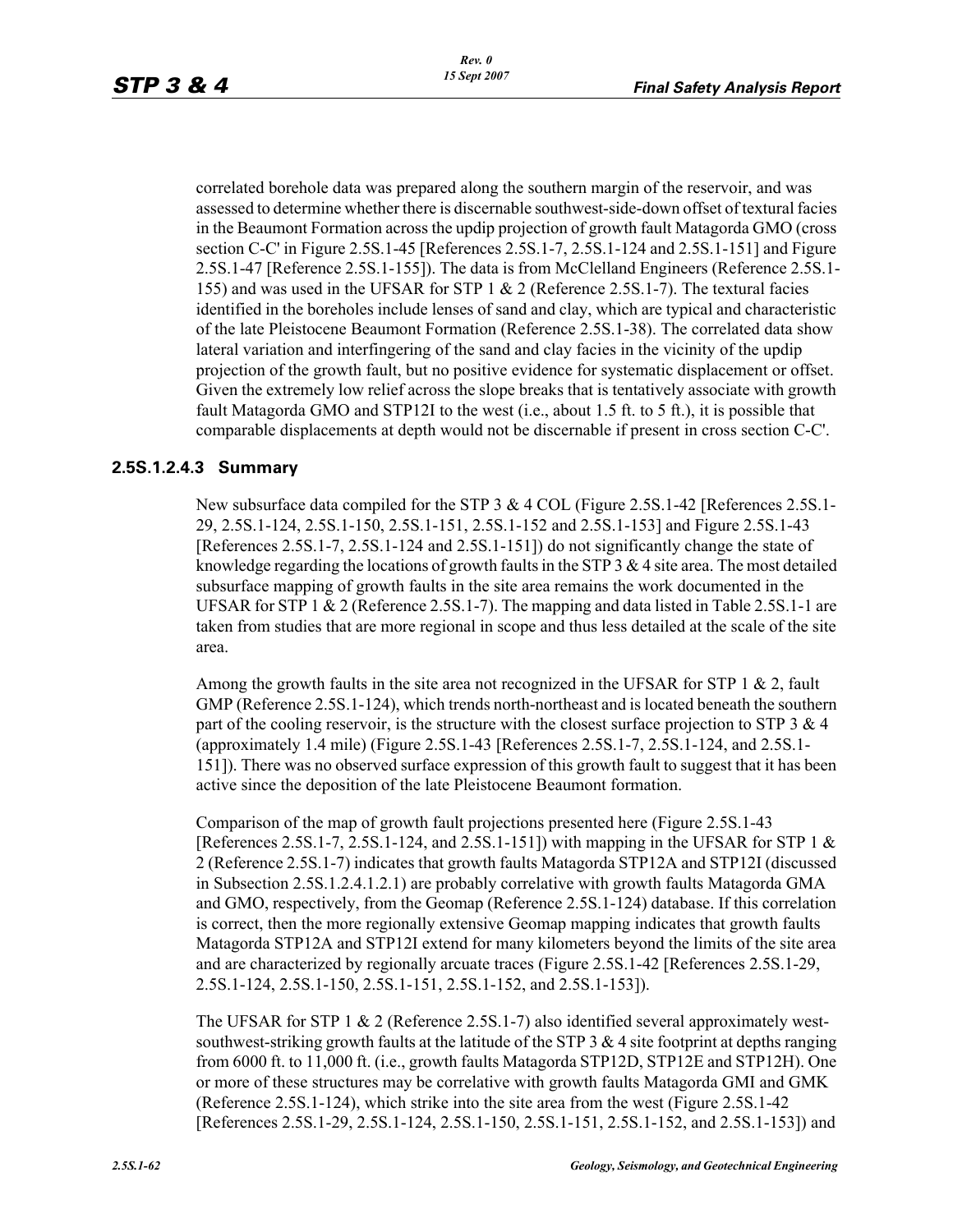are mapped to within about 4 miles or less of STP 3 & 4 (Figure 2.5S.1-43 [References 2.5S.1-7, 2.5S.1-124, and 2.5S.1-151]). Direct comparison of the UFSAR for STP 1 & 2 (Reference 2.5S.1-7) mapping with the Geomap (Reference 2.5S.1-124) projections in Figure 2.5S.1-43 (References 2.5S.1-7, 2.5S.1-124, and 2.5S.1-151) is problematic. The growth fault locations from the two studies were developed from different datasets using different techniques (see Subsection 2.5S.1.2.4.1.2.2.1).

New topographic profiles and other data acquired for this study provide *prima facie* evidence for very low relief deformation of the upper surface of the Beaumont Formation above growth fault Matagorda GMO and STP12I both outside and just within the site area. The deformation is expressed as south-facing monoclinal flexures with about 1.5 ft. to 6 ft. of total relief over horizontal distances ranging from about 180 ft. to 500 ft. Topographic profile STP L4 surveyed adjacent to the western margin of the cooling water reservoir documents either no deformation above the updip projection of growth fault Matagorda GMO and STP12I, or that any deformation is below the limit of resolution due to the variability in land surface elevation along profile STP L4. These results are consistent with the conclusion of the UFSAR for STP 1  $\&$  2 (Reference 2.5S.1-7), which reported no deformation of laterally continuous stratigraphic contacts along the southwestern margin of the cooling water reservoir above the projection of growth fault Matagorda STP12I.

#### **2.5S.1.2.4.3.1 Conclusions**

Compilation of data on growth faults at the scale of the site vicinity and site area for this study demonstrates that no new information has been developed to alter the conclusion of the UFSAR for STP 1  $\&$  2 (Reference 2.5S.1-7) that no growth faults project to the surface through the STP site (Figure 2.5S.1-43 [References 2.5S.1-7, 2.5S.1-124 and 2.5S.1-151]).

There is *prima facie* evidence for localized, low relief tilting of the upper surface of the Beaumont Formation above growth fault Matagorda GMO and STP12I, just within the 5 mile site area radius. The deformation is characterized by south-down monoclinal flexure of the land surface, and is distributed across horizontal distances of 180 ft. to 500 ft. Data acquired for this study clearly document the absence of discrete surface rupture above growth fault Matagorda GMO and STP12I. Topographic profiles surveyed at intervals over a distance of several miles document significant variability in the magnitude and width of the zone of tilting, suggesting that activity is not uniform along strike. Surface deformation above growth fault Matagorda GMO and STP12I does not approach within the STP 3 & 4 0.6-mile site radius.

# **2.5S.1.2.5 Site Area Geologic Hazard Evaluation**

No geologic hazards have been identified within the STP site area. No geologic units at the site are subject to dissolution. No deformation zones were encountered in the exploration or excavation for STP 1  $\&$  2, and none have been encountered in the site investigation for STP 3 & 4.

Volcanic activity typically is associated with subduction zones or "hot spots" in the earth's mantle, neither of which are present within the STP site region. Therefore, no volcanic activity is anticipated in the region.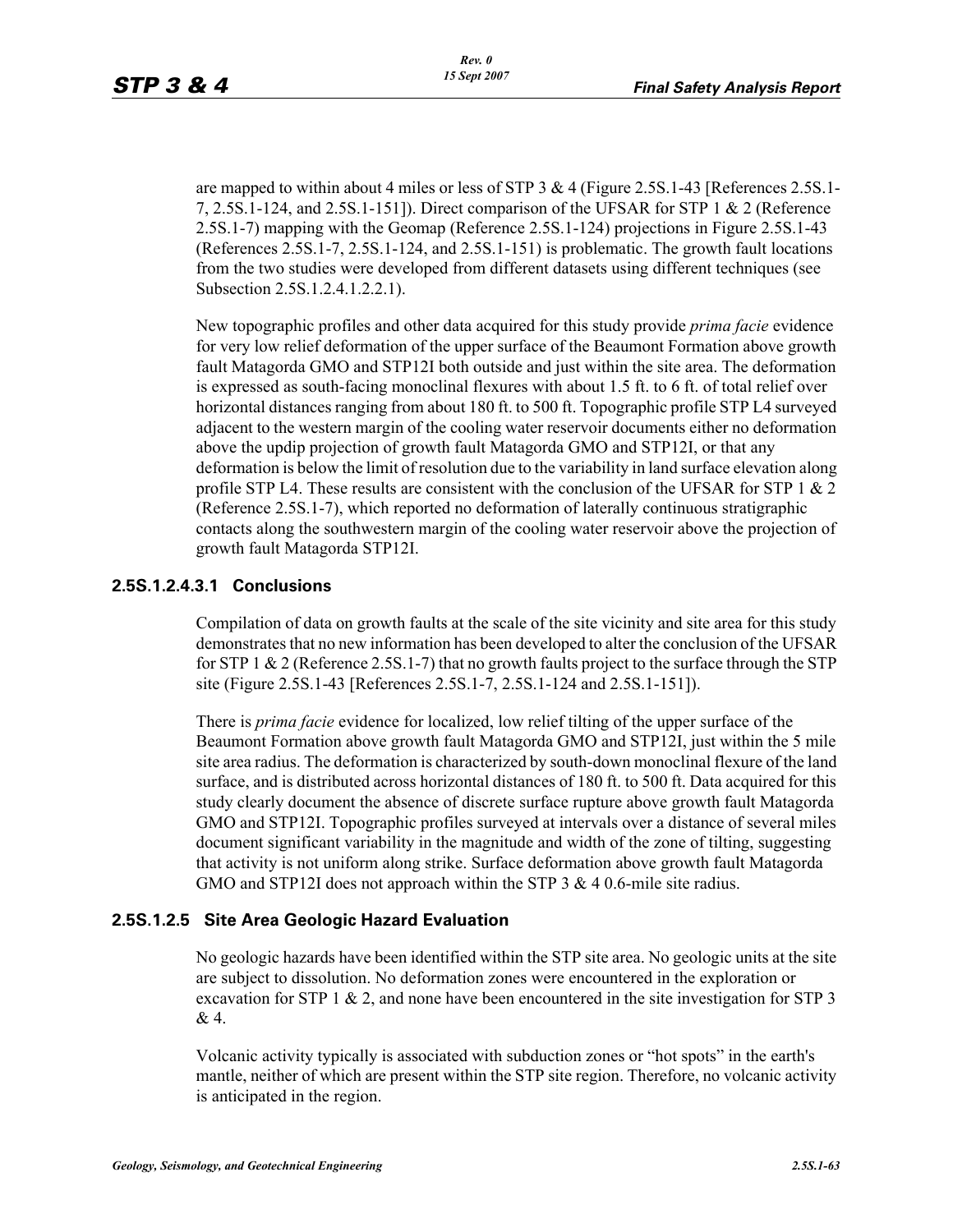# **2.5S.1.2.6 Site Engineering Geology Evaluation**

# **2.5S.1.2.6.1 Engineering Soil Properties and Behavior of Foundation Materials**

Engineering soil properties, including index properties, static and dynamic strength, and compressibility, are discussed in Subsection 2.5S.4. Evaulation and mapping of the variability and distribution of properties for the foundation bearing soils are included as the excavation is completed.

Settlement monitoring includes analyses performed for the final design.

### **2.5S.1.2.6.2 Zones of Alteration, Weathering, and Structural Weakness**

No unusual weathering profiles have been encountered during the site investigation. No dissolution is expected to affect foundations. Mapping of any noted desiccation, weathering zones, joints, or fractures is performed and evaluated during excavation.

### **2.5S.1.2.6.3 Deformational Zones**

No deformation zones were encountered in the exploration or excavation for STP 1 & 2, and none have been encountered in the site investigation for STP  $3 \& 4$ . Excavation mapping and evaluation is required during construction. No capable tectonic sources as defined by RG 1.165 exist in the STP site region. Field investigations for the STP  $3 \& 4 \text{ COL application verify the}$ conclusions from STP 1  $\&$  2 that no growth faults project to the surface through the STP site (Subsection 2.5S.1.2.4.3).

#### **2.5S.1.2.6.4 Prior Earthquake Effects**

Studies of the STP 1 and 2 excavation and available outcrops examined during the STP 3  $\&$  4 investigations have not indicated any evidence for prior earthquake activity that affected Pleistocene deposits.

### **2.5S.1.2.6.5 Effects of Human Activities**

Subsidence is known to be the result of withdrawal of fluids such as petroleum and/or groundwater over a long period of time. The weight of the overlying sediments is supported, in part, by the fluids in the underlying rock. The fluid loss in the sand has effects on the interbedded clays because the gradient from the clay into the sand increases and dewaters the clay as well. Lithostatic pressure compact the clays irrevocably so that even if groundwater levels are restored to pre-pumping levels, the clays will not rehydrate. Subsidence is common in many parts of the country with the common connection found in long-term pumping of groundwater from unconsolidated sands and gravels with clay interbeds. Ratzlaff stated that in northwestern Matagorda County, the land surface subsided more than 1.5 ft. due to groundwater withdrawals over a period of 30 years (1943-1973) (Reference 2.5S.1-156).

A general rule of thumb in calculating subsidence is that the compression (Δ*B*) is equal to the dimensionless storage coefficient (*S*) multiplied by the change in head ( $\Delta f$ ) due to pumping.

 $\Delta B = S \times \Delta f$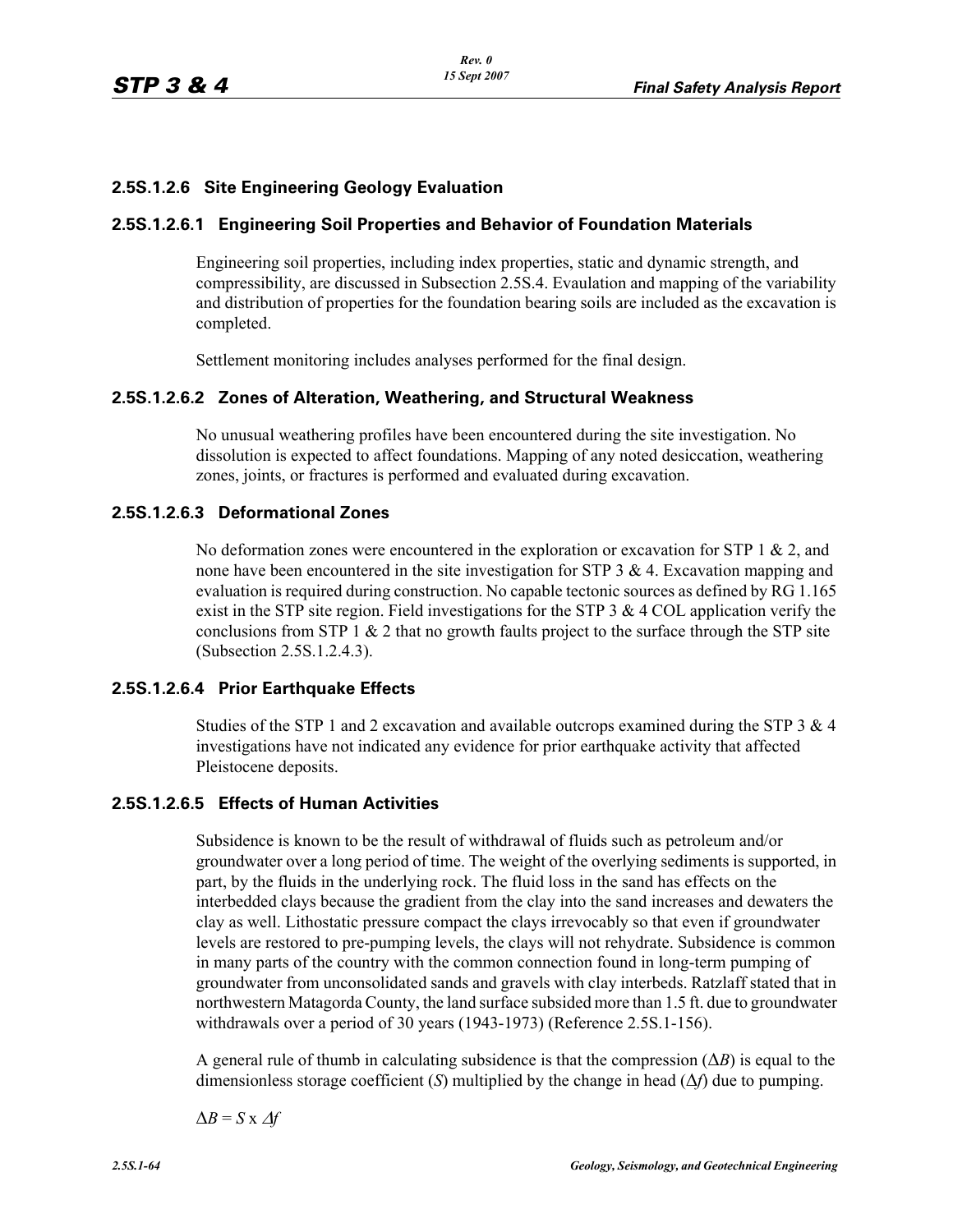At STP, S has been determined to range between .0004 to .0005 and the maximum drawdown due to construction dewatering is expected to be 100 ft. Therefore, the maximum anticipated subsidence at STP due to construction dewatering is between .04 and .05 ft. Because there are other considerations, such as infiltration by storm water, which will replace some of the water in the aquifer, it is unlikely that subsidence will reach these levels.

No mining operations or excessive injection of groundwater has occurred within the site area that can affect geologic conditions. The MCR impoundment does appear to affect groundwater flow direction of the Shallow Aquifer at the STP site, but evidence suggests that this influence in flow direction is localized and effectively controlled by the drainage system on site. A detailed discussion of the MCR and its effect on groundwater is provided in Subsection 2.4S.12.

### **2.5S.1.2.7 Site Groundwater Conditions**

A detailed discussion of groundwater conditions is provided in Subsection 2.4S.12.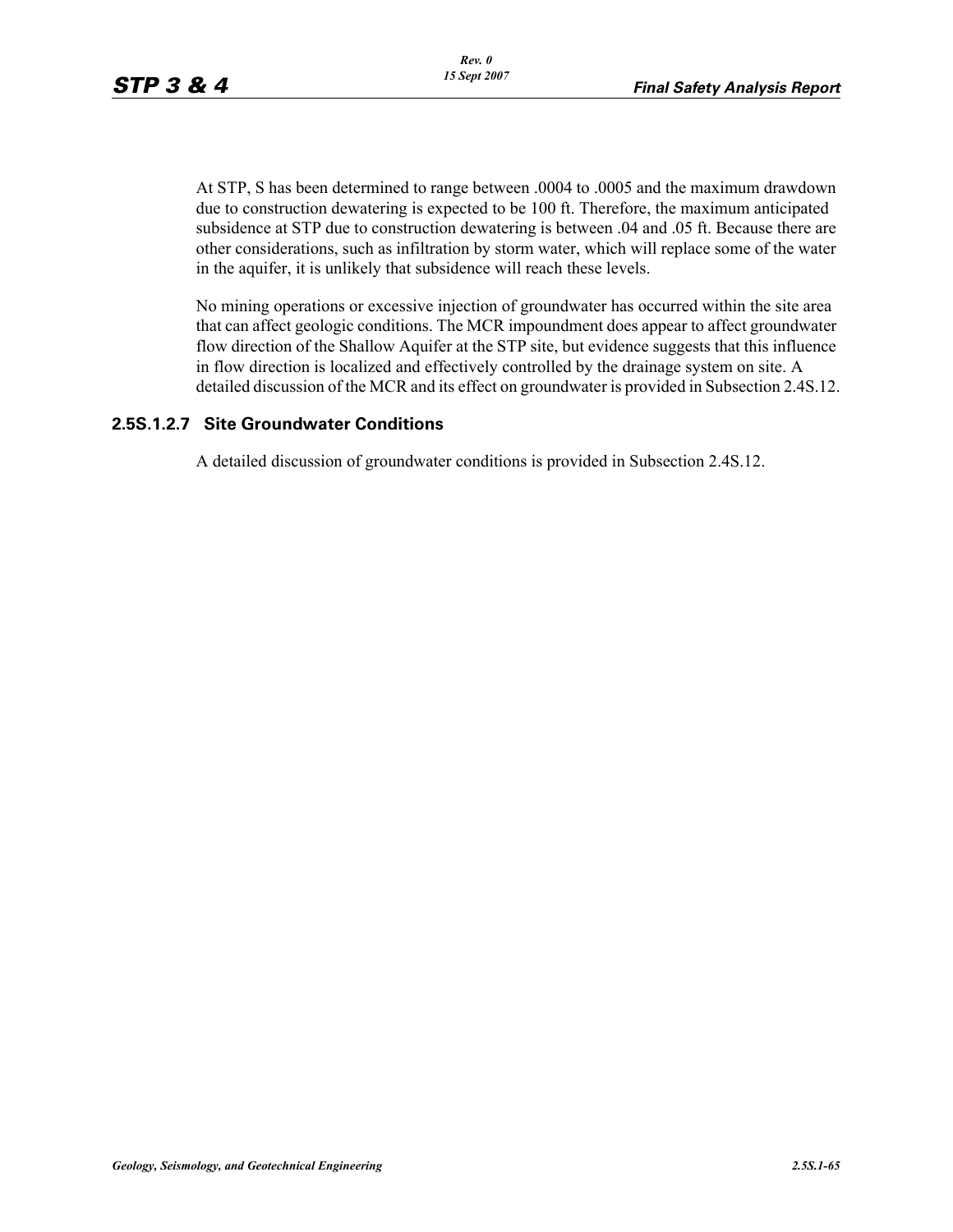#### **2.5S.1.3 References**

- 2.5S.1-1 "Identification and Characterization of Seismic Sources and Determination of Safe Shutdown Earthquake Ground Motion," United States Nuclear Regulatory Commission (NRC), Regulatory Guide 1.165, March 1997.
- 2.5S.1-2 "Physical Divisions of the United States," Fenneman, N.M., and Johnson, D.W., United States Geological Survey, 1946.
- 2.5S.1-3 "Plate 1: Bathymetric Chart,", The Gulf of Mexico Basin, v. J, The Geology of North America, Bryant, W. R., and Bryant, J. R., Geological Society of America, 1991.
- 2.5S.1-4 "USGS Seguin Quadrangle (2000), Houston Quadrangle (1999), Bay City Quadrangle (1999), and Beeville Quadrangle (2000) Topographic Maps (1:250,000)," United States Geological Survey (USGS).
- 2.5S.1-5 "USGS Port Lavaca Quadrangle (2000) and Freeport Quadrangle (1999) Topographic Maps (1:100,000)," United States Geological Survey (USGS).
- 2.5S.2-6 "USGS Blessing SE Quadrangle Topographic Map (1:24,000)" United States Geological Survey (USGS), 1995.
- 2.5S.1-7 STPEGS Updated Final Safety Analysis Report, STP 1 & 2, Revision 13, April 2006
- 2.5S.1-8 "Geologic map of the United States (exclusive of Alaska and Hawaii)," King, P.B., and Beikman, H.M., United States Geological Survey, 1974.
- 2.5S.1-9 "Geology of the Conterminous United States at 1:2,500,000 Scale -- A Digital Representation of the 1974 P.B. King and H.M. Beikman Map," Digital Data Series DDS-11, Schruben, P.G., Arndt, R.E., Bawiec, W.J., King, P.B., and Beikman, H.M., U.S. Geological Survey, 1994.
- 2.5S.1-10 "Gulf Coast Geology (GCG) Online-Miocene of Southern Louisiana," Data Series 90-A, version 1.0, Huffman, A.C., Kinney, S.A., Biewick, L.R.H., Mitchell, H.R., and Gunther, G.L., United States Geological Survey, 2004.
- 2.5S.1-11 "Map Showing Geology, Oil and Gas Fields, and Geologic Provinces of the Gulf of Mexico Region," Open File Report 97-470-L, French, C.D., and Schenk, C.J., United States Geological Survey, 2005.
- 2.5S.1-12 "Physiographic Map of Texas," Bureau of Economic Geology, The University of Texas at Austin, 1996. http://www.lib.utexas.edu/geo/maps.html, accessed April 6, 2007.
- 2.5S.1-13 "Late Quaternary sedimentation," The Gulf of Mexico Basin: Boulder, Colorado, Geological Society of America, The Geology of North America, v. J, pp. 325- 352, Coleman, J. M., Roberts, H. H., and Bryant, W.R., 1991.
- 2.5S.1-14 "Tectonic evolution of the southern Laurentian Grenville orogenic belt," Geologic Society of America Bulletin, v. 10, pp. 1357-1375, Mosher, S., 1998.
- 2.5S.1-15 "Kinematic constraints on Rodinia reconstructions from the core of the Texas Grenville Orogen," Journal of Geology, v. 112, pp. 185-205, Reese, J. F., and Mosher, S., 2004.
- 2.5S.1-16 "Geological Highway Map of Texas," American Association of Petroleum Geologists Map Series 7, Renfro, H.B., Feray, D.E., Dott, R.H., Sr., Bennison, A.P., 1979.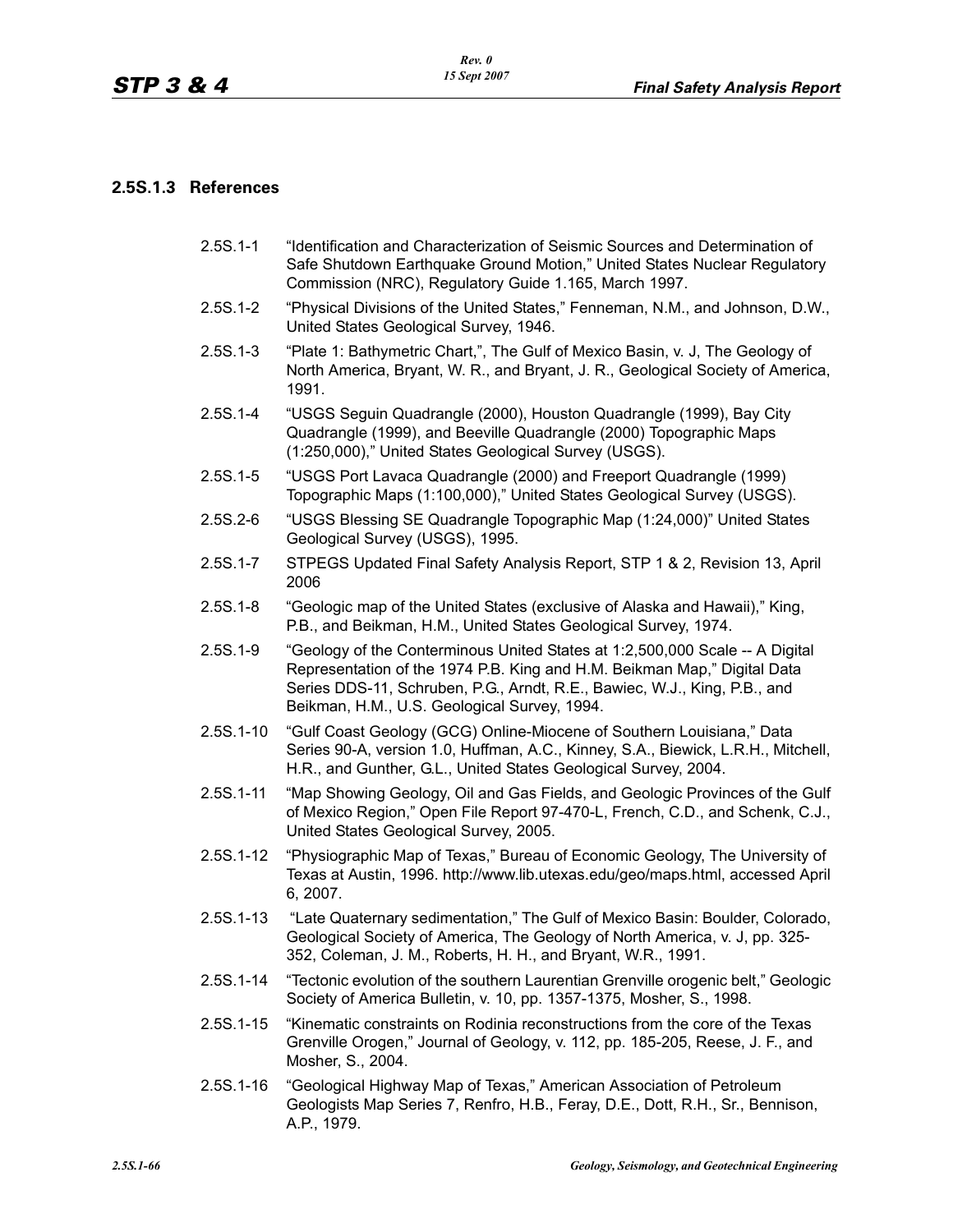- 2.5S.1-17 "Probabilistic Seismic Hazard Evaluation at Nuclear Plant Sites in the Central and Eastern United States: Resolution of the Charleston Earthquake Issue," EPRI NP-6395-D, Electric Power Research Institute, April 1989.
- 2.5S.1-18 "Tectonic inheritance at a continental margin," GSA Today, v. 16, no. 2, pp. 4-11, Thomas, W.A., 2006
- 2.5S.1-19 "Stratigraphy, sedimentology, and depositional setting of pre-orogenic rocks of the Ouachita Mountains, Arkansas and Oklahoma," The Appalachian-Ouachita Orogen in the United States, v. F-2, The Geology of North America, pp. 575-590, Lowe, D.R., Geological Society of America, 1989.
- 2.5S.1-20 "Tectonic synthesis of the Ouachita orogenic belt," The Appalachian-Ouachita orogen in the United States, v. F-2, The Geology of North America, pp. 695-728, Viele, G.W., and Thomas W. A., Geological Society of America, 1989.
- 2.5S.1-21 "Ouachita thrust belt and Arkoma basin," The Appalachian-Ouachita orogen in the United States, v. F-2, The Geology of North America, pp.621-634, Arbenz, J. K., Geological Society of America, 1989.
- 2.5S.1-22 "Origin and development of the Gulf of Mexico Basin," The Gulf of Mexico Basin, v. J, The Geology of North America, , pp.389-444, Salvador, A., Geological Society of America, 1991.
- 2.5S.1-23 "Plate 6: Cross sections of the Gulf of Mexico Basin," The Geology of North America, v. J, The Gulf of Mexico Basin, Salvador, A., Geological Society of America, 1991.
- 2.5S.1-24 "Pre-Triassic," The Geology of North America, v. J, The Gulf of Mexico Basin, pp.109-129, Woods, R.D., Salvador, A., and Miles, A.E., Geological Society of America, 1991.
- 2.5S.1-25 "Plate 5: Stratigraphic correlation chart," The Geology of North America, v. J, The Gulf of Mexico Basin, Geological Society of America, Salvador, A., 1991.
- 2.5S.1-26 "Plate 3: Structure at base and subcrop below Mesozoic marine section," The Geology of North America, v. J, The Gulf of Mexico Basin, Salvador, A., Geological Society of America, 1991.
- 2.5S.1-27 "Plate 2: Principal structural features, in The Gulf of Mexico Basin," The Geology of North America, v. J, The Gulf of Mexico Basin, Geological Society of America, Ewing, T. E., and Lopez, R. F., 1991.
- 2.5S.1-28 "Geologic Map Database of Texas," Open Data Series DS 170, Stoeser, D.B., Shock, N., Green, G.N., Dumonceaux, G.M., and Heran, W.D., United States Geological Survey, 2005.
- 2.5S.1-29 "Status and trends of wetland and aquatic habitats on Texas barrier islands, Matagorda Bay to San Antonio Bay," White, W.A., Tremblay, T.A., Waldinger, R.L., and Calnan, T.R., 2002. Final Report prepared for the Texas General Land Office and NOAA under GLO contract No. 01-241-R.
- 2.5S.1-30 "Geologic Atlas of Texas Beeville-Bay City Sheet," Barnes, V.E., Bureau of Economic Geology, University of Texas, 1987.
- 2.5S.1-31 "Lower Cretaceous" The Geology of North America, v. J, The Gulf of Mexico Basin, pp.181-204, McFarlan, E., Jr., and Menes, L.S., Geological Society of America, 1991.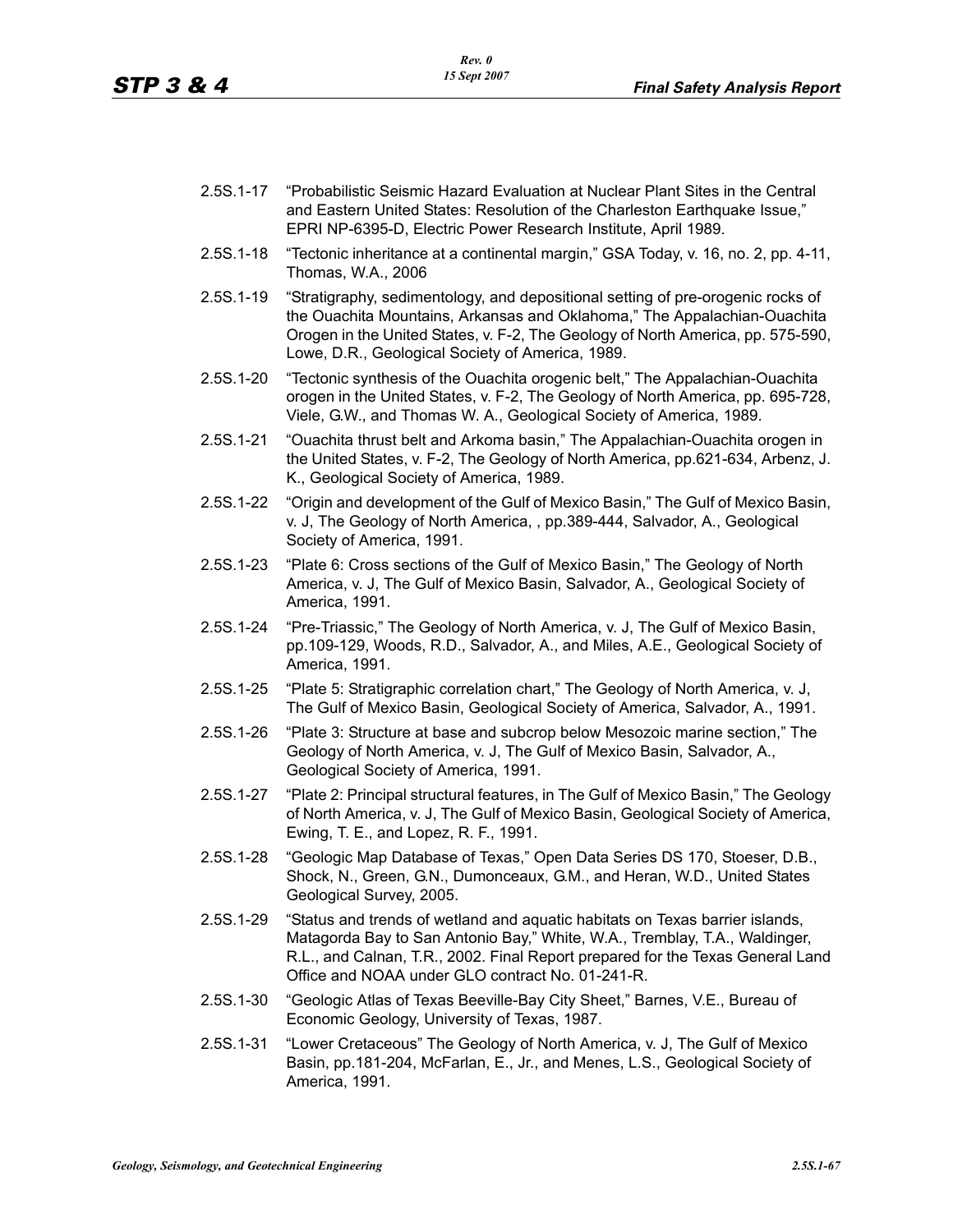- 2.5S.1-32 "Upper Cretaceous," The Geology of North America, v. J, The Gulf of Mexico Basin, p.205-244, Sohl., N.F., Martinez, R.E., Salmeron-Urena, P., and Soto-Jaramillo, F., Geological Society of America, 1991.
- 2.5S.1-33 "Cenozoic" The Geology of North America, v. J, The Gulf of Mexico Basin, p.245-324, Galloway, W.E., Bebout, D.G., Fisher, W.L., Dunlap, J.B., Jr., Cabrera-Castro, R., Lugo-Rivera, J.E., and Scott, T.M., Geological Society of America, 1991.
- 2.5S.1-34 "Cenozoic depositional history of the gulf of Mexico basin," v. 84, no. 11, pp 1743-1774, Galloway, W.E., Ganey-Curry, P.E., Xiang Li, and Buffler, R.T., AAPG Bulletin, 2000.
- 2.5S.1-35 "Program on Technology Innovation: Assessment of a Performance-Based Approach for Determining Seismic Ground Motions for New Plant Sites," v. 2, Seismic Hazard Results at 28 Sites, EPRI Report TR-1012045, Final Report, Electric Power Research Institute and U.S. Department of Energy, August 2005
- 2.5S.1-36 "Regional stratigraphy and subsurface geology of Cenozoic deposits, Gulf Coastal Plain, south-central United States," U.S. Geological Survey Professional Paper 1416-G, 34 p. Hosman, R. L., 1996.
- 2.5S.1-37 "Geology of the Gulf Coast Aquifer, Texas in Proceedings of the Gulf Coast Aquifer Conference, Corpus Christi," Texas Water Development Board Report 365, pp. 23-50, Chowdhury, A.H., and Turco, M.J., 2006.
- 2.5S.1-38 "Signatures of climate vs. sea-level change within incised valley-fill successions: Quaternary examples from the Texas Gulf Coast," Sedimentary Geology, Volume 190, pp. 177-211, Blum, M. D., and Aslan, A., 2006.
- 2.5S.1-39 "Seismic hazard Methodology for the Central and Eastern United States (NP-4726)," Electric Power Research Institute (EPRI), 1986.
- 2.5S.1-40 "The earthquakes of stable continental regions," v. 1, assessment of large earthquake potential, Final Report TR-102261-V1, Johnston, A.C., Coppersmith, K.J., Kanter, L.R., and Cornell, C.A., 1994. Prepared for Electric Power Research Institute (EPRI).
- 2.5S.1-41 "Earthquakes in the eastern Great Lakes Basin from a regional perspective," Ebel, J.E., and Tuttle, M., Tectonophysics, v. 353, pp. 17-30, 2002.
- 2.5S.1-42 "Earthquakes and the cratonward limit of Iapetan faulting in eastern North America," Geology, v. 23, pp. 105-108, Wheeler, R.L., 1995.
- 2.5S.1-43 "Land and Marine Gravity CD-ROMS," Dater, D., Metzger, D., and Hittelman, A., United States Department of Commerce, National Oceanic and Atmospheric Administration, National Geophysical Data Center, 1999.
- 2.5S.1-44 "The crust under the Gulf of Mexico basin," The Geology of North America: The Gulf of Mexico Basin, v. J, pp. 53-72, Sawyer, D.S., Buffler, R.T., and Pilger, R.H., Geological Society of America, 1991.
- 2.5S.1-45 "Gravity Anomaly Map of North America (1:5,000,000)" Gravity Anomaly Map Committee, 1987.
- 2.5S.1-46 "Magnetic Anomaly Map of North America," Open-File Report 02-414 accompanying booklet, Bankey, V., Cuevas, A., Daniels, D., Finn, C.A., Hernandez, I., Hill, P., Kucks, R., Miles, W., Pilkington, M., Roberts, C., Roest, W., Rystrom, V., Shearer, S., Snyder, S., Sweeney, R., and Velez, J., United States Geological Survey, 2002.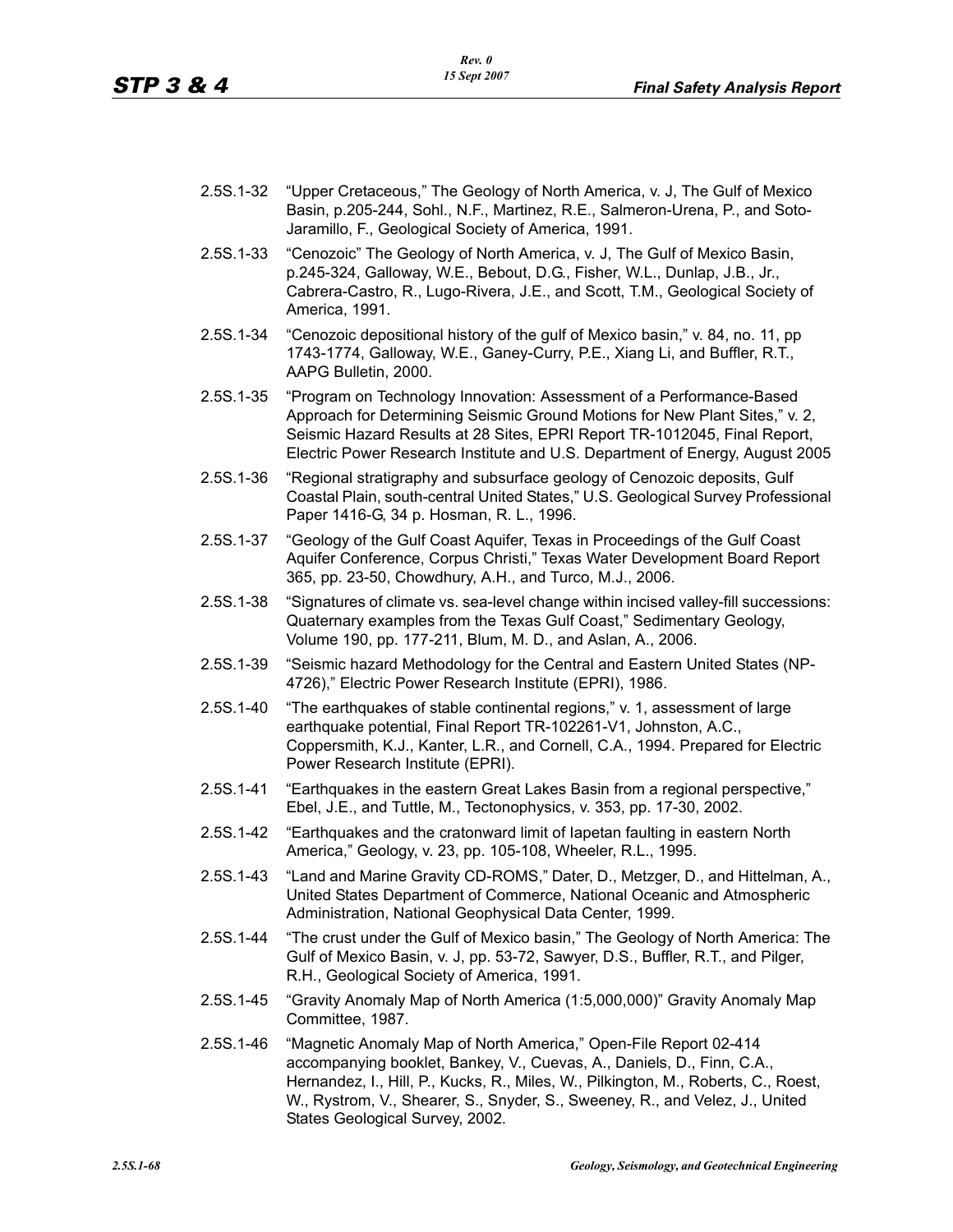- 2.5S.1-47 "Digital data grids for the magnetic anomaly map of North America," USGS Open-File Report 02-414, Bankey, V., Cuevas, A., Daniels, D., Finn, C.A., Hernandez, I., Hill, P., Kucks, R., Miles, W., Pilkington, M., Roberts, C., Roest, W., Rystrom, V., Shearer, S., Snyder, S., Sweeney, R., Velez, J., Phillips, J.D., and Ravat, D., United States Geological Survey (USGS), 2002.
- 2.5S.1-48 "Geothermal heat flow in the northeast margin of the Gulf of Mexico," AAPG Bulletin, Volume 89, pp. 821-831, Nagihara, S., and Jones, K.O., 2005.
- 2.5S.1-49 "Data for Quaternary faults, liquefaction features, and possible tectonic features in the Central and Eastern United States, east of the Rocky Mountain front," Open-File Report 00-260, Crone, A.J., and Wheeler, R.L., United States Geological Survey, 2000.
- 2.5S.1-50 "Known or Suggested Quaternary Tectonic Faulting, Central and Eastern United States-New and Updated Assessments for 2005," USGS Open-File Report 2005-1336, Wheeler, R.L., United States Geological Survey, 2005.
- 2.5S.2-51 "Structural framework," The Geology of North America, v. J, The Gulf of Mexico Basin, pp. 31-52, Ewing, T.E., Geological Society of America, 1991.
- 2.5S.1-52 "The Appalachian-Ouachita orogenic belt: Episodes," v. 10, pp. 259-266, Rodgers, J., 1987.
- 2.5S.1-53 "The Ouachita orogenic belt," The Geology of North America, v. F-2, The Appalachian-Ouachita orogen in the United States, pp.555-561, Viele, G. W., Geological Society of America, 1989.
- 2.5S.1-54 "Alleghanian Orogen," The Geology of North America, v. F-2, The Appalachian-Ouachita orogen in the United States, pp. 233-318, Hatcher, R. D., Thomas, W.A, Geiser, P. A., Snoke, A. W., Mosher, S., and Wiltschko, D, V., Geological Society of America, 1989.
- 2.5S.1-55 "Phanerozoic development of the Llano Uplift," Tectonic history of southern Laurentia: a look at Mesoproterozoic, late-Paleozoic, and Cenozoic structures in central Texas," Austin Geological Society Field Trip Guidebook 24, pp. 25-37, Ewing, T. E., 2004.
- 2.5S.1-56 "The Appalachian-Ouachita orogen beneath the Gulf Coastal Plain between the outcrops in the Appalachian and Ouachita Mountains," The Geology of North America, v. F-2, The Appalachian-Ouachita orogen in the United States, pp. 537-553, Thomas, W. A., Geological Society of America, 1989.
- 2.5S.1-57 "Tectonic synthesis of the Ouachita-Marathon-Sonora orogenic margin of southern Laurentia: Stratigraphic and structural implications for timing of deformational events and plate-tectonic model," The Mojave-Sonora megashear hypothesis: Development, assessment, and alternatives, Special Paper 393, pp. 543-596, Poole, F.G., Perry, W.J., Madrid, R.J., and Amaya-Martinez, R., 2005.
- 2.5S.1-58 "Lithospheric structure of the south-central United States," Geology, v. 20, pp. 335-338, Mickus, K.L., and Keller, G.R., 1992.
- 2.5S.1-59 "Structure and evolution of the central Gulf of Mexico continental margin and coastal plain, southeast United States," v. 116, pp. 188-199, Harry, D.L., and Londono, J., GSA Bulletin, 2004.
- 2.5S.1-60 "The Paleozoic margin of North America in west Texas and northern Mexico," Geofisica Internacional, v. 28, pp. 897-906, Keller, G.R., and Dyer, R., 1989.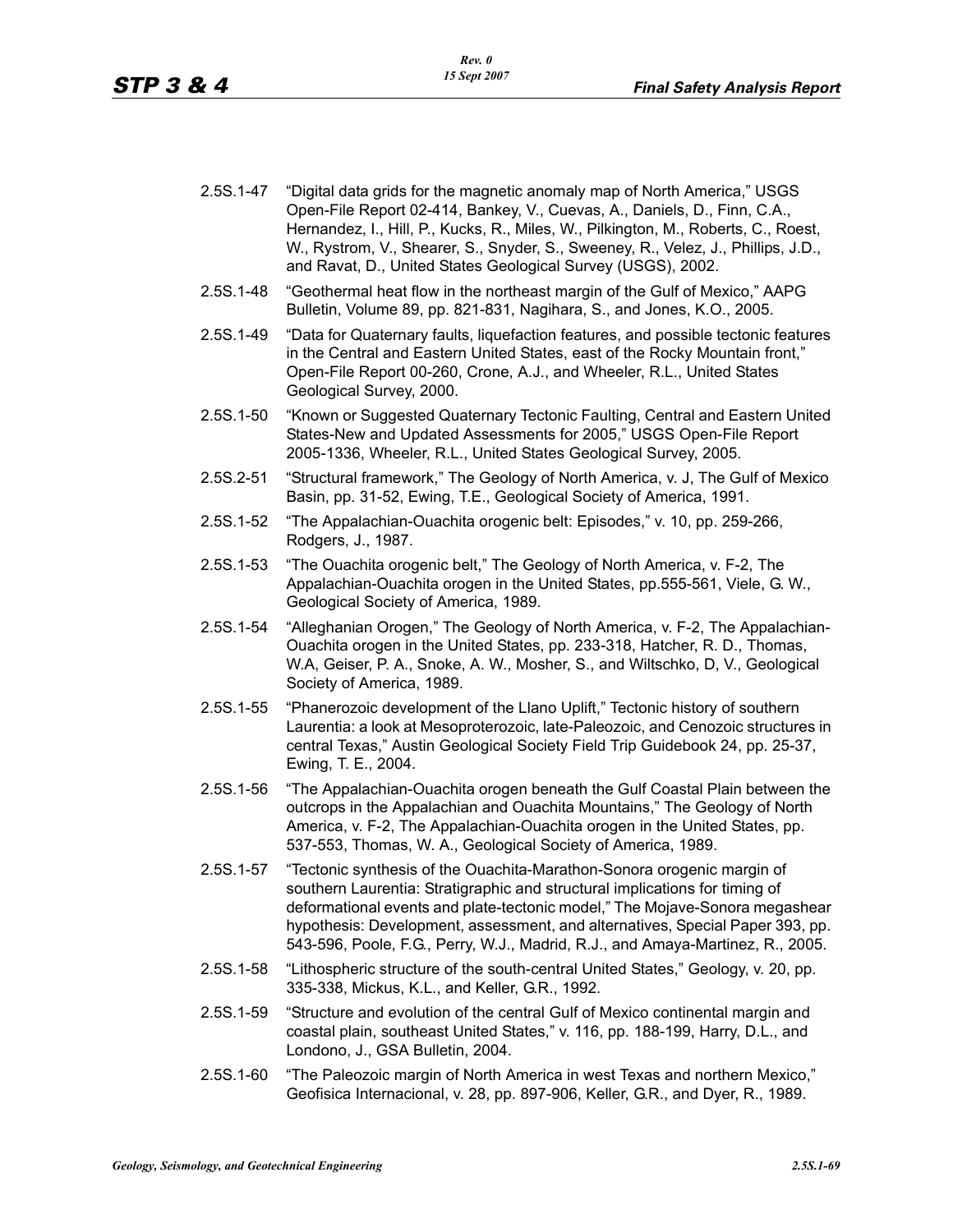- 2.5S.1-61 "Foreland Structure Adjacent to the Ouachita Foldbelt," The Geology of North America, v. F-2, The Appalachian-Ouachita orogen in the United States, pp. 681-688, Denison, R. E., Geological Society of America, 1989.
- 2.5S.1-62 "Triassic-Jurassic," The Geology of North America, v. J, The Gulf of Mexico Basin, pp.131-180, Geological Society of America, 1991.
- 2.5S.1-63 "Gulf of Mexico tectonic history: Hotspot tracks, crustal boundaries, and early salt distribution," AAPG Bulletin, v. 89, pp. 311-328, Bird, D., Burke, K., Hall, S.A., and Casey, J.F., 2005.
- 2.5S.1-64 "Implications of continental crust extension for plate reconstruction: an example from the Gulf of Mexico," Tectonics, Volume 6, pp. 739-755, Dunbar, J.A., and Sawyer, D.S., 1987.
- 2.5S.1-65 "Continental oceanic crustal transition in the Gulf Coast geosyncline," Ibrahim, A.K., and Uchupi, E., AAPG Memoir, v. 34, pp. 155-165, 1982.
- 2.5S.1-66 "Jurassic reconstruction of the Gulf of Mexico basin," Marton, G., and Buffler, R.T., International Geology Review," v. 36, pp. 545-586, 1994.
- 2.5S.1-67 "Early Mesozoic faults of the northern Gulf Coastal Plain in the context of opening of the Atlantic Ocean," Developments in Geotectonics," v. 22, pp. 463- 476, Thomas, W.A., 1988.
- 2.5S.1-68 "Crustal structure in Gulf of Mexico from OBS refraction and multichannel reflection data," v. 65, pp. 1207-1229, Ibrahim, A.K., Carye, J., Latham, G., and Buffler, R.T., AAPG Bulletin, 1981.
- 2.5S.1-69 "Cenozoic structural evolution and tectono-stratigraphic framework of the northern Gulf Coast continental margin," Salt Tectonics: A Global Perspective, AAPG Memoir 65, pp. 109-151, Diegel, F., Karlo, J., Schuster, D., Shoup, R., and Tauvers, P., 1995.
- 2.5S.1-70 "Fault number 924, Gulf-margin normal faults, Texas," in Quaternary fault and fold database of the United States, Wheeler, R.L., 1999. http://earthqakes.usgs.gov/regional/qfaults, USGS, accessed January 11, 2007.
- 2.5S.1-71 "Deep structure of the Texas Gulf passive margin and its Ouachita Precambrian basement: results of the COCORP San Marcos Arch survey," AAPG Bulletin, v. 76, pp. 270-283, Culotta, R., Latham, T., Sydow, M., Oliver, J., Brown, L., and Kaufman, S., 1992.
- 2.5S.1-72 "Summary of the Balcones fault zone, central Texas: a prominent zone of Tertiary normal faults marking the western margin of the Texas coastal plain," Field Trip Guidebook, v. 24, pp. 81-89, Collins, E., Austin Geological Society, 2004.
- 2.5S.1-73 "Quaternary alluvial plain construction in response to glacio-eustatic and climatic controls, Texas Gulf coastal plain, Relative Role of Eustacy, Climate, and Tectonism in Continental Rocks," Special Publication 59, pp. 31-48, Blum, M., and Price, D.M., Society for Sedimentary Geology, 1998.
- 2.5S.1-74 "Tectonic stress field of the continental United States, in Geophysical framework of the continental United States," Geological Society of America Memoir 172, pp. 523-539, Zoback, M.L., and Zoback, M.D., 1989.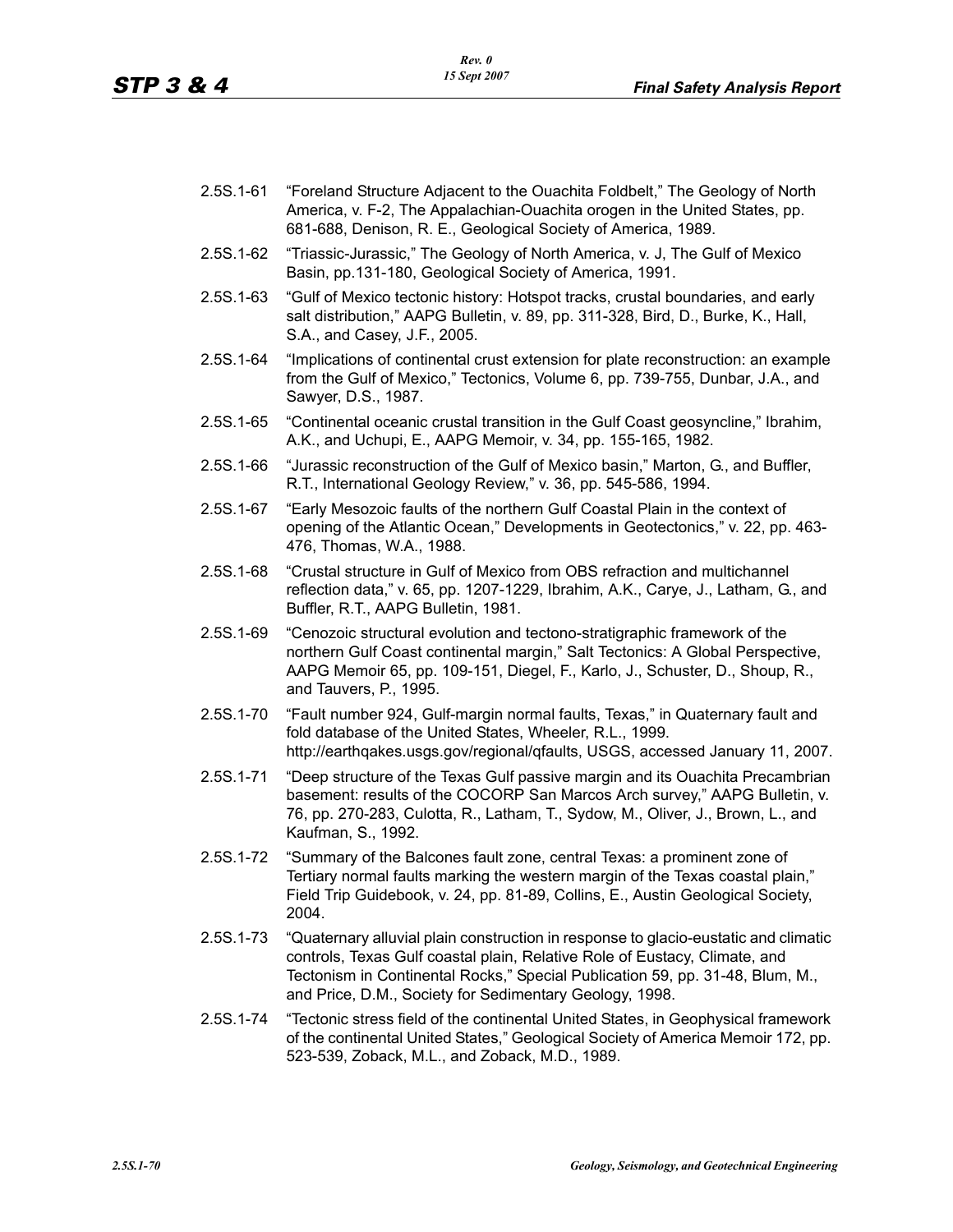- 2.5S.1-75 "Global patterns of tectonic stress," Nature, v. 341, pp. 291-297, Zoback, M.L., Zoback, M.D., Adams, J., Assumpcao, M., Bell, S., Bergman, E.A., Blumling, P., Brereton, N.R., Denham, D., Ding, J., Fuchs, J., Gay, N., Gregersen, S., Gupta, H.K., Gvishiani, A., Jacob, K., Klein, R., Knoll, P., Magee, M., Mercier, J.L., Muller, B.C., Paquin, C., Rajendran, K., Stephansson, O., Suarez, G., Suter, M., Udias, A., Xu, Z.H., and Zhizhin, M., 1989.
- 2.5S.1-76 "The release 2005 of the World Stress Map," Reinecker, J., Heidbach, O., Tingay, M., Sperner, B., and Müller, B., Heidelberg Academy of Sciences and Humanities, 2005. www.world-stress-map.org, accessed March, 13, 2007.
- 2.5S.1-77 "Stress field constraints on intraplate seismicity in eastern North America," Journal of Geophysical Research, v. 97, pp. 1,1761-1,1782, Zoback, M., 1992.
- 2.5S.1-78 "Statistical trends in the intraplate stress field," Journal of Geophysical Research, v. 100, pp. 20,245-20,255, Coblentz, D.D., and Richardson, R.M., 1995.
- 2.5S.1-79 "North American plate dynamics," Journal of Geophysical Research, v. 96, pp. 12,201-12,223, Richardson, R.M., and Reding, L.M., 1991.
- 2.5S.1-80 "State of stress in the northern Gulf Coast," Geology, v. 13, pp. 429-432, Nunn, J., 1985.
- 2.5S.1-81 "Origin of the lithospheric stress field," Journal of Geophysical Research, v. 109, Lithgow-Bertelloni, C., and Guynn, J.H., 2004.
- 2.5S.1-82 "North American dynamics and western U.S. Tectonics," Reviews of Geophysics, v. 45, Humphreys, E.D., and Coblentz, D.D., 2007.
- 2.5S.1-83 "Geodynamics," 2nd Edition, Cambridge University Press, 456 p., Turcotte, D.L., and Schubert, G., 2002.
- 2.5S.1-84 "Isostasy and the ambient state of stress in the oceanic lithosphere," Journal of Geophysical Research, v. 86, pp. 7,801-7,807, Dahlen, F.A., 1981.
- 2.5S.1-85 "Gravity anomaly map of the United States," Lyons, P.L., O'Hara, N.W., Aiken, C., Barnes, D.F., Chapman, R.H., Cook, K.L., Dehlinger, P., Ferris, C., Godson, R.H., Hammer, S.I., Hanna, W.A., Holmer, R.C., Kane, M.F., Keller, G.R., Lisle, G.W., McMahon, R.F., Meyers, H., Scheibe, D.M., Schwimmer, P.M., Strange, W.E., Wessels, C.W., and Wilcox, L.E., Society of Exploration Geophysicists, 1982.
- 2.5S.1-86 "Plate 10: Geophysical maps of the Ouachita Region," The Geology of North America, v. F-2, The Appalachian-Ouachita orogen in the United States, Keller, G.R., Geological Society of America, 1989.
- 2.5S.1-87 "Marine gravity anomaly from Geosat and ERS 1 satellite altimetry," Journal of Geophysical Research, v. 102, pp. 10,039-10,054, Sandwell, D.T., and Smith, W.H.F., 1997.
- 2.5S.1-88 "Marine Gravity from Satellite Altimetry," v. 10.1, Sandwell, D.T., and Smith, W.H.F., Scripps Institution of Oceanography, Univ. of California San Diego, 2002. Available at http://topex.ucsd.edu/WWW\_html/mar\_grav.html, accessed October 14, 2002.
- 2.5S.1-89 "NGDC Coastal Relief Model, Central and Western Gulf of Mexico," Divins, D.L., and Metzger, D., National Geophysical Data Center, Vol. 4 & 5, 2007, http://www.ngdc.noaa.gov/mgg/coastal/coastal.html, accessed May 2007.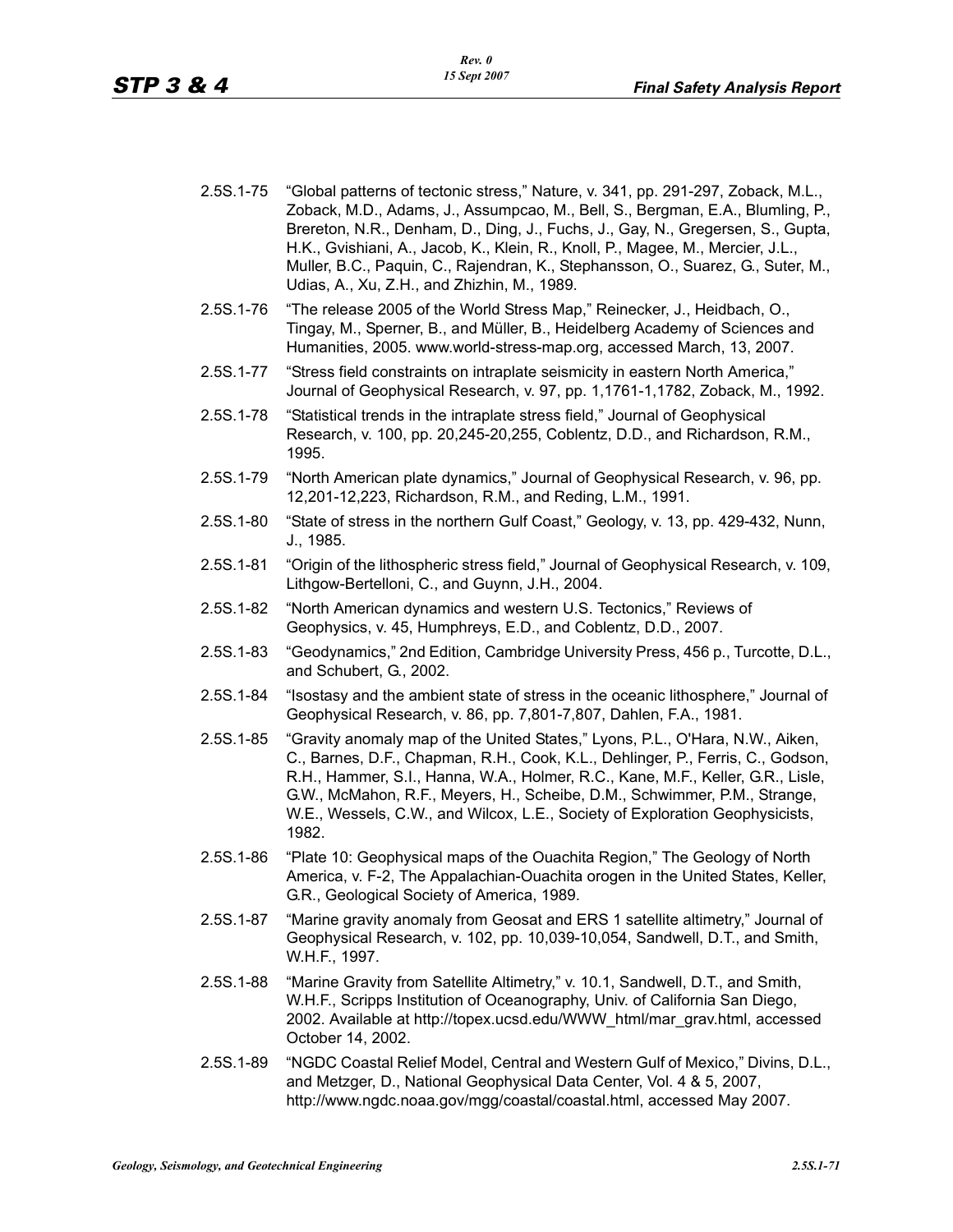- 2.5S.1-90 "The Geology of North America: The Gulf of Mexico Basin," v. J, Salvador, A., Geological Society of America, 1991.
- 2.5S.1-91 "The rotational origin of the Gulf of Mexico based on regional gravity data," AAPG Memoir, v. 34, pp. 115-126, Hall, D.J., Cavanaugh, T.D., Watkins, J.S., and McMillen, K.J., 1982.
- 2.5S.1-92 "Constraints on the tectonic development of the Gulf of Mexico provided by magnetic anomaly data," Journal of Geophysical Research, v. 99, pp. 7,161- 7,175, Hall, S.A., and Najmuddin, I.J., 1994.
- 2.5S.1-93 "Digital integration of potential fields and geological datasets for plate tectonic and basin dynamic modeling - the first step towards identifying new play concepts in the Gulf of Mexico Basin," Leading Edge, v. 23, pp. 384-389, Jacques, J.M., Price, A.D., and Bain, J.E., 2004.
- 2.5S.1-94 "The Ouachita System, A Geophysical Overview," The Geology of North America, v. F-2, The Appalachian-Ouachita orogen in the United States, pp. 689-693, Keller, G. R., Kruger, J. M., Smith K., J., and Voight, W. M., Geological Society of America, 1989.
- 2.5S.1-95 "Extensional evolution of the Gulf of Mexico basin and the deposition of Tertiary deposits," Journal of Petroleum Geology, v. 26, pp. 403-428, Wilson, H.H., 2003.
- 2.5S.1-96 "Free-air gravity anomaly map of the Gulf of Mexico and its tectonic implications," 1963 edition, Geophysics, v. 30, pp. 102-110, Dehlinger, P., and Jones, B.R., 1965.
- 2.5S.1-97 "The composite magnetic-anomaly map of the conterminous United States, in The utility of regional gravity and magnetic anomaly maps," Society of Exploration Geophysicists, pp. 1-24, Hinze, W.J., and Zietz, I., 1985.
- 2.5S.1-98 "Crustal structure of the Texas Gulf coastal plain," v. 86, pp. 807-810, Keller, G.R., and Shurbet, D.H., GSA Bulletin, 1975.
- 2.5S.1-99 "Interpretation of Crustal Structure from Regional Gravity Anomalies, Ouachita Mountains Area and Adjacent Gulf Coastal Plain," AAPG, v. 70, pp. 667-689, Kruger, J.M., and Keller, G.R., 1986.
- 2.5S.1-100 "Magnetic total intensity anomalies (west of 90W long.)," Gulf of Mexico, Ocean Margin Drilling Program, Regional Atlas Series, Atlas 6, Sheet 3, Pilger, R.H., Rubin, D.S., and Kauth, L.M., Marine Science International, 1984.
- 2.5S.1-101 "A new isostatic residual gravity map of the conterminous United States: SEG Technical Program and Expanded Abstracts, SEG 55th Annual Meeting," Simpson, R.W., Jachens, R.C., Saltus, R.W., and Blakely, R.J., Society of Exploration Geophysicists, 1985.
- 2.5S.1-102 "Northern Gulf of Mexico basement architecture: crustal study to prospect leads (abstract), Society of Exploration of Geophysics 69th Annual Meeting Workshop: The Seismic Link: Reducing Risk," Society of Exploration Geophysicists, Alexander, M., 1999.
- 2.5S.1-103 "Origin of arches in the northwestern Gulf of Mexico basin," Geology, v. 18, pp. 595-598, Laubach, S.E., and Jackson, M.L.W., 1990.
- 2.5S.1-104 "Tectonic History of the Llano Uplift," Tectonic History of Southern Laurentia: A Look at Mesoproterozoic, Late-Paleozoic, and Cenozoic Structures in Central Texas, Mosher, S., Austin Geological Society, 2004.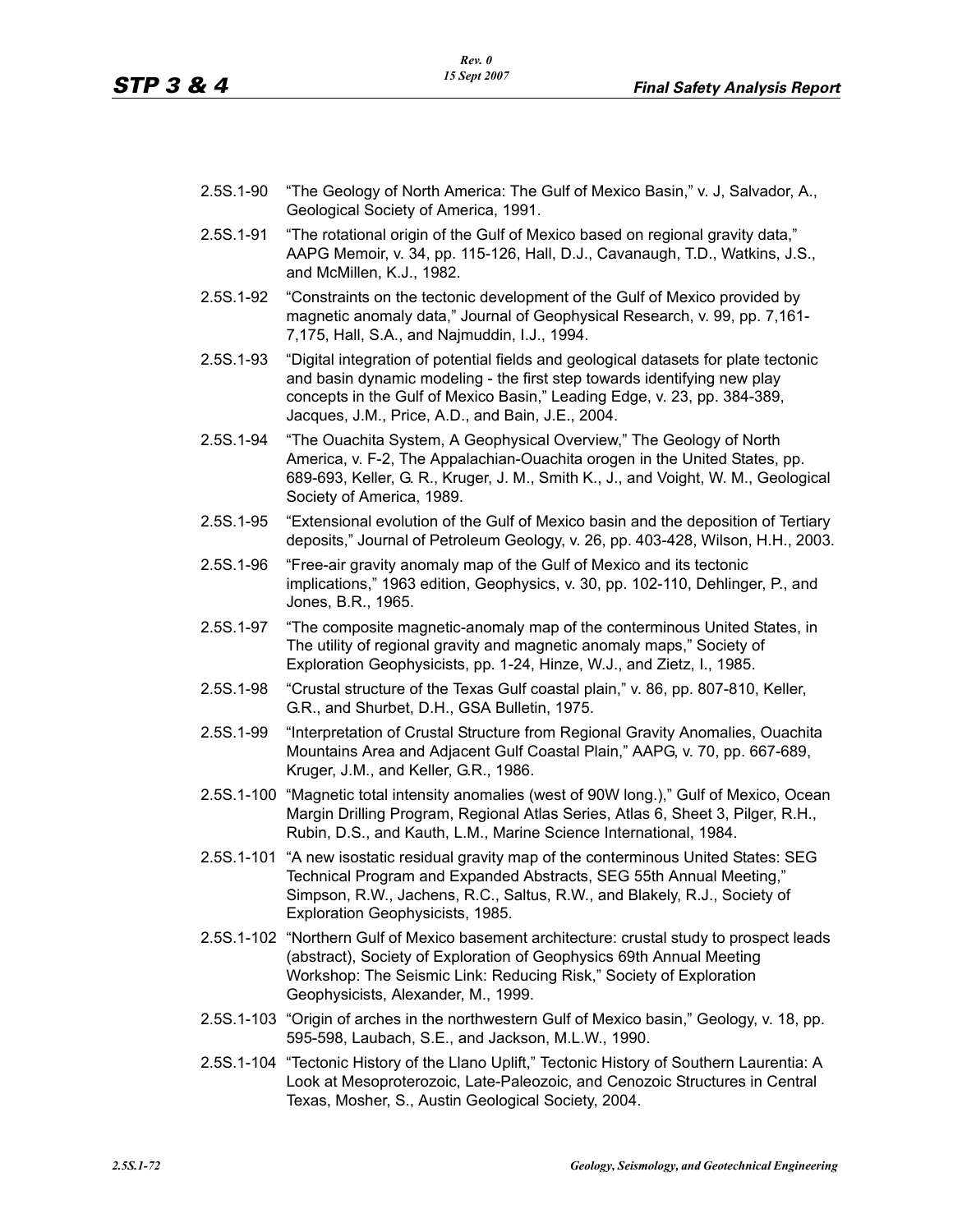- 2.5S.1-105 "Middle Proterozoic geologic evolution of Llano uplift, Texas: Evidence from U-Pb zircon geochronometry," GSA Bulletin, v. 104, pp. 494-504, Walker, N., 1992.
- 2.5S.1-106 "Improving geologic understanding with gravity and magnetic data: examples from Gabon, Nigeria, and the Gulf of Mexico," v. 21, pp. 57-62, Jacques, J.M., Parsons, M.E., Price, A.D., and Schwartz, D.M., First Break, 2003.
- 2.5S.1-107 "New Insights into Old Data," The Leading Edge, v. 17, pp. 71-72, Fairhead, J.D., and Somerton, I.W., 1998.
- 2.5S.1-108 "The Ouachita system in the subsurface of Texas, Arkansas, and Louisiana," The Geology of North America, v. F-2, The Appalachian-Ouachita orogen in the United States, pp. 661-672, Nicholas, R., L., and Waddell, D. E., Geological Society of America, 1989.
- 2.5S.1-109 "The Ouachita system," Publication 6120, Flawn, P.T., Goldstein, A., King, P.B., and Weaver, C.E., University of Texas, Bureau of Economic Geology, 1961.
- 2.5S.1-110 "Ouachita overthrust: a new look at old data," Contributions to the Geology of South Texas, pp. 453-466, Sams, R., South Texas Geological Society, 1986.
- 2.5S.1-111 "Seismic stratigraphy of the deep Gulf of Mexico basin and adjacent margins," The Geology of North America, v. J, The Gulf of Mexico Basin, pp. 353-387, Buffler, R.T., Geological Society of America, 1991.
- 2.5S.1-112 "Genetic structural provinces and salt tectonics of the Cenozoic offshore U.S. Gulf of Mexico: a preliminary analysis, in Salt Tectonics: a Global Perspective," Peel, F., Travis, C., and Hossack, J., AAPG Memoir 65, pp. 153-175, 1995.
- 2.5S.1-113 "A compendium of earthquake activity in Texas, University of Texas at Austin, Bureau of Economic Geology," Geological Circular 89-3, Davis, S.D., Pennington, W.D., and Carlson, S.M., 1989.
- 2.5S.1-114 "Seismicity of the central Gulf of Mexico," Geology, v. 10, pp. 103-106, Frohlich, C., 1982.
- 2.5S.1-115 "Texas Earthquakes," University of Texas Press, Austin, 275p. Frohlich, C., and Davis, S.D., 2002.
- 2.5S.1-116 "Putting it all together again," AAPG Explorer, v. 21, Pindell, J., Kennan, L., and Barrett, S., October, 2000.
- 2.5S.2-117 "Foundations of Gulf of Mexico and Caribbean evolution: eight controversies resolved," v. 4, pp. 303-341, Pindell, J., Kennan, L., Stanek, K.P., Maresch, W.V., and Draper, G., Geologica Acta, 2006.
- 2.5S.1-118 "Salt tectonics and listric-normal faulting," The Geology of North America: The Gulf of Mexico basin, v. J, pp. 73-89, Nelson, T., Geological Society of America, 1991.
- 2.5S.1-119 "Fault tectonics of the east Texas basin," Geological Circular, No. 82-4, Jackson, M.P.A., University of Texas at Austin, Bureau of Economic Geology, 1982.
- 2.5S.1-120 "Currie field (Smackover), East Texas Basin" The Jurassic of east Texas: Tyler, Texas, pp. 32-42, Locklin, A.C., East Texas Geological Society, 1984.
- 2.5S.1-121 "Quaternary faulting in east Texas," Geological Circular 80-1, Collins, E., Hobday, D., and Kreitler, C., University of Texas at Austin, Bureau of Economic Geology, 1980.
- 2.5S.1-122 "Geologic Map of Texas," Barnes, V.E., University of Texas at Austin, Bureau of Economic Geology, 1992.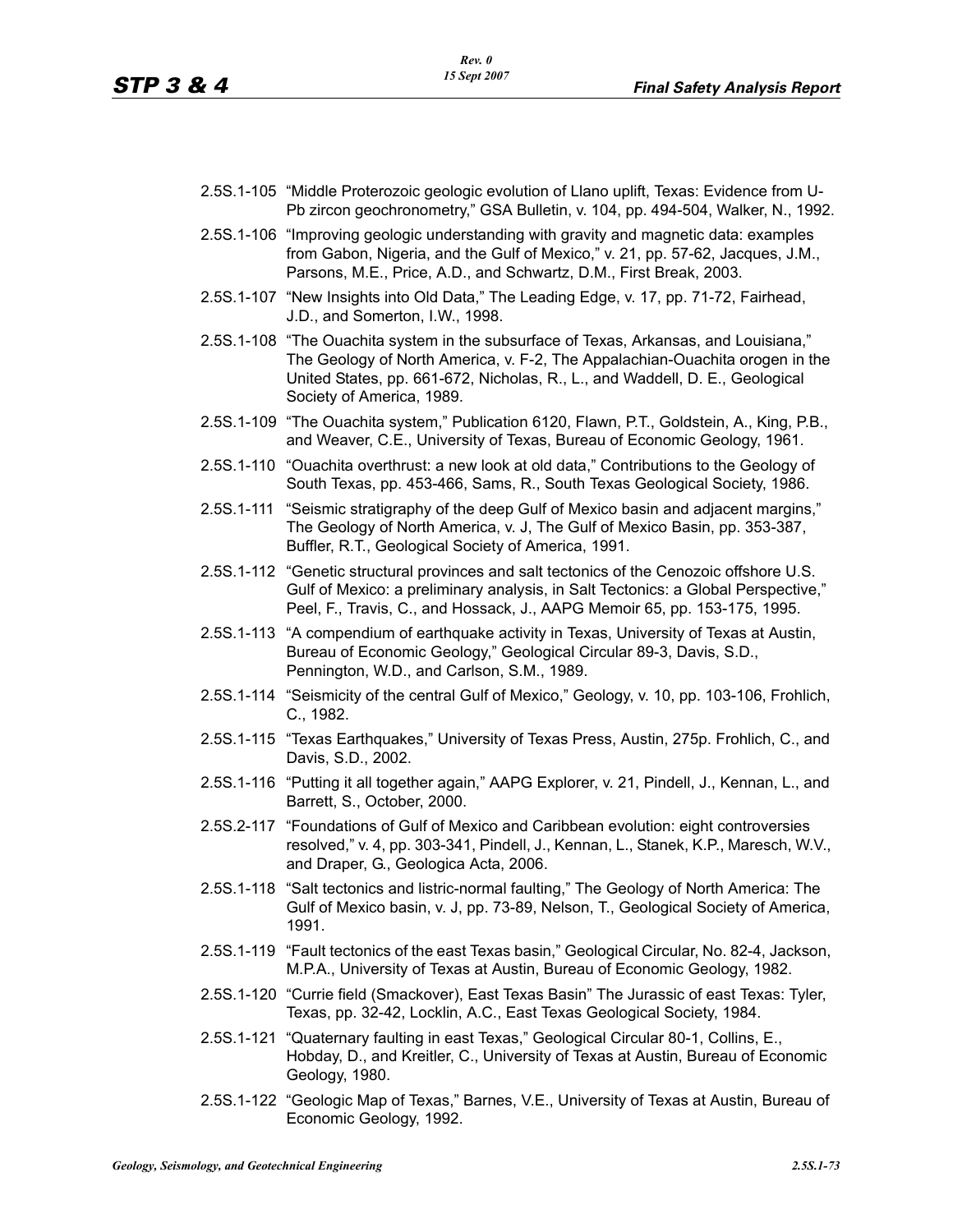- 2.5S.1-123 "Dynamics of intra-plate compressional deformation: the Alpine foreland and examples," Tectonophysics, v. 252, pp. 7-59, Ziegler, P.A., Cloetingh, S., and van Wees, J.D., 1995.
- 2.5S.1-124 "Upper Texas Gulf Coast Mapping Service maps 327 and 328," Geomap, 2007. Licensed from Geomap Company to William Lettis and Associates, Inc. from February 1, 2007 to January 31, 2008.
- 2.5S.1-125 "Salt domes in the Gulf Coast aquifer, in Aquifers of the Gulf coast of Texas," Texas Water Development Board Report 365, pp. 217-230, Hamlin, H.S., Texas Water Development Board, 2006.
- 2.5S.1-126 "Structural styles of the Wilcox and Frio Growth Fault Trends in Texas: Constraints on Geopressured Reservoirs," Bureau of Economic Geology Report of Investigations No. 154, Ewing, J., Bureau of Economic Geology, 1986.
- 2.5S.1-127 "The Vicksburg Formation of Texas: depositional systems distribution, sequence stratigraphy, and petroleum geology;" AAPG Bulletin, v. 77, pp. 1,942-1,970, Combes, J.M., 1993.
- 2.5S.1-128 "Structural setting and sequence architecture of a growth-faulted lowstand subbasin, Frio Formation, south Texas," Gulf Coast Association of Geological Societies Transactions, v. 54, pp. 237-246, Hammes, U., Loucks, R.G., Brown, L.F., Trevino, R.H., Remington, R.L., and Montoya, P., 2004.
- 2.5S.1-129 "Characterization of fractures in limestones, northern segment of the Edwards Aquifer and Balcones fault zone, central Texas," Gulf Coast Association of Geological Societies Transactions, v. 37, pp. 43-54, Collins, E., 1987.
- 2.5S.1-130 "Horst blocks and regional antithetic faults within the Balcones Fault zone, south-central Texas (Abstract)," Geological Society of America Abstracts with Programs, v. 37, pp. 8-8, Ewing, T.E., 2005.
- 2.5S.1-131 "Structural style in an en echelon fault system, Balcones fault zone, central Texas: geomorphic and hydrologic implications," The Balcones Escarpment, central Texas, pp. 71-76, Grimshaw, T.W., and Woodruff, C.M., Geological Society of America, 1986.
- 2.5S.1-132 "Stream piracy and evolution of the Edwards aquifer along the Balcones escarpment, central Texas," The Balcones Escarpment, central Texas, pp. 77- 90, Woodruff, C.M., and Abbott, P.A., Geological Society of America, 1986.
- 2.5S.1-133 "Syntectonic depositional systems within the Mt. Enterprise Fault zone," Lee, G.C., Stephen F. Austin State University, 2005.
- 2.5S.1-134 "Faults and fractures of the Balcones fault zone, Austin region, central Texas," Guidebook 13, Collins, E.W., Laubach, S.E., Vendeville, B.C., and Muehlberger, W.R., 1990.
- 2.5S.1-135 "Seismic Hazard Methodology for the Central and Eastern United States," Tectonic Interpretations, v. 5-10, Electric Power Research Institute (EPRI), July 1988.
- 2.5S.1-136 "Known and suggested Quaternary faulting in the mid-continent United States," Engineering Geology, v. 62, pp. 51-78, Wheeler, R.L. and Crone, A.J., 2001.
- 2.5S.1-137 "On the Modified Mercalli intensities and magnitudes of the 1811-1812 New Madrid earthquakes," Journal of Geophysical Research, v. 105, no. B10, pp. 23,839-23,864, Hough, S.E., Armbruster J.G., Seeber, L., and Hough, J.F., 2000.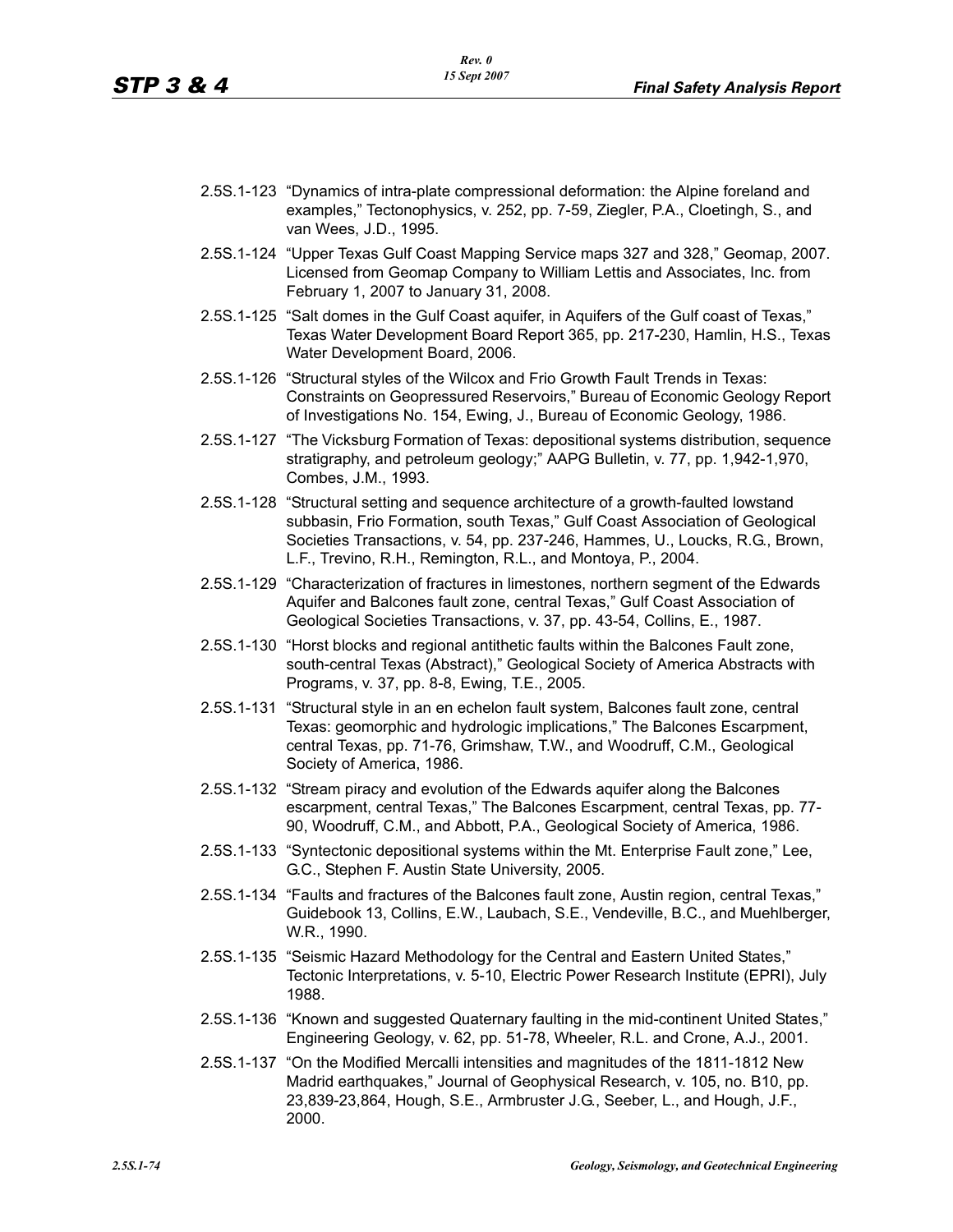- 2.5S.1-138 "Seismic moment assessment of earthquake in stable continental regions III. New Madrid 1811-1812, Charleston 1886 and Lisbon 1755," A.C., Geophysical Journal International, v. 126, pp. 314-344, Johnston, 1996.
- 2.5S.1-139 "Magnitudes and locations of the 1811-1812 New Madrid, Missouri and the 1886 Charleston, South Carolina, earthquakes," Bulletin of the Seismological Society of America, v. 94, no. 1, pp. 64-75, Bakun, W.H. and Hopper, M.G., 2004.
- 2.5S.1-140 "The enigma of the New Madrid earthquakes of 1811-1812," Annual Review of Earth and Planetary Sciences, v. 24, pp. 339-384, Johnston, A.C. and Schweig, G.D., 1996.
- 2.5S.1-141 "Northern extension of the Tennessee Reelfoot scarp into Kentucky and Missouri," Seismological Research Letters, v. 66, n. 5., pp. 57-62, Van Arsdale, R.B., Kelson, K.I., and Lurnsden, C.H., 1995.
- 2.5S.1-142 "Multiple late Holocene earthquakes along the Reelfoot fault, central New Madrid seismic zone," Journal of Geophysical Research, v. 101, no. B3, pp. 6151-6170, Kelson, K.I., Simpson, G.D., Van Arsdale, R.B., Haraden, C.C., and Lettis, W.R., 1996.
- 2.5S.1-143 "Displacement history and slip rate on the Reelfoot fault of the New Madrid seismic zone," Engineering Geology, v. 55, pp. 219-226, Van Arsdale, R.B., 2000.
- 2.5S.1-144 "The Earthquake Potenial of the New Madrid seismic zone," Bulletin of the Seismological Society of America, v. 92, no. 6, pp. 2080-2089, Tuttle, M.P., Schweig, E.G., Sims, J.D., Lafferty, R.H., Wolf, L.W., and Haynes, M.L., 2002.
- 2.5S.1-145 "Evidence for New Madrid earthquakes in A. D. 300 and 2350 B. C.," Seismological Research Letters, v. 76, no. 4, pp. 489-501, Tuttle, M.P., Schweig, E.S., Campbell, J., Thomas, P.M., Sims, J.D., and Lafferty, R.H., 2005.
- 2.5S.1-146 "Late Pleistocene and Holocene paleoseismology of an intraplate seismic zone in a large alluvial valley, the New Madrid seismic zone, central USA," Tectonophysics, v. 408, pp. 237-264, Guccione, M.J., 2005.
- 2.5S.1-147 "Documentation for the 2002 update of the national seismic hazard maps," United States Geological Survey Open-File Report 02-420, Frankel, A.D., Petersen, M.D., Mueller, C.S., Haller, K.M., Wheeler, R.L., Leyendecker, E.V., Wesson, R.L., Harmsen, S.C., Cramer, C.H., Perkins, D.M., and Rukstales, K.S., 2002.
- 2.5S.1-148 "National seismic-hazard maps: documentation," United States Geological Survey Open-File Report 96-532, Frankel, A.D., Barnhard, T., Perkins, D.M., Leyendecker, E.V., Hanson, K.L., and Hopper, M.G., 1996.
- 2.5S.1-149 "Soil survey of Matagorda County, Texas, United States Department of Agriculture, Natural Resources Conservation Service," Hyde, H.W., 2001. In cooperation with Texas Agricultural Experiment Station.
- 2.5S.1-150 "Reference high-resolution correlation cross sections, Paleogene section, Texas coastal plain," Galloway, W.E., Liu, X., Travis-Neuberger, D., and Xue, L, University of Texas, Bureau of Economic Geology, 1994.
- 2.5S.1-151 "Structural cross sections, Tertiary formations, Texas Gulf coast," 32 plates, Dodge, M.M., and Posey, J.S., University of Texas, Bureau of Economic Geology, 1981.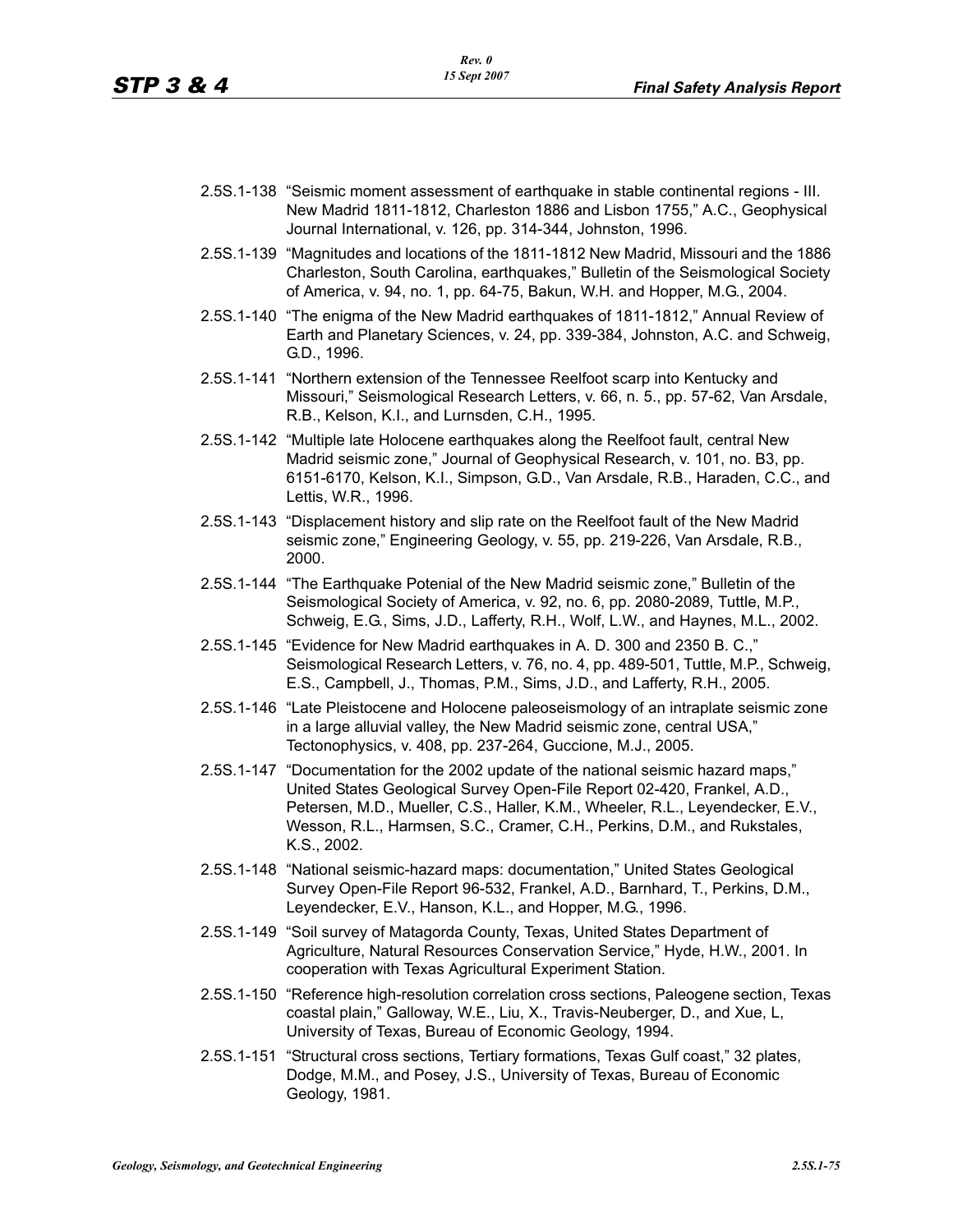- 2.5S.1-152 "Structural Cross Section, Miocene Series, Texas Continental Shelf," Morton, R.A., Jirik, L.A., and Foote, R.Q., Texas Bureau of Economic Geology, 1985.
- 2.5S.1-153 "Sediment distribution, bathymetry, faults, and salt diapirs, submerged lands of Texas," McGowen, J.H., and Morton, R., University of Texas, Bureau of Economic Geology, 1979.
- 2.5S.1-154 Woolridge, M. Personal communication, Texas Department of Transportation, March 26, 2007.
- 2.5S.1-155 "Geotechnical Study Cooling Water Reservoir South Texas Project: Volume IV Field and Labratory Data, Embankment, Dikes and Borrow Areas," STP report CSN BR-HL-2245, McClelland Engineers, 1975. Prepared for STPEGS STP 1 & 2.
- 2.5S.1-156 "Land-Surface Subsidence in the Texas coastal Region," Texas Water Development Board Report 272, Ratzlaff, Karl W., 1982.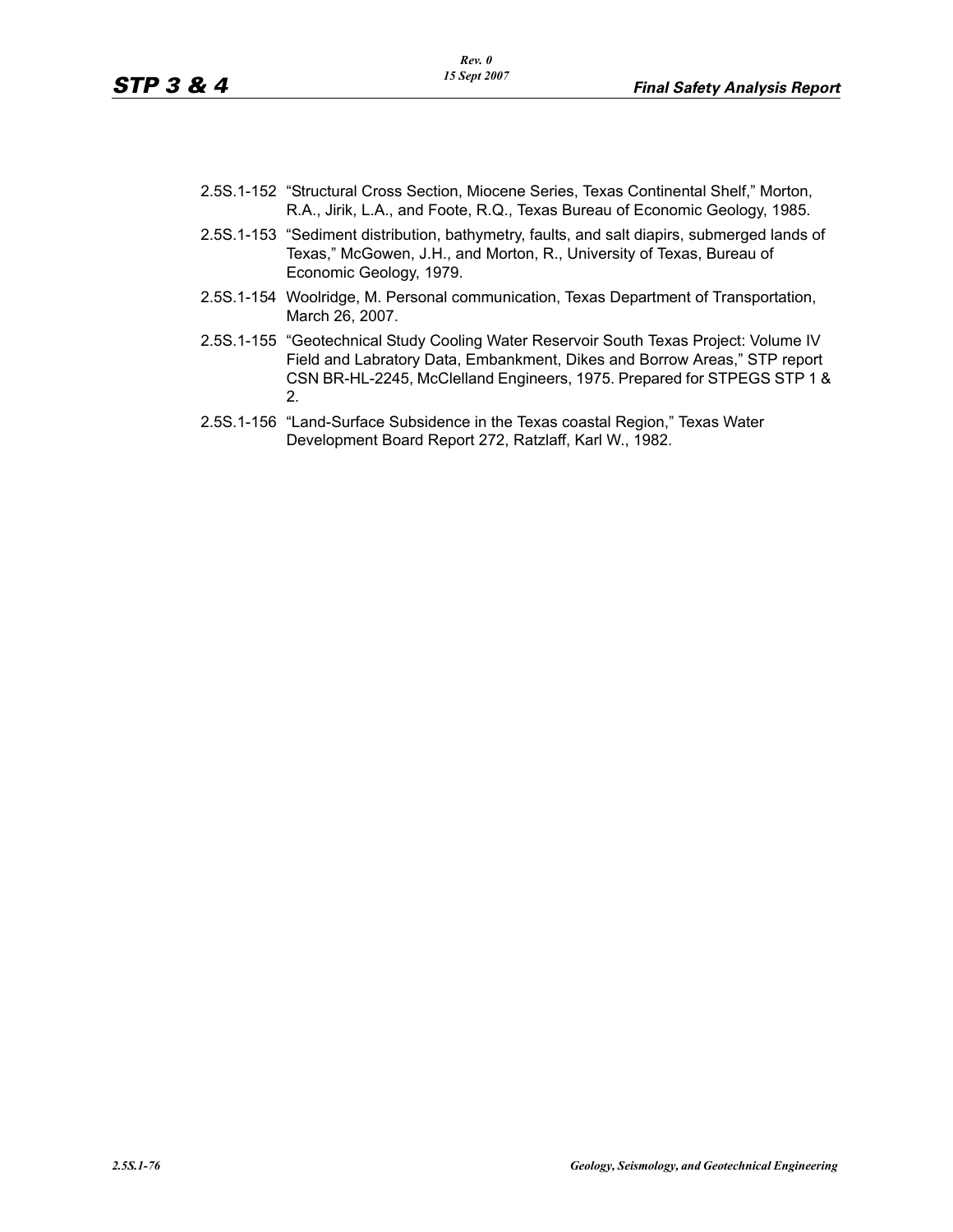|                       | <b>Table 2.5S.</b>                    | 1-1 Growth Faults within the Greater Site Vicinity |                     |                |
|-----------------------|---------------------------------------|----------------------------------------------------|---------------------|----------------|
|                       |                                       |                                                    | Depth of Projection | Surface        |
| Growth Fault Name [1] | Source [2]                            | Dip Direction [3]                                  | (ft.) [4]           | Expression [5] |
| Matagorda BW'         | ence 2.5S.1-29<br>White et al. (Refer | Jnknown                                            | ₹                   | yes            |
| Matagorda BW2         | ence 2.5S.1-29<br>White et al. (Refer | South                                              | ≸                   | Yes            |
| Matagorda BW3         | ence 2.5S.1-29<br>White et al. (Refer | Jnknown                                            | ₹                   | Yes            |
| Matagorda BW4         | ence 2.5S.1-29<br>White et al. (Refer | Jnknown                                            | ₹                   | Yes            |
| Matagorda GMA         | Geomap (Reference 2.5S.1-124          | South                                              | 7,200-8,600         | $\frac{1}{2}$  |
| Matagorda GMB         | Geomap (Reference 2.5S.1-124          | North                                              | 7,900-8,030         | $\frac{1}{2}$  |
| Matagorda GMD         | Geomap (Reference 2.5S.1-124          | South                                              | 7,300-7,400         | $\frac{1}{2}$  |
| Matagorda GMF         | Geomap (Reference 2.5S.1-124)         | South                                              | 8,100-9,300         | $\frac{1}{2}$  |
| Matagorda GMG         | Geomap (Reference 2.5S.1-124          | South                                              | 7,500-7,900         | $\frac{1}{2}$  |
| Matagorda GMH         | ce 2.5S.1-124<br>Geomap (Referen      | South                                              | 7,000-8,400         | $\frac{1}{2}$  |
| Matagorda GMI         | Geomap (Reference 2.5S.1-124)         | South                                              | 8,100-8,700         | $\frac{1}{2}$  |
| Matagorda GMJ         | ce 2.5S.1-124)<br>Geomap (Referen     | South                                              | 7,300-7,800         | $\frac{1}{2}$  |
| Matagorda GMK         | Geomap (Reference 2.5S.1-124)         | South                                              | 7,400-7,700         | $\frac{1}{2}$  |
| Matagorda GML         | Geomap (Reference 2.5S.1-124)         | South                                              | 7,300-7,700         | $\frac{1}{2}$  |
| Matagorda GMM         | Geomap (Reference 2.5S.1-124)         | North                                              | 7,400-7,600         | $\frac{1}{2}$  |
| Matagorda GMN         | Geomap (Reference 2.5S.1-124)         | North                                              | 7,700-7,900         | $\frac{1}{2}$  |
| Matagorda GMO         | Geomap (Reference 2.5S.1-124          | South                                              | 4,400-5,400         | Yes            |
| Matagorda GMP         | Geomap (Reference 2.5S.1-124)         | West                                               | 4,300-4,500         | $\frac{1}{2}$  |
| Matagorda GMQ         | Geomap (Reference 2.5S.1-124)         | South                                              | 3,900-4,500         | $\frac{1}{2}$  |
| Matagorda GMR         | Geomap (Reference 2.5S.1-124)         | North                                              | 4,400-4,800         | $\frac{1}{2}$  |
| Matagorda GMS         | Geomap (Reference 2.5S.1-124          | South                                              | 4,500-4,800         | $\frac{1}{2}$  |
| Matagorda GMT         | Geomap (Reference 2.5S.1-124          | South                                              | 4,400-5,000         | $\frac{1}{2}$  |
| Matagorda GMU         | Geomap (Reference 2.5S.1-124)         | South                                              | 4,500-5,500         | $\frac{1}{2}$  |
| Matagorda GMV         | Geomap (Reference 2.5S.1-124)         | East                                               | 4,000-5,300         | $\frac{1}{2}$  |
| Matagorda GMX         | ce 2.5S.1-124<br>Geomap (Referen      | South                                              | 4,000-5,200         | $\frac{1}{2}$  |
| <b>Matagorda GMY</b>  | Geomap (Reference 2.5S.1-124)         | South                                              | 4,000-4,700         | $\frac{1}{2}$  |
| Matagorda GMZ         | Geomap (Reference 2.5S.1-124)         | South                                              | 6,600-8,500         | $\frac{1}{2}$  |

*Geology, Seismology, and Geotechnical Engineering 2.5S.1-77*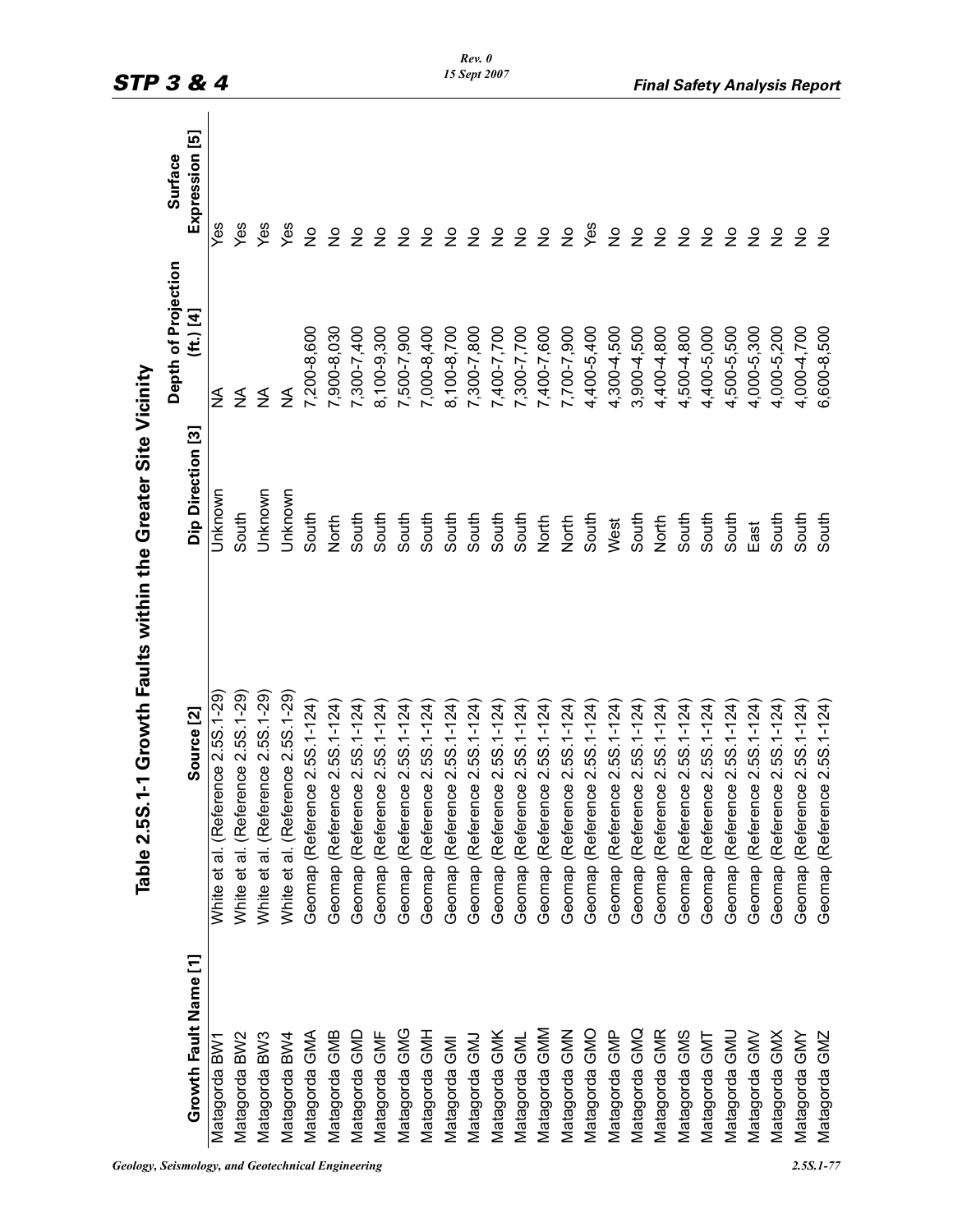|                           | Table 2.5S.1-1 Growth Faults within the Greater Site Vicinity |                   |                     |                |
|---------------------------|---------------------------------------------------------------|-------------------|---------------------|----------------|
|                           |                                                               |                   | Depth of Projection | Surface        |
| Growth Fault Name [1]     | Source [2]                                                    | Dip Direction [3] | (ft.) [4]           | Expression [5] |
| Matagorda GMAA            | $2.5S.1 - 124$<br>Geomap (Reference                           | South             | 7,000-9,400         | $\frac{1}{2}$  |
| Matagorda GMAB            | Geomap (Reference 2.5S.1-124                                  | South             | 7,000-9,600         | ş              |
| Matagorda GMAC            | Geomap (Reference 2.5S.1-124                                  | South             | 8,000-9,500         | $\frac{1}{2}$  |
| Matagorda GMAD            | $2.5S.1 - 124$<br>Geomap (Reference                           | South             | 8,100-8,600         | $\frac{1}{2}$  |
| Matagorda GMAE            | Geomap (Reference 2.5S.1-124)                                 | South             | 7,800-8,300         | $\frac{1}{2}$  |
| Matagorda GMAF            | $2.5S.1 - 124$<br>Geomap (Reference                           | South             | 7,500-8,000         | $\frac{1}{2}$  |
| Matagorda GMAG            | $2. S5. 1 - 124$<br>Geomap (Reference                         | South             | 6,200-7,500         | $\frac{1}{2}$  |
| Matagorda GMAH            | Geomap (Reference 2.5S.1-124)                                 | South             | 7,000-7,200         | $\frac{1}{2}$  |
| Matagorda GMAI            | Geomap (Reference 2.5S.1-124)                                 | South             | 6,700-7,500         | $\frac{9}{2}$  |
| Matagorda GMAJ            | Geomap (Reference 2.5S.1-124)                                 | South             | 6,400               | $\frac{1}{2}$  |
| Matagorda GMAK            | $2.5S.1 - 124$<br>Geomap (Reference                           | South             | 5,500-6,500         | $\frac{1}{2}$  |
| Matagorda GMAL            | $2.5S.1 - 124$<br>Geomap (Reference                           | North             | 5,500-7,100         | $\frac{1}{2}$  |
| Matagorda GMAM            | $2.5S.1 - 124$<br>Geomap (Reference                           | North             | 5,500-6,400         | $\frac{1}{2}$  |
| Matagorda GMAN            | $2.5S.1 - 124$<br>Geomap (Reference                           | West              | 5,200               | $\frac{1}{2}$  |
| Matagorda GMAO            | Geomap (Reference 2.5S.1-124)                                 | East              | 5,100               | $\frac{1}{2}$  |
| Matagorda GMAP            | Geomap (Reference 2.5S.1-124)                                 | North             | 8,100-10,000        | $\frac{1}{2}$  |
| Matagorda GMAQ            | Geomap (Reference 2.5S.1-124)                                 | West              | 9,600-9,800         | $\frac{1}{2}$  |
| Matagorda DP <sup>-</sup> | (Reference 2.5S.1-151<br>Dodge and Posey                      | Unknown           | 7,300               | $\frac{1}{2}$  |
| Matagorda DP2             | (Reference 2.5S.1-151<br>Dodge and Posey                      | Unknown           | 8,900               | $\frac{1}{2}$  |
| Matagorda DP3             | (Reference 2.5S.1-151<br>Dodge and Posey                      | Unknown           | 6,600               | $\frac{1}{2}$  |
| Matagorda DP4             | (Reference 2.5S.1-151<br>Dodge and Posey                      | Unknown           | 6,900               | $\frac{1}{2}$  |
| Matagorda DP5             | (Reference 2.5S.1-151<br>Dodge and Posey                      | Unknown           | 6,400               | $\frac{1}{2}$  |
| Matagorda DP6             | (Reference 2.5S.1-151<br>Dodge and Posey                      | South             | 6,900               | $\frac{1}{2}$  |
| Matagorda DP7             | (Reference 2.5S.1-151<br>Dodge and Posey                      | North             | 6,600               | $\frac{1}{2}$  |
| Matagorda DP8             | (Reference 2.5S.1-151<br>Dodge and Posey                      | South             | 6,400               | $\frac{1}{2}$  |
| Matagorda DP9             | (Reference 2.5S.1-151<br>Dodge and Posey                      | South             | 6,300               | $\frac{1}{2}$  |
| Matagorda DP10            | (Reference 2.5S.1-151)<br>Dodge and Posey                     | South             | 5,300               | $\frac{1}{2}$  |
| Matagorda DP11            | (Reference 2.5S.1-151)<br>Dodge and Posey                     | South             | 4,700               | $\frac{1}{2}$  |

*2.5S.1-78 Geology, Seismology, and Geotechnical Engineering* 

*Rev. 0 15 Sept 2007*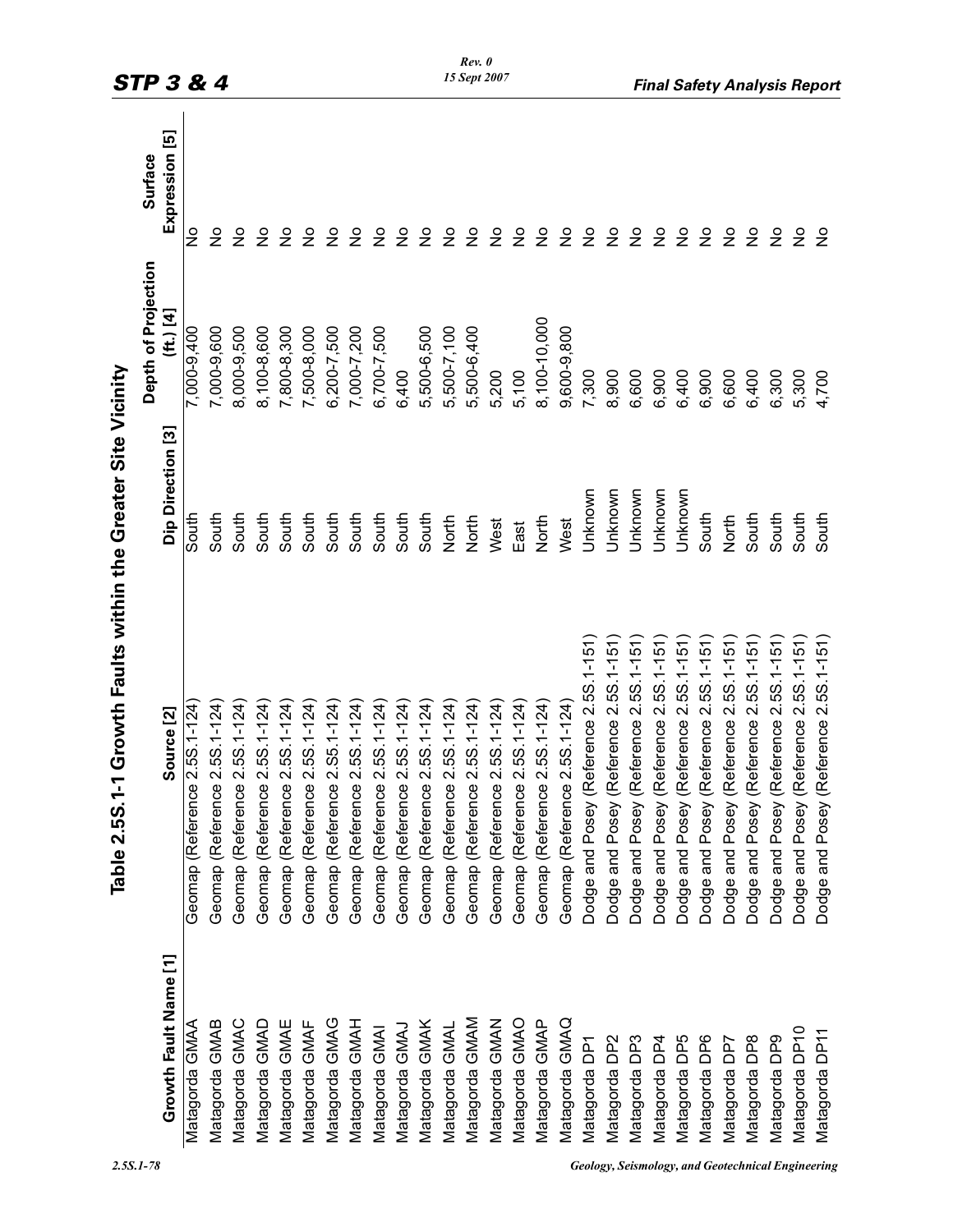|                       |                                           |                   | Depth of Projection     | Surface        |
|-----------------------|-------------------------------------------|-------------------|-------------------------|----------------|
| Growth Fault Name [1] | Source <sup>[2]</sup>                     | Dip Direction [3] | (ft.) [4]               | Expression [5] |
| Matagorda DP1         | (Reference 2.5S.1-151)<br>Dodge and Posey | South             | 7,000                   | $\frac{1}{2}$  |
| Matagorda DP13        | (Reference 2.5S.1-151<br>Dodge and Posey  | South             | 7,300                   | $\frac{1}{2}$  |
| Matagorda DP14        | (Reference 2.5S.1-151)<br>Dodge and Posey | South             | 7,000                   | $\frac{1}{2}$  |
| Matagorda DP15        | (Reference 2.5S.1-151)<br>Dodge and Posey | South             | 6,500                   | $\frac{1}{2}$  |
| Matagorda DP16        | (Reference 2.5S.1-151)<br>Dodge and Posey | North             | 5,800                   | $\frac{1}{2}$  |
| Matagorda DP17        | (Reference 2.5S.1-151)<br>Dodge and Posey | South             | 5,200                   | $\frac{1}{2}$  |
| Matagorda G1          | Galloway et al. (Reference 2.5S.1-150)    | South             | 8,600                   | $\frac{1}{2}$  |
| Matagorda G2          | Galloway et al. (Reference 2.5S.1-150)    | South             | 8,400                   | $\frac{1}{2}$  |
| Matagorda G3          | Galloway et al. (Reference 2.5S.1-150)    | South             | 7,200                   | $\frac{1}{2}$  |
| Matagorda G4          | Galloway et al. (Reference 2.5S.1-150)    | South             | 6,200                   | $\frac{1}{2}$  |
| Matagorda G5          | Galloway et al. (Reference 2.5S.1-150     | South             | 4,400                   | $\frac{1}{2}$  |
| Matagorda MJF1        | Morton et al. (Reference 2.5S.1-152)      | South             | 2,400                   | $\frac{1}{2}$  |
| Matagorda MJF2        | Morton et al. (Reference 2.5S.1-152)      | South             | 200                     | $\frac{1}{2}$  |
| Matagorda MJF3        | Morton et al. (Reference 2.5S.1-152)      | South             | 800                     | $\frac{1}{2}$  |
| Matagorda MJF4        | Morton et al. (Reference 2.5S.1-152)      | South             | 1,000                   | $\frac{1}{2}$  |
| Matagorda MJF5        | Morton et al. (Reference 2.5S.1-152)      | South             | 2800                    | $\frac{1}{2}$  |
| Matagorda MM1         | McGowen and Morton (Reference 2.5S.1-153  | West              | ₹                       | Unknown        |
| Matagorda MM2         | McGowen and Morton (Reference 2.5S.1-153) | South             | ≨                       | Unknown        |
| Matagorda MM3         | McGowen and Morton (Reference 2.5S.1-153  | South             | ≨                       | Unknown        |
| Matagorda MM4         | McGowen and Morton (Reference 2.5S.1-153) | South             | $\mathfrak{Z}$          | Unknown        |
| Matagorda MM5         | McGowen and Morton (Reference 2.5S.1-153  | South             | $\sum_{i=1}^{n}$        | Unknown        |
| Matagorda MM6         | McGowen and Morton (Reference 2.5S.1-153) | South             |                         | Unknown        |
| Matagorda MM7         | McGowen and Morton (Reference 2.5S.1-134) | South             | $rac{4}{5}$ $rac{4}{5}$ | <b>Unknown</b> |
| Matagorda MM8         | McGowen and Morton (Reference 2.5S.1-153) | North             | ≨                       | Unknown        |
| Matagorda MM9         | McGowen and Morton (Reference 2.5S.1-153) | South             | $\mathfrak{Z}$          | Unknown        |
| Matagorda MM10        | McGowen and Morton (Reference 2.5S.1-153  | North             | ≨                       | Unknown        |
| Matagorda MM11        | McGowen and Morton (Reference 2.5S.1-153) | North             | ₹                       | Unknown        |
| Matagorda MM12        | McGowen and Morton (Reference 2.5S.1-153) | North             | $\leq$                  | Unknown        |

*Rev. 0 15 Sept 2007*